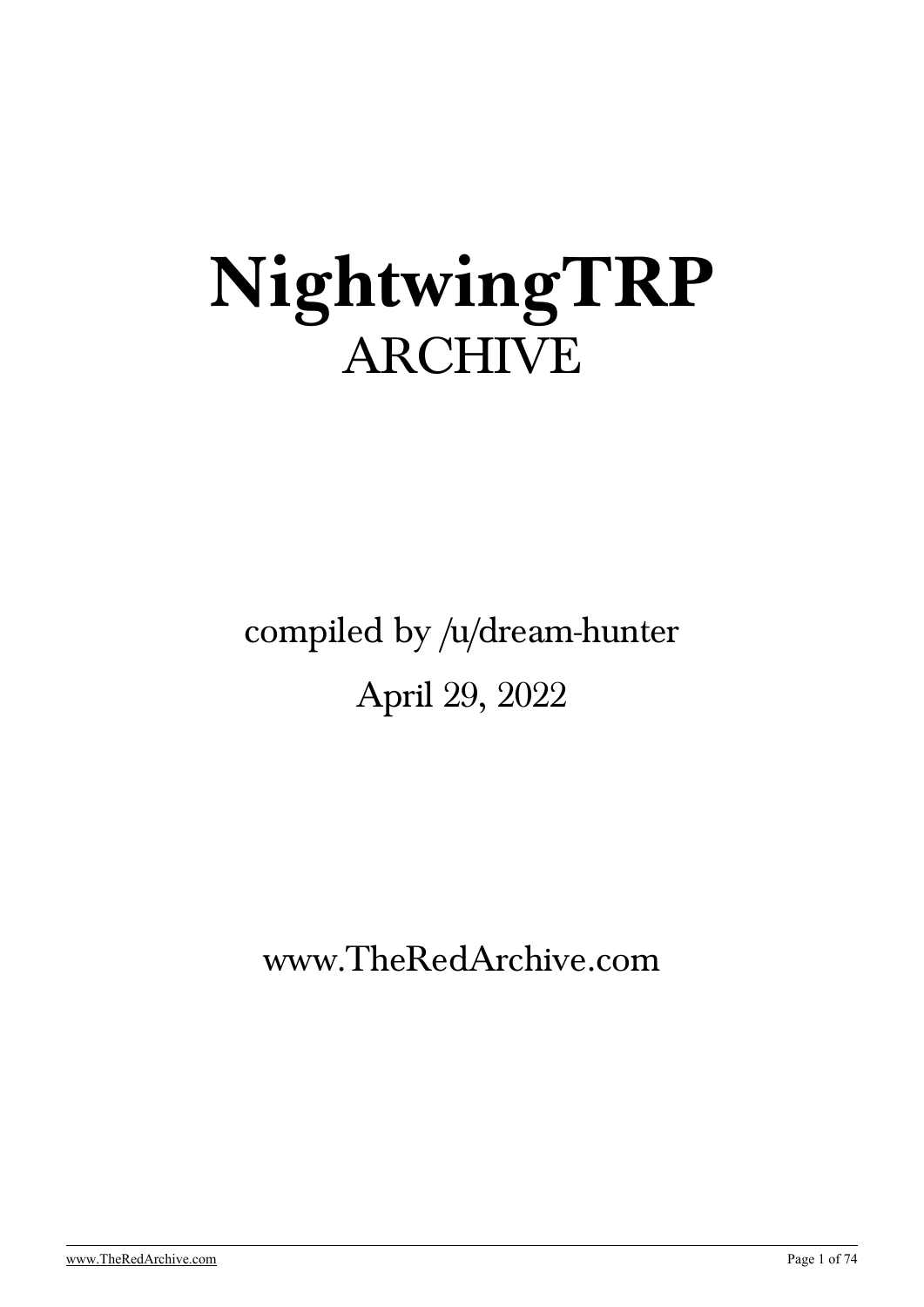## **Table of Contents**

| Turning things around will take time but time keeps marching no matter what you do  3 |  |
|---------------------------------------------------------------------------------------|--|
|                                                                                       |  |
|                                                                                       |  |
|                                                                                       |  |
|                                                                                       |  |
|                                                                                       |  |
|                                                                                       |  |
|                                                                                       |  |
|                                                                                       |  |
|                                                                                       |  |
|                                                                                       |  |
|                                                                                       |  |
|                                                                                       |  |
|                                                                                       |  |
| Are white women who sleep with/date black men "contaminated" or damaged in some way?  |  |
|                                                                                       |  |
|                                                                                       |  |
|                                                                                       |  |
|                                                                                       |  |
|                                                                                       |  |
|                                                                                       |  |
|                                                                                       |  |
|                                                                                       |  |
|                                                                                       |  |
|                                                                                       |  |
|                                                                                       |  |
|                                                                                       |  |
|                                                                                       |  |
|                                                                                       |  |
|                                                                                       |  |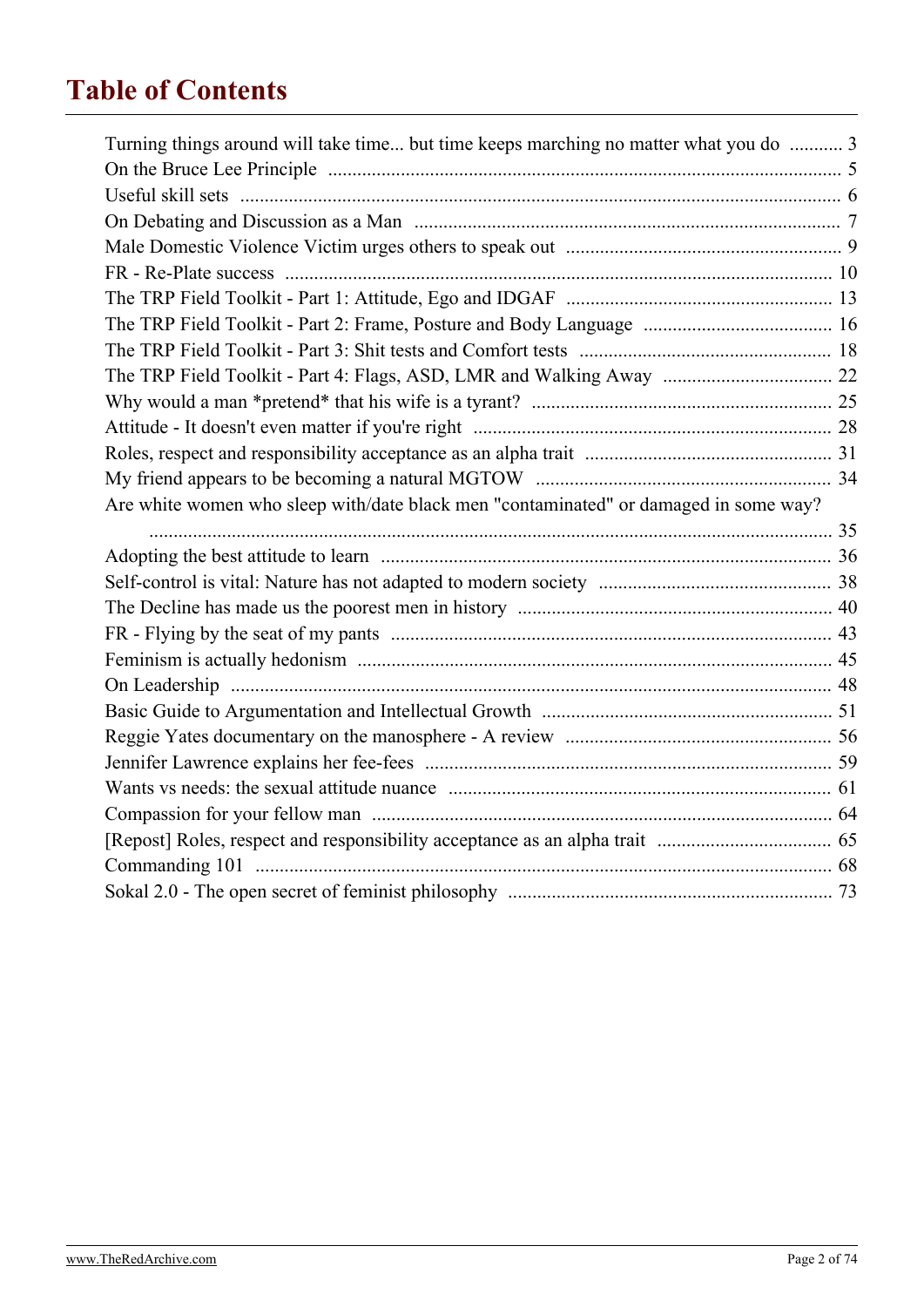## <span id="page-2-0"></span>**Turning things around will take time... but time keeps marching no matter what you do**

36 upvotes | December 7, 2014 | /r/TheRedPill | [Link](https://theredarchive.com/r/TheRedPill/turning-things-around-will-take-time-but-time.25961) | [Reddit Link](https://old.reddit.com/r/TheRedPill/comments/2ok0ma/turning_things_around_will_take_time_but_time/)

One of the things I've noticed from the dramatic change I've been making to my life, is how difficult it is for some of us. The simple fact is that for anyone with a high level of discipline and a strong drive, the journey is just a mechanical process. That said, most of us do not have that level of discipline and drive. We have a normal level which will run into trouble at some point. We've all seen the posts or rants from some men who come back to state the same fucking problems over and over again. How do you help people like that? There are irregular reminders on the sub to stay the course. Encouraging/inspiring posts. Then field reports from people who have made the journey to remind you what you're going to achieve. I would posit that this should be enough for the average guy.

Typically when they come back, there will be a denial of the issues. Whatever went wrong is not their fault. Bad news buddy, it is your fault. It is entirely your fault because your weak-ass mind could not hold on and power through the boredom and discomfort. Sometimes I even read complaining about whatever is wrong with them. Well complaining without action is not the way forward. It's a beta trait that assumes the problem is going to solve itself. So here's the bitter truth for these people: Life will go on no matter what you do. It does not care. Imagine the worst things in your entire life happening. Once they happen, life will go on. Time has no pity for you and any time you're not using productively is time you're wasting. Don't get me wrong, relaxation is important, but relaxation should never be at the expense of achieving the goals you've set for yourself.

I like to think of the journey as though you're in charge of a huge oil tanker. Unfortunately, due to some shit GPS handed to you by society, you've ended up in blue pill waters. Now you've been sailing in the wrong direction, you need to turn around and get back into the red pill waters. If you choose to do nothing, or fail to do anything, then you can enjoy your voyage in blue pill waters because the engine is running and that tanker is still pressing forwards. You want to turn it around you say? Well sure, turn that wheel. What's that? The wheel is heavy? Yeah, of course it's heavy. It's fucking great oil tanker and they forgot to install power steering!

The guy with tremendous discipline and drive is like the bodybuilder at the helm. He turns the wheel with ease and holds it without breaking a sweat. Even though he does that, it still takes him months to sail the ship out of those blue pill waters and into a nice red sea. Each action you take, is a minor turn of the wheel. Optimising your t levels? That's a fraction turn. Lifting? That's another fraction. Reading material? Another fraction. They all add up to turning the wheel and altering course. But what's this? The wheel is pushing back! It doesn't like it. You've got to exert strength to hold it in place.

What happened now? You stopped lifting? You've failed to hold the wheel. It's slipped back by a fraction. You haven't read anything useful in a while? Slipped back again. Oh dear, you're no longer heading for red pill waters. So you come back here to post about it and have a rant and a vent. But the engines are still running and you've let go of the wheel. Returning to the sub is one thing to gain encouragement or ask for advice. By all means, do this. But realise that YOU are the only person who can enact it. You're the one at the helm, steering the ship. Nobody else. You want to achieve the gargantuan task of sailing this beast out of those accursed waters? Then grab onto the wheel, pull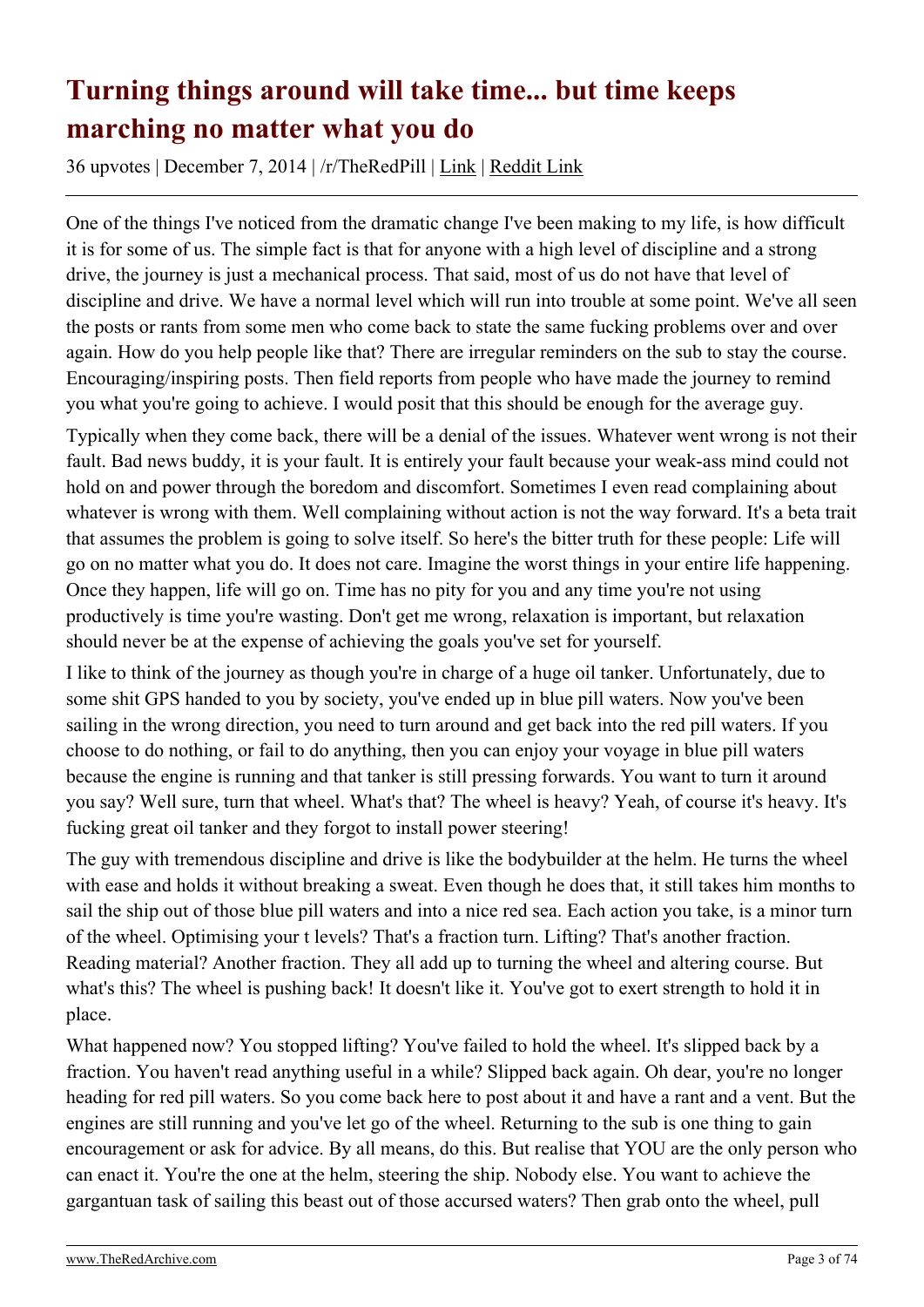hard and hold the fuck on! Even when your mind and body is screaming "no more" you have to hold on. Nobody else can turn the wheel for you. It's down to you. Don't let go because nobody is going to be here to grab it and save you at the last second.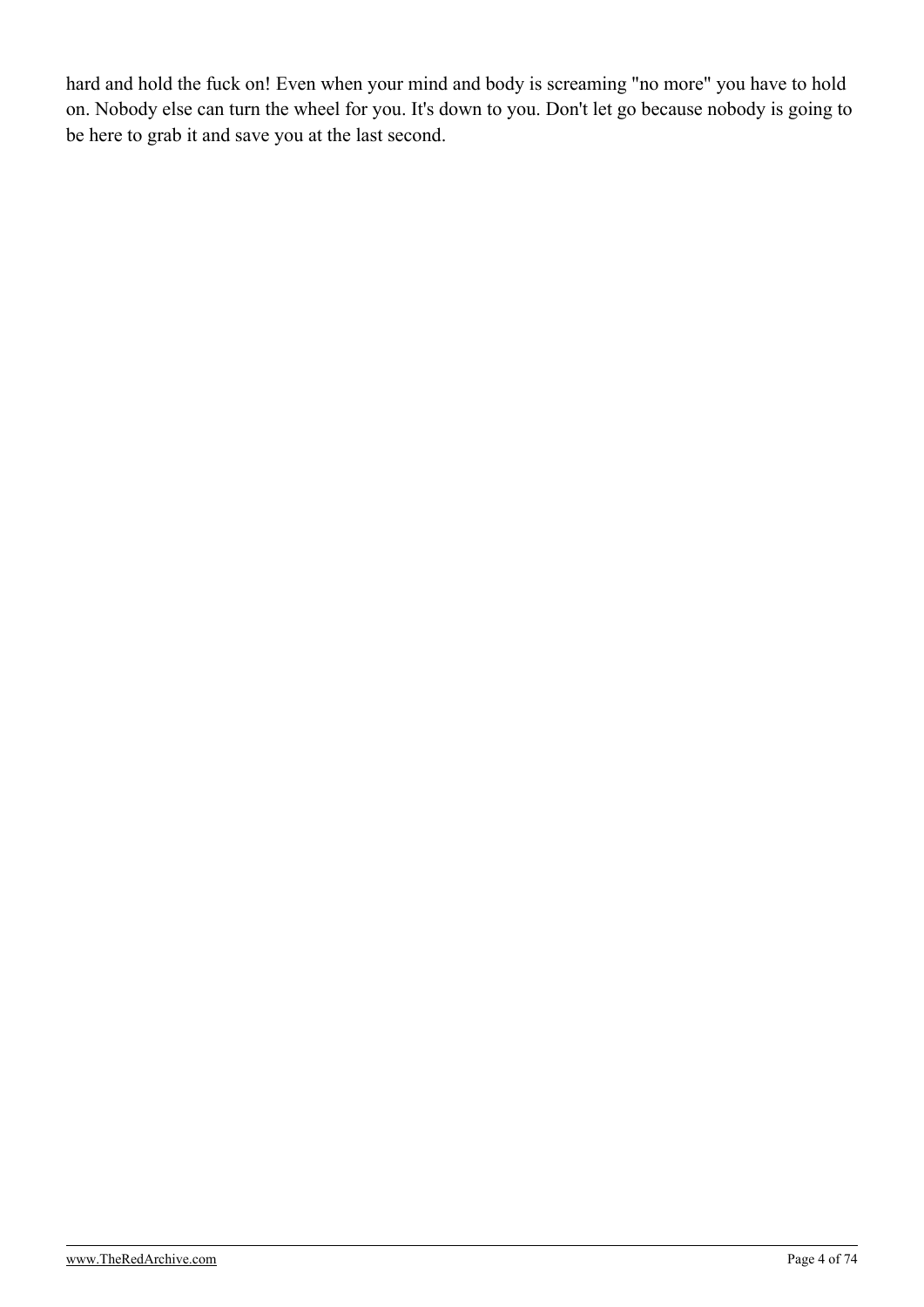#### <span id="page-4-0"></span>**On the Bruce Lee Principle**

15 upvotes | December 16, 2014 | /r/TheRedPill | [Link](https://theredarchive.com/r/TheRedPill/on-the-bruce-lee-principle.26462) | [Reddit Link](https://old.reddit.com/r/TheRedPill/comments/2pgrcz/on_the_bruce_lee_principle/)

Why the Bruce Lee principle must always apply to Red Pill Theory. "Adapt what is useful, reject what is useless, and add what is specifically your own."

Reading a post the other day which cited some old classic behaviourist studies, it reminded me of why the old behaviourism movement is no longer as prominent in current psychology. This does not say that it has nothing to offer. It has some great ideas and explains some things well, but we've reached a stage these days where it is no longer the explanation of everything. Now there's two ways you can take this, depending upon your point of view: we don't need something to explain everything, we just need some soft analysis skills to make sense of things; or that relativism is a self defeating principle and we must admit that softer sciences are known as such because we simply don't have all the explanations yet. An example would be the theories of lift. A few years ago, I was discussing this with a physicist who was about to do a PhD at Cambridge in theoretical physics. I was curious as to the practicality of this, so he kindly gave the example that there are/were three competing theories which explained lift (the force we believe makes planes fly.) They're not compatible, so we know for sure that they're not all right, however we don't know which one is right *BUT* we do know that planes fly. This is a good example of a hard science approach. We've got observations and we have theories on why these are so, but we can't yet be certain of the explanation. You can apply this principle all the way down the softer sciences and especially to psychology.

I firmly believe there is no reason we can't take both views. There is no rational reason to reject two sensible ideas that come from a strong logical basis. Soft analysis skills (something which seems to be dying out in modern society) have tremendous advantages. Calibration of social skills, the diagnosis of disease, the understanding and adaptability of your own principle views on life etc etc. However, that is not a good enough reason to accept a relativist principle: the only truth, is that there is no truth. Predictions made decades ago by prominent theoretical physicists have been proven over the past few years as our exploration and knowledge of space has increased. Deductive reasoning on the basis of truth is proving that there is truth out there. So as with most things, let's adopt a middle ground which works best. We can dismiss relativism, there is truth to nature, we don't fully understand it.... however we can still use a soft analytical approach to adapt to it. See reality for what it is, continue to debate the theory behind the observations made by red pill men, but approach with adaptability in mind. It is the best approach. To "adapt what is useful, reject what is useless, and add what is specifically your own." Never stop thinking. Never stop adapting. Never stop trying to add something new which is specifically your own.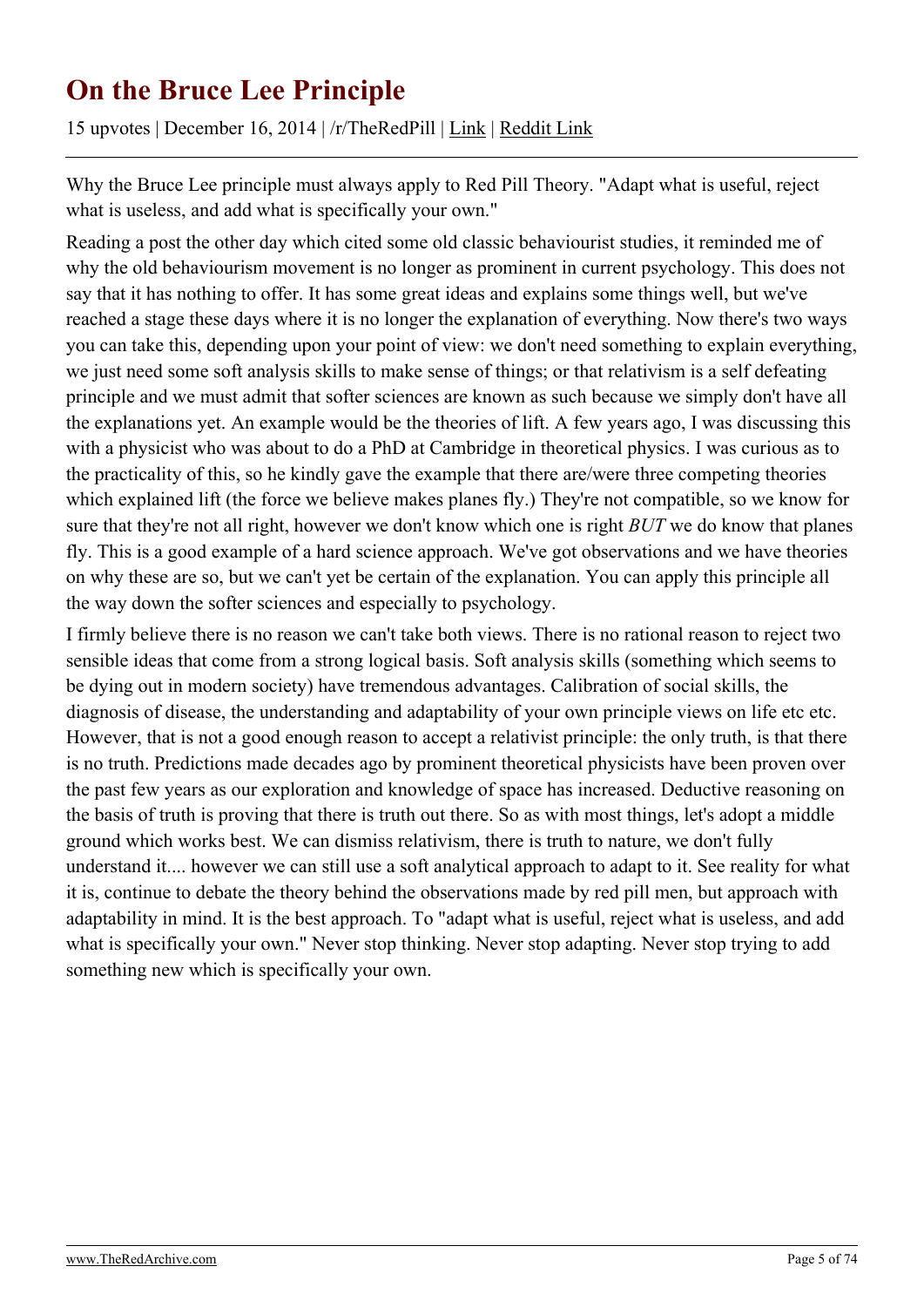## <span id="page-5-0"></span>**Useful skill sets**

29 upvotes | December 20, 2014 | /r/TheRedPill | [Link](https://theredarchive.com/r/TheRedPill/useful-skill-sets.26693) | [Reddit Link](https://old.reddit.com/r/TheRedPill/comments/2pvlgx/useful_skill_sets/)

One of the major things which underlines red pill philosophy towards life is constantly bettering yourself. It's something I easily relate to because I used to think that way as a kid. I seemed to lose my way a little when I got lost in the rat race. Another thing I've noticed is that not all skill sets are as useful as others. If we discount the basics such as lifting and reading, what would you as an individual RP man recommend as a skill set or two that people consider learning?

Cooking, nutrition and a greater depth of knowledge on alcohol would be my recommendations to anyone reading this. Diet goes hand in hand with lifting - cooking allows you greater flexibility with what you eat and allows you to increase the quality of the food you eat. Greater knowledge of alcohol, what is best for you and how to enjoy it more etc is simply because... you might be drinking less or it may just turn into an occasional treat, so you'd might aswell get the most out of it.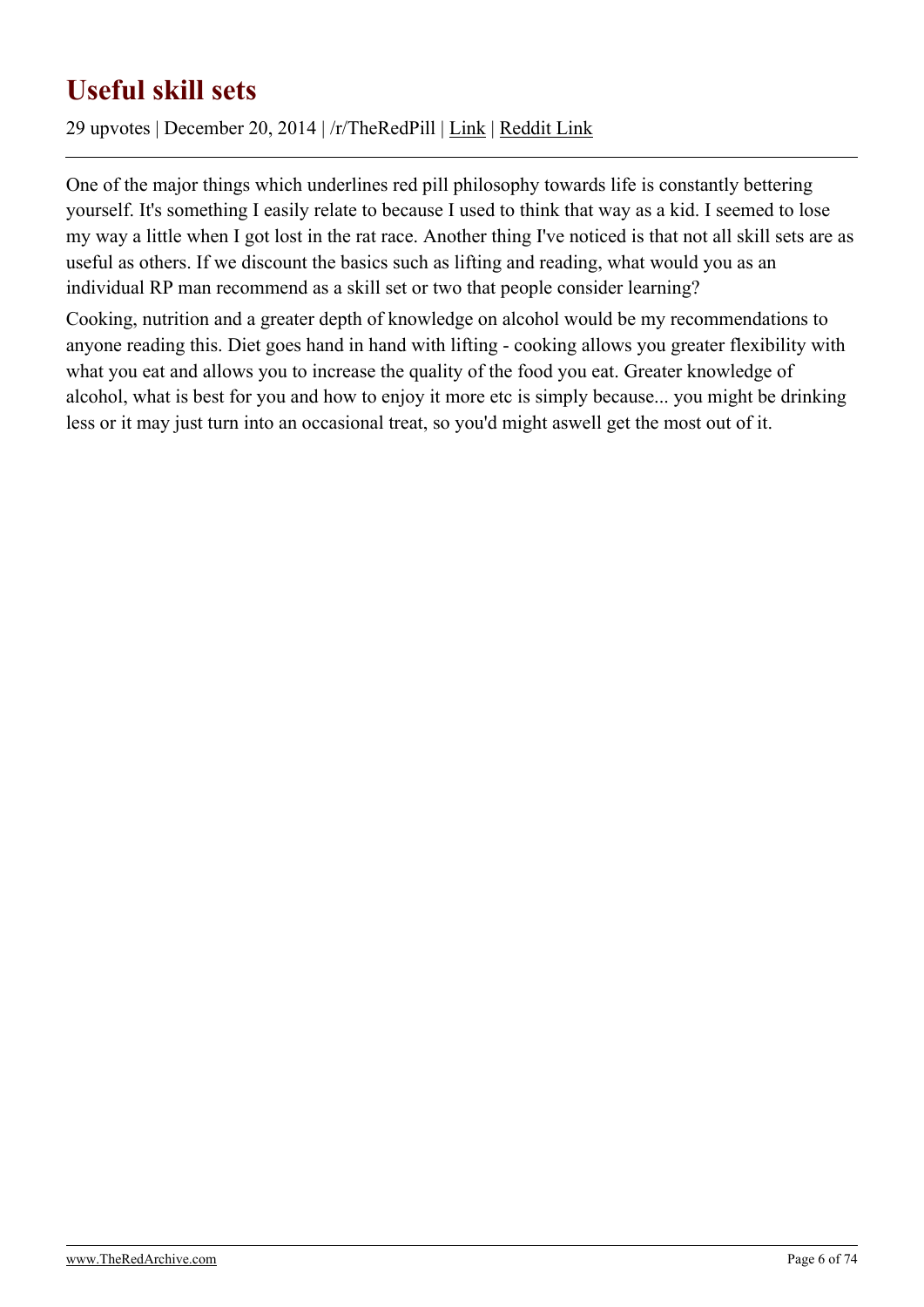#### <span id="page-6-0"></span>**On Debating and Discussion as a Man**

27 upvotes | January 25, 2015 | /r/TheRedPill | [Link](https://theredarchive.com/r/TheRedPill/on-debating-and-discussion-as-a-man.28345) | [Reddit Link](https://old.reddit.com/r/TheRedPill/comments/2tmp9i/on_debating_and_discussion_as_a_man/)

Being the smartest guy in the room offers you great confidence, quick wit and respect from the social group. But how did that guy become the smartest guy in the room? Sometimes it's natural. The social group all got similar education and he just happened to be genetically gifted. But if you're making new social groups all the time or swapping around a bit... do you really want to lower your standards for peers just to be the smartest guy in the group? No. Of course you don't. Luckily, there's a simple way to encourage your own intellectual growth which isn't open to women in the same way. Unfortunately, it's been dying out thanks to the feminisation of society. This is the art of debate and discussion (but not how most people think about it.)

I don't need to go into detail about the advantages as a man of intellectual growth. It leads to better emotional growth, maturity, confidence, better decisions which lead to achieving more goals etc etc. It is truly essential for any man who wants to advance in this world. The only limitation to this improvement is your genetics. This is the same as with your body. You might not have the genetics to become Arnie or some other bodybuilder, but you can still get big and muscular. You can still look great. Intelligence is the same. You may not become Einstein, but you can grow your own base level intelligence and adaptive cognitive functions. Your genetics will only provide a ceiling to this. Even knowing this, I would still say that everybody has plenty of room for growth.

The simple way to do this is to change your views on debate and discussion. At the moment, thanks to the feminisation of society, whenever people get into a disagreement on a topic, emotional arguments will trump things or they'll argue passionately for their own point and never consider the other side. It's that simple to them: I'm right and I will shout them down. If we skip past how retarded that is in itself and how I bet there are people rolling their eyes and going " well duh!" at this bit... even in this sub (the last bastion of masculinity) we still see this crap. It's rare I've seen anyone do a 180 on their opinion here. This worries me because that is precisely where the growth comes from. Not from being right, but from being proven wrong by others. That guy who is consistently the smartest guy in the room: he was the intellectual bitch of smarter men and he embraced it and grew in a way that a woman never could.

Women have a few inbuilt restrictions when it comes to mental growth. That's just biology and you can check the post about women being the most responsible teenager in the house for the overview. A small number may buck the odds, but ultimately the stats show men have the advantage here (so use it!) There's post after post about how a man must struggle to achieve. His ego will take hits and keep on coming back for more. This doesn't just apply to growth of confidence in approaching women, it applies to mental growth too.

The original purpose of debate was to put two people on opposing sides who would argue over an issue as best they could. From observation of the points being put forward, an intelligent man could gain truth and thus gain intellectual growth. The difficulty comes if you're one of the guys making the arguments. If you are, take a step back and try to see things from the other side of the table. Not only will this allow you to construct stronger arguments, but it will force you to accept the weaknesses on your own side. In doing so, you'll be more open to learning and getting the intellectual growth you need. The more you begin to realise you're wrong about things, the better understanding you get on a topic and the more intellectual growth. This is something men should be very strong at (growing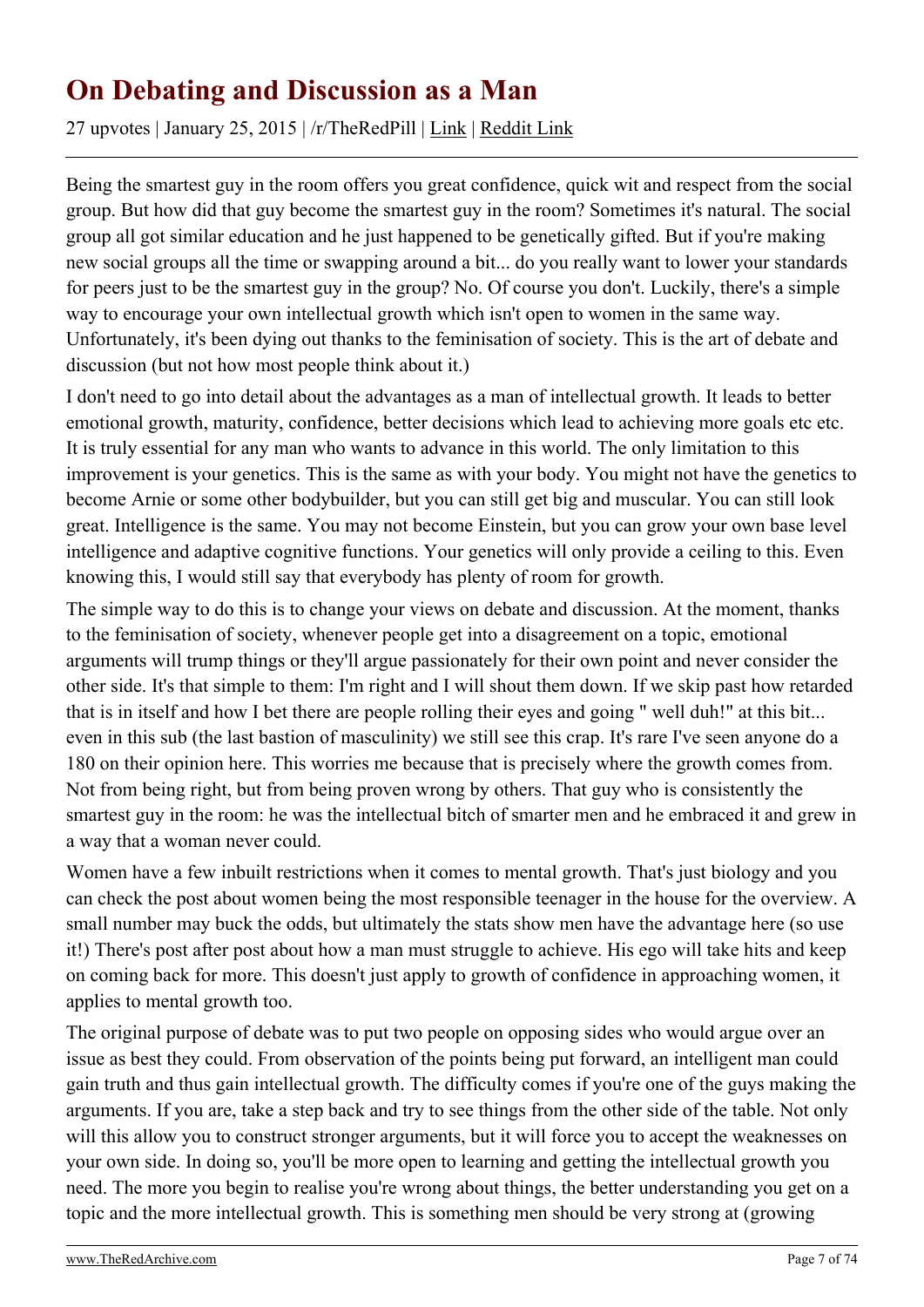through competition.)

Discussion is not about winning, but treat the discussion itself as though it is. Once you've done that, become objective and analyse things. This is the key to fast-tracking your journey to achieving any goal that requires input from the mind. (Which is just about everything.) If you're finding yourself name calling in a discussion you're serious about then you're already failing. If you think there's no way you can be proven wrong, your mind is too closed off. (Just because you're open to being proven wrong doesn't mean you will be.) If you're unable to understand the other person's logic, then you may be missing out on a chance for growth. Understanding the strengths of opposing viewpoints and appreciating them is essential. Without knowing that, you can't get to the truth and you can't grow. If you can eliminate the feminine reaction to the competitive aspect of discussing irreconcilable ideas then you'll find your understanding growing exponentially. Use that growth well.

Edit: Thanks to [Fluviant](http://bit.ly/1C26seA) for this suggestion, I think it was a very good one. A short practical example:

Back when the UK was looking at the alternative vote system and performing the referendum on this topic, some of the strongest propaganda I've ever seen came out. Perfectly emotionally targeted, it declared that the new system is "too complex for people to understand." (This appeals so well because people can confidently declare this without even trying to understand. As most people did. It makes them feel okay with their ignorance.) Someone close to me took this view and confidently declared to me it was too complicated and they didn't understand it. I laughed and cried inside for a moment because I knew it was laughably simple. I explained the system in about 2 minutes and it dawned on them just how simple the new system was. After this, they became a supporter of the alternative vote system. (It never passed though.)

Anyway, the takeaway from this is: \* two opposing viewpoints came out. \* This person knows that I am someone worth listening to on topics. \* After laying out their stance, they heard that I was going to provide on-the-spot proof that the view was wrong. They encouraged me to do this. \* They listened and tried to understand, asked questions where needed to get me to clarify anything they didn't understand. The focus was to understand the opposing point. \* Once they understood, there was no upset about changing their mind. Just a straight 180 in their views. Both of us felt good about this. They grew.

**Note** the absence of emotion in this. There was no holding back by either side or trying to make the other person feel better or being diplomatic. The focus was on proving the truth. This is how we resolve disagreements as men if there is a truth to be found. If there is no objective truth on a topic then it can also end with agreeing to disagree.

 $TL:DR -$ 

1.Feminization of society has led to the deterioration of pure discourse of ideas.

2.Name-calling and other appeals to emotion mean you've already lost the debate.

3.Intellectual growth, much like SMV growth, is at its core a function of how you handle and cope with rejection (being proven wrong).

4."Understanding the strengths of opposing viewpoints and appreciating them is essential," ...especially if you want to completely undermine the opponent's viewpoints!

EDIT2: [Additional reading](https://theredarchive.com/redirect?l=returnofkings.com/53894/the-dilemma-of-perspective)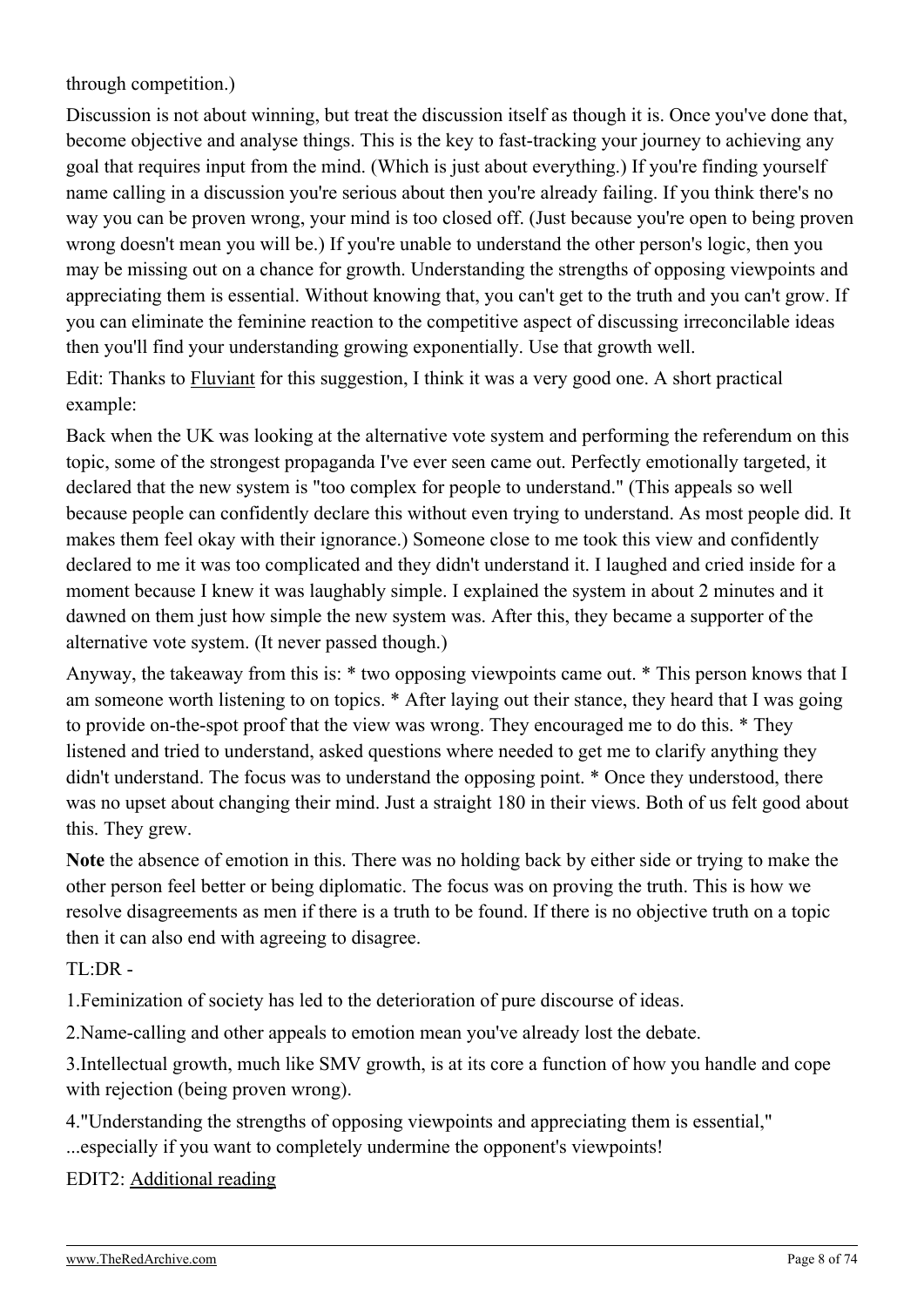#### <span id="page-8-0"></span>**Male Domestic Violence Victim urges others to speak out**

72 upvotes | March 13, 2015 | /r/TheRedPill | [Link](https://theredarchive.com/r/TheRedPill/male-domestic-violence-victim-urges-others-to.30170) | [Reddit Link](https://old.reddit.com/r/TheRedPill/comments/2ywl0j/male_domestic_violence_victim_urges_others_to/)

During my lunchtime news browsing, I came across [this piece](http://ind.pn/18hGbMJ) on The Independent newspaper website. While obviously the tale of the violence he suffered is awful, he appears to have acted in the best way possible to push for a change.

He's shared some meaningful quotes which will shock some blue pillers:

"As a man who is a bit older and who isn't exactly small, there is a perception that you can't be a victim of domestic violence,"

Mr Gregory wants to address the stigma surrounding men who are abused by their wives and partners. He added, "it should be the same message that they put out for women – don't be frightened, you don't have to put up with it."

Chair of ManKind Mark Brookes told The Independent: "While Mr Gregory's case is awful we should not be overly surprised that domestic abuse can happen to men too. We need a real sea change in public attitude and recognition in that domestic abuse can affect anyone. "There are still too many barriers that men face in feeling comfortable in coming forward and getting help," he added.

Nice to see a little media attention being drawn to this serious issue. It's a piece that can be shared with anyone who isn't a misandrist which is a bonus. The bitly suggests it has been shared over 5,000 times already.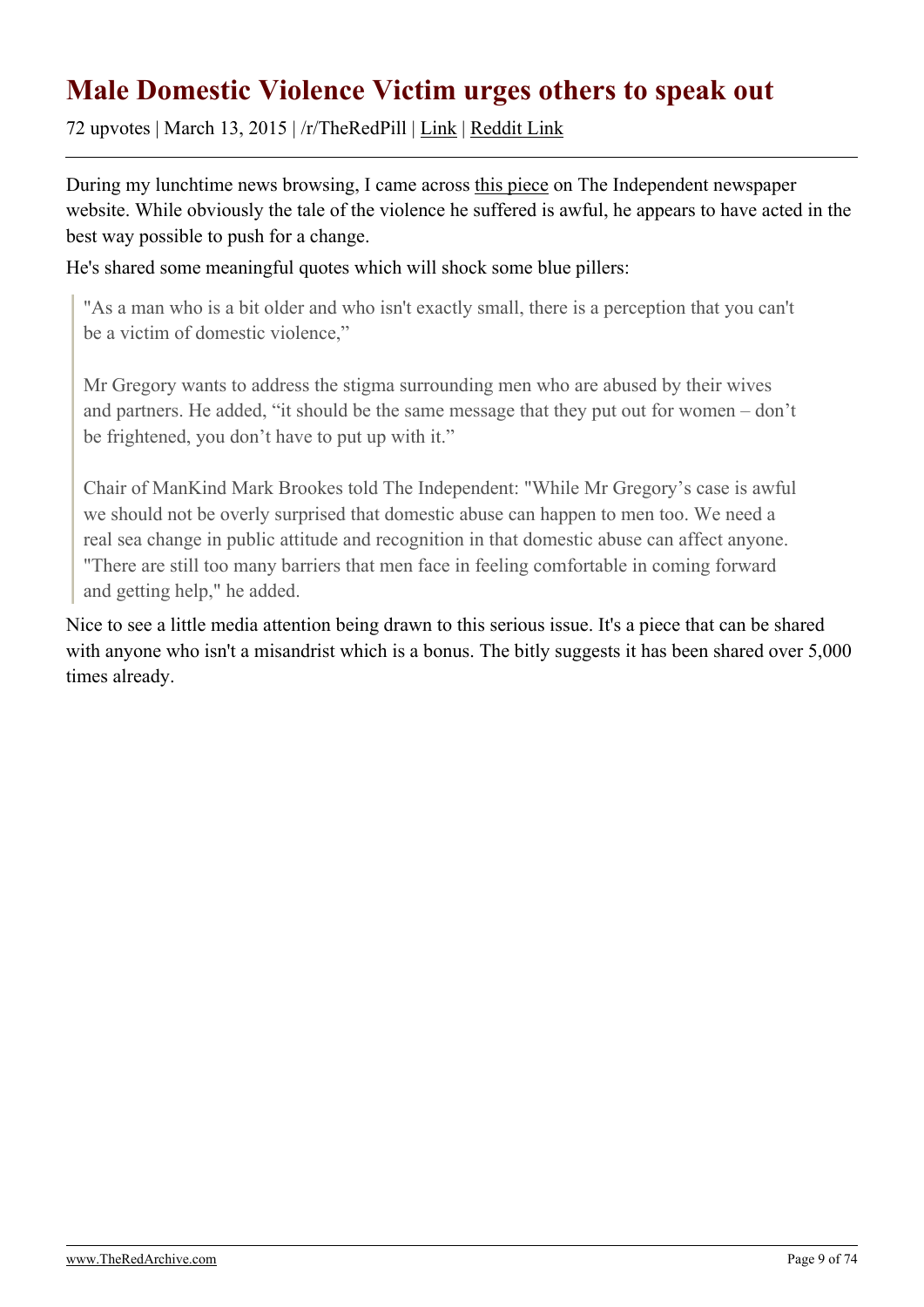#### <span id="page-9-0"></span>**FR - Re-Plate success**

70 upvotes | April 24, 2015 | /r/TheRedPill | [Link](https://theredarchive.com/r/TheRedPill/fr-re-plate-success.31797) | [Reddit Link](https://old.reddit.com/r/TheRedPill/comments/33p4qc/fr_replate_success/)

So I typically run experiments with some of the chicks I meet. This is out of a combination of curiosity and boredom. It's all good experience. This little experiment was started pretty much entirely on a whim fuelled by the good vibes of my mates at the cigar club. My plate had suddenly ditched me for some bizarre beta boy offering her instant commitment. I later discovered she'd been orbiting him for around 10 years. As a mid twenties gal, this meant from school age she'd been pining for him. I deduced he was probably pretty good looking or she was just even more insecure than I'd expected (she comfort tested all the time which was annoying... but she also never shit tested after the first meeting/sex. Swings and roundabouts guys.) So the report starts with my shrugged shoulders decision to see if I could re-plate her. I must confess at this point... I actually expected to fail. This is probably why I went into this with the shrugged shoulders/IDGAF attitude that I take towards most of my sexual strategy. I've never run boyfriend destroyer game before and, more than this, it felt like I needed to adapt the principles slightly. I only researched it a week or so ago and it seemed to have little relevance to what I was doing here. It's not normally my thing... but adaptability and all that. More tools in the box.

So I start it off with a phone call intending to ask some asinine question that leaves her with more questions of her own as to why I was acting this way. She didn't pick up, so I left a simple mysterious text. (If you haven't tried the mystery method yet, I'd recommend it. It's been working better than some of my other approaches to general conversation.) As predicted, she takes the bait... whether she wants another orbiter or is just listening to her emotions going "fun guy doing stuff I don't understand, this is interesting" doesn't really matter. Three texts over the course of the evening probing me. I ignore them and go to bed, reply the next morning with more mysterious nonsense, around the sort of time I know she goes to work. That morning, due to family emergency, she's taken the morning off work and happens to be in my area. I suddenly get a request to meet up for coffee. As far as I'm concerned, this meeting will be recon. I don't know what I'm up against with this guy she's committed to and I'm also unsure how my own SMV has been affected by this.

My opening gambit is to reassert how much higher my SMV is than hers. So I up my asshole game and open with the greeting "wow, you look like crap!" (she hadn't put in effort like she had in our previous meetings) and then compare her look as she's waiting for me (I'm purposefully late) to gollum. She laps this up and agrees with it, hugging me. I take the free kino but also ensure I'm the one to break the hug and actively push her away. As a note for any newer guys, SMV is always relative in the eyes of the chick. She may be a HB6, but that doesn't matter if she sees herself as a 9. The reverse is also true. You need to work to ensure the relative distance between your SMV and hers is that yours is a little higher than hers. Beta boy's gay little admission of strong feelings for her and offering her commitment for nothing will have raised her SMV in her eyes, particularly because she'd been orbiting him for so long. All of this asshole game works to reduce her SMV in her eyes and increase mine. Pretty standard if you're starting from scratch.

This meeting is where I leave her to fill in the background for me. I show no active interest in what's changed and leave her to broach the subject of her commitment to beta boy. I treat just about every aspect of the discussion about beta boy as a shit test. Specifically the point where she goes "I expected you to be angry" and I just shrug my shoulders with my default bored expression. Throw in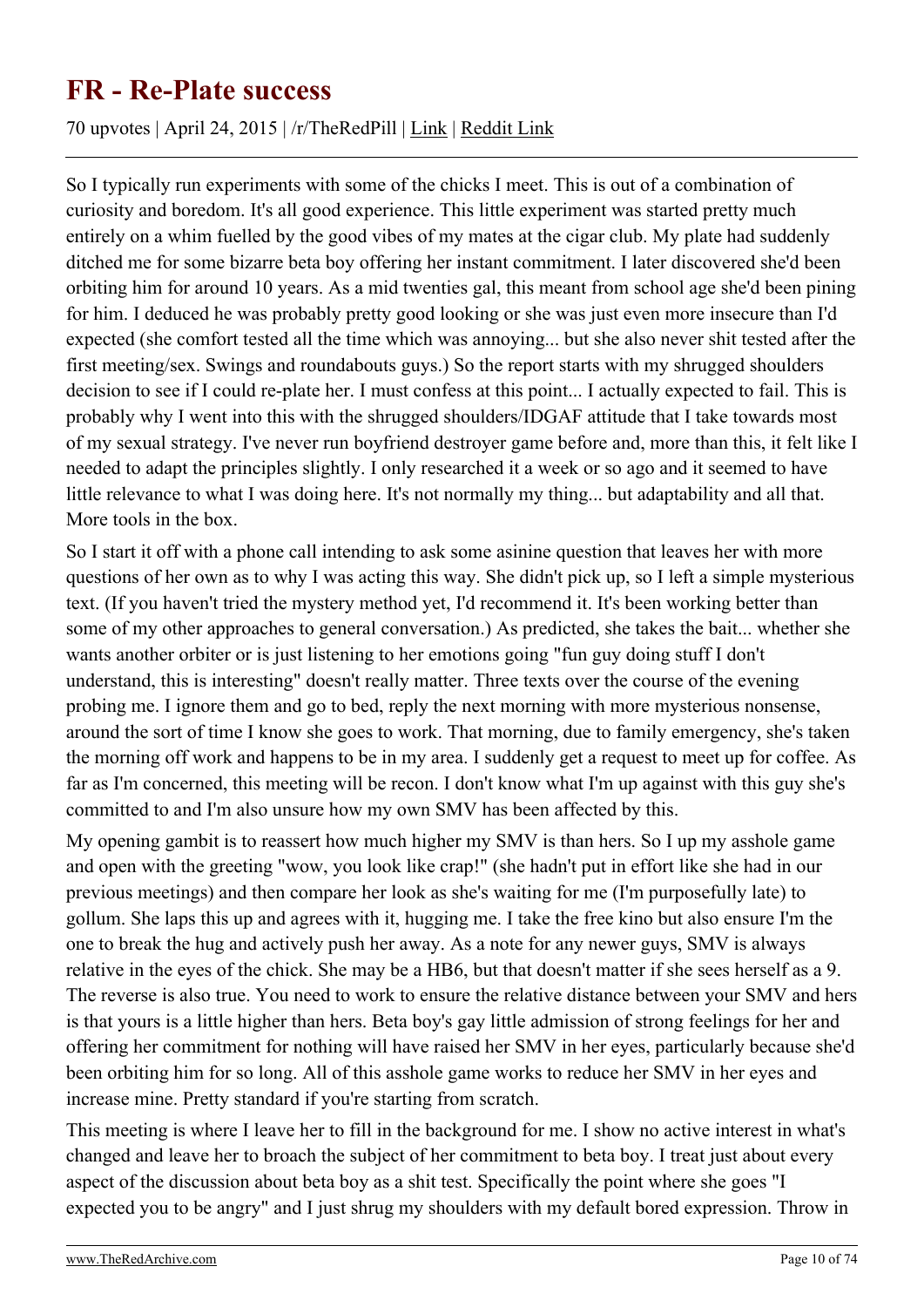some agree and amplify style sarcasm: "yes, I am quite obviously suffering uncontrollable rage. Oooh! Cake!" She goes on to talk about why she agreed to the beta commitment, and I'm predominantly disinterested (what she says has no real bearing on what's actually going on for the most part. Remember that women don't actually understand themselves.) until she talked about his declarations of strong feelings as "cringeworthy" stuff. She pays for everything and I decide we're going somewhere else specific. Bitches love surprises, throw them one anytime you can because it's as much fun for you as it is for her. Her motivation for this entire meeting is that she wants to know about mysterious old me. The fun is what I get out of it and it shines through in my attitude. Throughout the walk to the next event and then back to where I parked, she's feeling up my arm and getting really close. Turn to say goodbye and she's feeling up my chest. I decide, fuck it, and take a kiss. She kisses back. I break the kiss early and just say goodbye and walk off. Desire is heavy, now I just need to give beta boy time to fuck himself with his beta game before I make my move. (And oh boy, does he fuck himself royally. I find this out at the end though. Here I'm just letting nature take its course.)

I leave it three days then pretend I have a spare ticket for something I booked ages ago and a mate cancelled on me. I assert she should tag along. Instant agreement from her to join me. I give her the time and place to meet and then tell her to not look like shit and put some effort in this time. (When I saw her, she'd clearly put in A LOT of effort for a midweek meeting.) No reply from her to confirm, but I'm confident she's going to show up since she replied instantly after getting off work. As an added kicker, I'm chatting with an ex plate (mostly for entertainment) and decide to meet her beforehand and check out some new coffee place. This gave me both a good social warmup and allowed me to add in some preselection. I wait at the meeting point with ex plate until I see the bus of committed girl coming in. She's looking from the window, so I hug ex plate and send her on her way. Committed girl meets, asks who that was and I give a vague reply and press into the small talk as a basic pressure flip. "A friend of mine. How's your day been?"

I say we've got a little time to kill, so we hit a bar, then onto the ticketed event. She pays for drinks at the bar and at the event. I swap the furniture around slightly while she gets the drinks in so that I can achieve the most kino possible. She comes back, and her opening gambit is the sort of tedious shit test I've already been dealing with. "guess who did -insert soppy romantic gesture here- the other day?" Quick as a flash I reply "Your stalker?" She stops dead in her tracks, babbles for a moment before admitting it is the sort of creepy thing a stalker would do. As I said before... beta boy's lovely beta game will only make me more appealing. That was the final shit test I see from her.

At this point I realise she's started mixing her drinks like crazy. Jumping around from wines to cocktails to spirits to beer. She's paying for all the drinks and comes back with one drink for me and two for herself because she's "having such a great time" and "thank you so much for inviting me out tonight Nightwing. I'm having such a fun time." Of course you are, because I'm fun and beta boy's "dates" will have been tedious as fuck/non-stop emotional talk. By this point I'm satisfied she's going to cheat on beta boy with me tonight. It's just a matter of me not fucking it up. She's made her decision and is now prepping her deniability by being drunk. I stopped her short of getting seriously drunk but left her tipsy enough that she was satisfied.

So we leave and head for my car. Here come her comfort tests again. "Why are you still with me?" To be fair at this point... I'm a little tipsy myself and I'm sick of this nonsense. I decide to go for dominance broke and grab her, pull her in to a sort of hug and then grab her by the throat with my other hand, pushing her head back and leaning in very close. (For reference, she likes being choked a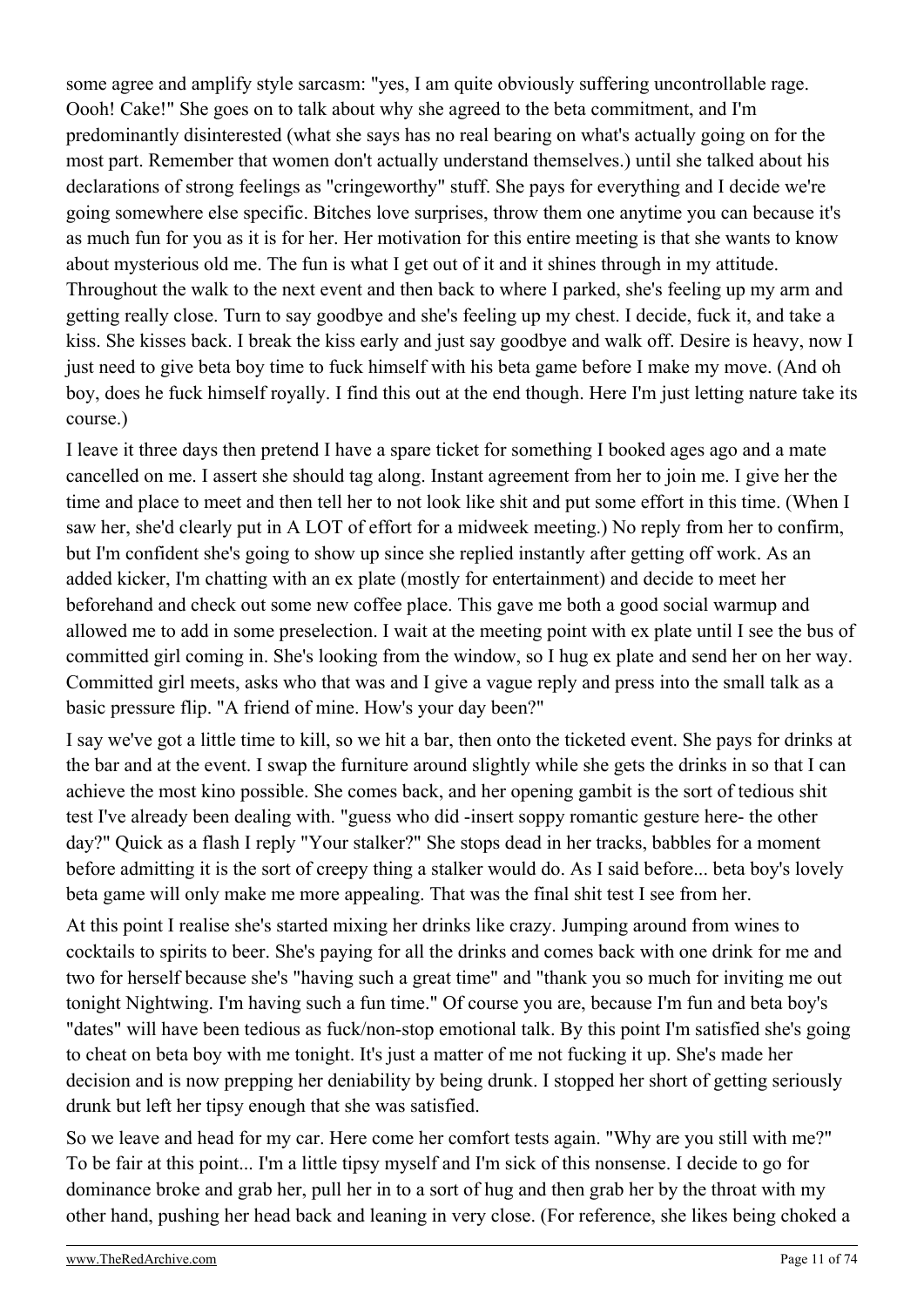little during rough sex. She's told me before when I hold her by the throat she feels helpless but safe and "it's so amazing." So this was a calculated move by me.) I stare at her eyes and tell her to shut up and stop whining. She nods. I drop a rough, passionate kiss on her and she's massively into it. I then tell her that her pussy belongs to me. She nods again. We're going home now, understood? Another nod. Away we go and she couldn't smile any wider if she tried.

Once we get back, she insists she needs a shower and invites me to join. (Because yeah... serious committed girls have platonic showers with guys they've previously had sex with.) I get some LMR from her about not having sex. I can't remember if I ignored it or gave a disinterested "ok" reply. Either way, I just began playing with her body, heavy escalation. Same LMR repeats and I just spank her. She turns and drops to her knees to give me a very enthusiastic blowjob (because loyal, committed chicks totally give super enthusiastic blowjobs to their platonic friends.) Things escalate from there as expected. She's really into the sex and during post-coital pillow talk she informs me about the sappy romantic gestures beta boy has been doing. I'm literally laughing at them and she reveals she doesn't like how he's trying to force a serious relationship. Leaving beta boy to play his beta game was a solid move. At a rough estimate he's spent about ten times as much money as I have on her this past week. I'm not even sure if he managed to get a kiss off her. I'm the one lying in bed with her. Classic AF/BB.

So beta boy is taking her out for a nice dinner tonight. I'm looking forward to hearing about it later. This is because I know she's "feeling so guilty" that her opening gambit, once they've sat down, will be blunt words to the effect of "I had sex with Nightwing last night and again this morning." She thinks he'll be quite upset. I hope he is.

Moral of the story gentleman: do not try to fight with men you are inferior to. You're wasting your time. Go monk mode and improve yourself. Beta game always fails against practiced alpha game.

More serious moral for newbies: Do not be beta boy. He is a faggot and deserves every last ounce of pain he suffers this evening. If this leads him to TRP, then that's all fine and good, he can unplug and improve himself. He's lost this battle, but he can still make a better fight of the war. If it does not, then he can consign himself to depression and life as an omega or a cuckold. Ultimately, he is not my problem. Despite my motivations being boredom, this is still proof positive: The alpha takes what he wants.

TL:DR - Plate accepts instant commitment from a beta and breaks things off with me. I have her cheat on him with me because I can. (And more so because he's affected one of the bitches I was managing, which inconveniences me. I take back my more convenient sex. Fail turned into win in about a week.)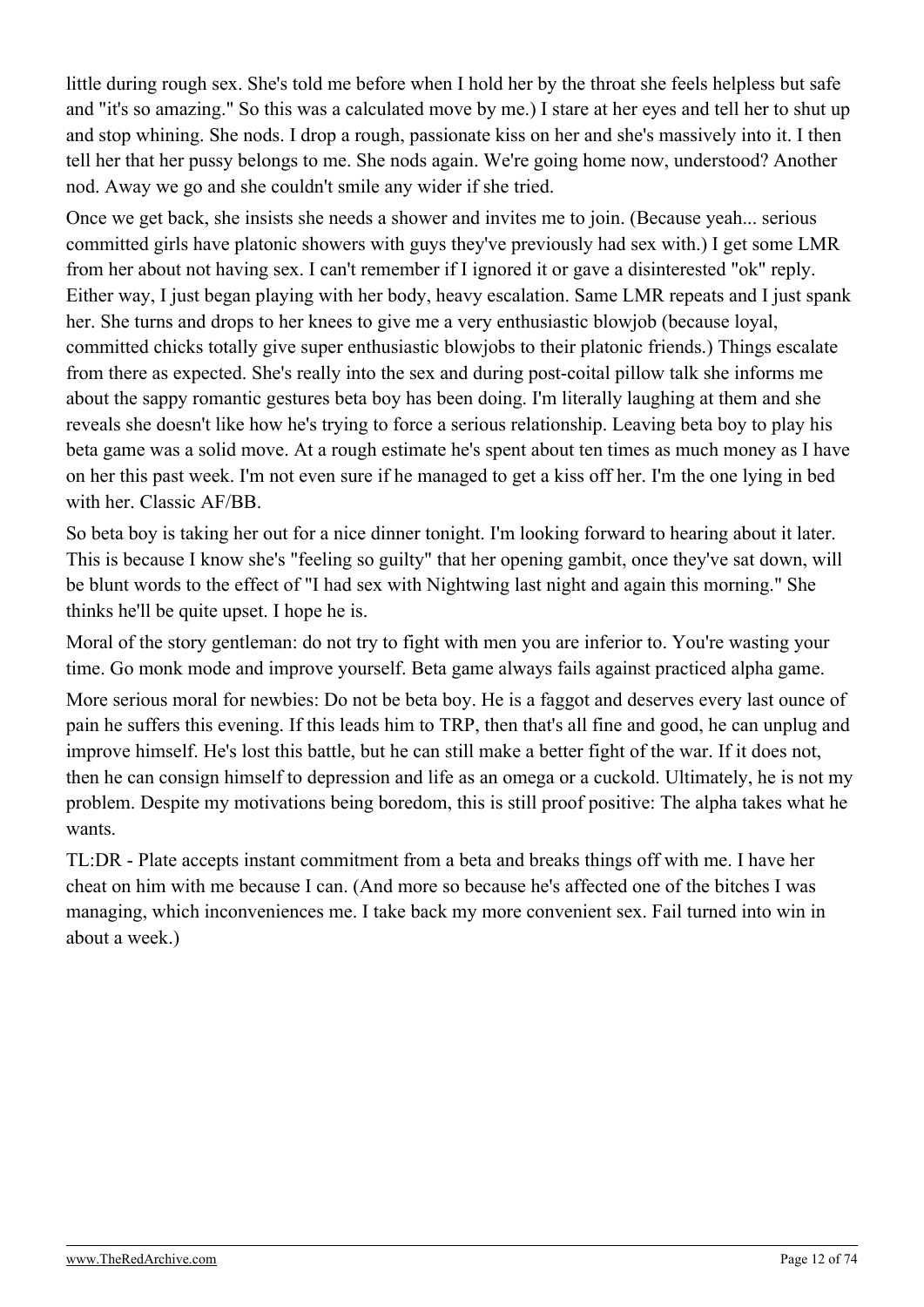## <span id="page-12-0"></span>**The TRP Field Toolkit - Part 1: Attitude, Ego and IDGAF**

422 upvotes | April 28, 2015 | /r/TheRedPill | [Link](https://theredarchive.com/r/TheRedPill/the-trp-field-toolkit-part-1-attitude-ego-and.31949) | [Reddit Link](https://old.reddit.com/r/TheRedPill/comments/3464h4/the_trp_field_toolkit_part_1_attitude_ego_and/)

**TL:DR - A compilation of the basic tools you need in the field to handle the vast majority of situations which could arise. The way I explain everything is the way I see it and how it has been working well for me including examples and links to additional reading. As a result of all the detail, it was extremely long, so I've broken it down into four parts for ease of use. This part covers an introduction, guide preface and Attitude, Ego and IDGAF.**

• Introduction (My motivation. Skip if you don't care.)

Ever since I unfortunately had to remove the Field Report I put up about a month ago, I wanted to find a way to get that information back out into the community. I had a couple of guys message me to thank me for the "masterclass" in TRP seduction. While I'm flattered by that, I don't believe I'm a complete master. (I also believe that any attitude suggesting you have nothing left to learn is counterproductive for any man looking to continually better himself. We are all apprentices in a craft where no one ever becomes a master.)

Everything I used in that FR, I learned from this sub and the IRC chat. When I realised just how much I'd learnt and how many principles I put into play over the course of that night, I realised that there is no one piece which draws these strands all together. That's what I intend to do with this guide. That way any newer guys have a complete list of everything in one place and can quickly see where their strengths and weaknesses are. Most of these work very well for me when applied to the right situation, YMMV depending on your appearance, approach and personality.

• Preface to the guide

This is the *"in-the-moment social dynamics which is essentially the raw game itself, getting popular/laid is based on all this bullshit, which is effectively the basis of animal attraction/charm/social grace. We don't get too many posts like this anymore, but it's always good to rehash the basis of interaction, especially for guys who are busy working or doing other shit and need to dust up their social skills. Like anything, too much time out of the game makes you rusty and these behaviours you describe which otherwise come naturally to many become lost and need relearning/reawakening, which I'm sure your descriptions will aid in. Also helps the autists who never had a clue to begin with, too." - /u/Illimitableman* (Thanks for your input on this and giving so freely of your time to better the community.)

Your TRP knowledge is a bit like a toolbox. We hear plenty about how personal calibration of game is a significant factor in your success with women. Each tool has its own specific use for a specific problem. Utilising the correct tool in the right way at the right time is the essence of proper calibration. However, like any craftsman, you may be better at using some tools than others. Develop the best quality tools you can and work to your strengths as much as possible.

Attitude and ego.

Attitude is all about the inner monologue going through your mind. In my opinion, this is the most important part of any interaction. I say this because I strongly believe your attitude and ego are the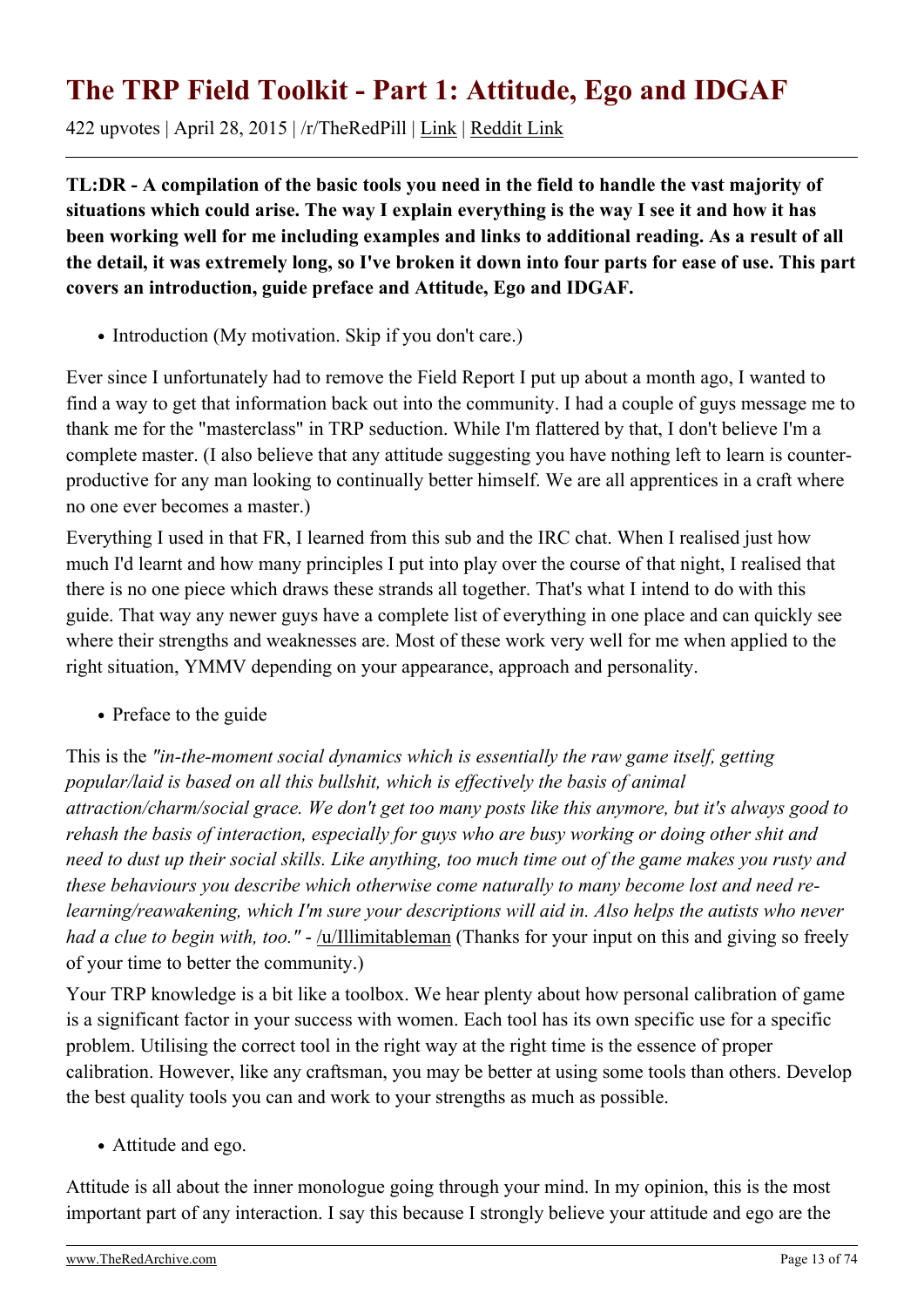foundations which underlie your frame and your ability to respond to tests. I have also now had two women later tell me how they "internally felt" my attitude within 15 seconds of meeting me. (One of them even got it literally word-for-word.)

Setting your attitude may take some time, but there are a few phrases I remind myself of in order to maintain the right attitude. These phrases may seem raw or even offensive to newer members who are trying to learn from this. Some of them are actively wrong, but you want to keep them just to keep you in the right frame of mind. There is a big difference between your ego out in the field, and your ego on TRP. Your ego/confidence, (maybe even narcissism at a push), should be absolute in the field. Once you get back on the TRP sub though, you should kill your ego in order to be more objective. So these phrases apply to frame of mind in the field, not on the sub.

- I am entitled to touch her body. (You're not really, we don't encourage rape or molestation if she's clearly uncomfortable. This phrase gives you confidence in your kino. If she doesn't like it then she'll find a way to let you know. If any chick ever does, it's no big deal. Shit happens, but kino is vital to escalation!)
- I am the God of my own little world. (This is your frame. She may be here by her choice, but she's also here because you allowed her to be. Never forget this and never let her insinuate anything different. You're in charge of you, she is not.)
- She is worth just as little as the next slut. (She might not be, but that's not the point of this. This is about reminding you of the right attitude to take to make yourself as attractive as possible. Reminder of the biological realities of AWALT. Reminder of abundance mentality. Reminder aimed to ensure you act like your SMV is higher than hers. There are no [good girls.](https://theredarchive.com/redirect?l=therationalmale.com/2011/11/10/good-girls-do/) There are no [unicorns.](https://archive.is/2nSdW) Don't be an idiot and keep that perspective.)
- I am here to have fun. Whatever else happens, happens. (Outcome independence. You are completely disinterested in a specific outcome. You control yourself and your ability to have fun. Use that. Everything else is irrelevant. Any interaction you have with a woman should be fun. If you're not having fun, leave her and go find someone more fun.)
- All women are sluts. You will now go prove this. (While not entirely true, every woman does have the *capacity* to be a slut. The requirement to be a slut is to have a vagina and spread your legs often. **Every** last woman is capable of this if she doesn't control herself. If you're looking for quick sex then remember that it is your task to turn her on and put her in a situation where she can be the slut her body is urging her to be for any man of high enough SMV. A smart woman who doesn't want to be a slut will avoid such situations, but that's her responsibility, not yours.)
- I'm going to walk away if I choose. (Your time is valuable. You are not going to waste it. You know what's happening and what you want. This is to remind yourself that you are outcome independent, you are in control of the interaction and your SMV is higher than hers. Women are very talented at spotting fakes. If you don't truly believe you are her superior then she'll read between the lines and figure it out. Remember that women date up!)
- She is here at my whim. (You are out to enjoy yourself and she has been allowed along. It's true that she needs to want to be there too, but that must not be the way you view it. The moment her presence becomes her decision rather than yours is when you step into her frame. As a dominant man, it is your frame and your whim which is the ultimate deciding factor. The fact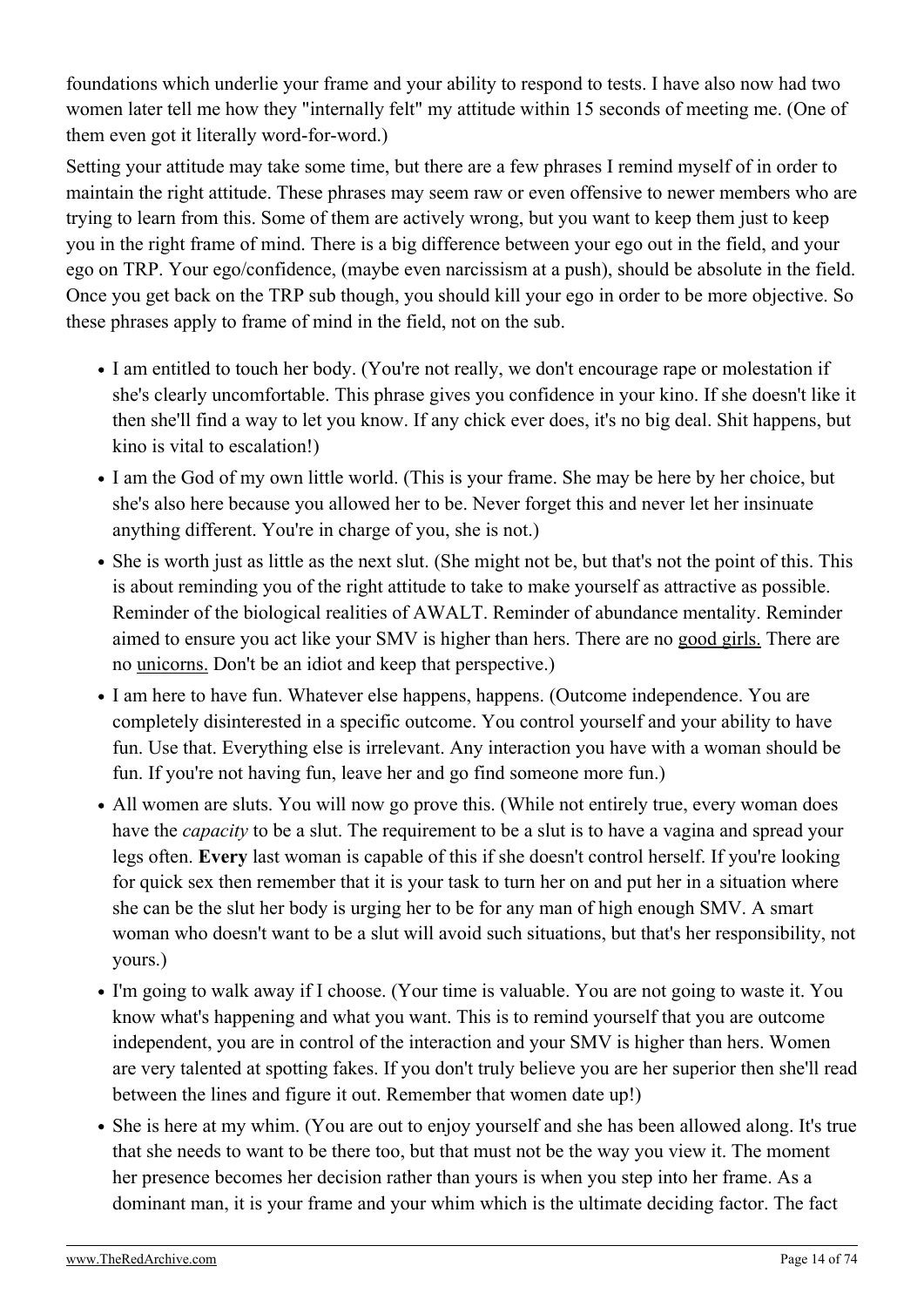she wants to be there is incidental, you could still have chosen not to allow her along because there are plenty more women out there. Abundance mentality. Outcome independence.)

Some of those may be a bit raw for the newer guys and anyone who likes to call TRP misogynistic. As I said, they're not all true, but you need the right attitude to project your superior value. The truth of the sexual market place is that women will only go for men of higher value than they have. Which means in contrast, you've only got a chance with women who perceive themselves to be of lower value than you. You want a chance with that girl? Better start thinking she's getting the better end of the deal. Doesn't matter if that's true or not. Develop an ego which truly believes it.

• A note on IDGAF. (I Don't Give A Fuck.)

Typically speaking, along with developing the right attitude to symbolise your superior SMV, you'll also develop a bit of an attitude like women don't matter. Actually, they don't. They're just another part of the world. Most things don't really matter in the grand scheme. All you really need is food, water and warmth and you'll survive. Everything else is gravy. You can survive, you can achieve your life mission... you can do most things without women.

Woman tries to tell me what to do/how to think - like I care? I can think for myself. Let the disinterest flow.

Guy tries to AMOG me - you do you mate. Doesn't matter to me, I'm still gonna do me. Look at all these fucks I couldn't give.

Shot down by the bitch shield - that's one chick... what does she matter as the tiniest cosmic fleck in my universe? Time to go dance to the [theme song.](http://bit.ly/1Hss5Eq)

#### [Essential reading.](https://archive.is/gEDQc)

**The less you care, the better.** Outcome independence. Stronger frame. Pussy off the pedestal. All rolled into one. Next time I will be tackling Frame, Posture and Body Language.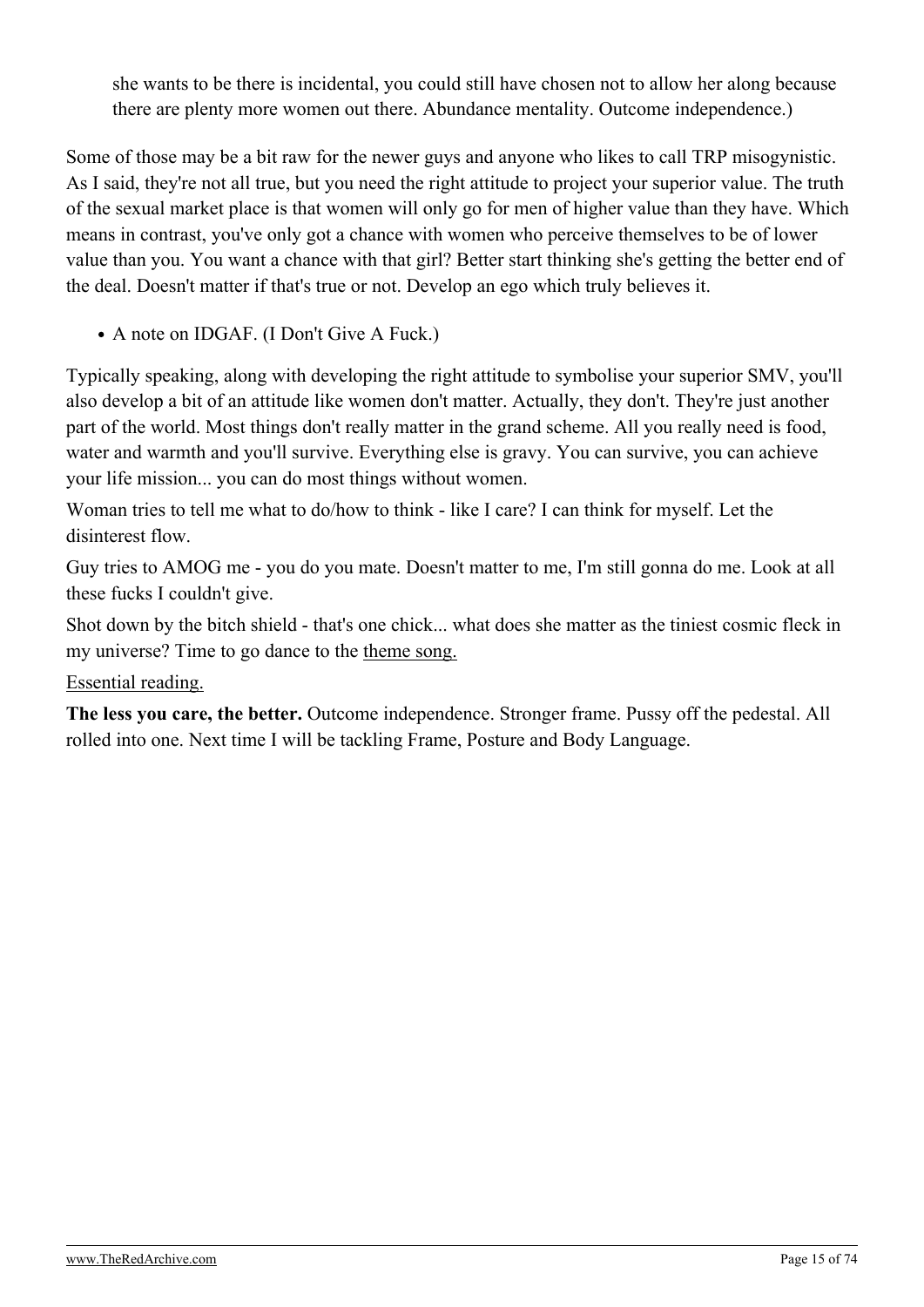## <span id="page-15-0"></span>**The TRP Field Toolkit - Part 2: Frame, Posture and Body Language**

214 upvotes | April 29, 2015 | /r/TheRedPill | [Link](https://theredarchive.com/r/TheRedPill/the-trp-field-toolkit-part-2-frame-posture-and.32014) | [Reddit Link](https://old.reddit.com/r/TheRedPill/comments/34bynz/the_trp_field_toolkit_part_2_frame_posture_and/)

**TL:DR - This is the TRP Field Toolkit. A more detailed guide to all the basics used in the field that will allow you to deal with the vast majority of situations which arise. The way I explain everything is the way I see it and how it has been working well for me including examples and links to additional reading. The first part of the guide covered [Attitude, Ego and IDGAF.](https://archive.is/AKzLR) This part covers Frame, Posture and Body Language.**

#### • Frame.

"Frame is an often subconscious, mutually acknowledged personal narrative under which auspices people will be influenced." - [Rollo Tomassi.](https://theredarchive.com/redirect?l=therationalmale.com/2011/10/12/frame/)

Controlling and holding the frame of your interactions is absolutely vital to being seen as a strong, high value man in the field. Frame is the reality of your world. Your underlying attitude will give off a vibe which influences the frame. You must be in control of it. The difficulty for many new members of TRP is spotting where frame is being tested or stolen by someone else. Whether that be by a woman or by being AMOG'd. On the simplest and most basic level, I would tell someone the best way to maintain frame is to consciously and actively make your own decisions. The woman has made a choice to enter your world and it's down to you to take her on a little tour of your world/life so she can see how cool and fun it is.

Setting the tone of your frame is about three things. Firstly, you are going to have fun and choose to enjoy yourself. She gets the privilege to come along. To achieve this, just use statements about what the two of you will do. Be assertive, but not rude. Second, [the frame of your interactions will be](https://archive.is/nVvrX) [sexual.](https://archive.is/nVvrX) Blue jokes/sexual teasing early is the best way to set the right tone and let her know that this frame is sexual and you're not talking to someone you consider a platonic friend. Thirdly, touch her. (Not like that right away you twit! Unless you're in a club, in which case have at it. She'll slap your hand away if it's not welcome, so don't force it.) Break that psychological barrier early and make it very clear that the frame she's just entered will involve physical contact. A hug and a rub of her arms, taking her hand etc etc. Once frame is established, the woman has every right to leave if she so chooses. However, the truth is that women want dominant men who display value and they're **very** happy in such a frame because it allows them to act upon their natural femininity. It's a lovely, comfortable place for a woman to be when she's in the frame of a man she trusts and desires.

The frame I set tends to be uncompromising and this will occasionally backfire. (You will be called the asshole with a grin if the woman thinks you're within her SMV range. You'll be called it with a scowl for the same behaviour if she thinks your SMV is too high for her. Most women are like children and will throw tantrums if they think they're being denied what they're entitled to.) However, as [/u/TRPsubmitter](https://theredarchive.com/u/TRPsubmitter) states: uncompromising > chump. Remember the attitude - IDGAFOS. ("I Don't Give A Fuck Or Shit" for the uninitiated.)

• Posture and Body Language

Posture is a well noted hack for increasing your SMV in a very short time. In simple terms: poor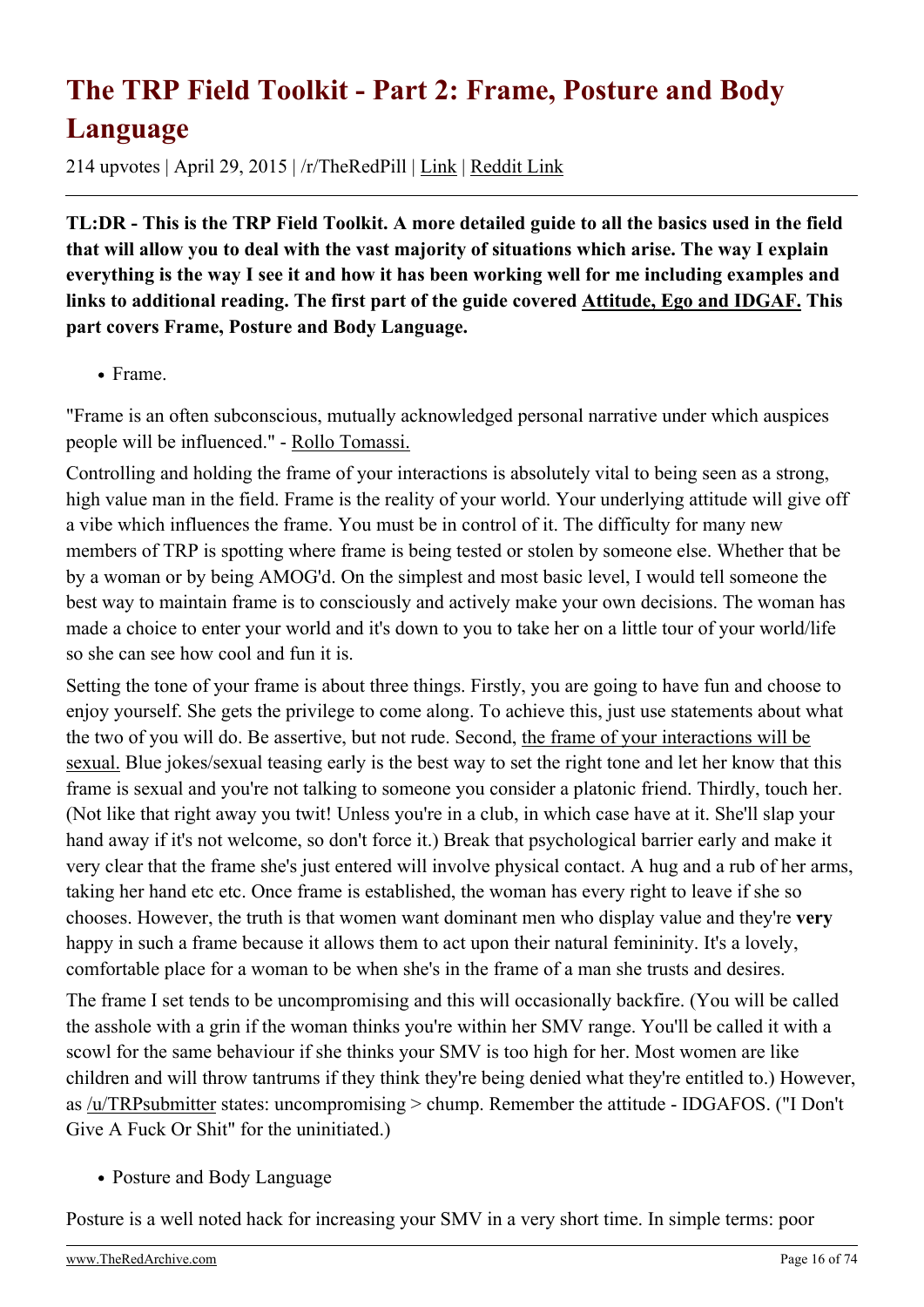posture = weak man. Good posture = strong man. As you sort out your lifting regiment, make sure to research good posture and enact whatever exercises you need in order to fix any posture problems. [This post](https://archive.is/YRRId) was particularly useful to me and prompted me to begin my research and targeted exercises. Remember to keep your posture corrected in the field!

Once again, in the field, you'll need to remember your body language at first. However, over time, it will become more natural. Chances are, if you've come to TRP after much failure with women, you were probably emitting the body language of a loser your whole life. [Start here.](https://archive.is/Gerjm)

The simplest and most effective advice I can give to keep your body language dominant in the field is to remember to spread out. Two basic alpha positions will be used most often. Walking - head high, chest out, shoulders back. If you're still correcting your posture, lean back a bit while you walk. You'll be surprised how that impacts things positively. Sitting - back up straight, shoulders back (arms to the side if you can to take up more space), legs spread (your massive cock clearly needs room.) The more space you can take up, the better.

When performing actions - nicely paced, deliberate actions are the way forward. Avoid being timid at all costs. (Do, or do not. There is no try.) Beyond this, try to keep any resting body language (i.e. any body language which you're holding for more than a second or two) as open as possible. Eye contact should be maintained with anyone. You should try to ensure they always break eye contact first (unless you might end up walking into something.) Try to gain as much eye contact as you can with women. Eye contact in itself can produce feelings over an extended period, so never underestimate it as a really strong tool in your box. If you have trouble with eye contact, you need to force yourself to start doing it everywhere. When you're out shopping, when you're going to the movies. Whoever is serving you, get some eye contact. You'll become more comfortable the more you do this. (This has even made a difference in the way I am served at places, so do it!) Posture and body language are base game in my opinion. Your attitude will influence your frame and body language. Frame and body language will influence your behaviours.

#### [Additional reading.](http://westsidetoastmasters.com/resources/book_of_body_language/toc.html)

The next piece will cover Shit tests and Comfort tests.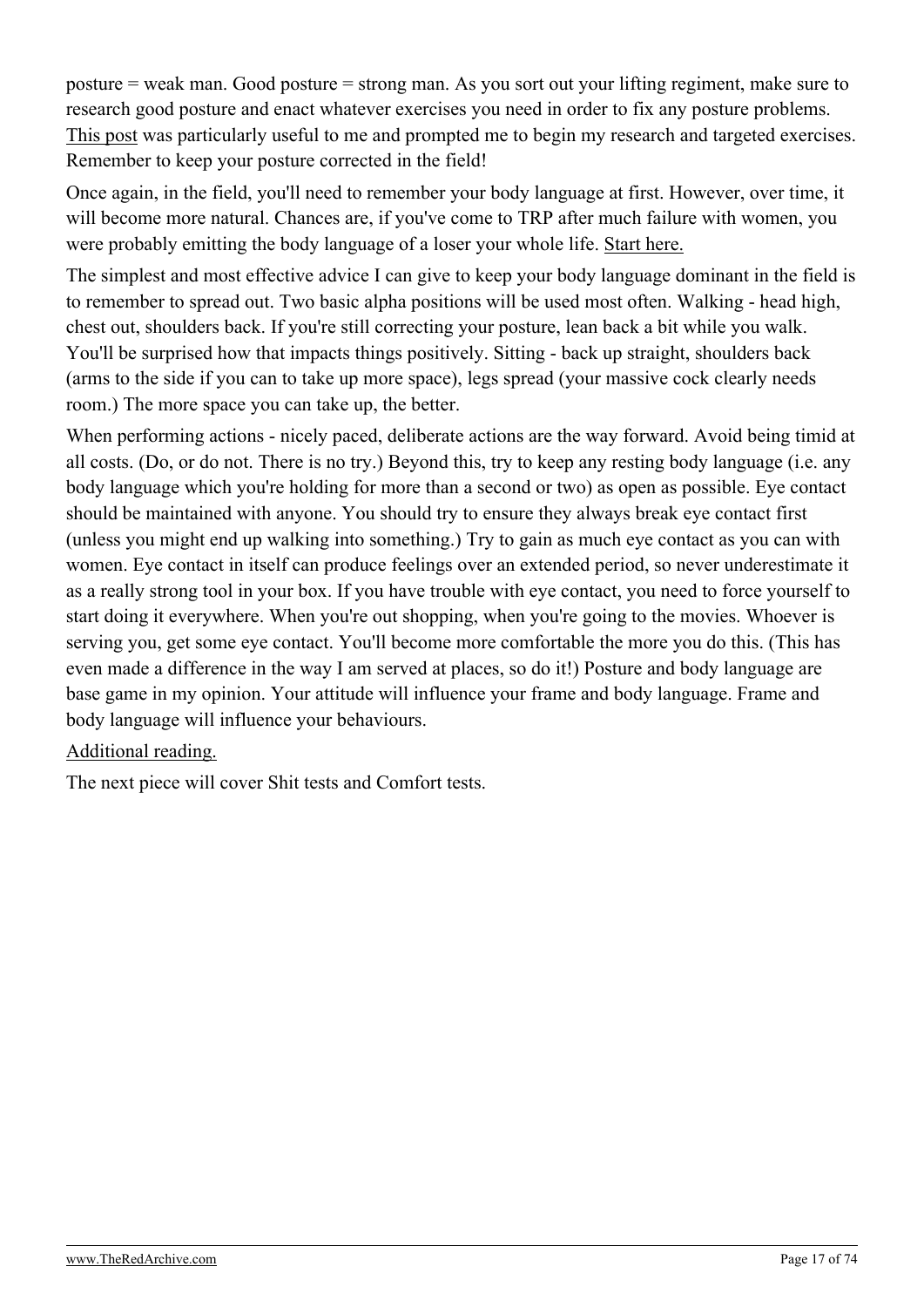#### <span id="page-17-0"></span>**The TRP Field Toolkit - Part 3: Shit tests and Comfort tests**

191 upvotes | April 30, 2015 | /r/TheRedPill | [Link](https://theredarchive.com/r/TheRedPill/the-trp-field-toolkit-part-3-shit-tests-and.32049) | [Reddit Link](https://old.reddit.com/r/TheRedPill/comments/34f6d2/the_trp_field_toolkit_part_3_shit_tests_and/)

**TL:DR - This is the TRP Field Toolkit. A more detailed guide to all the basics used in the field that will allow you to deal with the vast majority of situations which arise. The way I explain everything is the way I see it and how it has been working well for me including examples and links to additional reading. The second part of the guide covered [Frame, Posture and Body](https://archive.is/3Whmi) [Language.](https://archive.is/3Whmi) This part covers Shit tests and Comfort tests.**

• Shit tests.

Naturally I will now point to the [sidebar material](https://archive.is/xRnKI) on this as the most basic reading. Once you've figured out these basic responses and learned a little on the benefits of [silence,](https://archive.is/5xhbg) it's time to start calibrating your game.

This is down to your individual personality. I've said before that women are great at spotting fakes. They've been practicing their social skills and reading between the lines much more than most men. Your game will be significantly stronger if you play to your strengths and your personality. First, figure out if you're a strong silent type, or the life of the party joker, or maybe you're that douchebag jock guy who'll benefit from a heavy dose of asshole game.

Pick the responses to shit tests that will work best for you. This will require some experimentation, but you should be able to settle down nicely as you test things out. I'll briefly go through a quick application of the basic combats to shit tests. (Remember, in essence all shit tests break the rapport and look for you to follow suit and demonstrate your strong social skills. So the same style of response can be used by different types of men in different ways.)

I'll quickly run through some examples of the classic shit test "I bet you say that to all the girls." I am answering the same test to demonstrate that you will be able to see what style of response best fits your personality (and that not all types of response are equally strong. This is the essence behind why you need to calibrate.)

#### **Example responses:**

• Agree and Amplify

"Of course I do. That queue outside is actually girls lining up to hear it."

"Definitely. Every hot girl who crosses my path, so I think I've said it like ten thousand times. This is ten thousand and one."

I've chosen these examples because I think they can be delivered as both jokey and serious depending upon your own calibration and what suits your personality. I don't tend to use A&A often, but it works nicely when I think it's the right move. In essence A&A is just playful sarcasm which adds silly-style-fun to the conversation while not answering her question properly. (Because all shit test questions aren't worthy of a serious response. They're not designed for a serious response, they're designed to see if they phase/concern you or not.)

• Ignore (change the subject)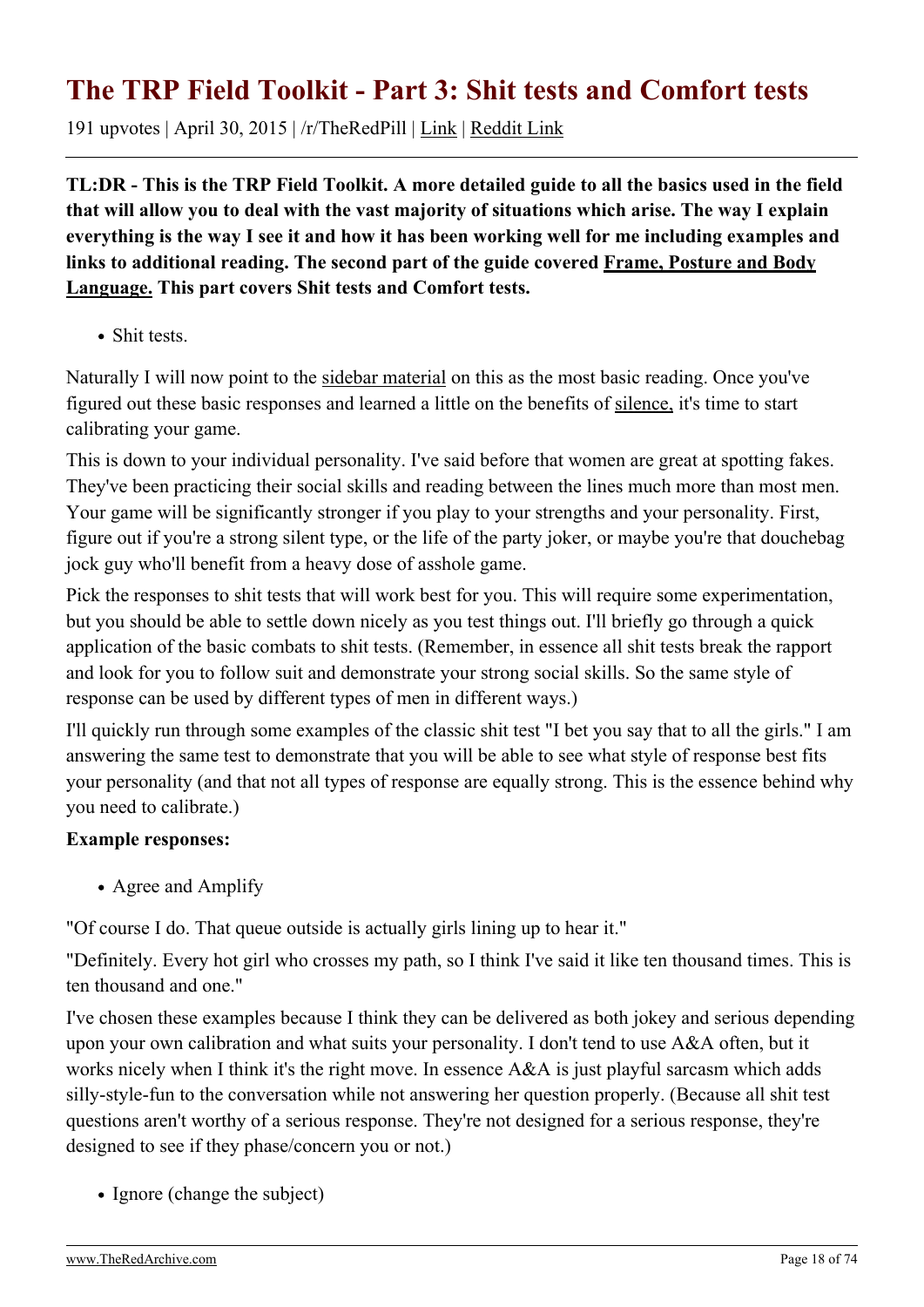"Oh I love this song, have you heard it before?"

"My glass is empty, when do you plan on refilling it?" (Add smirk obviously.)

From my experience, randomly changing the subject tends to work less well than changing it to something concrete and relevant to the evening you're having with her. It makes it seem like the conversation has moved on naturally, rather than overtly trying to dodge. This can be both cheeky and serious, just mould the delivery according to how you want to be perceived.

• Ignore (silence)

If you have eye contact already, hold it and wait until she looks away. Then look off in whatever direction, (preferably in the direction of a hot chick) and then throw out a bit of laughter and move the conversation forward.

If you don't have eye contact, don't look for it. Just look off into the middle distance and let a smirk slowly cross your face. Make sure she fills the silence. (She'll want to because silences make most girls uncomfortable.)

Silence is my preferred response to a shit test like this. Silence is also an excellent way to feed the hamster. Feeding the hamster is simply leaving details out, being vague and leaving her to fill in the gaps (which, if she likes you, she'll fill them in positively thanks to the [halo effect](http://bit.ly/1nRNrW5).) It's the same principle on which [dread game](https://theredarchive.com/redirect?l=therationalmale.com/2012/03/27/dread-games/) is based. Keep that hamster fed gentlemen!

• Pressure flip (my personal fav)

"Yes. Do you ask all the boys that?"

"Maybe. What's your go-to line?"

"Why do you care about the other girls chasing me?"

Pressure flips are my favourite because they suit my personality. I believe they're a combination of ignoring the nonsense and reasserting frame. They're like a playful form of confrontation and will work particularly well if you're a naturally aggressive man. I particularly like them because it forces a small flush of emotion in the girl which combined with your demolishing of her shit test gives you bonus tingles. You can answer the question if you want in a pressure flip, but typically you want to question the assumption the test is based on. Force her to think about why she's asking the question because most girls don't actually know or understand why they ask these things. If she's reduced to babbling nonsense then that's worked well and you can assume you've caused some tingles. Always use these under any circumstances where she's showing some submissive responses or submissive body language. It's a fun and strong assertion of dominance and frame.

I have met one woman who could fight my pressure flips by restating her shit test in the same words. (I pressure flipped 3 times, with 3 different lines and she repeated the exact same words back to me 3 more times.) Since I hadn't encountered such absurd stupidity before, it threw me until I had time to reflect. If this happens, I would jump to a command respect response and declare "I will not answer your question until you answer mine." Repeat as needed. She must cave first. Frame reasserted. Then when she's finished answering, then go for the vague response.

• Commanding respect

"I don't like when girls compliment-fish like that to try and feel special. You're already spending time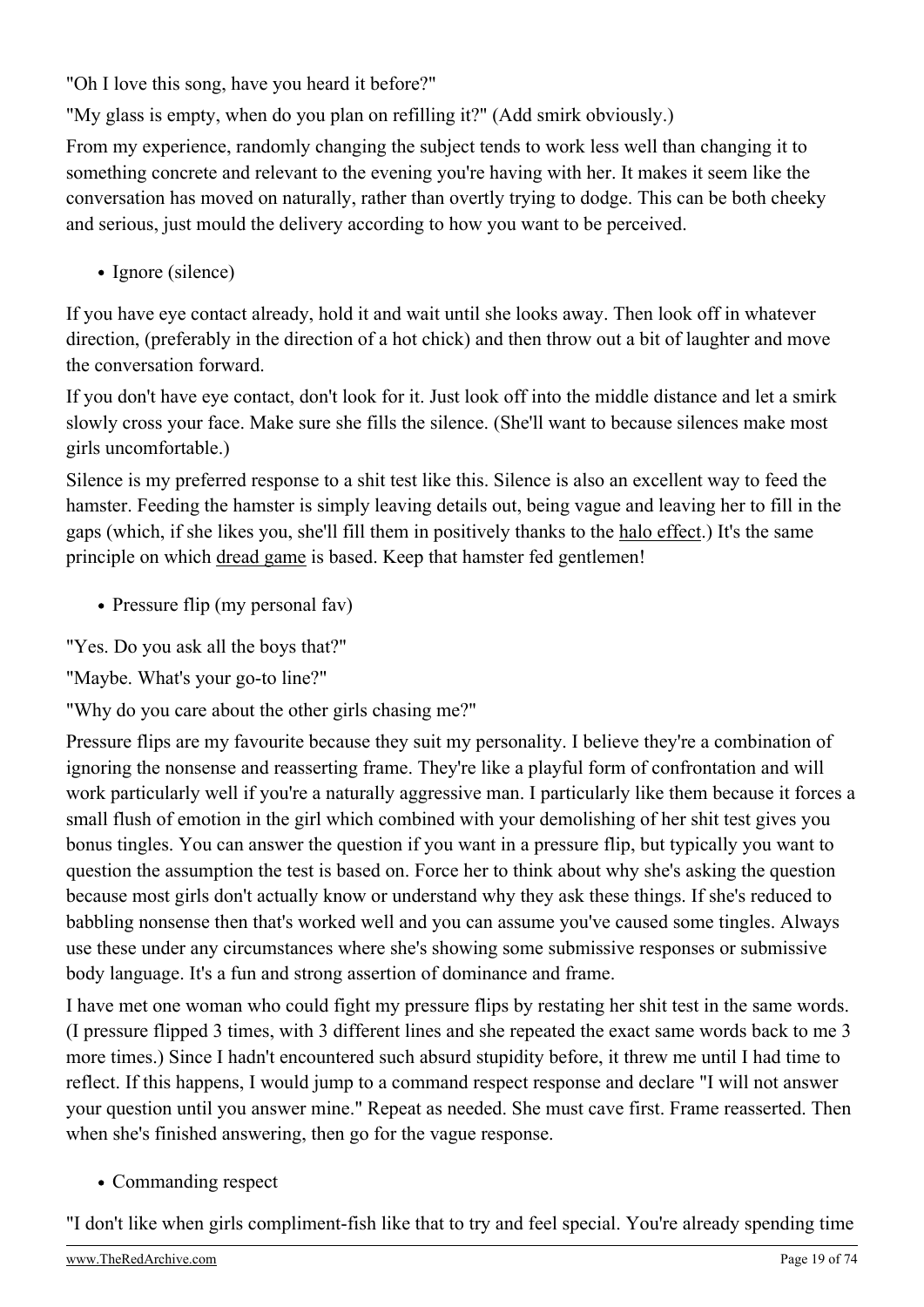with me so you should feel special and I don't want you questioning me on that. It's disrespectful of my motives."

"Don't imply I'm some kind of sleazy pick-up artist who just spouts lines. If you don't trust my word then we don't have to hang out, but if you do then you'll trust me and won't imply that I don't really mean the things I say."

The commanding respect response is a mega-heavy dominant, reassertion of frame. Essentially you're trying to say very directly and clearly "I will not tolerate your shit. Show me respect." in a very uncompromising fashion. I would advise using this sparingly at first, and maybe on girls who are pretending they're "good girls" because it fits nicely with their narrative. The more playful responses which hint that you might be a cad are what I'd advise most on a first meeting. Commanding respect can/should be used on later meetings if she's still shit testing you. However, again, calibrate according to your own personality. Always remember that trying to command respect from an entitled girl who isn't certain of your SMV being significantly higher than hers is likely to backfire and lower your SMV. This is because it will come across as you having poor social awareness. These girls are better off being negged, ignored, or a combination of both until they change their attitude. If they don't, then it doesn't matter and you don't need to have anything to do with them. Plenty more women out there.

(You may have noticed I've skipped the nuclear option... this is because I firmly believe an alpha male has no need to use this. If you have internalised the correct attitude and have some level of [amused mastery](https://theredarchive.com/redirect?l=therationalmale.com/2012/09/14/amused-mastery/) about you, then her acting like a spoiled brat will merely amuse you at best and make you silently leave at worst. Either way, using the nuclear option shows she has got to you. Remember that this woman is merely another gnat in the swamp. Plenty more for you to have a swat at. No need to nuke this one from orbit.)

[Essential shit test theory reading.](http://illimitablemen.com/2014/12/14/the-shit-test-encyclopedia/)

[Further reading on Super-Shit tests](https://theredarchive.com/redirect?l=heartiste.org/2013/06/25/compendium-of-female-super-shit-tests/)

• Comfort tests.

Once you've mastered your responses to shit testing, you'll eventually start meeting another obstacle. You've asserted your SMV is higher than hers and demonstrated higher fitness by demolishing her shit tests and continuing to hold the frame of the interaction no matter how much she tests it. All women doubt themselves and at some point, if she sees you as a seriously high-value male, she'll worry that maybe her value isn't quite high enough for you and that she has no real hope with you.

At the core of it, women know instinctively when a man is way outside their league. They know if they're a 3/10 then the 9/10 guy will go for their 7/10 friend and not them. Normally they will disqualify themselves as a social precaution. (There are occasional retarded exceptions, but the rule is generally solid.) This is why beta game tends to work really well for the pretti-boi. (A man who is considered to be naturally physically attractive in the top 5%. These guys still get laid as betas, but they tend to fail at relationships if they never develop any natural alpha traits.)

If you've spent time talking with a girl and she was confident at the beginning that you were within her SMV grasp, then as you display higher and higher levels of fitness through amused mastery and demolition of shit tests, some women will become insecure. (i.e. girl sees herself as a 6 or 7 out of 10. She initially sees you as an 8/10. As the night wears on, she's come to the conclusion you're a 10/10. "Oh no! A 9/10 competitor may come along and steal him. Is he really that interested in me? Have I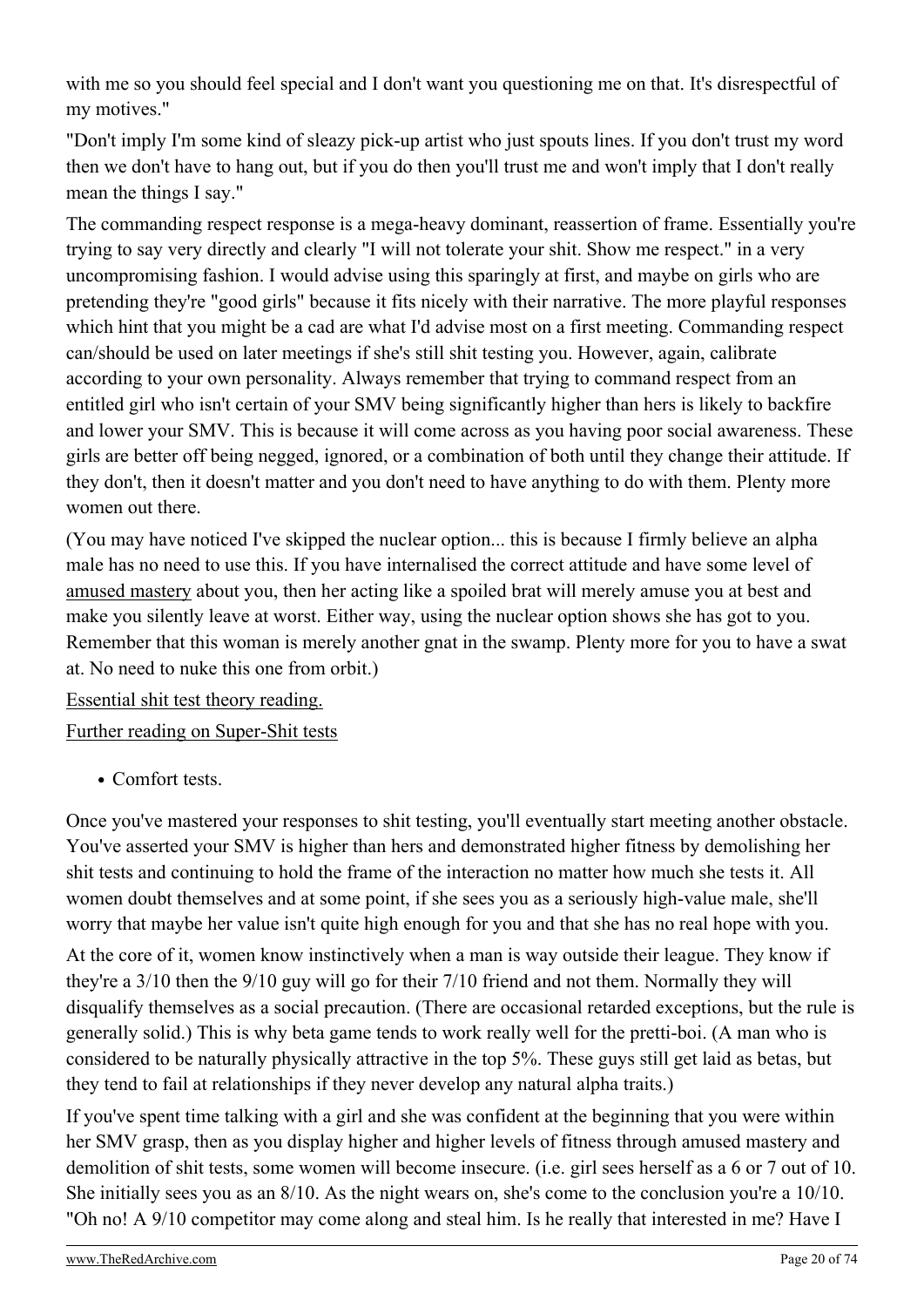undervalued myself?") She still wants you, but she wants to be sure she doesn't make an idiot of herself by chasing a man she has no chance with.

This is where she will drop a comfort test on you. Classic comfort tests are typically implying (or even straight saying) that they're worried you're going to leave them. That they're not pretty enough for you. Maybe they even think girl X is going to snatch you away when she clicks her fingers. Your role here is to calm her fears. Give her that validation and increase her SMV slightly so she's sure you're still obtainable. Note that providing emotional comfort in specific situations is not the same as being an emotional tampon. The emotional tampon is used at her whim. Providing comfort is you demonstrating your social awareness and catering to a need. This should be done with minimal words. A sentence will suffice. No big beta speeches about undying love for her!!!

"Why are you with me?" or "I'm worried you're just going to have sex with me and I'll never see you again." These are two pretty typical comfort tests from a girl who has become insecure. The language of these gets varied, but they've been coming up more and more often for me. Here's a couple of direct responses which avoid surrendering the frame.

"Because you're hot, fun and you like to kiss me." (Then kiss her obv.) This one surrenders the frame slightly by answering her question directly, allowing her a little control, but then takes it straight back by you initiating the kiss. (Don't work it like a pressure flip though because that will have the opposite effect. Think romantic delivery.) This would work best for a jokey/clownish dominant guy.

"I wouldn't be here if I just wanted sex with you. We'd have already finished by now and I'd have gone. You're fun/funny/interesting/fascinating, so you'd see me again." Essentially just tell her that her theory is wrong, phrasing it in a positive way that shows you have the power of decision making. Then throw her a compliment. Whatever compliment you think is truthful about her. This is not a time for her bullshit detector to go off. This response would probably suit a more serious or strong/silent type.

"Nobody is good enough for me. But I've chosen you." (An Illimitableman instant-classic.) It's cocky and high-level asshole game for the guy who truly wants to make love to a reflection of himself. Essentially saying I'm the shit and you're lucky to be with me, now shut up and stop whining or you'll lose me.

Next time, in the final part of the guide, I'll be covering identifying Red and Green flags, bypassing the Anti-Slut Defence and Last Minute Resistance, and finally, knowing when to Walk Away.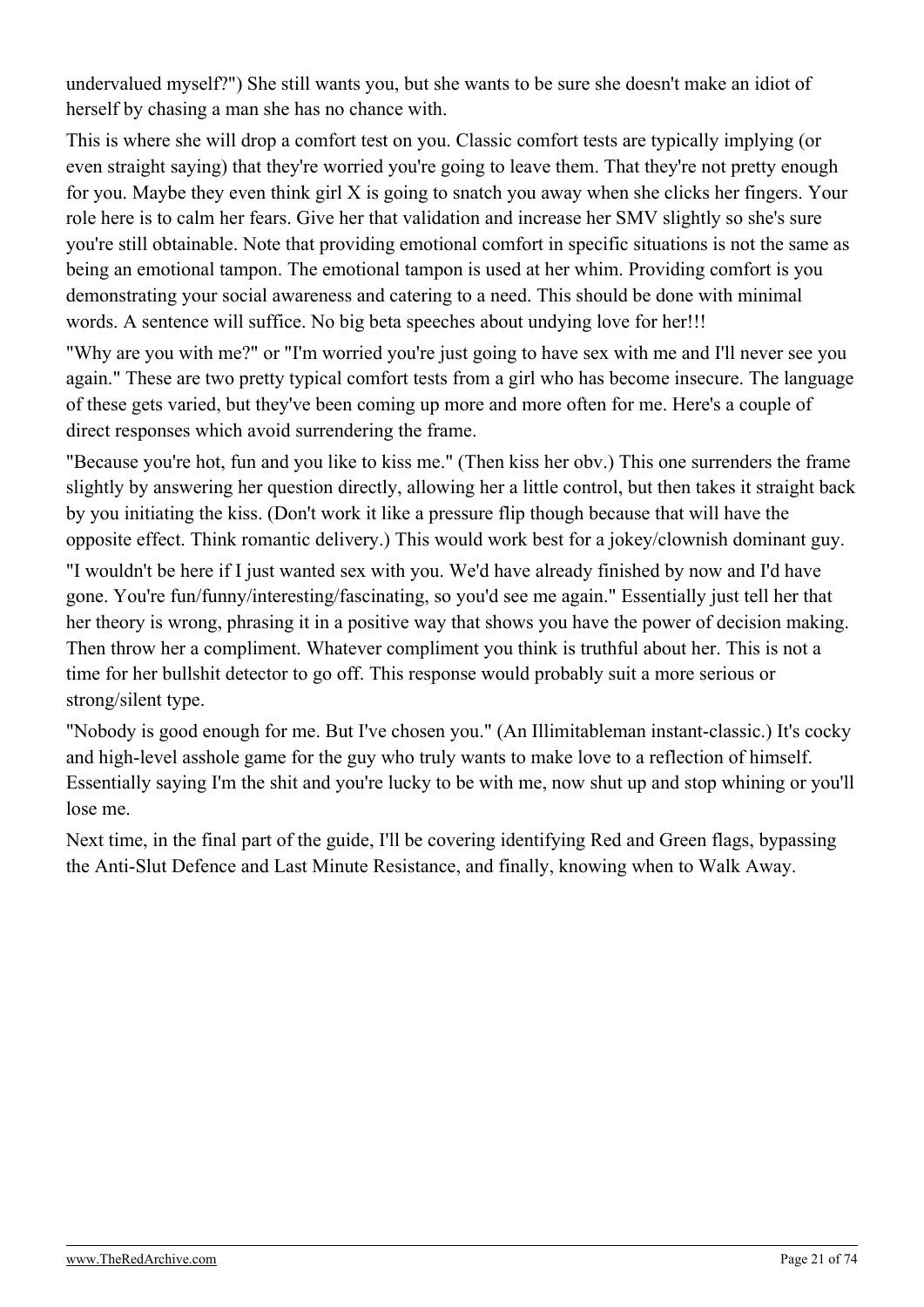## <span id="page-21-0"></span>**The TRP Field Toolkit - Part 4: Flags, ASD, LMR and Walking Away**

184 upvotes | May 1, 2015 | /r/TheRedPill | [Link](https://theredarchive.com/r/TheRedPill/the-trp-field-toolkit-part-4-flags-asd-lmr-and.32097) | [Reddit Link](https://old.reddit.com/r/TheRedPill/comments/34iz2q/the_trp_field_toolkit_part_4_flags_asd_lmr_and/)

**TL:DR - This is the TRP Field Toolkit. A more detailed guide to all the basics used in the field that will allow you to deal with the vast majority of situations which arise. The way I explain everything is the way I see it and how it has been working well for me including examples and links to additional reading. The third part of the guide covered [Shit tests and Comfort tests.](https://archive.is/e4s74) This final part covers identifying Red and Green flags, bypassing the Anti-Slut Defence and Last Minute Resistance, and finally, knowing when to Walk Away.**

• Identifying flags.

Red flags and green flags are most important to the men who want to have a long term relationship with a woman. However, I think identifying them can be very useful for deciding how to order the importance of your plates and additionally as a good evaluation system to see what sort of schedule from meeting to sex you can expect with this chick.

[Red Flags.](https://archive.is/inmjb)

[More Red Flags.](https://archive.is/eUSJE)

[Even More Red Flags.](https://theredarchive.com/redirect?l=returnofkings.com/58791/6-warning-signs-a-girl-isnt-worth-a-relationship)

I would also add to these any chick with bright coloured hair, lots of piercings, tattoos, used to be a stripper/camgirl at any point in her life or is generally a bit of an attention whore. These things scream "I love to take my clothes off for strangers. And oh whoops, it just happened where he fell into and out of me several times by mistake. I'm totes not like that really."

Also, we must never forget the standard public service announcement: **Do not stick your dick in crazy.** If you're new and you find that crazy chick to be hot... go search for a few of the horror stories on the sub. It'll change your mind pretty fast.

[Green Flags.](https://archive.is/XLkdt)

#### [More Green Flags.](https://archive.is/WZCN2)

Green flags typically show a woman who is likely to treat you better and a woman who's going to hang around. Better plate material. Better LTR material. Generally much more pleasant to be around. I'd advise you to pump and dump any girl who doesn't display at least one green flag. This is because she's likely to be a nightmare to manage, even as a plate.

The ASD (Anti-Slut defence) and LMR (Last Minute Resistance.)

These two are linked. The Anti-Slut Defence can be both Last Minute Resistance, or it can be a preempt that shows she's already eager to fuck you. (While [this post](https://archive.is/Ll6pG) shows multiple layers of meaning, I also consider it to be a form of ASD pre-empt. i.e. "I don't do that. Oh, it wasn't planned, it just happened, so I'm still not a slut.") In my opinion ASD is just a combined shit/comfort test. She wants to know you're dominant enough to take her, while also comforting her hamster and ensuring that her sluttiness won't become public knowledge.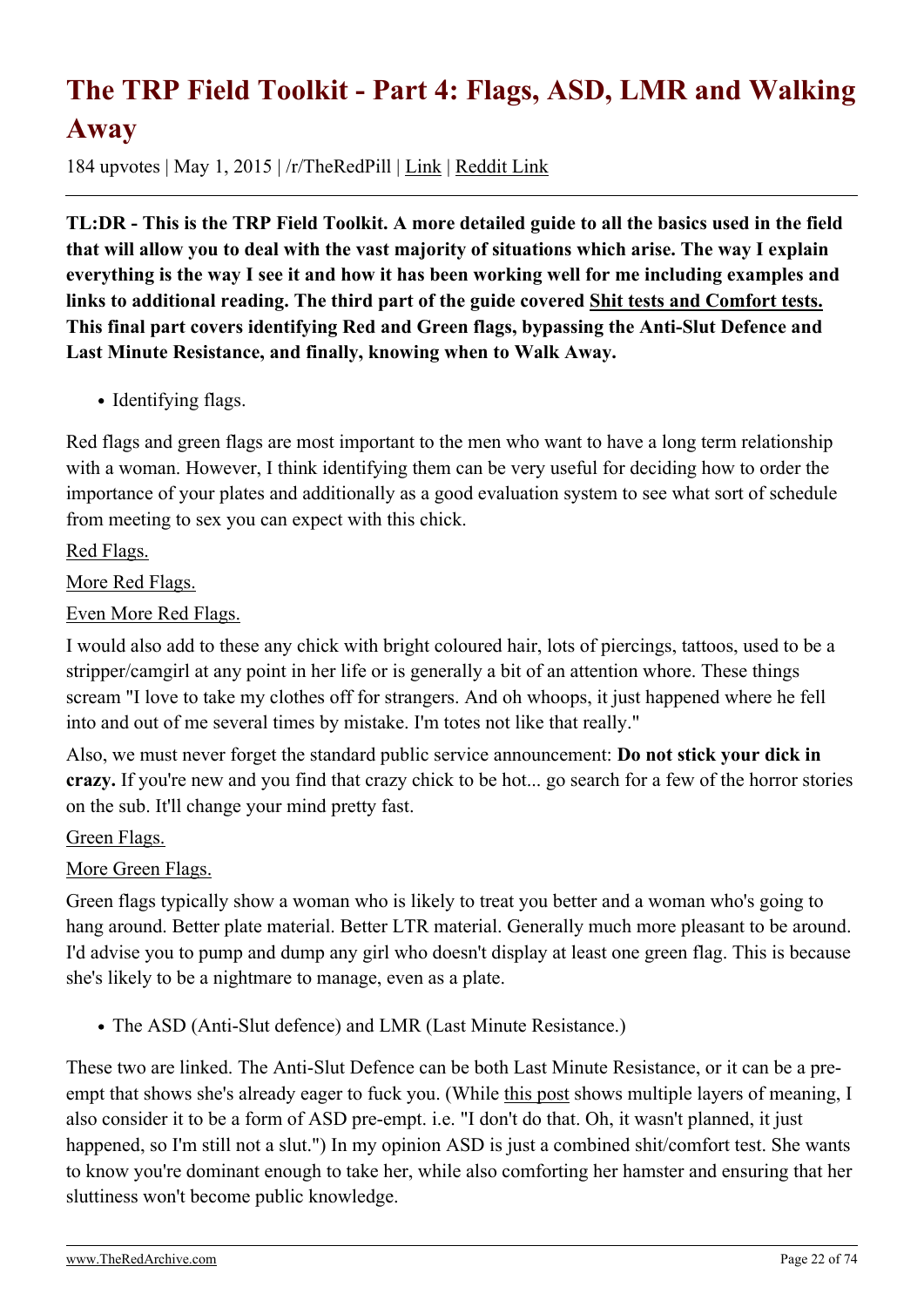From my experience, I tend to either get a variation of the shit test "you sleep with all girls on the first date?" (which I always respond with a disinterested "gentlemen don't kiss and tell. What about you?" She typically doesn't respond to that. She's satisfied her sluttiness will be kept secret.) or I'll meet the ASD later. For all modern sex-positive feminism shouts and screams that sluts are nothing to be ashamed of... most women are still ashamed and embarrassed when people know they are sluts. Late ASD would also count as LMR and should be dealt with in the same way as LMR.

#### [Further reading on ASD.](https://archive.is/VVckf)

LMR is something that I am convinced is a final shit test, thrown out if she's not 100% certain of your high SMV in order to double check at the last second. From my experience, it comes out much more often when my frame hasn't been solid or I've made a misstep or two earlier, but then recovered. The essential attitude underlying the methods to overcoming LMR are IDGAF combined with a healthy abundance mentality. Her token resistance of "we shouldn't have sex" is just that, it's token resistance. Typically a girl won't end up naked and alone in her bedroom with a guy she doesn't want to fuck. (No matter what the blue pill idiots say, that's just not a sensible thing for a girl to do and there is no amount of rationalising which will change my view on this.)

There are two methods which come from the attitude to bypass the last minute resistance. Personally I favour the latter because of the modern day rape hysteria which goes on, but both are good. Firstly, you can pay very close attention to her body language and continue doing things which will turn her on that are not penetrative sex. Playing with her nipples and then putting her hand on your cock is a solid move which typically leads to sex. Keep turning her on until she's all but begging for you inside her. If you want to take this method, I strongly advise using the ["If you say stop, I'll stop."](https://archive.is/A2cDh) line. It establishes a very clear safeword and allows her to submit to you if that's what she wants.

The second approach is to really channel your IDGAFOS to level 2.0 by beginning to leave and looking completely unphased. Most women will have experienced the beta reaction to their LMR a few times. (Beta reactions being things like getting pissy at her for being a cock tease or starting to beg for sex.) As a result of this, she may be a little confused at first until she realises what she's almost done and scrambles to recover and satisfy her tingles. An alpha does not care, he can pull on his pants, walk out the door right now and go get sex elsewhere. You have to believe this or else you risk this not working. She will reinitiate in some way to get you back. Begging you not to go and you can escalate again. This can be done with small talk, but one line I've had some good success with is "I'm not certain I'll be able to control myself if I stay. You should make me go." It leaves a little ambiguity for her while making your intentions very clear. She lets you leave or she gets you to stay for sex. With good eye contact and silence I've seen multiple ravenous reactions to this. A less direct (and more methodical) approach to the same method is covered in the book [Bang](http://www.bangguides.com/game/) by Roosh V. But I'm impatient and women can tell this, so they tend to make up their mind faster.

Walking away.

It is better to cut your losses and walk away, than risk further losses. Walking away is **always** an option for you. ALWAYS.

I've found [this field report](https://archive.is/4ncKk) to be one of the best examples of walking away even when the value is high and you've invested time and effort. The moment you won't walk away, you've surrendered the power in the relationship and/or the interaction. You are willing to walk away from **anything** if circumstances show that you've lost control or it will do you damage to stay. You need to be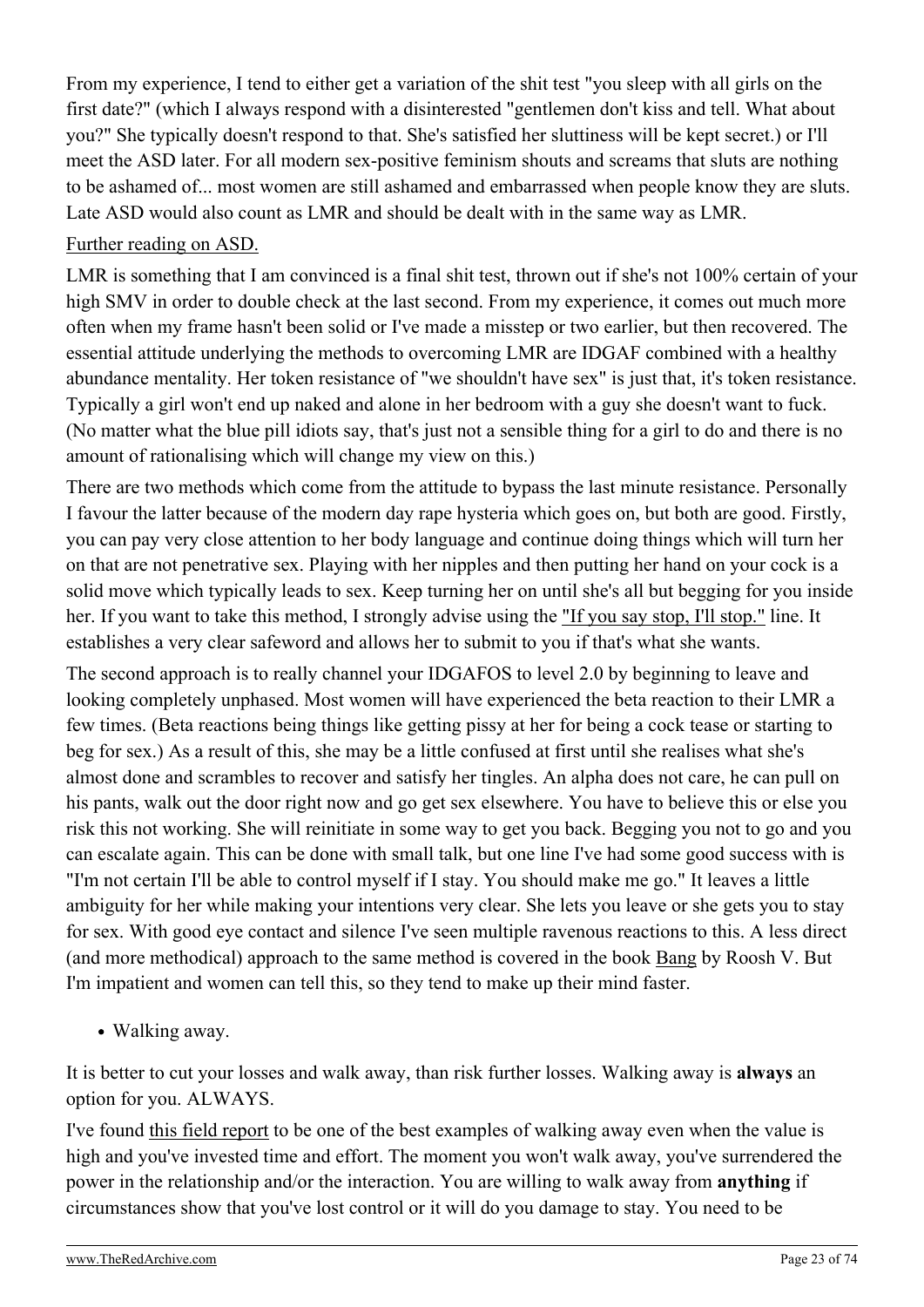effortlessly dominant and consistent. Sometimes this means you'll have to walk away from a situation where you can't be these things.

If it's a relationship, [the option to walk away is always there.](https://archive.is/nkakl) If it's an interaction and it's going down in flames, just walk away. Ultimately, your time on this earth is short and that time is valuable. **Don't waste it on shit that isn't going where you want it to go.**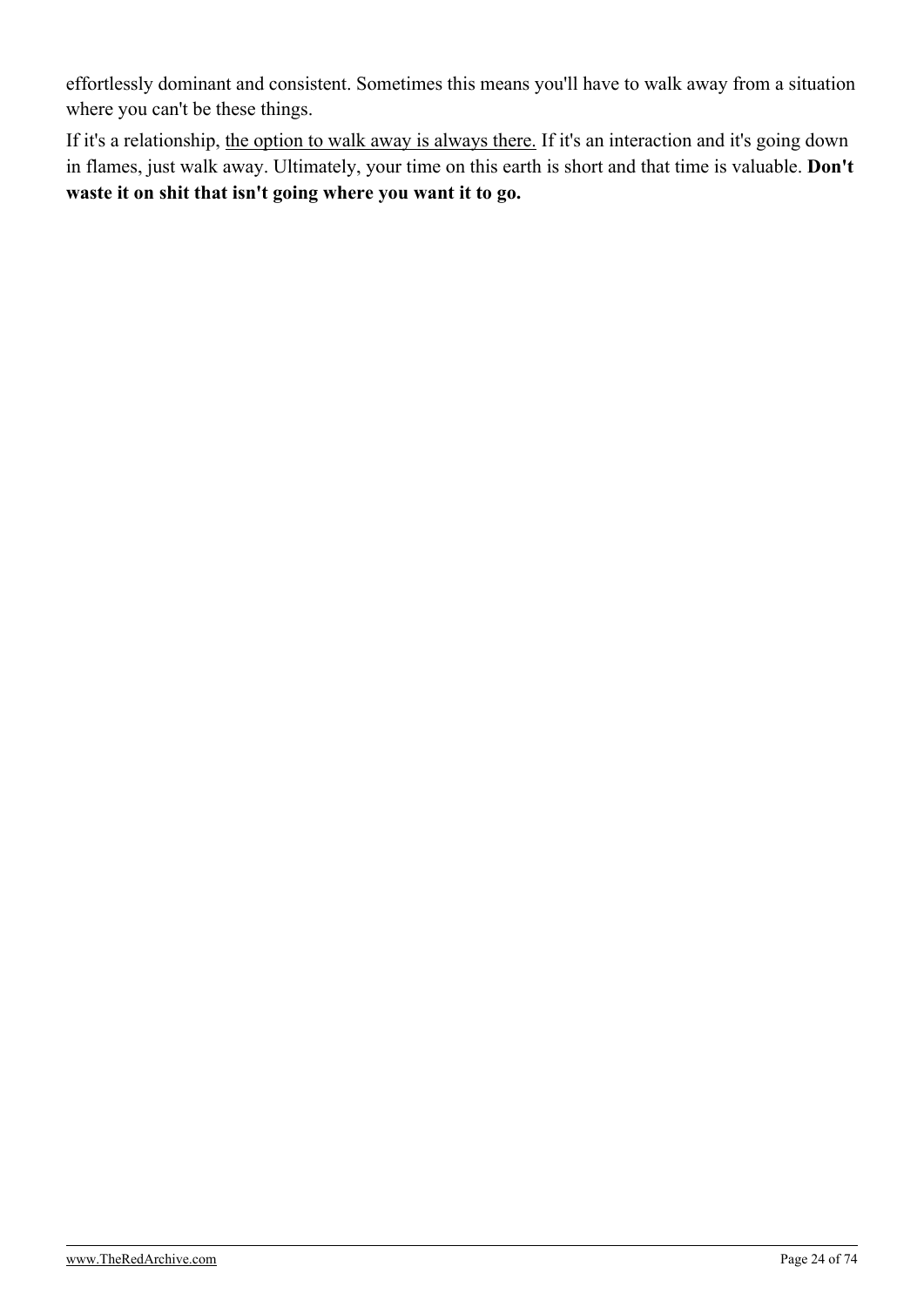#### <span id="page-24-0"></span>**Why would a man \*pretend\* that his wife is a tyrant?**

25 upvotes | August 24, 2015 | /r/TheRedPill | [Link](https://theredarchive.com/r/TheRedPill/why-would-a-man-pretend-that-his-wife-is-a-tyrant.35818) | [Reddit Link](https://old.reddit.com/r/TheRedPill/comments/3i71sr/why_would_a_man_pretend_that_his_wife_is_a_tyrant/)

Welcome to your daily dose of mainstream insanity, designed to remind you just how retarded the things we are allowed to say can be - just so long as it licks the boots of women everywhere.

TL:DR - Article defends beta marriages by dismissing the man's feelings and encourages everyone else to dismiss it because feminism and if you don't agree you're basically just a racist. (Enjoy your attempts to keep up with this exceptional level of male hamster from the mangina poster-boy.)

[Link to the article.](https://archive.is/6W6Zs) - Two things I want to do with this example, firstly I'm going copy and paste a few of the more insane things said. (I honestly can't fathom how this man could ever have become a "professional" writer. His use of language is disgraceful because he seems unable to actually communicate. He's under the impression that throwing random buzzwords together will communicate a point. All it communicates to me is that he's stupid, feminised and desperate for validation.) Then I'm going to show how it's all already explained by Red Pill theory.

A generation ago, one of the worst things you could say of a man was that he was under the proverbial thumb at home. Whatever the reality of his domestic power structure, no chap wanted to be seen by his mates and colleagues as anything other than the one who wore the trousers behind closed doors. [...] Nowadays though, many are desperate for the world to believe they are henpecked in the home.

#### What? Why would any man want this?

The typical culprit is the middle-class man who has reached that symbolic moment in life when, full of regret, he consigns his acoustic guitar to the attic. Then, the moment he is in all-male company, out pour the denunciations of his better half.

Oh right... everything now makes total sense. Any man who thinks his wife is anything but perfect must be bitter and resentful that his life didn't turn out better. Standard nonsense that men are to blame for everything... even their own complaints are all their fault.

Red Pill Reality: This is a man trapped in a beta marriage. He has no spine and acts in a very feminine manner. While he does everything his wife wants, he gets no reward for his kindness/sacrifices and instead goes to his friends for sympathy over his plight, because guess what! Men have emotions too! He can sense his own unhappiness but believes he's not quite doing things well enough to deserve happiness. See No More Mr Nice Guy for further details.

So relentless is this man's effort to build an image of himself as a hopeless minion, that it cannot be inadvertent. I've been in social scenarios where it's even become competitive: a 'wimp-off' between a group of men, scrapping to mythologise their respective spouses as the bossiest, most possessive and least reasonable nag of them all. [...] And then one meets one of them and – surprise! – they turn out to not be the dreadful despots their husbands had implied.

Ah yes, what's a good blue piece without a good dose of combining shaming tactics with dismissal of their views as completely unthinkable. This hamster is gathering pace.

Red Pill Reality: A demonstration of the deeply sad competitive streak in beta males. Betas still want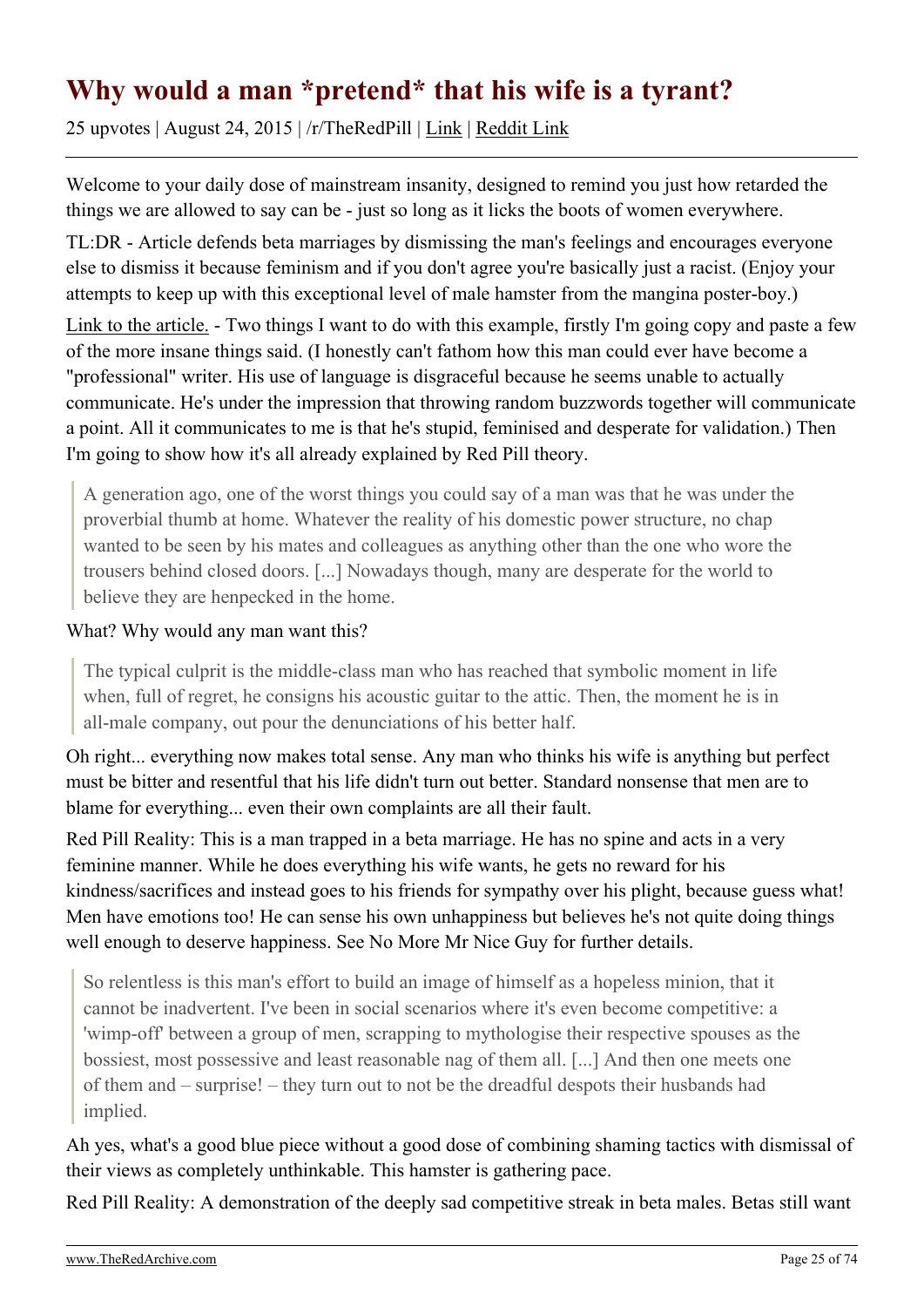to be competitive, it's inbuilt. It's less about going out to play sports and more feminised and focused on fee-fees and trying to play the victim card. (That card is not in your deck guys... not in modern society.) Oh and look, he's met the wife and she's lovely. Idiot. Women are masters of playing different roles for different people. She's delightful in a social setting where her status can be affected... and a different person in private where it can't. Any man who has not seen the difference between the way women act in public and the way they'll act in private has clearly not been with enough women. I think I've seen about 2 in my lifetime who were the same in public and private. They're an extreme minority and both of my examples were bitches.

What the hell is this all about? The knee jerk answer would be that it's simply resentment. Men are now expected to be more involved in parenthood and domestic chores than they were 20 years ago. The family home is less patriarchal and autonomous. Things have got fairer – and because some men aren't sure whether they like this, they exaggerate it, like the daft racists who greet increased ethnic equality with a thundering: "It's political correctness gone mad!"

Hamster to mission control. We have achieved warp speed. Yes... a man who thinks his wife is controlling is quite obviously the equivalent of a racist. Makes complete sense... there's no massive logical leaps in there whatsoever.

Red Pill Reality: An extreme load of nonsense which draws upon a false analogy to try and shame any man who does not willingly accept his place in servitude of women. I'm surprised we haven't reached the stage yet where he's saying that all men who aren't cuckolds aren't real men and are still whining over nothing. Ya know... because male emotion is irrelevant.

Linguistic double standards have long bounced between the sexes, and while self-assured men are praised for being assertive, undaunted women are often damned as being bossy, or controlling.

Right out of the feminist handbook... I wonder if he copy/pasted it.

Red Pill Reality: The beta in a marriage like this knows he's unhappy being treated like shit but he's carrying on under the assumption "happy wife = happy life." But of course, his wife is never happy. It's nothing to do with linguistic double standards... but just to cover all bases... if you knew a woman was going to be a bossy harpy who aggressively told you everything to do... would you want a relationship with that woman? Or would you possibly say something like "fairly obvious why she's still single."

Perhaps we shouldn't be too hard on the chaps. The pace at which things have changed means today's middle-aged men are a bridging generation between two eras: the patriarchal times of their fathers, and the more liberal era their children will walk into. Those who make their wives into false tyrants are grasping vulnerably for a way to express their sensitivity and modernity, testing out-loud how they feel about their role in this brave new world.

What? I can't even understand this... the language just appears to be a collection of buzz phrases and platitudes.

Red Pill Reality: Manginas and white knights will continue to defend while the walls of the castle are crumbling and they've finally noticed they're using cardboard for armour and rubber chickens as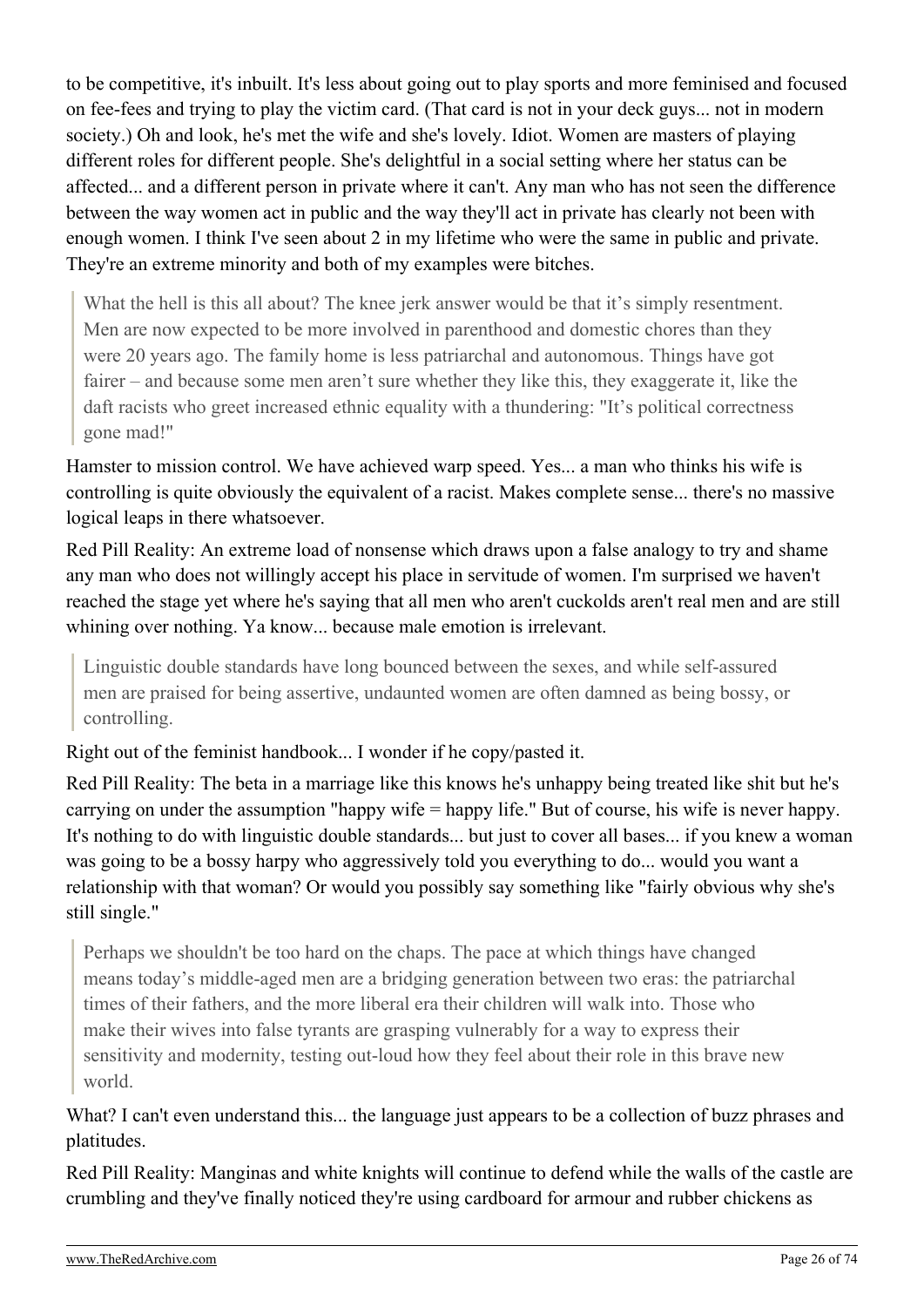#### swords. The delusional should be ignored.

I can't help thinking, though, that most men who boast of possessive wives are speaking wishfully. "She won't let me out of her sight," says one chap I know of his wife. I've met her – she clearly cannot wait for a night to her self.

Again... more "women are the real victims" stuff. Though one thing from this could be true... that the beta male is speaking wishfully.

Red Pill Reality: That's a marriage heading downhill and she's prepping to branch swing ASAP. The beta male has no idea what to do. He can sense her desire is gone, and his has not. It's only a matter of time before she fucks another guy and divorces him. The order of these is irrelevant. Both will happen.

In other cases, there's reverse psychology going on. I'm sure that one particular chap that I know keeps saying his wife is dictator behind closed doors in the hope that his words may eventually push her to become the most laissez-faire lady to ever live.

It still amazes me sometimes how the blue pill men can't see the reality that's right in front of them. I think it's probably more difficult to come up with these bizarrely bad thought processes to try and protect women's images than it is to stick to simple logic. This is suggesting an incredibly contrived and practically impossible attempt at manipulation.

Red Pill Reality: Hamster to mission control. We have left the solar system and are prepared to explore the stars! Good luck Captain Hamster.

It is unsurprising to find in the poll (towards the bottom) on whether you know men like this that it's pretty evenly split between "yes, they're annoying." and "no, they're not pretending." Much like the Red and Blue pill camps... some see reality and others pretend it's not really happening. Don't be one of the guys who're pretending it's not happening. We know how that ends and there are plenty of Blue Pill examples on here of where that goes - the lesson is always the same with this. Don't be beta bob.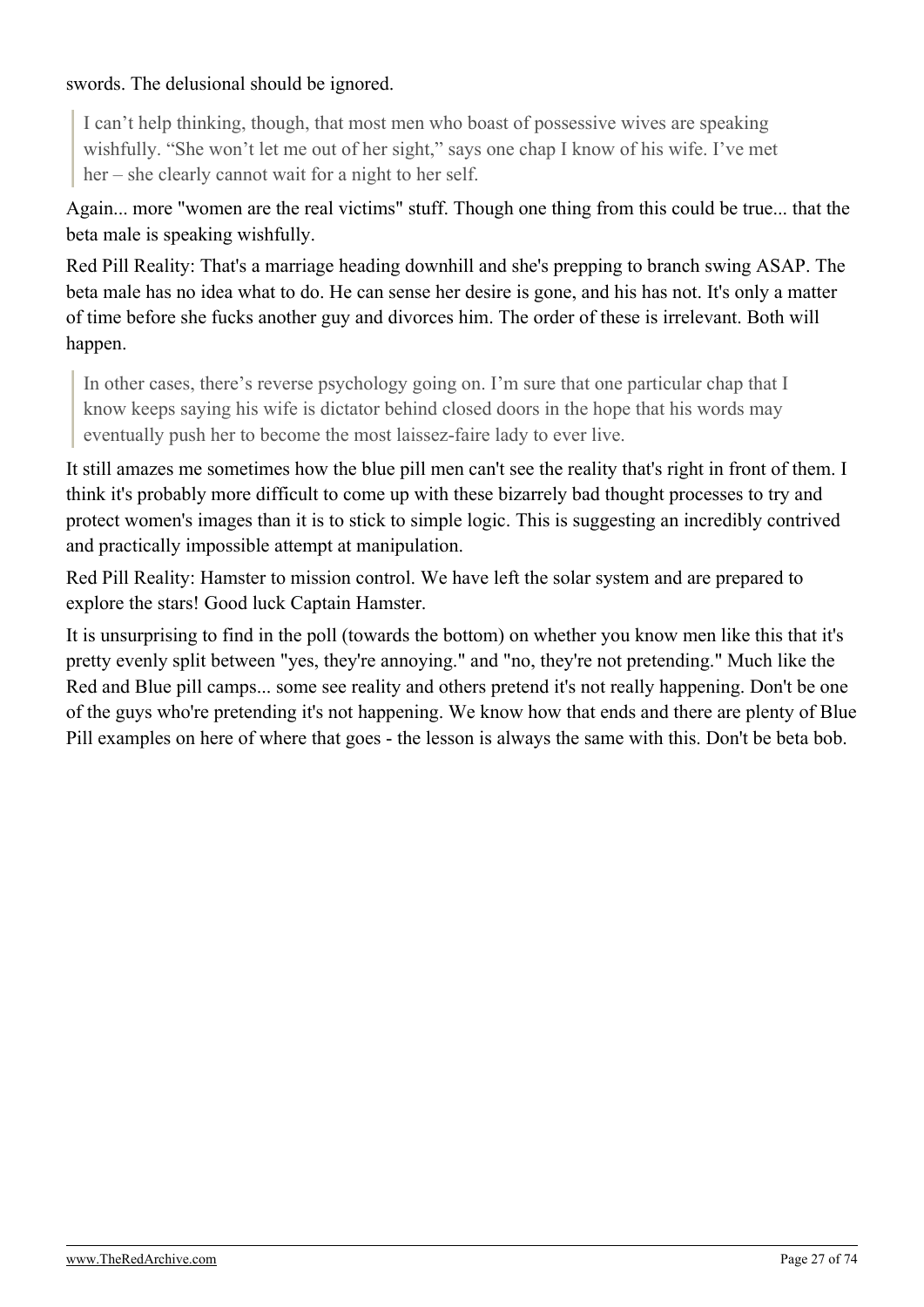## <span id="page-27-0"></span>**Attitude - It doesn't even matter if you're right**

52 upvotes | August 27, 2015 | /r/TheRedPill | [Link](https://theredarchive.com/r/TheRedPill/attitude-it-doesnt-even-matter-if-youre-right.35892) | [Reddit Link](https://old.reddit.com/r/TheRedPill/comments/3ildxy/attitude_it_doesnt_even_matter_if_youre_right/)

**TL:DR** - A "dating coach" - and I use the term loosely - attacks the red pill attitude and suggests it will not bring success with women. Even when we assume he's right... he's still proven wrong on his own terms. This highlights a good point on attitude for both dating and general life which everyone can benefit from - maximising positives and minimising negatives, regardless of whether you're right or wrong.

Recently I was reading a piece, linked through another post on TRP - by [Andrew of therulesrevisited](https://archive.is/fcgiD) [dot com,](https://archive.is/fcgiD) - which suggested that many of the men who were writing advice pieces in the manosphere were "bad with women." Moreso that this was demonstrated by the titles they used like "The age of flakes" and "How to get rid of approach anxiety."

Now for anyone who can't understand the argument the guy is making here, (it's needlessly unclear) it's based upon an assumption. It dismisses the idea that women are at fault, naturally. Instead it suggests that a man being flaked on shows that he is not as attractive as he thinks he is. That the man suffering approach anxiety is either aiming too high or is getting the anxiety because he's been rejected often (read: he's not as attractive as he thinks and should re-evaluate the hotness of women he is approaching.)

While I can hear the collective "fuck that" echoing across the manosphere... I'm going to say that his point is actually irrelevant. It genuinely doesn't matter if we agree or disagree with it. I want to do this to demonstrate a deeper point on good attitude applied to both game and real life. So to do this, let's assume that he's right and we'll use me as an example. I've had my attitude reviewed as almost ideal before by some veterans of TRP and my opening piece of the [TRP Field Toolkit on basic game](https://archive.is/AKzLR) [attitude](https://archive.is/AKzLR) was stickied for almost a week. I am successful with women... but whether that's the truth or whether you want to doubt it is irrelevant in this case because we're going to assume that he was right. We'll assume that my previously having (and sometimes still having a hint of) approach anxiety combined with having been flaked on, demonstrate that I'm a failure with women. The attitude that I preach to others should not be preached.

So why, you ask, should I continue to adopt an attitude which leads to failure with women? I'm just going to demonstrate through their own logic of what will work... why the idea that my attitude won't work is patently absurd. One universal truth across all dating advice inside and outside of the manosphere is that women love a confident man. It's also agreed, even in blue pill land, that women universally like positive/happy men. Men who are happy to be alive and are enjoying their life. The psychological research on depression shows how people with depression tend to maximise defeats and minimise the impact of success in a self-fulfilling prophecy. It's generally accepted that the opposite is also true... really happy people tend to maximise their successes and minimise defeats. This attitude breeds not only happiness, but confidence too. (Because if you think you're generally successful when you do things... you're confident in what you're doing. In addition, the positive selffulfilling prophecy also comes into play so you'll succeed more too.)

So when I don't give a flying fuck about that flake and dismiss her as another overly entitled bitch who is too much work to be worthy of my glorious phallus... if the goal is to have sex, then I'm minimising a failure. When I feel approach anxiety and I make the approach, only to be rejected... I say to myself "made another approach." Maximising success. Her rejection is irrelevant. In fact, my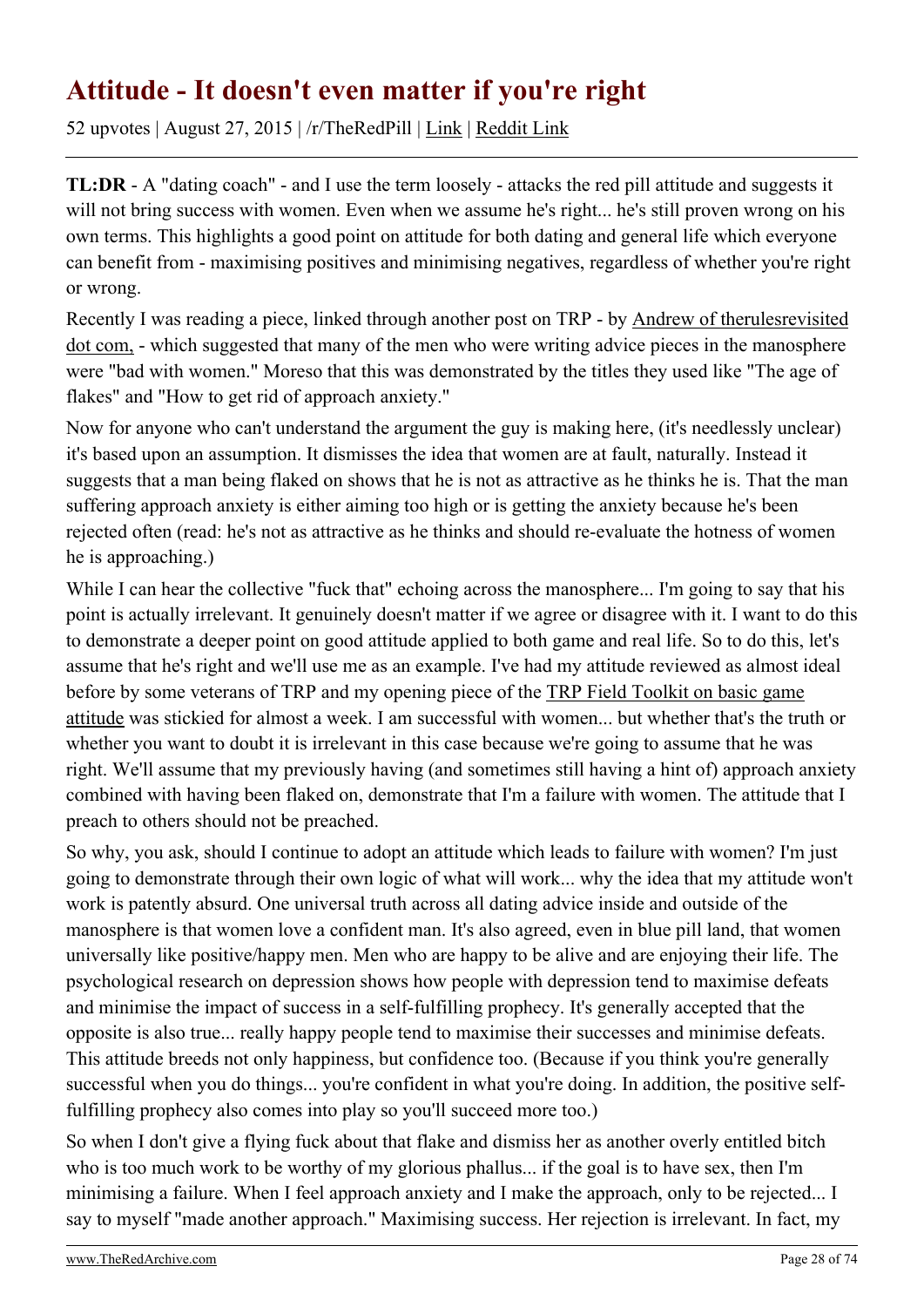attitude includes that her decision isn't down to my own attractiveness, it's mostly down to her mood at the time, what friends were with her and her social status etc. This can be seen as rationalising... and EVEN IF IT IS, I'm minimising a failure and dismissing the ownership of that failure which in turn keeps my confidence high because what I'm doing is right. NOTE: My focus here is not on reality or truth, I take my stance because it helps keep my attitude towards maximising success and minimising failure. Objective truth is irrelevant when you do this because otherwise you could dent your confidence and happiness. You can't afford to do this because women can spot fake attitudes.

Sooner or later, that confidence and happiness level of mine is going to be found attractive by women. My attitude will be found attractive. If it isn't... then blue pill and red pill are both wrong about some of the few things they agree on! So regardless of whether I'm right about the specifics of women flaking or approach anxiety or rejections... if I hold the attitude, it will bring success.

So yes newbies, these are your lessons for the day in terms of attitude:

- When you approach, having made the approach is the victory. The outcome is irrelevant (outcome independence, maximise positives.)
- Early rejections made by women are part of their sexual strategy (to maximise rejections as a filtering system) and therefore irrelevant to your personal situation or your own attractiveness. They should have zero impact on your own strategy. Ignore them and move on. (Outcome independence, minimise negatives.)
- Women flake, it's what they do. Perhaps you didn't raise your SMV high enough to keep her interest. So long as your mindset independently continues to raise your SMV then this flake is utterly irrelevant. There are far more important things going on than one woman demonstrating: at best disorganisation, at worst contempt. She has demonstrated she was unworthy of your attentions so it's actually another good thing in your life to be rid of her. (Maximise the positive, minimise the negative.)
- Women are good at spotting fakes. They've spent their teens being far more empathic and analysing social interactions because they don't tend to do much else with their existence. Simply saying "I will adopt this attitude" is not enough to gain instant success with women. This is because many will know your bravado is fake... that you don't truly believe it and they'll look over at me and go "he **knows** he's the shit." Ignore the blue pill fear mongers and keep correcting yourself until you truly believe you are the second coming, and the first will be all over her face.
- In general, having an attitude which maximises your successes and minimises your failures will make you feel happier. This is simply the opposite of the attitude adopted by those with clinical depression. This is a great attitude to have. Others will consider you quite egotistical to so easily dismiss foolishness when they spout it... but frankly, isn't your happiness more important than their words getting validation? Isn't your happiness more important than a woman's sexual strategy? (This is actually one of a few ways to adjust your cognitions that allow you to make an active choice to be happier.)
- Have you noticed yet how my attitude towards women would be considered heresy to put all the blame on women? It's why they call it misogynistic. I call it practical. It has other benefits like keeping the pussy off the pedestal and making yourself the prize too. But for now gentlemen, be practical, and focus on making an attitude which maximises the positives and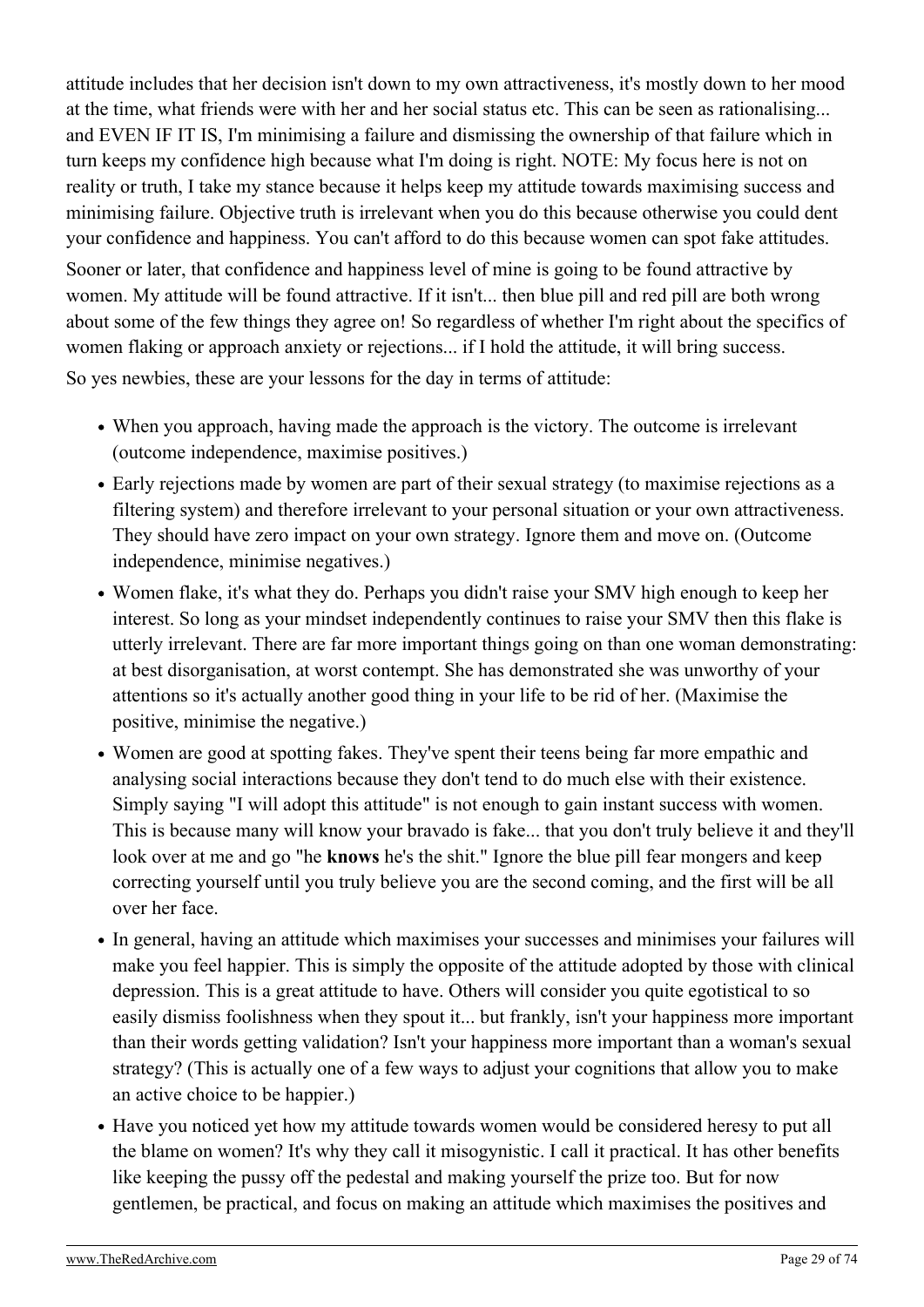minimises the negatives. The gold standard to minimising negatives (or other people's judgements of you) is to not give a fuck. Try it... I think you'll like it.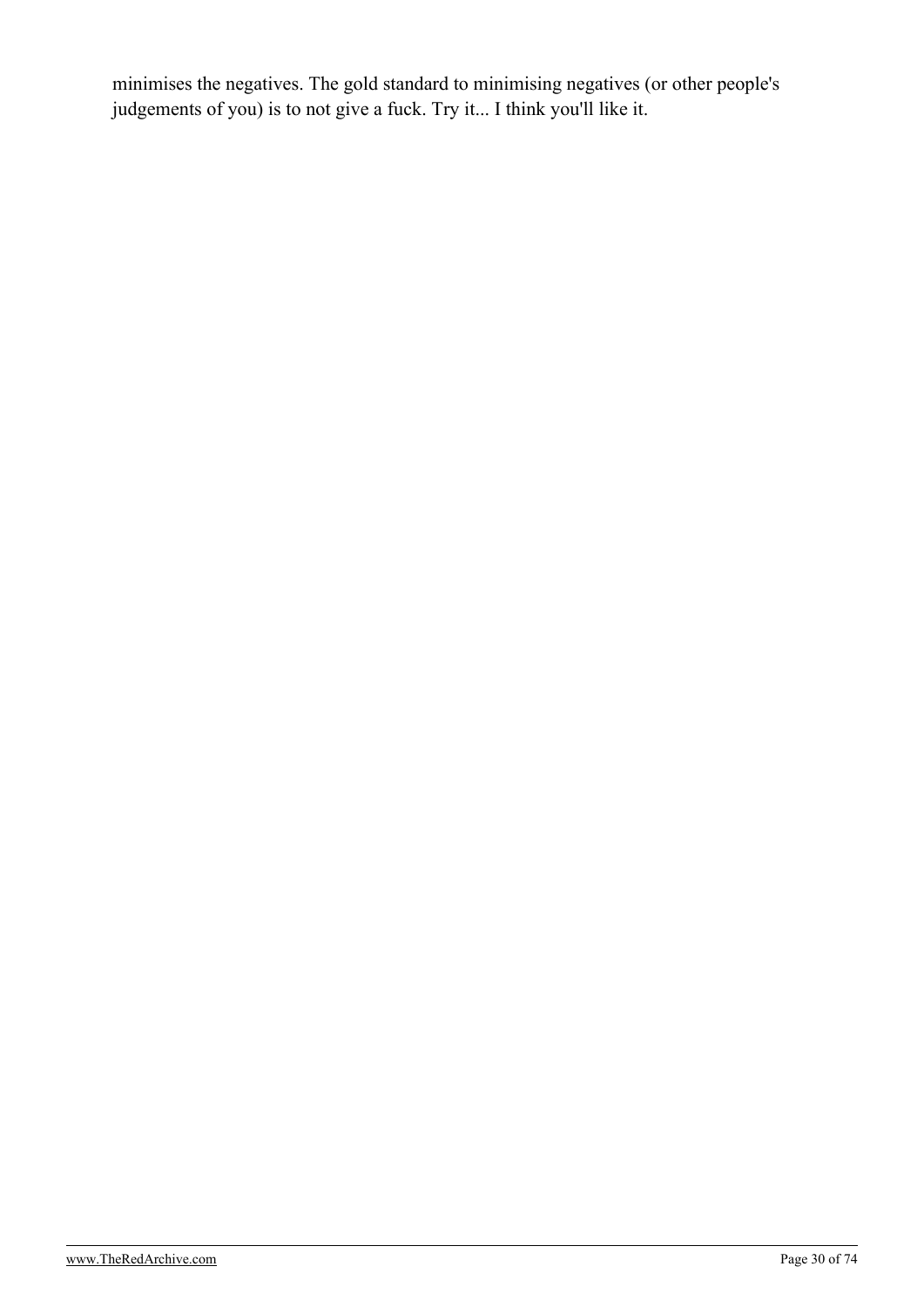#### <span id="page-30-0"></span>**Roles, respect and responsibility acceptance as an alpha trait**

316 upvotes | September 9, 2015 | /r/TheRedPill | [Link](https://theredarchive.com/r/TheRedPill/roles-respect-and-responsibility-acceptance-as-an.36244) | [Reddit Link](https://old.reddit.com/r/TheRedPill/comments/3k8uxw/roles_respect_and_responsibility_acceptance_as_an/)

**TL:DR** - There is no TL:DR of this. Poor role understanding within the sub has caused the mods to have to post about the leadership and direction of the sub multiple times in the past 12 months. This post tries to solve the root of the problem. If you believe in the overall goals of the sub, then you'll read it in full.

I recently posted a [mini-analysis](https://archive.is/ktG5K) of the functioning of the sub using an analogy of a military base that didn't quite know the role of every academy graduate. This was an attempt to explain why we keep seeing people questioning the direction of the sub and positing how to solve it as a long term issue.

Keeping with that analogy, we essentially see the squaddies thinking that they can run the base better than the base commander. When the squaddie challenges the drill sergeant on methods of training... they're surprised to be called into the base commander's office and get told they're going to be thrown out. "But... you said that command was always open to ideas? That this is a place where we care about debate and understanding reality ahead of everything else? Without caring about language?"

Yeah, we do. But you fucked up your basic social skills. It's also why your attitude probably isn't working quite so well in the field. Achievements through numbers rather than skill. This is because (while some dominant alphas have natural genetics making them good looking enough that they can pretty much get away with murder) you don't have the ability to completely ignore social etiquette. You can bend it a little maybe... but you're not Jagger. He can ignore all social etiquette and send three 9/10s back to his hotel room to wait for him. You on the other hand, when you ignore social etiquette, it's a demonstration of low SMV. Poor social skills.

Alphas generally don't have poor social skills. So what does this mean to be an alpha without being an 11/10 superstar? It means you've got a role to play. **If you understand the game and the goal, then you'll find your role.** With women, playing the role of the modern dominant alpha will give her the tingles because women like to put guys in boxes. It increases your SMV once you end up in that box in her mind. While this particular bit of info isn't the main thing I want to discuss here, I wanted to demonstrate that an alpha knowing how to play his role is a positive thing for pure sexual strategy. However the crux of this is going to diverge slightly to address how a group of alpha male leaders work best together.

Firstly, I'd like to make a side note about AMOGing which I like to call the AMOG fallacy. This is the idea that when someone AMOGs, he is the alpha of the group. This is an oversimplification. While he may be the apex alpha in terms of status, this does not mean that all other members of the group are beta. Following that logic would suggest that only [/u/RedPillSchool](https://theredarchive.com/u/RedPillSchool) is alpha on the sub and everyone else is consequently beta. That the base commander is the only alpha simply because his captains, sergeants, squad leaders and trainees all have to obey him. The football team out drinking will have an apex alpha in the group, but that doesn't make the rest of the group are betas. There's a reason such groups and fraternities all get laid - because they're all alpha, whether it be by status or, more importantly, behaviour.

[/u/Whisper](https://theredarchive.com/u/Whisper) recently made a post (which amused me greatly) about Gronk! For those of you who didn't read it, Gronk! is the typical example of an insecure alpha wannabe who seems to be under the impression that alpha is achieved by dominating everyone around you and demonstrating you have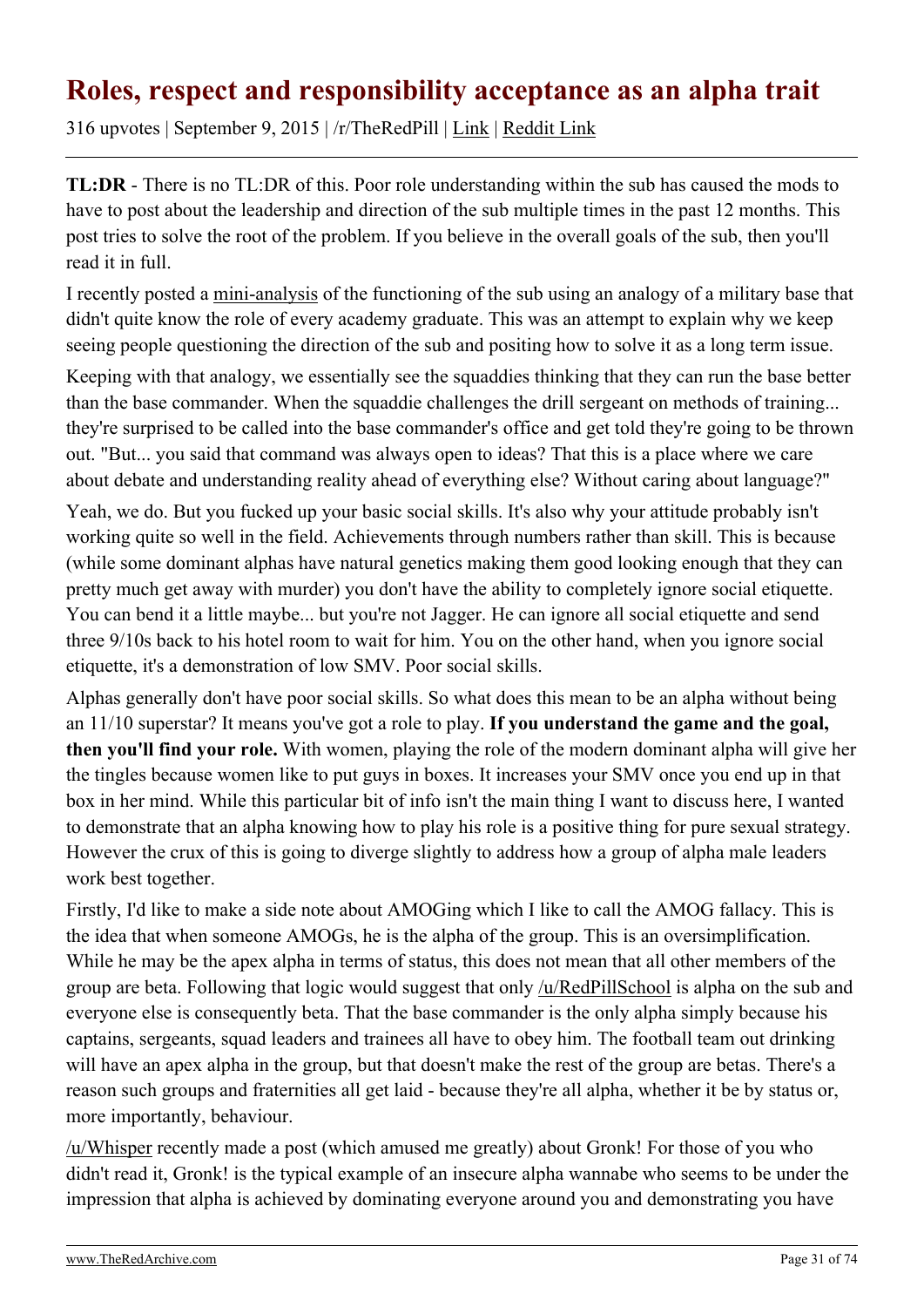the biggest muscles, the greatest height, the biggest dick, the most swollen balls and the purest testosterone. He tries to AMOG everyone. Have you ever met a Gronk! before? His social skills are laughable. In fact, when I see one out and about... I'll stop playing my game and grab some popcorn so I can find a comfy chair to watch the show. Why do I do this? Because in the same way I don't respect the modern woman, I don't respect Gronk! Like women, he has been placed on this planet for my amusement. Gronk! is undoubtedly my inferior. Why? The man who tries to out-alpha me is my inferior. How? Because he hasn't figured out how to be my equal. This swings back to my point before which now explains why members consistently keep trying to question the direction of the sub. In making dominant leaders, the sub itself creates young men who want to try and assume the leadership role and try to dominate those around them. However they were never given good role models growing up to see how dominant alpha males interact with other dominant alpha males. How they treat equals. **And if you can't treat an alpha as an equal, then you aren't his equal.**

Surprisingly enough, Gronk! isn't welcome in the group of dominant alphas. There's an [excellent](https://www.youtube.com/watch?v=VXD8yOxIPB0) [scene in Gran Torino](https://www.youtube.com/watch?v=VXD8yOxIPB0) where Clint Eastwood demonstrates to the kid he's taken under his wing, that secure heterosexual men who are friends have a level of implied respect within the most derogatory of statements. The kid then tries to imitate this and is told that it's incredibly offensive. It's probably the most basic social skill which isn't taught enough on here - finding the right mix between polite and kissing ass to start out and then allowing the relationship to progress. This is similar to finding the correct tone to be assertive with women without being controlling or weird. The nuance in tone that allows you to rant like bloke and not whine like a woman.

The reaction of the Italian threatening to "blow his gook head off" reminds me of a reply made by [/u/RedPillWatchTower](https://theredarchive.com/u/RedPillWatchTower) to my original analogy of a military base. It's why you should avoid being confrontational or needlessly offensive. I don't feel I need to add anything to this:

I think a lot of new guys confuse "alpha" with "peacocking" or "AMOGing". What I've noticed lately is guys with 3 month old alt accounts coming in, declaring that they've lurked on TRP since the dawn of time, then proceed to start telling ECs they don't know what they are talking about.

This is the Reddit version of a guy who spent 3 months at the gym, goes to the local bar, and picks a fight with the biggest guy in the place to try to prove something. Little did he know that the guy he picked a fight with is not only going to kick his ass, that guy is also friends with the bar owner. So now he's got a black eye and is in jail.

That's pretty much how it works here.

I don't continue to post here for myself so much anymore. I've learnt what I need to learn. I've enacted what I need to enact. I have a solid understanding of theory so, without being humble about it, I believe I can explain and pass it on to boys who are now in a similar position to the one I used to be in. I know my specific role - pass on the knowledge and analytical ability. Help train the next set of men. My role **is not** to lead the sub as a whole or decide on the direction. Don't get me wrong, if I think I've got a good idea, I'll voice it. When I do, I will do so in a respectful manner. I won't tell any of the veterans that they're wrong. That's needlessly confrontational and sets the wrong tone. These people are my equals and I'd like to think many of them are my friends (depending on whether you think you can be friends with people you've never met) and should be treated as such. I'll voice my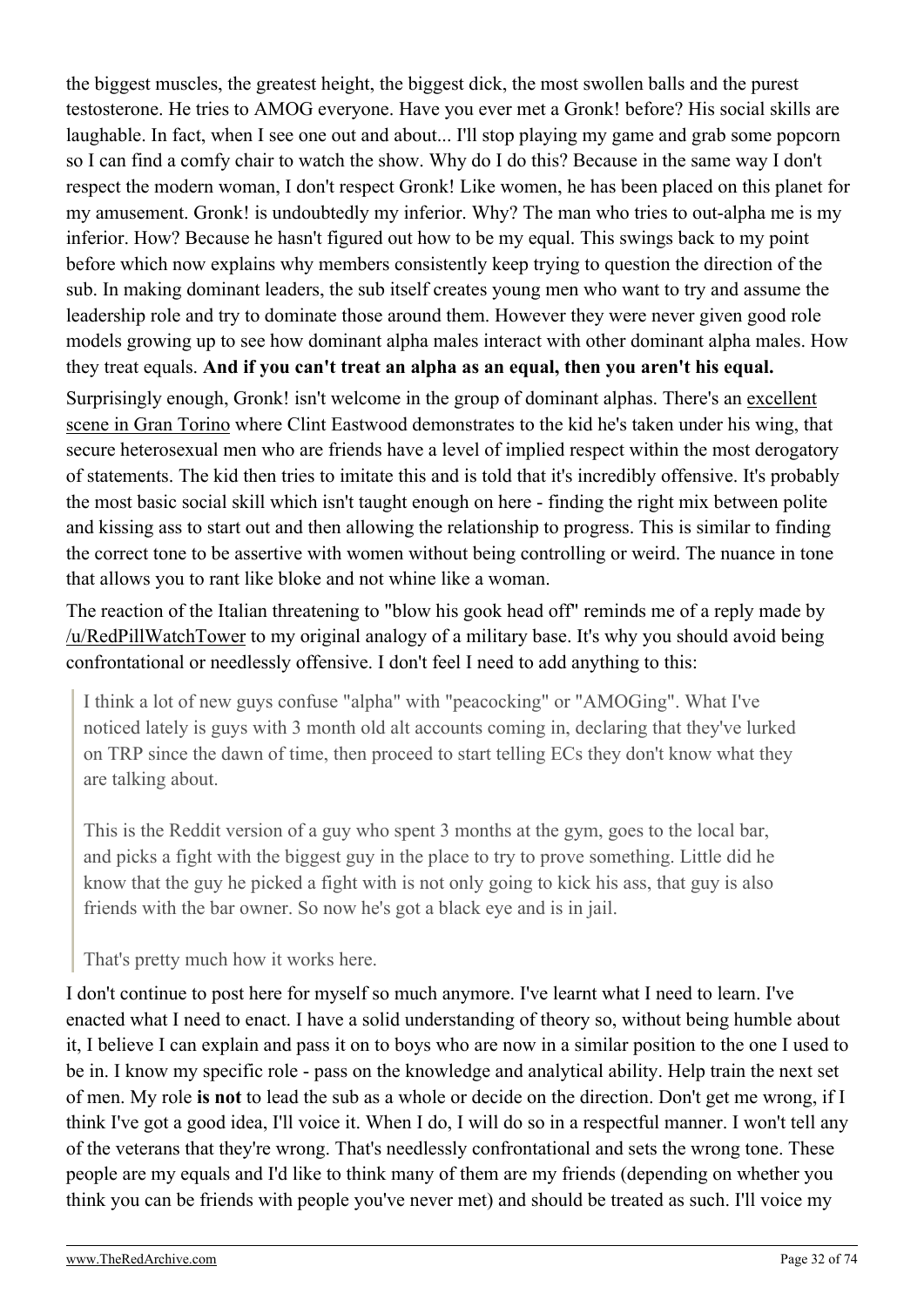opinion and let them make up their own mind. Blue Pill men need others to listen and adhere to what they think. Red Pill men don't need to care. We share our knowledge to help any man who wants to listen... if they won't, it's not our loss. Ultimately, if you're not looking to listen to ideas you hadn't considered before then what the fuck are you doing here? Go back to the mainstream.

So now comes the big question: how do we identify our role? TRP has always been excellent for telling the new recruits what they need to do, pointing out who the drill sergeants are and showing that the base commander is in charge. What it has struggled with is the graduates, the squad leaders and the corporals.

- If you're a raw recruit then you'll be reading the sidebar and keeping quiet. No exceptions.
- If you've become a squaddie after a month or two, chip in where you think you understand what is going on and keep your ears pricked up in case the drill sergeant or a corporal comes round to correct you. Don't be the dickhead who posts for two weeks and then tells the drill sergeant that he doesn't know what he's talking about. You'll be seen for the moron you are.
- If you've begun applying things in the real world and you're getting positive feedback on your understanding then congratulations on your promotion to lance-corporal. Keep contributing where you think you can and listen out for further advice from the drill sergeants and base commanders.
- You've secured your first plate or two? Excellent work corporal. See what parts of the training you can help with from your personal experiences. Just don't let that first success go to your head. The drill sergeants have been doing this a lot longer than you have and will help to correct you if you've had a rare experience without realising. Keep that mind open and keep learning.
- The drill sergeants and base commanders don't need to be told what to do. It's self explanatory.

You have a role in the group. Sometimes that role is just team member and not leader. It's a logical fallacy to think that not being the leader makes you less alpha. The alpha will take his role and work it - he knows that for the group to succeed, all members of the team need to work their role effectively. You've chosen to be a part of the team and I'm assuming you've done that because you want to see that group succeed in its goals. Alpha men will gladly defer to more experienced/knowledgeable men when they're trying to achieve a mutual goal. It's just common sense to let the expert/more experienced/more knowledgeable guy lead the group.

As a community, the TRP sub is no different. Alpha men work together for the good of the community, taking on the roles required of them. Women bitch and bicker amongst themselves and nothing gets done. See twoX as a prime example. It pretends to have purpose... but nothing ever gets achieved there. Here on TRP, boys become men. They go from hopeless and unfulfilled to confident and satisfied. You want to be a part of it? Then take on the responsibility of your role and treat the other roles with respect. That's what an alpha male does.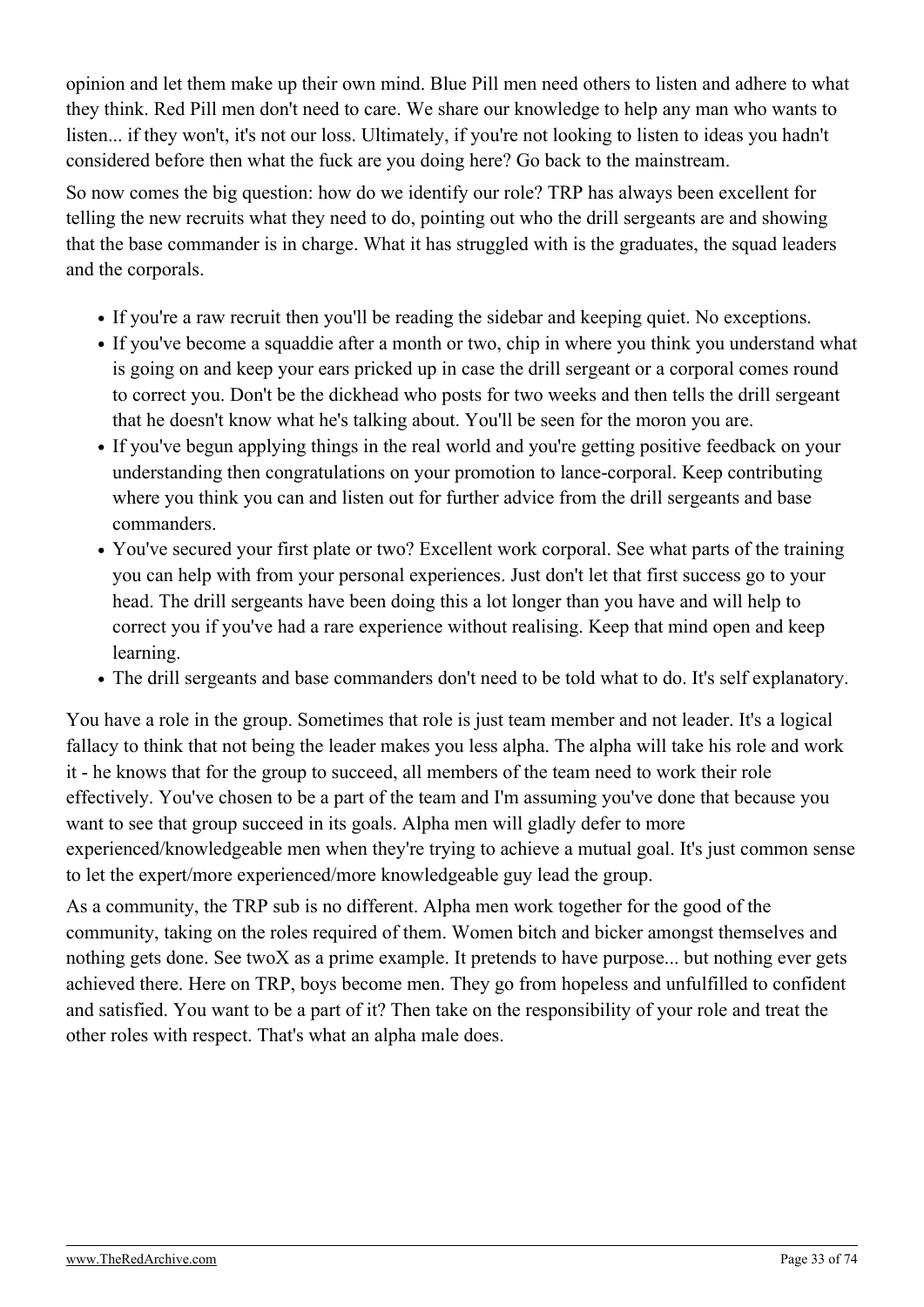#### <span id="page-33-0"></span>**My friend appears to be becoming a natural MGTOW**

7 upvotes | September 16, 2015 | /r/MGTOW | [Link](https://theredarchive.com/r/MGTOW/my-friend-appears-to-be-becoming-a-natural-mgtow.623524) | [Reddit Link](https://old.reddit.com/r/MGTOW/comments/3l6ydo/my_friend_appears_to_be_becoming_a_natural_mgtow/)

Hello gentlemen. I come seeking a little advice from those who know the MGTOW community much better than I do.

I should provide a little context first. Recently when I was out with a friend, we were discussing what he and I had planned for the medium term future. When the topic of women and dating came up, he was very adamant that he's completely lost interest in women, feels they're not worth the time or money he'd have to invest, and he'd rather pursue other interests like his bodybuilding, work, video games, movies and exploration of the world. The way he spoke about this was as if he was looking for my input on the subject. (He comes to me for advice on things and I do what I can.) To me, I think he's struggling to find an identity because he doesn't really know any different from dating women.

I am a Red Pill Man and currently a plate spinner. I've previously done some research on MGTOW and listened to what you guys have to say. I'm still actually subscribed to Sandman and Lui Marco on youtube because I like their content. However that's pretty much where my knowledge ends. I do not believe I'm knowledgeable enough to provide the right advice to a potential MGTOW... but I'd like to be able to give him a starting point so he can do some of his own research on MGTOW and decide if the advice the movement offers could help him. (Or simply for me to be able to provide some worthwhile advice as his life alters and he tries to take on this new identity. I sense he may struggle a little when his mother and sister start pouring on the pressure.)

Would you guys be able to suggest any youtubers or sites that focus on lifestyle/practical things for MGTOWs, rather than the gender inequality issues and RP theory? While he agrees with all the RP things I've stated in conversations without explicitly mentioning RP, I don't wish to introduce him to TRP itself. However, I think some lifestyle/practical stuff from the MGTOW perspective would benefit him far more than any RP advice I could dole out. What/who do you guys think I should be looking at/reading?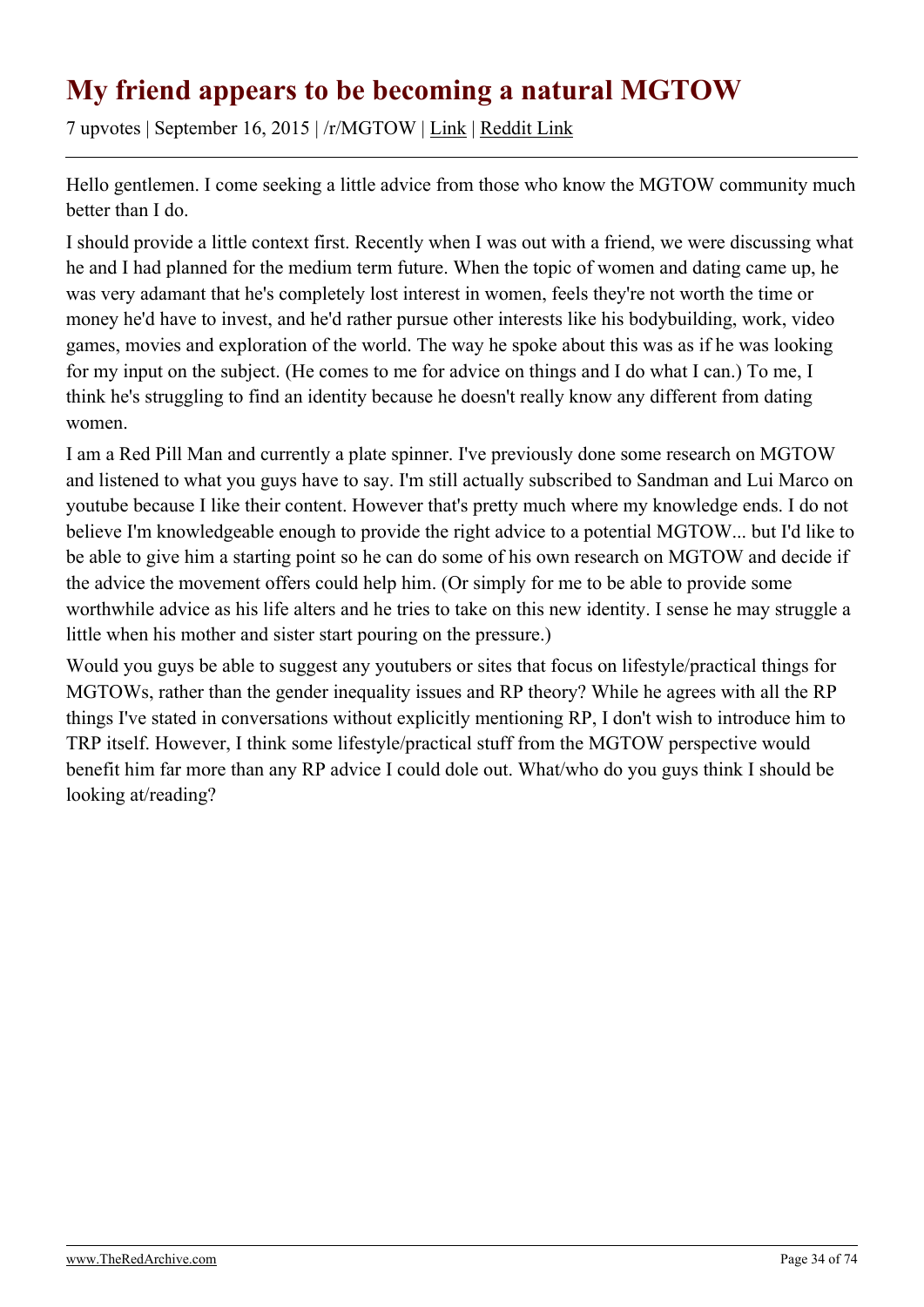## <span id="page-34-0"></span>**Are white women who sleep with/date black men "contaminated" or damaged in some way?**

1 upvotes | September 16, 2015 | /r/PurplePillDebate | [Link](https://theredarchive.com/r/PurplePillDebate/are-white-women-who-sleep-withdate-black-men.279568) | [Reddit Link](https://old.reddit.com/r/PurplePillDebate/comments/3l8how/are_white_women_who_sleep_withdate_black_men/)

I was quite intrigued when I saw Donovan Sharpe post today on the topic of ["White women who only](https://theredarchive.com/redirect?l=returnofkings.com/70903/the-phenomenon-of-white-women-who-only-date-black-men) [date black men"](https://theredarchive.com/redirect?l=returnofkings.com/70903/the-phenomenon-of-white-women-who-only-date-black-men)

I don't normally read Return of Kings, but I've seen Donovan's posts about his low times and think it's quite a risk to post that kind of stuff in the manosphere. (Not everybody seems to sympathise for some reason. Something I've never understood since most guys in the manosphere were beta at some point in their life.) Anyway, I keep an eye out for his Tuesday piece because it's usually interesting amongst the rubbish. This one made me cock an eyebrow.

Read what you will from the above link, but later in the article it comes to what I think is easily the most controversial statement I've read in a while:

In my personal experience with conversations I've had with friends over the years, there does seem to be an undercurrent or unwritten sentiment that women who have slept with or been in relationships with black men are somehow contaminated or off limits.

Now for those of a PC-leaning, Donovan says he himself is black, so by the standard PC nonsense he's one of a select few who can talk about that. My own dating history could be mistaken for a Benetton catalogue (references above my age! woo!) and I'm happy to plate any girl of any race so long as she's hot... but when I consider what I'd accept for LTR game... white girls going after black dudes - instinctively I'd say absolute no-no. I have no literal explanation for this, but from instinct alone it seems like a red flag to me given what I know about the preferences of women when it comes to race. (Unfair, but whatever, facts/stats it's just numbers. There's more women out there anyway.)

A good female friend of mine has a good looking sister who's married to a very affluent, high-value white male. According to my friend, she dated mostly black guys all through high school and college but guards that "secret" with her life and says she will take any admission of commingling with them to her grave.

Even a random woman seems to feel shame at this. (Crap sample size obv, but what are the odds he'd happen to know a woman right away who was ashamed at her sexual history with black men?)

My question is to both RPers and BPers... is Donovan onto something here? If so, why?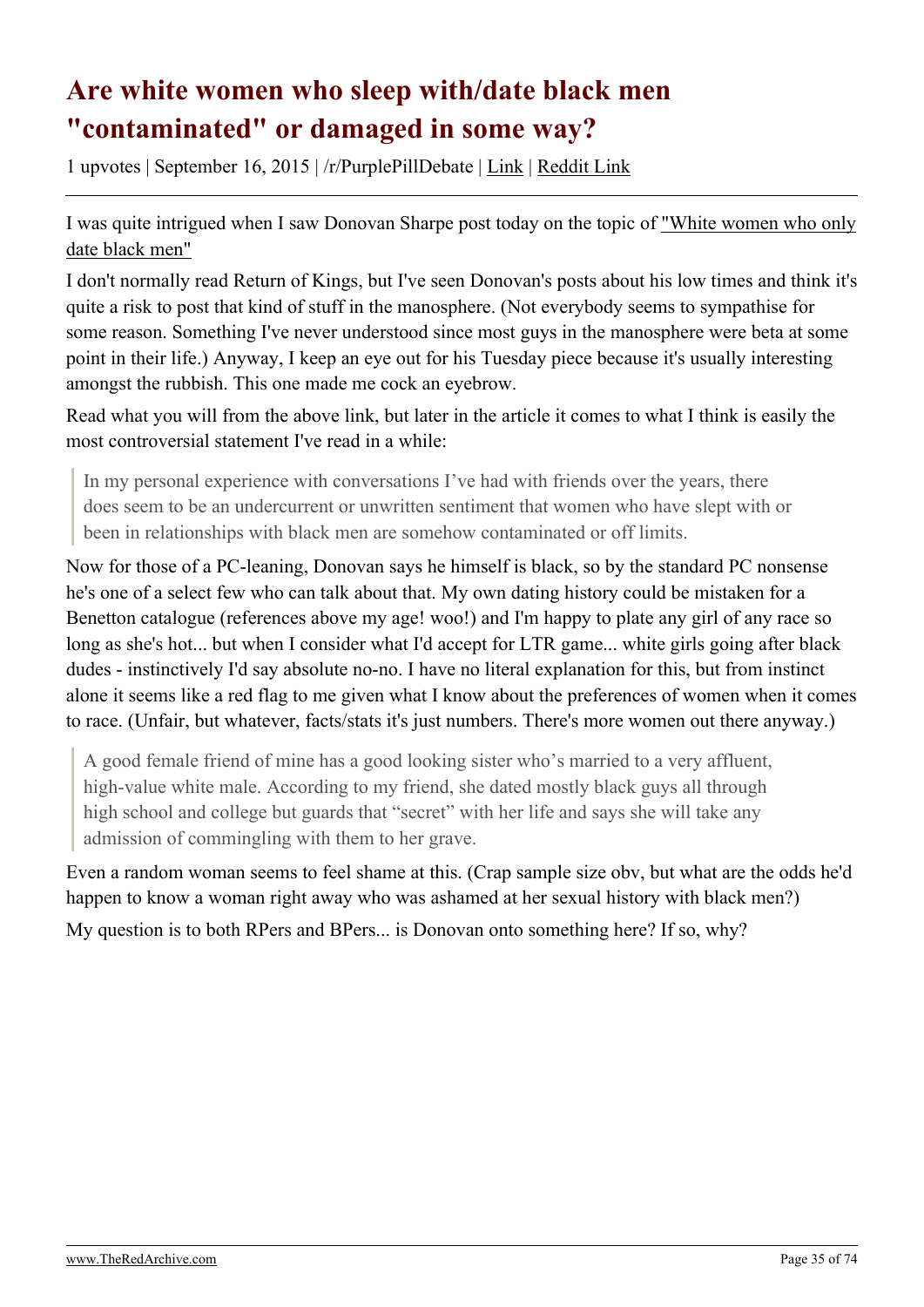#### <span id="page-35-0"></span>**Adopting the best attitude to learn**

99 upvotes | September 18, 2015 | /r/TheRedPill | [Link](https://theredarchive.com/r/TheRedPill/adopting-the-best-attitude-to-learn.36522) | [Reddit Link](https://old.reddit.com/r/TheRedPill/comments/3lfpzn/adopting_the_best_attitude_to_learn/)

**TL:DR** - Learning requires failure and correction. Adopt the correct role as the student and the appropriate attitude. If you don't, the teacher will likely stop caring if you pass the class and succeed.

A couple of times recently I've had responses to correcting people that were the equivalent of whining "why are you being mean to me?" or plain bitching for me correcting them instead of someone who was stupider/newer to TRP. This is beta behaviour which irritates me the most. Partly because I'm fucked off with myself for misjudging that person as deserving of my help, but also because they're adopting completely the wrong attitude if they want to learn and improve. While they're partly learning and improving from reading things, **the way to improve best/fastest is to have someone tell you specifically where you are wrong and correct you.** You should be embracing this.

I'm selective about who I reply to. There's a huge number of guys on TRP making comments. I don't correct guys on here for the sake of my ego. When you can play asshole game well enough, you're basically insulting women with a big grin on your face and then watching as she desperately tries to justify to you why she should be allowed to suck you off. That's a giant ego booster. Knowing I can do that is enough for me. I don't need to attempt online AMOGing to feel good about myself. I don't intend to speak for the other ECs and how they go about their posting. But from my PoV, my replies on TRP vary from joking and idle chatter, to explanations and corrections in attitude and understanding. The only thing I expect from someone I'm giving knowledge/advice/explanations to for free, is that they appreciate it/show some respect. If I'm replying to you to correct you, it's probably because I've seen your comments before and think you're saying good things. **This demonstrates your potential and so I'm happy to correct you because I want to help you achieve that potential.**

My own story is literally how I took on that role. I got involved and tried to surround myself with knowledgeable men who were around when I tried to put forward my understanding. From this, I was corrected many MANY times. I was literally putting myself in a position of being the intellectual bitch amongst the crowd. I embraced this wholeheartedly. I appreciated, and still do appreciate, that better men than me were willing to offer their knowledge and advice to me for free, simply because they saw potential in me. Potential and eagerness to be better. If you are here to learn and become a better man, **this is the way to do it.** I've posted before [on debating and discussion as a man.](https://archive.is/U3Xw7) The essence of this draws from my time as a competitive debater and the useful skill that has allowed me to seek out truth in the most efficient manner. This is how you grow intellectually. For those who want to learn but aren't willing to do this because you need to protect your ego, I've got a couple of things to say to you.

Firstly, if you think you know it all, why are you not a mod or part of the vanguard? Pro-tip: it's because you don't know it all. Secondly, I've said before that adopting an [attitude](https://archive.is/rt1hi) where you think you know it all is not conducive to continual self-betterment. To reapply Hemingway's classic quote: "We are all apprentices in a craft where no one ever becomes a master." Once you become alpha, you can still learn from your peers. Why? Because even equals can teach each other. It's only inferiors who can't teach superiors much (if anything.)

The beta brat will think he knows better. He'll dismiss everything out of hand which is said directly to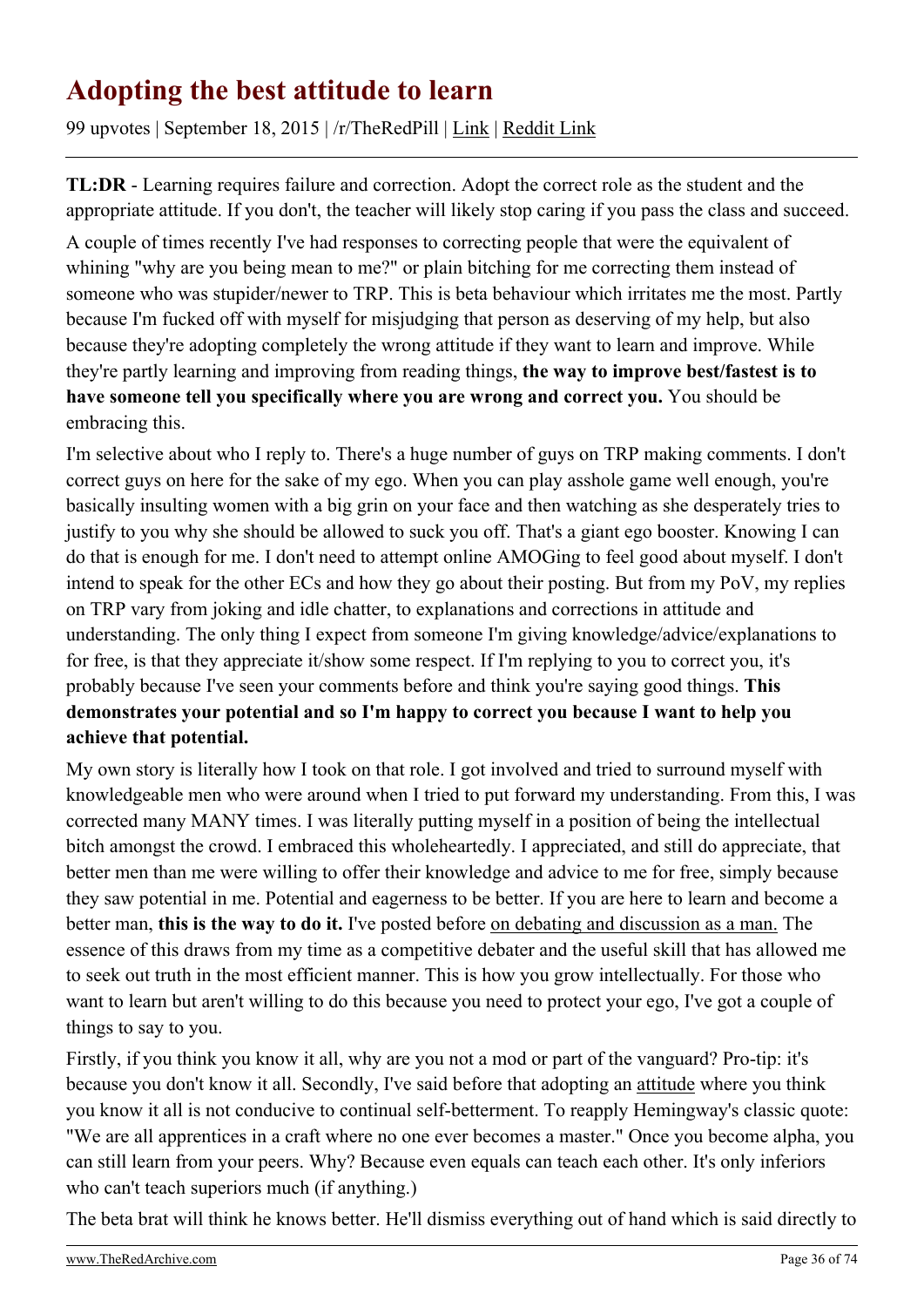him. He will argue in a manner of "but this shows you're wrong" instead of asking for an explanation of a situation that doesn't seem to fit. He'll only learn from reading other things independent of his own thoughts and then try to force his thoughts around them. He doesn't respond with questions to ask for more guidance. How are we supposed to deal with such stubborn fools?

One of the guys I've learnt a lot from and respect, [/u/HumanSockPuppet](https://theredarchive.com/u/HumanSockPuppet) recently declared in no uncertain terms that [ECs should actively pull rank on newer members.](https://archive.is/6kibN) I agree and disagree with this. I think if we had a more rigid structure where people were actively shamed when they tried to do stupid shit, then pulling rank might work (for example putting in a negative points system to publically shame the guys with the wrong attitude towards self improvement.) Even if we remember what the goal of the sub is, pulling rank will simply drag these guys back into class and make them sit.

Personally however, I don't want those little fucking bitches in my class. I can't force them to learn, so why force them to sit? I've openly told guys that [in creating leaders, we want you to be able to take](https://archive.is/sebqm) [control and sort yourselves out](https://archive.is/sebqm) - and one of those things about taking control is in deciding who you want to be educated by on here. **You are not required or obligated to be here.** None of us are. You are also not required or obligated to attend the class of any specific EC, Vanguard or Mod. There's plenty of good options, so if you don't like one, go find another. In the same way, **I do not require any particular student in my class.** (I know that this is a good reason why [/u/HumanSockPuppet](https://theredarchive.com/u/HumanSockPuppet) explained that pulling rank should work.) However **I actively do not want any student who needs me to pull rank on them.** My time is limited and I'm going to spend it as wisely as I can. So if your attitude when I offer my help or reply to a PM to correct your mistakes is to bitch/whine/complain or argue... then you might notice I won't bother responding to you or trying to help you in the future. As the student it's your loss, not mine, when the teacher no longer gives a shit if you learn. I don't have the time or patience to tell a student that they should shut up and learn. Ultimately, if you fail to pass the class so-to-speak, it's not my problem. You're the one who will suffer the consequences. Not me.

This is my rant/solution to this beta bitch behaviour of so-called men who can't embrace their own intellectual failures on their Red Pill journey. To point out the best attitude to adopt. Being told you're wrong is not a bad thing. Kill your fucking ego on here and embrace your own failings. You've already accepted that you failed to work out enough and agreed to go lift. You accepted that you failed to learn to fish properly because you asked a fish instead of a fisherman and now you're reading what the fisherman has to say. Why can't you accept that you're going to fuck up along the way? Be thankful that any knowledgeable man was willing to help you correct your course for free. The success and associated satisfaction of getting it right will come in time, don't worry about that. But for the here and now while you're learning: success is a lousy teacher.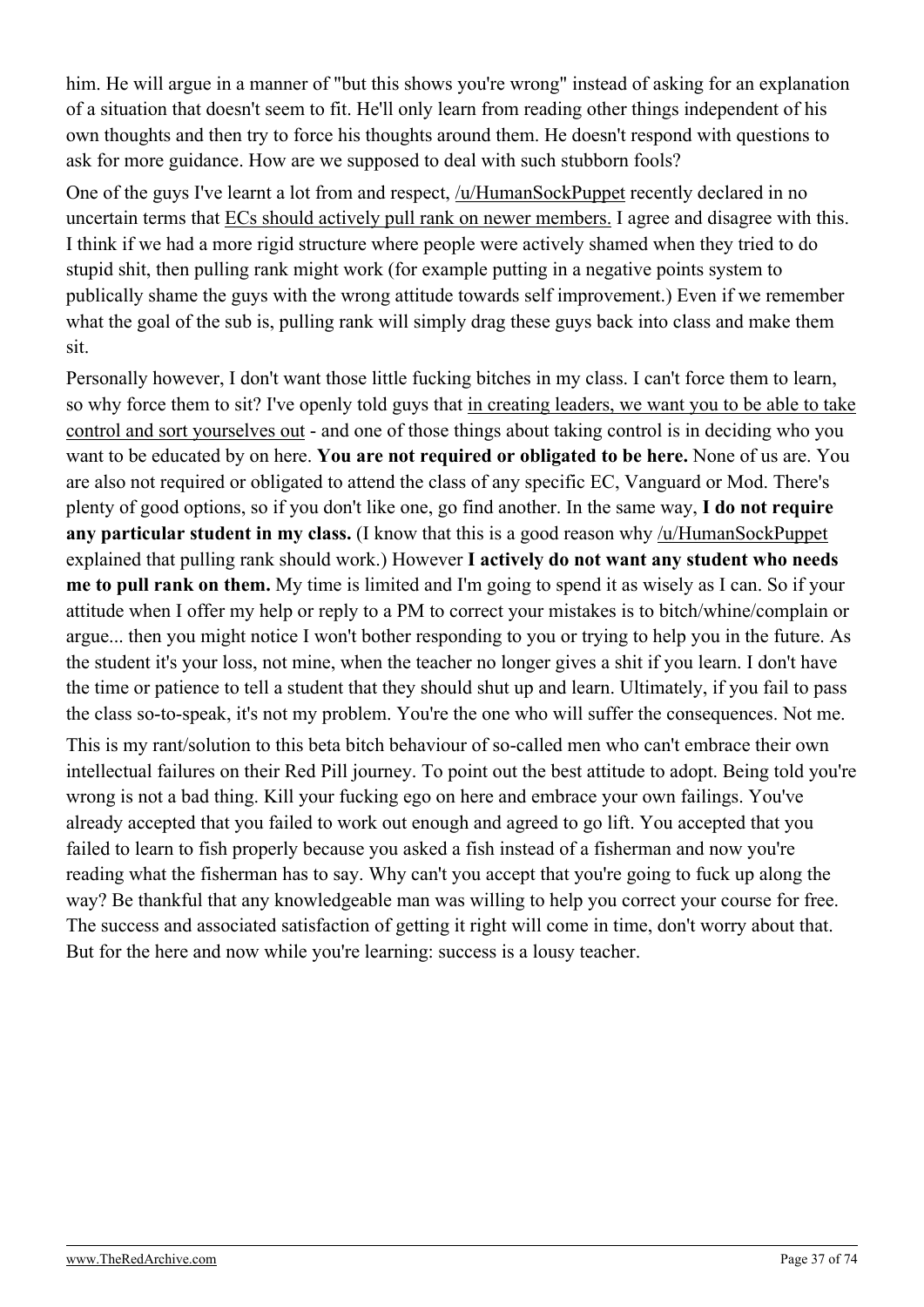### **Self-control is vital: Nature has not adapted to modern society**

76 upvotes | October 14, 2015 | /r/TheRedPill | [Link](https://theredarchive.com/r/TheRedPill/self-control-is-vital-nature-has-not-adapted-to.37183) | [Reddit Link](https://old.reddit.com/r/TheRedPill/comments/3oqd3f/selfcontrol_is_vital_nature_has_not_adapted_to/)

As I became more Red Pill, I've tended to read less of the manosphere. It repeats things I already know, have learned and have enacted in my life. It's less useful to me and I think most RP men would agree that as you move forward and improve your life and your SMV, less and less of what is posted on the TRP sub is of use to you. So if I feel this way, why am I still here? There's two reasons, the first is simple, I want to give back. It makes me feel good to know I'm helping other men to improve their lives in a world where having a good life as a man is becoming harder and harder. The second... is the rest of this post.

I strongly believe in the stoic style of behaviour (not the full philosophy) and impassive responses to things you can't control. I think it helps your attitude, your game, your approach to life in general. To achieve this, you need to have control over your emotions. Newbies tend to suffer the most with this, they meet a hot girl and act like they don't care... but they really do. It leaks into their behaviour sometimes. How do you beat it? You control yourself. You don't allow that intoxicated feeling to take over and text her a million times.

That said, even the best of us will suffer from unhelpful emotions that tell us to do the opposite of what we know is best from a Red Pill perspective. Why is this? It's because we were designed that way. We are men. We were designed by evolution to improve and achieve to attract women, have sex with as many as possible, then find the best woman on offer, fall in love with her, protect her, our children, and sacrifice as needed to ensure their future survival/success. This is our base nature as men. Our emotions and instincts kindly denote this to us and it was fine for most of history. It worked.

Unfortunately the modern world has unrestricted hypergamy so badly that male nature has become counter-productive if you want to have a successful sex life... even just a successful life. Beta bob can achieve good income, good looking wife and kids etc... doesn't stop him getting divorce raped and subsequently losing everything he held dear... all because of his nature to protect and provide for his woman and children. To try and make their lives better and make them happy. To try and help them achieve their dreams.

The past year, every woman I've slept with, I've slept with her within a few hours of meeting her for the first time. (My game is almost brutally efficient. I have no time for women who pretend they can out-dominate me and immediately walk away.) But even I suffer from the nature of men. Women over on RedPillWomen understand their nature and try to control it as best they can in order to lead happy lives with their husbands and boyfriends. This is to be respected, and in turn, we can learn something there which is implied but never explicitly stated here on TRP: understand your own nature and control it as best you can.

First amongst this is to control your feelings. Oneitis is a very real threat for all men. It is in our nature to fall in love and place a woman above ourselves. It is also now a serious problem for the modern man. There's a base urge to protect and support women - keep it in check! Which brings me full circle to my second reason why I keep coming back. I re-read old reasons and read new examples of hypergamy in action. I remind myself why it is so dangerous to allow the wrong aspects of male nature to take control of me.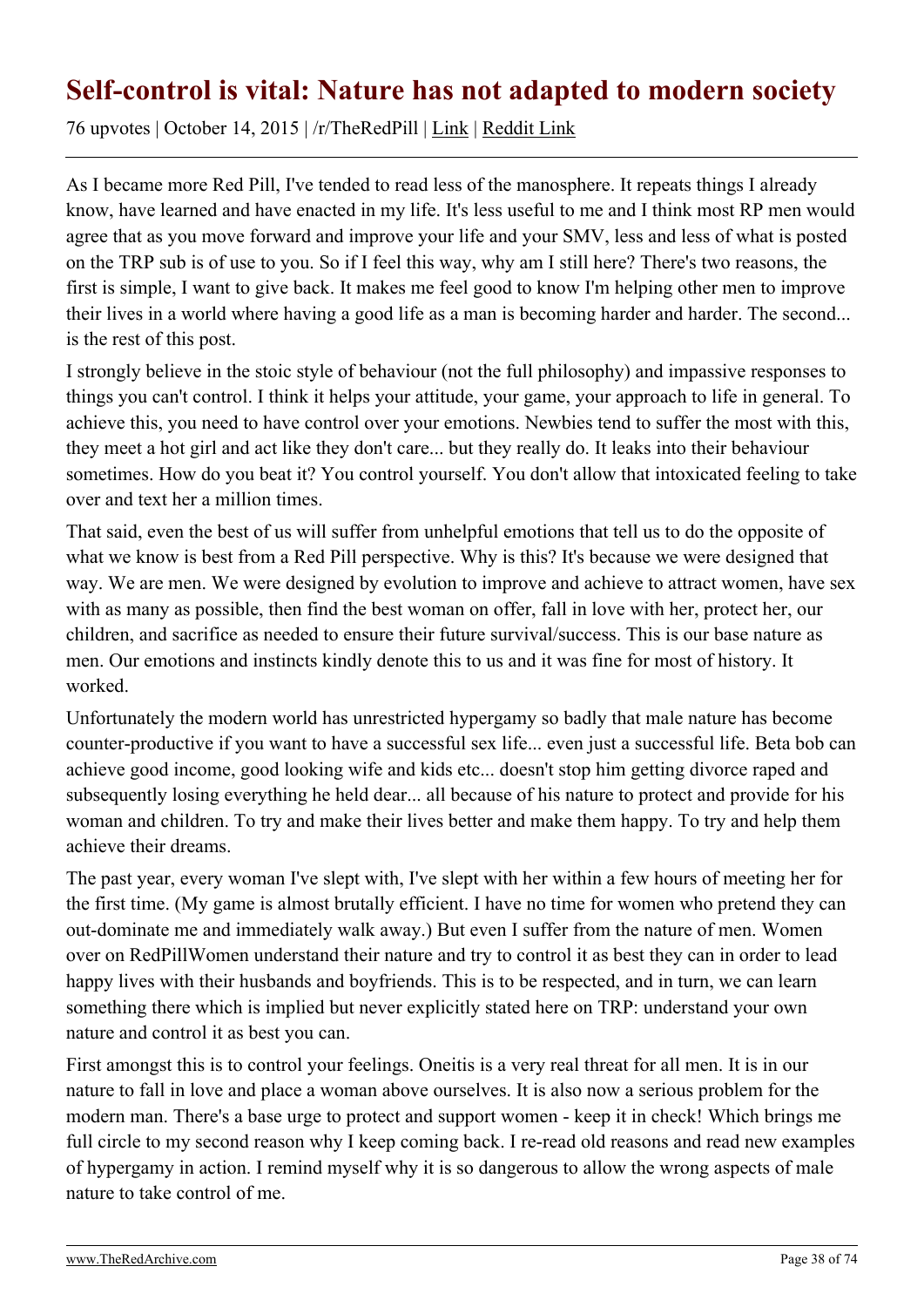I remind myself why I need to keep my emotions in check. Why I need to control my nature.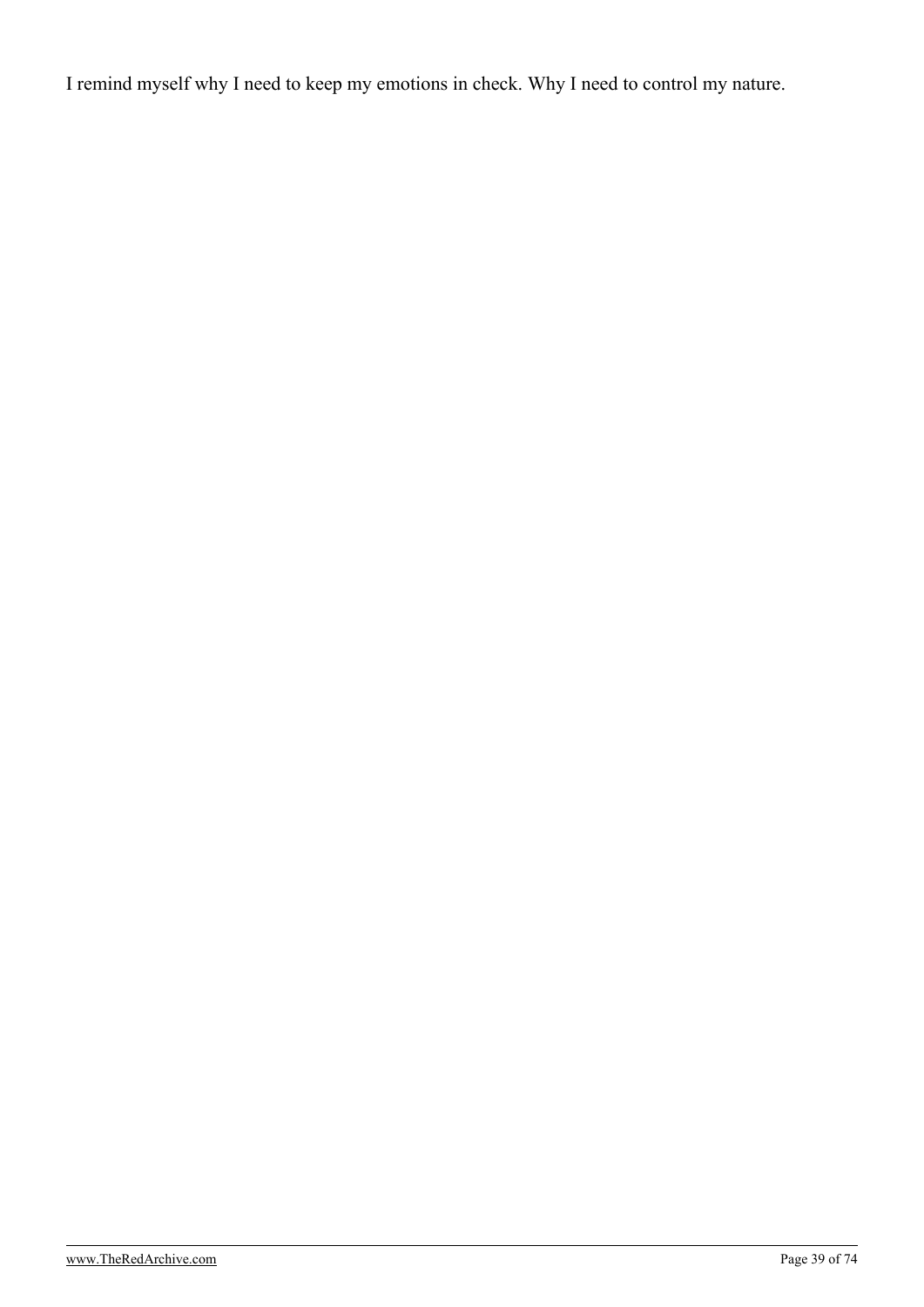## **The Decline has made us the poorest men in history**

208 upvotes | October 26, 2015 | /r/TheRedPill | [Link](https://theredarchive.com/r/TheRedPill/the-decline-has-made-us-the-poorest-men-in-history.37556) | [Reddit Link](https://old.reddit.com/r/TheRedPill/comments/3qb6or/the_decline_has_made_us_the_poorest_men_in_history/)

Prompted by the recent piece by [/u/IllimitableMan](https://theredarchive.com/u/IllimitableMan) on how to be happy, the below is an attempt of mine to address the depression phase. The realisation that while you're banging attractive women and have two or three plates spinning... it's not bringing you the inner happiness you wanted. In appreciating where this comes from, it should help get you to acceptance faster than I did.

I recently wrote in a thread about how we as men can no longer afford the luxury of falling in love, of being able to give in to those strong feelings which cause oneitis. From my rooftop, this is my view of the decline.

In order to understand this post you will need to have internalised the differences between

- [Men in love](https://theredarchive.com/redirect?l=therationalmale.com/2012/09/10/men-in-love/)
- [Women in love](https://theredarchive.com/redirect?l=therationalmale.com/2011/12/27/women-in-love/)

and then from this realised how oneitis is actually useful to nature in the past. There is no one, and it's pretty straightforward to maintain an abundance mentality. **But you were designed to fall in love with a woman** because if you didn't, then you'd leave her while she was pregnant to go spread your genes elsewhere. The successful strategy for any man who was not a tribal king or warlord (and thus had resources/people under his command to look after many women as he saw fit) would be to stick with the best quality woman who fell pregnant and protect her and his children. Otherwise the effort of passing on your genes would go to waste when the kids get murdered by a new man or barbarians come in and rape and kill her. Civilisation and societal etiquette is the fairly obvious solution to these old problems from stone age tribes. The modern oneitis comes from a persistent spreading of the soulmate myth. The deep loving feelings are the same, but the search was instead altered causing great pain for the modern misinformed man.

Anyway, as society has evolved, women were typically contained within a submissive role. The woman who stepped out of this role would be punished with physical violence. The "rule of [thumb"](https://en.wikipedia.org/wiki/Rule_of_thumb#Thumb_used_for_abuse) is an excellent example of how this was previously legally enforced within society. So absurd levels of shit testing and frame stealing were legally enforced against, even for the most beta of betas. (The violence served as a deterrent for the women. If you pissed off your husband too much, he would likely beat you.) Please note that this **is not** an endorsement of violence against women. The sub has been [very clear](https://archive.is/x2CMA) in its position on this. (Do not try to twist my explanation of history into some kind of sick endorsement.)

As a result of this high level of dominance being backed up legally and physically, we saw society develop on the cultural side to develop romanticism. I'm sure you're all familiar with the phrase men are the romantics pretending to pragmatic and women are the pragmatists pretending to be romantic. As we had set up the dominance/submission dynamic between men and women so strongly, men could afford an additional luxury out of the relationship. They could sacrifice a little dominance to enjoy being romantic with women. Any good LTR game will tell you how you need to mix alpha behaviour with a sprinkling of benevolent behaviour in order to achieve a balanced relationship that would not make the woman too insecure. I would count the romanticism of the time as such. So it actually benefitted the ladies and made them a bit happier too.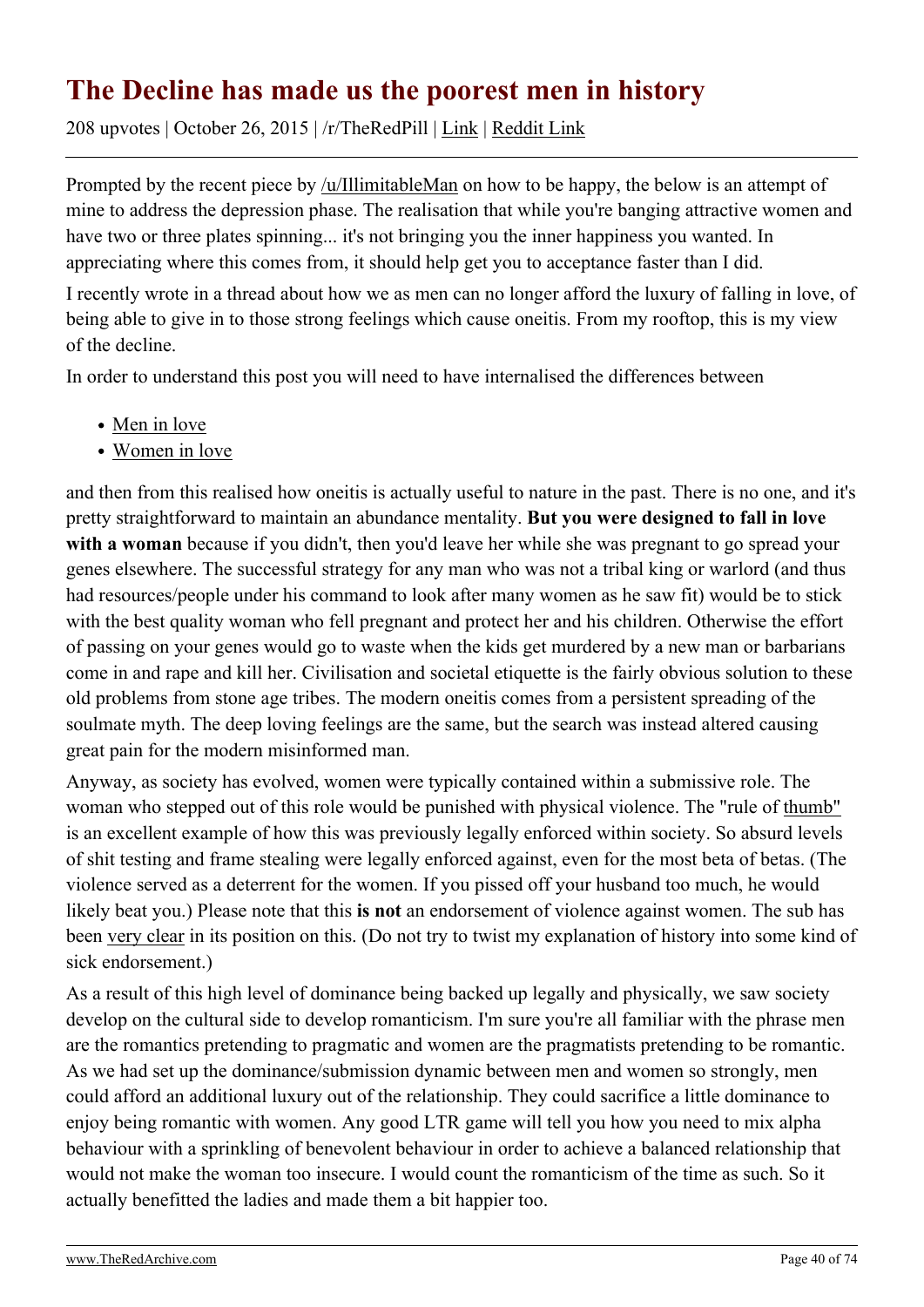What we didn't note was that the change in the dynamic when we reformed laws on this, meant that romanticism to some degrees was a luxury that some men could no longer afford. This was when "the abuse" would begin as Girlwriteswhat would put it. I recall she's spoken about relationships in which women will follow their man from room to room constantly berating them, insulting them and putting them down. Telling them they're a worthless piece of shit, and he takes it because he can no longer react violently within legal means (though that didn't stop them sometimes, and why didn't it stop them? Because bullying and berating someone who can't escape is a form of psychological abuse. It's why we hate bullying in society.) That deterrent is no longer in place to prevent shit testing escalating to this kind of level. It presents a danger to men that was not faced by our ancestors. This new danger was the psychological violence women can enact on men with a level of impunity. The scales were reversed. It's no wonder [men are not happy](https://archive.is/qMOun) anymore.

If we put the marriage and divorce issues to one side for a moment (we already know these are bad deals for men, that's generally accepted here), let's take a quick look at the two major issues for Red Pill men who want to run LTR game. Screening is absolutely essential. The reality is that many women have either damaged themselves psychologically beyond repair and simply make bad long term partners, and others just had the wrong personality to begin with. In addition to this, you've then got the large pool of women who are too boring and/or don't share any common interests with you. Each of these four screening statements rules out a **huge** majority of modern women from being relationship material. There are probably more, which leaves an absolutely tiny percentage you could develop an LTR with.

We then add to this that the way the legal system now works, combined with the natural hypergamous behaviour of women, the dominant behaviour you display to maintain the balance in a modern relationship will be difficult. Even if you've screened for the right woman, you can never let your guard down. **Never.** Female love is conditional upon their emotional state. Upon their feelings currently being generated by your value. When that drops, she will be looking to head out the door at the first opportunity and take as much of your resources as she can with her. The reward for dealing with this over the long term will be a companion. You will need to balance your dominant and benevolent behaviours perfectly.

What you can't have is a woman you can fall in love with and develop the associated feelings of oneitis. Once you develop that oneitis, that is the beginning of the end. The emotions take over the rational and the slow decline into trying to please her begins. We've all seen how that story goes. It's all over the Red Pill. The majority of modern marriages tell the same similar tale ending in divorce (and frequently sexual infidelity.) That's before we even think about the disgusting rise in cuckoldry. It's both funny and sad to think about how a man could sell himself out like that. As a slave to a woman. Pathetic. That's an example of the horrifyingly negative power that oneitis can have on the modern man. A man who takes that level of psychological abuse because he loves her. There is no great equality in that. A man must protect himself.

With that in mind, it comes to your options... the only reasonable options all modern men now have:

- Live with spinning plates and develop no real emotional connection to them. Connect with your male peers and do other things with your life.
- Attempt to find one of the tiny percentage of rare women who are LTR material and achieve companionship along with a superficial emotional connection.
- Disconnect from the game altogether and become a MGTOW. Focus on your passions to try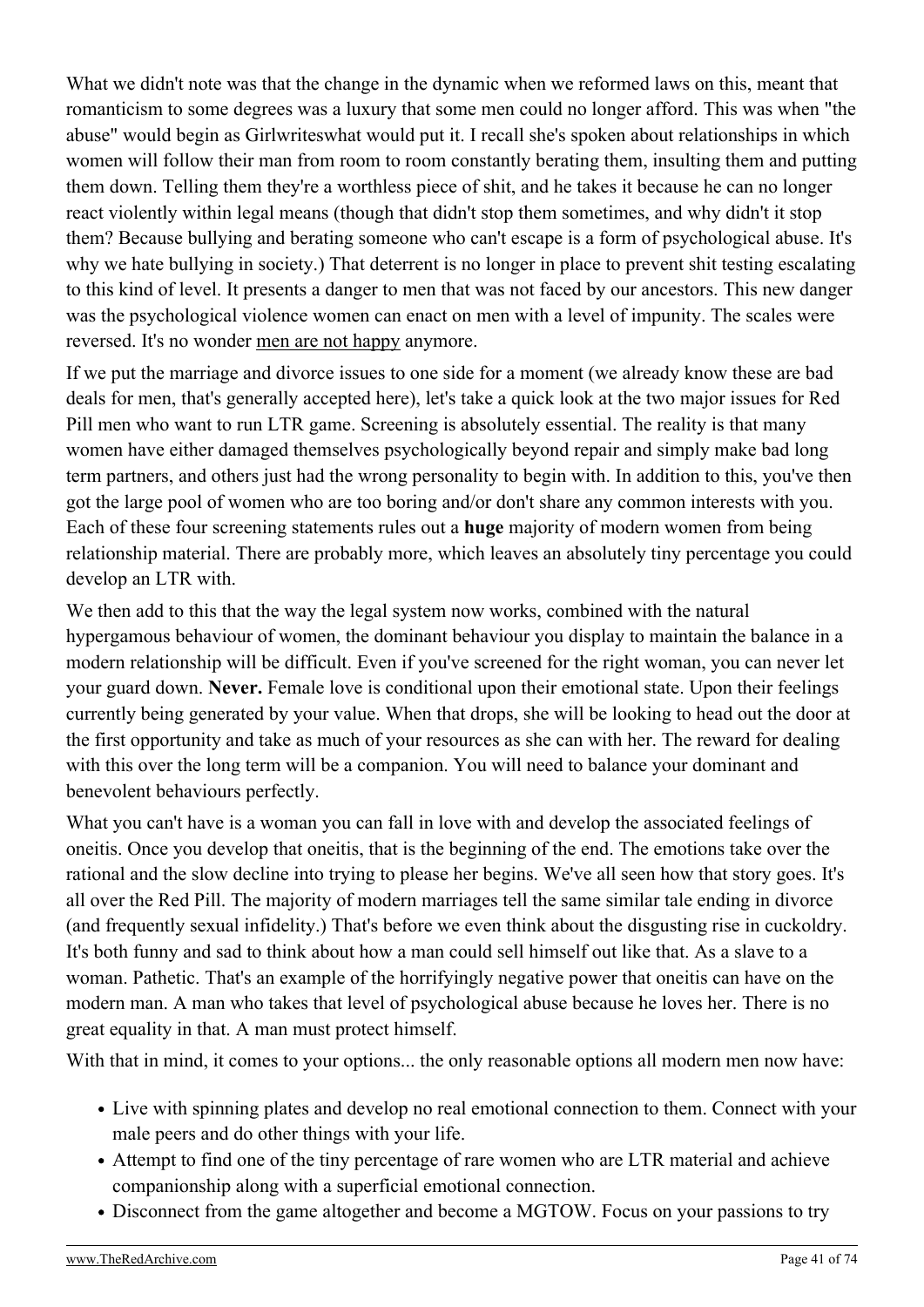and fulfil yourself emotionally.

The option you do not have **which previous generations did:**

Find a good woman to fall in love with, develop a deep emotional connection to her and start a family.

Emotionally, (that force which *really* drives humanity) we are the poorest generation of men in the entire history of civilisation. The irony is, this generation in the job market now is the first generation in a century in the west to be poorer than their parents. The last time that happened was because of a world war.

Our economic poorness makes an excellent metaphor for the emotional landscape men now see. We now look back at history and see how our grandparents could afford that really nice house and that Ferrari. They worked hard and they earned these things. We now realise that the economy is so bad... that we can work twice as hard and we'll still never earn the Ferrari, and we'll be lucky to get a decent appartment. That is how emotionally poor the modern man is - and there's nothing wrong with being angry or depressed by this realisation. *It. is.* **horrible.** With the relationship dynamic so screwed up that a deep emotional connection can no longer be maintained, the women are emotionally poorer too. They're ending up destroying their own relationships and marriages, then ending up alone with cats. This is the decline gentlemen. It's no wonder we're all so miserable with the modern dating market.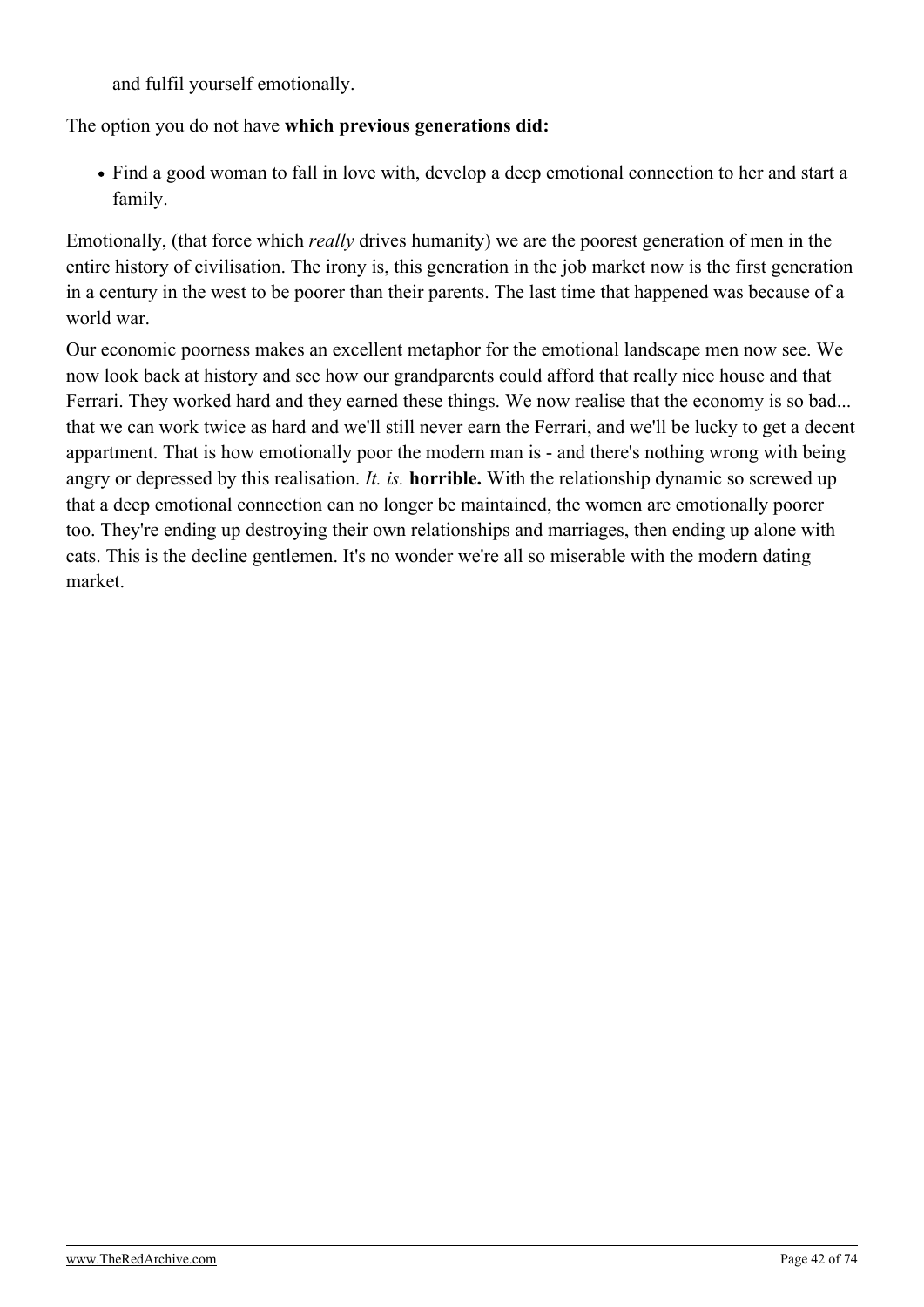## **FR - Flying by the seat of my pants**

155 upvotes | November 5, 2015 | /r/TheRedPill | [Link](https://theredarchive.com/r/TheRedPill/fr-flying-by-the-seat-of-my-pants.37868) | [Reddit Link](https://old.reddit.com/r/TheRedPill/comments/3rmq9a/fr_flying_by_the_seat_of_my_pants/)

So it's been a while since my last FR... I actually wrote this one a while back, months ago, and then forgot about it. I stumbled across it when checking some old unfinished pieces I'd been putting together. This one reminded me just how important non-verbal communication is. Aura, exchanged looks and dominant presence, used to achieve an extremely rapid escalation. So here you have it.

I was driving overnight to visit a friend. (It's a good way to avoid traffic.) Decided to stop at a services to stretch my legs and get a coffee. I'm not looking my very best, my hair is a bit of a mess but my style is still very unique so I tend to still get some looks anyway. If I just did basic t-shirt and jeans, I don't get the looks. Cultivate your own unique style gentlemen and you'll get noticed for it. So I head for the coffee shop and order my coffee to sit in. There's barely anybody around, the place is almost deserted except for a couple of people eating at the burger king.

The petite chick who served me is very much the definition of a butterface. Looks early 20s, face is about 4 or 5/10 but she had a banging body 8/10 and her uniform couldn't hide the distinct hourglass shape and big perky tits. I'm not even thinking about gaming this chick, so I just wait in silence and read the scrolling news on the big screen telly. All of a sudden, she engages me in conversation, wants to know what I've been up to. Now banging this chick was not on my mind at all, but I'm used to running a very lazy style of game (I don't go out of my way to approach, I let the situation dictate the terms of engagement for me which allows me to achieve a much higher conversion rate than a PUA - I waste a lot less time and focus on myself)... as a result of this style of game, it tends to flow more naturally and makes me much more reactionary which has helped me to improve my ability to identify signals and read between the lines. If you want to practice this, then just put in less effort and start analysing more for signs. Care less about whether you bang her while you're learning. So this chick keeps stealing glances at me, some of which were certainly not looking for my face/eyes. So I indulge the conversation and talk some bullshit about being a model and getting back from an exhausting shoot.

She ate this up and was interested and asked more questions. (Seriously, me... a model. I am nowhere near good looking enough to be a model... but chicks will eat whatever bullshit you give them if they're into you. You can use stupid shit like this to test her.) It's at this point I decide I'm going to game her, throwing a quick neg about her hair being disgusting at the moment. She laughs and shoots me a smile and some eye contact. She serves my coffee and I use the chance to do some intentionally "accidental" kino. (Get that psychological barrier broken.) She asks if there's anything else she can do for me and I tell her I'll let her know. Walk off, don't look back and go enjoy my coffee. She cleans up and glances in my direction now and again. I'm busy on my phone browsing stuff while I drink my coffee and plan my next move.

With the coffee finished, I head back over to her and ask where the gents is. She tells me, but I tell her she should show me instead. She's hesitant and I point out there's nobody here to serve except me and "I require your service." (Note: If my SMV wasn't high enough, that would have come across as weird or creepy, but because my SMV is high enough, it's cute flirting.) Cheeky grin with that and she's smiling ear to ear, then comes bouncing out through the door at the side. At this point I'm pretty sure she's a little confused but also intrigued. Add some casual kino as she comes to lead the way. (Back of hands touching, arms touching, simple casual stuff when you're in her space.) I push her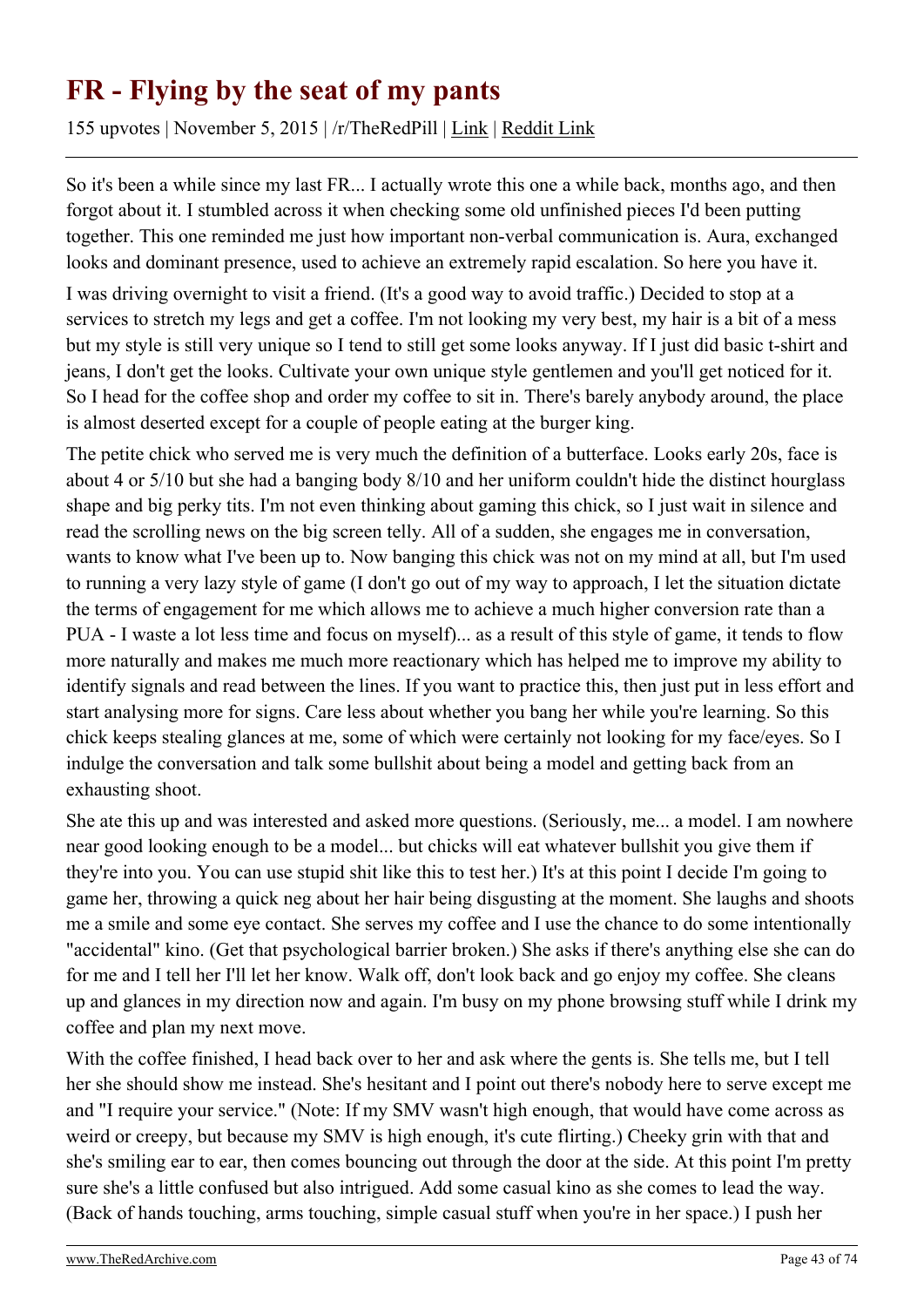gently on the small of her back saying "lead on" as a way to estimate and see if there's any negative signs. None.

So we get round the corner, literally like a 20 second walk. It was truly pointless from a rational perspective, but I needed to move her to a position where I could escalate properly. There's nobody about, so I just open the disabled toilet door and say "after you." Her eyes go wide and she covers her mouth to try and hide her big smile in a slightly coy, cute way. Extended eye contact from me that she keeps breaking, she's just rooted to the spot. Probably thinking "is this really happening?" She tells me that she can't and I just continue to give her the "I'm going to fuck you senseless" look with a smirk. So I don't break eye contact and step forward and take her wrist. Then make a bit of a show of looking around and seeing nobody. I smirk and then tug her wrist gently and she follows me inside. No words. Close and lock the door and she's got her hands all over me immediately and is practically ripping at my shirt.

Not a huge amount of foreplay, but while she's sucking my dick I pick up my jacket and thank my past self for putting the couple of condoms in my wallet. Always make sure you've got some condoms on you guys. - And make sure you take the time to get condoms that fit properly, it will improve the experience immeasurably.

Anyway, we're all done and I tell her to wait inside until I knock on the door. I'll just stand outside checking my phone if anybody is around, and when the coast is clear I'll knock on the door. I don't want her to get sacked for having fun with me and giving in to the tingles. So I check the coast is clear, knock on the door and leave.

I think this FR is particularly useful to guys because you should note how little I actually said to her. Most of that was identifying opportunities and making the small escalations I could within the circumstances... most of which were heavily between the lines. Pure non-verbal communication won the day. Practice your non-verbal communication, prepare yourself to react as things develop. Sexual desire can't be negotiated, if it's there then it is there and you may act on it. If it's not, then it's not and you can't act. This was purely flying by the seat-of-my-pants and helping her into a position where she could let go to her urges without her social status being in question. Check the attraction, then escalate, use escalation as a double check and just lead her into a position where she can throw rationality out the window in favour of sexual desire. I still don't know her name and she doesn't know mine. Desire is the only thing that was important here. Probably fulfilled a fantasy of hers too... and nobody else knows except me... and probably her friends. And now you too.

EDIT: This also reminded me of a talk I watched about a year ago by [Liam McRae on Rapid](https://www.youtube.com/watch?v=V3Z4Nq0OrrM) [Escalation](https://www.youtube.com/watch?v=V3Z4Nq0OrrM) which is very relevant to this discussion. Take what you like from it. I'm nothing new, guys have been learning to spot the signs and escalate for years if the desire is there.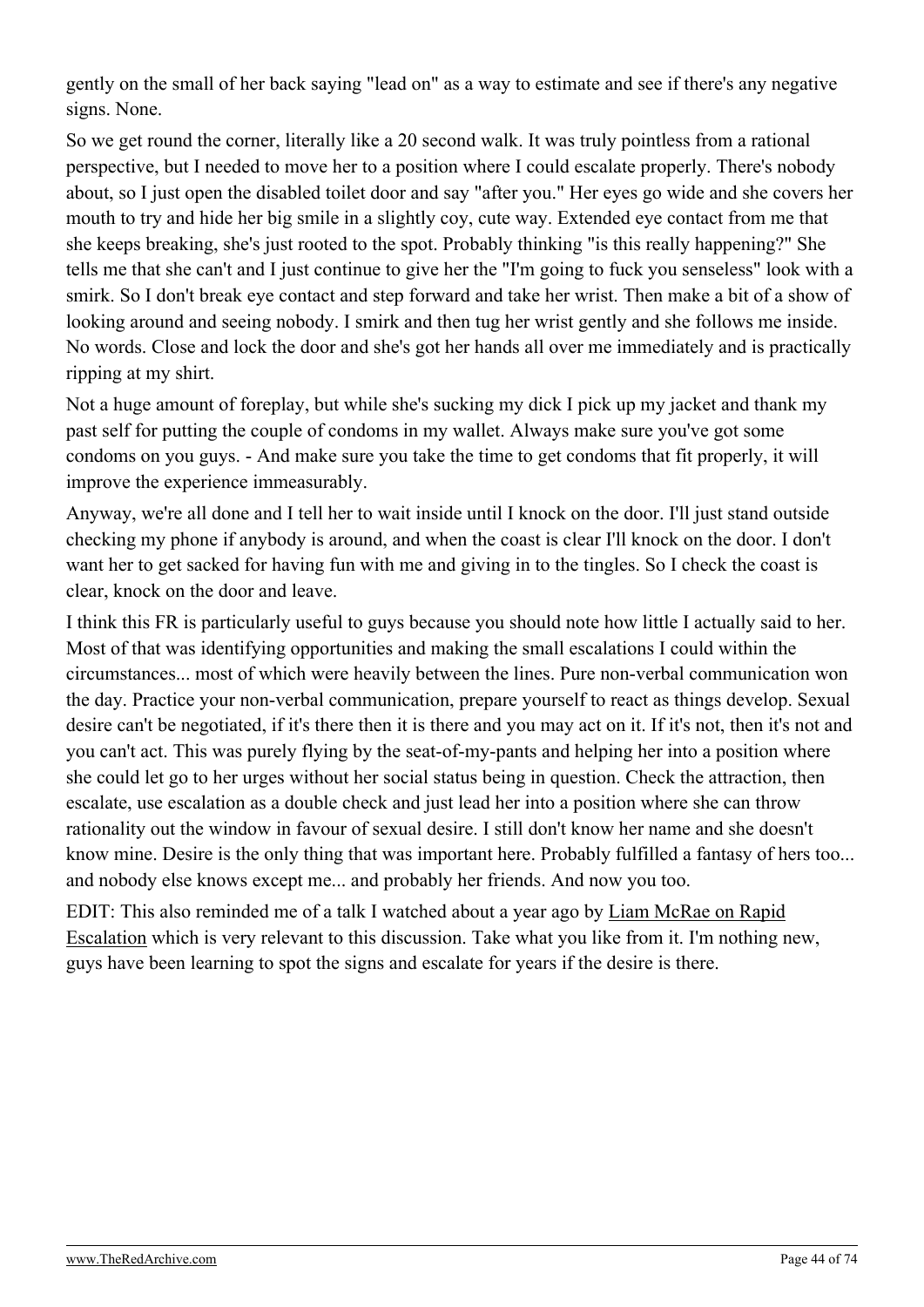## **Feminism is actually hedonism**

498 upvotes | November 11, 2015 | /r/TheRedPill | [Link](https://theredarchive.com/r/TheRedPill/feminism-is-actually-hedonism.38051) | [Reddit Link](https://old.reddit.com/r/TheRedPill/comments/3seini/feminism_is_actually_hedonism/)

I was thinking the other day about the various hypocrisies of feminism and how they want feminine supremacy, but also want to be dominated in the bedroom and approached first... because no means no except when it means yes and yes can mean no in circumstances where yes sorta means yes but hindsight makes it mean no in that no means yes but it really means no when we've finally made our mind up but it still could have meant yes if it hadn't meant no. Am I acting like a feminist yet? This hedging your bets and never making a decision thing is easy. Does your head hurt?

The reason the feminist narrative on things like this confuses the living fuck out of anyone with either a basic understanding of logic, or simply anyone with their head screwed on correctly, is that it takes diametrically opposite views, statements, thoughts and policies without any shame in trotting them out like they actually make sense. "Yes" and "no" are diametrically opposed statements. Yes can't mean no, and no can't mean yes. (We are talking straight talk in here, not womanese for the smartarse who's about to point out how women can mean yes when they say no in social situations.) In terms of raw statement, they mean the total opposite. This is the basis of the doublethink fallacy that feminists are so fond of. It's how they can say that their rights should not be infringed upon, while simultaneously campaigning to infringe on the rights of others.

However I think there is a more instructive term that will better predict this behaviour, their doublethink and hypocrisy.

#### **Hedonism.**

They're not interested in feminine supremacy in and of itself as such, that will just be a side effect of their limitless hedonism-fuelled rationalisations and doublethink. I recently posited in a thread that feminism happily praises liberal philosophy when it suits them and provides pleasure (having casual sex, getting drunk, obesity/fat-positivity) but then on the exact same topics, it will adopt the diametrically opposite authoritarian philosophy to try and reduce the accompanying displeasure or pain (slut shaming, rape apologists, fat shaming are their cries.) I posit from this that the behaviour of feminism will act according to hedonistic principles on any particular topic.

Let's look at where they want quotas and where they aren't interested in adding quotas. They want quotas for women in:

- CEO positions
- Major company board rooms
- Political roles
- Science and Technology
- Engineering

All of these positions are either extremely well paid or very well paid and the top three include strong elements of power, respect and control over others. Now let's look at a few areas they don't want quotas to balance out either a lack of women or a lack of men:

- Refuse collection
- Sewer and drainage maintenance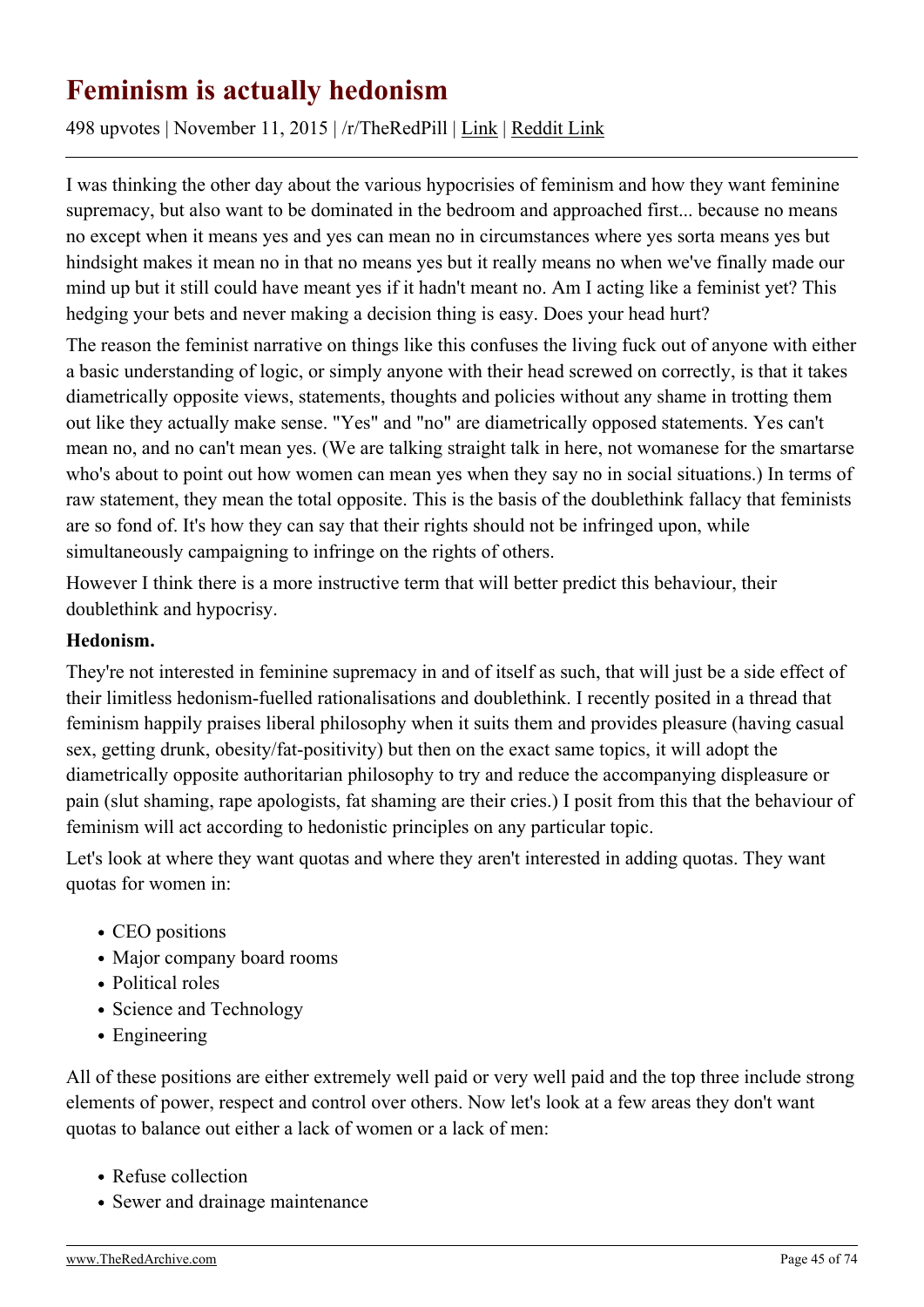- Secretarial work
- Teaching
- Nursing

The first two are male dominated. They generally have poor pay because they are mostly unskilled positions. There's no respect factor and the work could be considered unpleasant by many. Making women work in these fields would hurt them. So no quotas because we don't want pain.

Secretarial work is reasonably paid considering how low skill it is. This area is dominated by women. Putting in quotas disadvantages women in a field where the remuneration to skill level ratio is rather favourable. It would hurt women to do this. So no quotas because it would cause pain.

Teaching and nursing are reasonably paid to well paid professions, depending on where you fall on the scale. Both are dominated by women. Again, adding quotas for men to get jobs in these areas to achieve an arbitrary gender balance would cause pain to women. A woman could miss out on a well paid job, that is not maximising pleasure, but by continuing their dominance and continuing this idea that women are better empathisers (and thus have superior softer skills for these jobs) it minimises the pain for women. - i.e. not only do they dominate the fields, but they're more likely to get hired into these jobs too because of the false narrative of being better at it just because they're female.

Whilst we're on the topic of arbitrary quotas for gender, let's logically destroy it as an idea/concept. It's pissed me off for a long time, ever since I had the misfortune of being brought into a discussion with a feminist who couldn't justify to me the need for this arbitrary 50/50 split of gender. It's always dismissed as "women make up half the work force so they need to be represented in higher positions." They could not appreciate the concept that if a company has 75 men and 25 women, and then has 10 positions of power, it is very reasonable to have 8 men and 2 women in these positions of power. This is the likely ratio that a meritocracy would lead to and the ratio for everyone is 1 in 10. When you introduce a discriminatory quota and demand a 50/50 split, you have 75 men looking at 5 positions of power, a 1 in 15 representation for men, while women have a 1 in 5 representation. From this, you are now representing women three times as much as men.

But let's get away from the numbers for a moment, because we know feminists don't like numbers unless they've been made up like 1 in 5 statistics are. (And for the brainless feminist who reads this and thinks that is equivalent to my ratios from before... you're so much of an idiot that you're genuinely beyond helping.) Let's talk about the representation aspect. The idea that since women make up half the population of the country, they should be represented in the running of the country has a veneer of credibility to any fair minded person at first glance. However it rests upon the assumption that a man can't represent a woman's interests. Only a woman can do that.

They don't bother to point out that the entire democratic system would require an overhaul in order to address this factor. All current states in the US and constituencies in the UK would need to have separate male and female candidate lists and elect one male and one female in order to ensure that all women are represented fairly. (Under the current system, your local Senator or MP could be a man... which means he can't represent women based on the fact he has a penis.) No, instead we will force all-female quotas for top positions, because this makes the progression for these women easier, maximising the pleasure for women with no extra effort.

However, they conveniently gloss over things like the "He for She" campaign, which by definition demonstrates that **men can represent women.** The acceptance and endorsement of male feminists within their community shows clearly that genitals don't actually matter to feminists either when it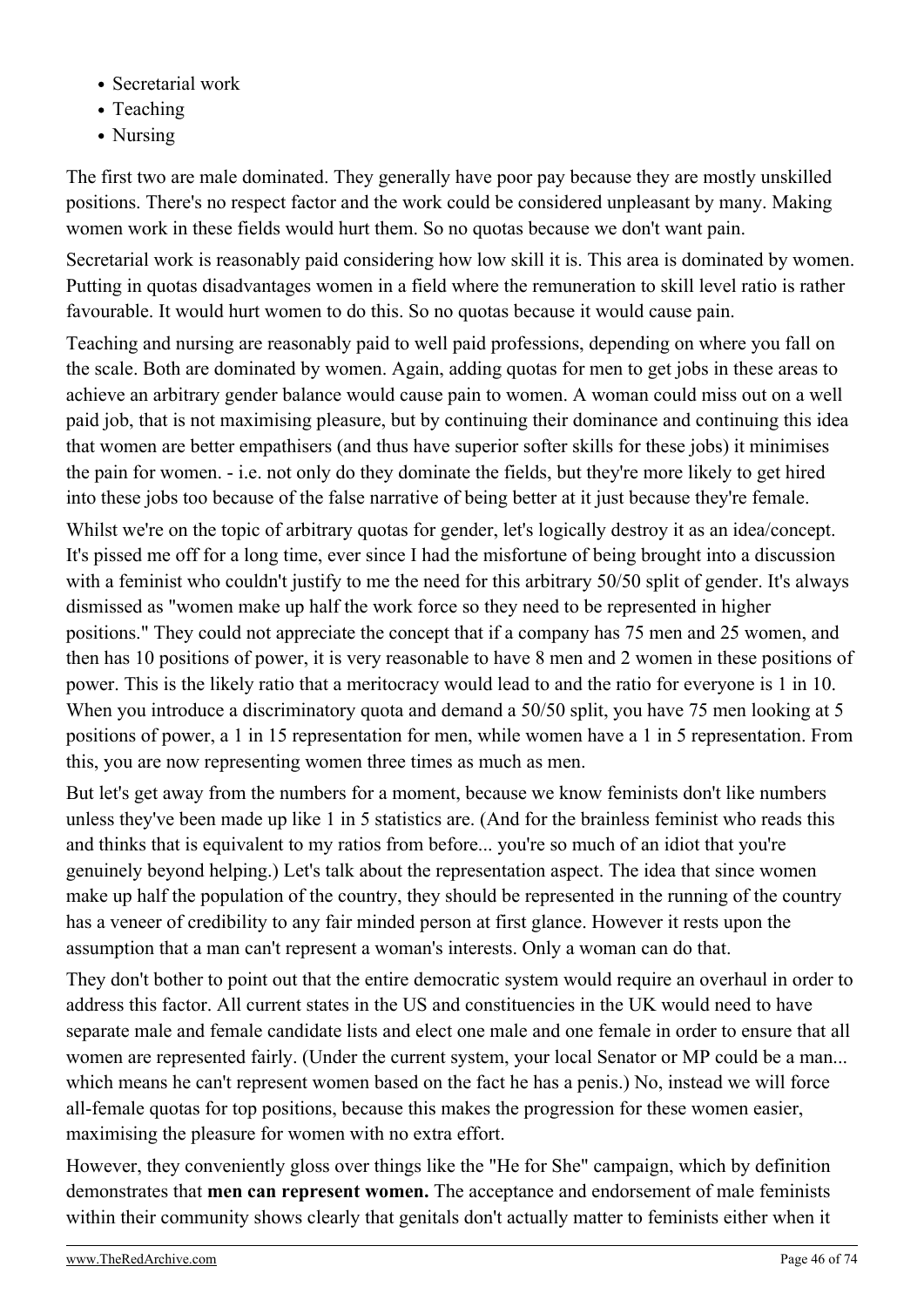comes to representation. It's about following their narrative. Enforcing this doublethink means they don't lose out on mangina puppets spreading their propaganda, the reduction in pain and increase in pleasure/things that benefit them all rolled into one. So the very basis of their argument for increased representation doesn't even stand to begin with.

**Everything feminism does is selfish.** It is not an ideology and has nothing to do with equality. It is defined by the actions of a group attempting to legislate and manipulate culture for the sole purpose of enabling optimal female hedonism.

**Mic drop.**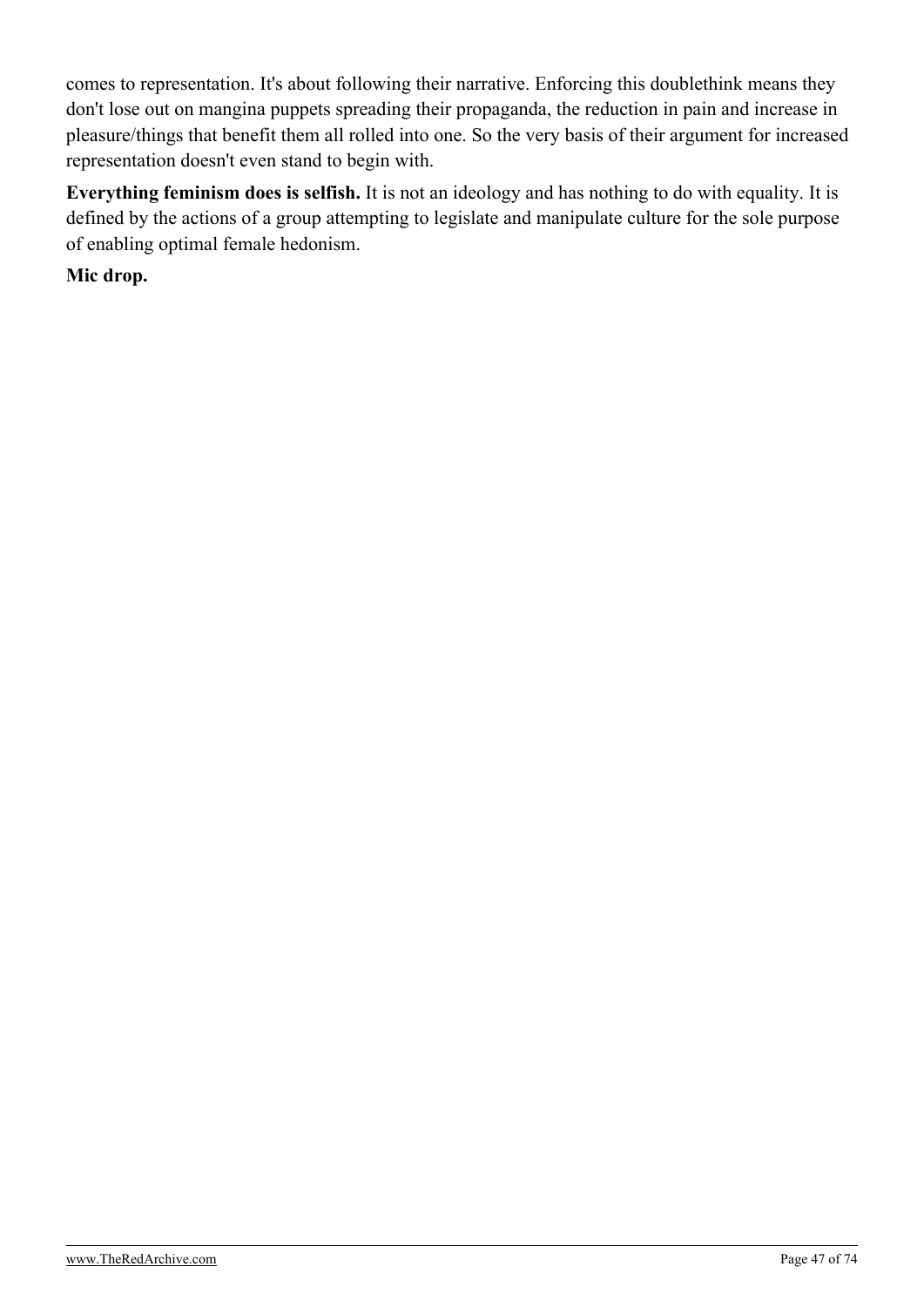## **On Leadership**

66 upvotes | November 21, 2015 | /r/TheRedPill | [Link](https://theredarchive.com/r/TheRedPill/on-leadership.38316) | [Reddit Link](https://old.reddit.com/r/TheRedPill/comments/3tqgms/on_leadership/)

Upon returning home, I had a quick flick through my previous comments to remind myself what I said I'd do. After noticing a couple of comments sitting in minus figures, I re-read them so I could have a laugh at what silly newbies were getting upset about... basically that I wasn't providing help to the specific standard that they demanded. Take a break here so you can have a good laugh at how entitled that is.

Let me tell you something right now, I (nor anyone else on TRP) is here to lead your life for you. There is only one person who can take the lead in your life and who is best suited to lead you... **that is YOU.** You should already have a reasonably good idea of your strengths and weaknesses. Since you know these more intimately than others, you're in a much better position to make the decisions for that person.

Now this is one of the little nuances of TRP that gets misconstrued all the time. It's why TRP is called dogmatic and dictatorial. Which it is to a certain degree, a necessity in order to maintain the quality of the area. If you want to disagree with the basics, then head on over to purple pill debate. We don't have time to keep having to rejustify the sidebar every time a newbie shows up. The attitude is: if you agree, then come read more. If you disagree, there's the door. It's pretty simple and actually more libertarian than you'd think since it emphasises a space for individual decisions. For leadership of your own life.

One of the biggest problems in the modern western world, due to the feminisation of it, is this submissive and indecisive attitude which is being taken up by so many. These people don't want to make decisions because they might make the wrong choice. Instead they look to someone more qualified to make the decision for them. As logic, this isn't a bad idea. Unfortunately life does not operate on pure logic or frequently allow you second chances or perfect scenarios. It's a messy, ugly, irrational world you're dealing with that has little bits of logical sense scattered here and there. There is a reason we developed irrational instincts... because they worked in a pragmatic approach to things we don't 100% understand. And because they're irrational, they too are not going to work correctly 100% of the time either. We are all making educated guesses about most things in life either because we don't have all the facts or we don't have the time to analyse things properly. This isn't bad in and of itself... it's just the reality we have to accept and base our decisions upon.

So this brings me to something that raises the fear many guys have when it comes to taking command of their own lives: You're going to fuck up. You're going to make bad choices. You're going to look back and realise you did something wrong and you're going to have to pull it back together, get up, dust yourself down and carry on. And it's not because you're beta. It's not because you didn't get the right advice. It's not because you didn't do the right reading. It's because you're a human being and humans are prone to error. When you're living in a world where behaviour is sometimes rational and sometimes irrational, it's not surprising that you can't figure out which is going to happen on every single occasion. It's normal. And it's normal to feel a little upset or sad or angry when things don't go right. That's natural emotion. Nothing wrong with it. (Just don't be sharing that heavy stuff with women.)

However, you need to start taking those risks. You need to make those fucks up, because even if you make a decision and it's wrong... YOU made that decision and you led. This is the goal for all TRP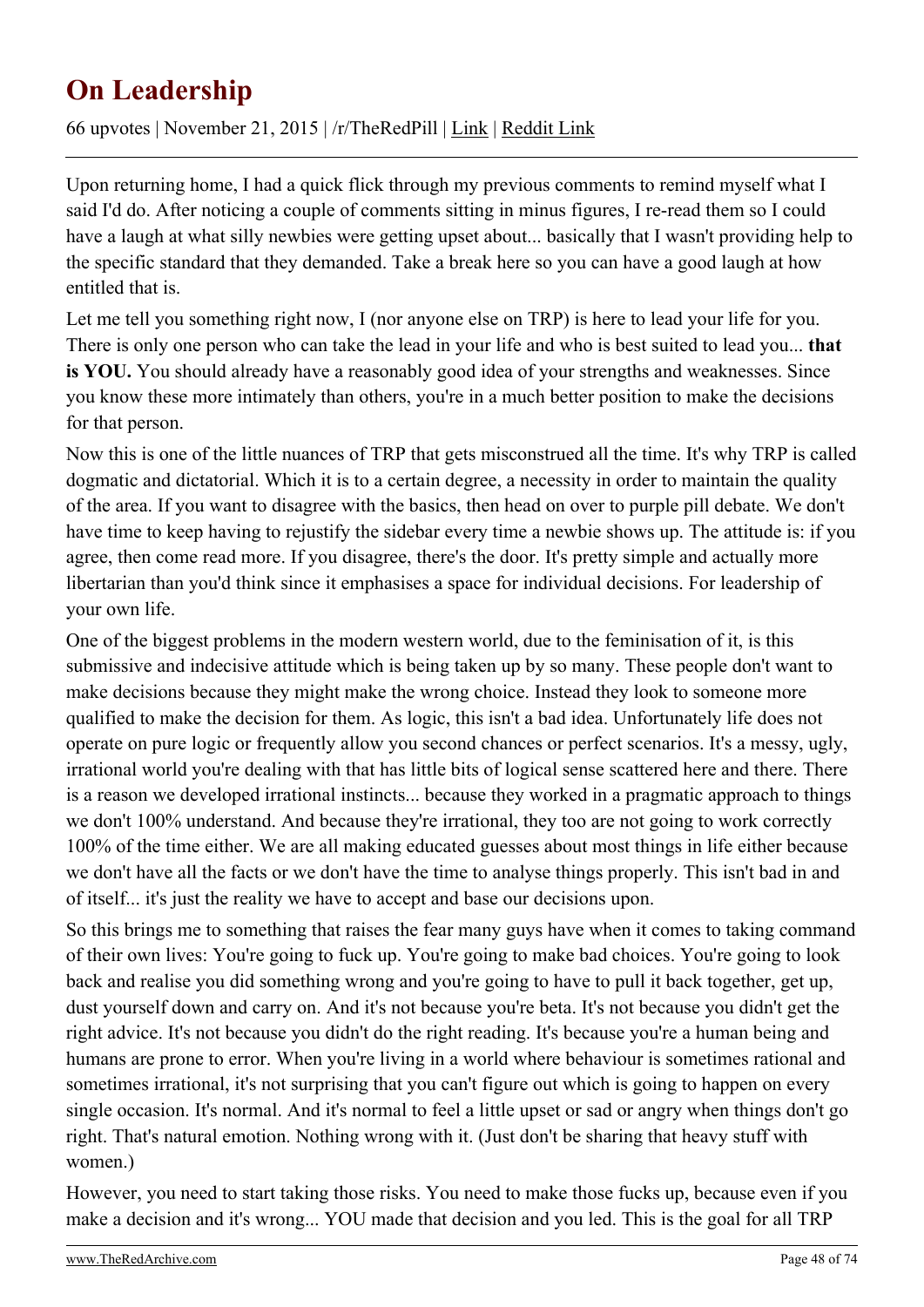apprentices. You may seek advice and do reading... but don't look to anyone else to sit in your shoes and say what they'd do... because they're not you. I can react as me to a chick you describe... but ultimately only *you* can decide:

- how **you'd** best react to that chick.
- What interests you should be pursuing.
- What style best suits your features.
- What attitude and style of game will work best for you.

It's important that you take the lead on these individual aspects instead of asking for others to do it for you, because these issues are personal and if you try to fake being a different type of alpha to your own style... women will sniff it out and sense there's something fake about you. The end goal is to make your attitude, style of game and dress sense seem natural. Look at what **you** could be... not who is most successful. Those guys might be genetically different to you and therefore you're unable to become the same type of alpha as them... but that doesn't mean you can't be an alpha. Alphas are as diverse as the human gene pool.

You also have to remember that women want a natural alpha. The guy who "just gets it." She is not interested in the process a man goes through to become an alpha or the hard work he puts in. She wants the end product. Women can't see that it requires effort to become high SMV. This is because they don't need to put in effort to become high SMV. An HB8 or HB9 develops into that due to her genetics, as long as she doesn't overeat/not bother taking care of herself. The reason they want the man who effortlessly achieved great value... is because if the man did that effortlessly, it's because his position at the head of the pack was determined by his genetics. Hence great genetics. Hence she wants him for babymaking. So if you seem like you're not naturally at the head of the pack and you're faking your position there... there must be something wrong with your genetics. Bitch don't want faulty genetics. And that's all she wrote on it. They don't think about how a guy "eventually gets it" because they don't care. They want the guy who already "just gets it." So you need to become that natural.

Which brings me round to why leadership is so important for a man and how it fits in around here. As I said earlier, you are the one in the best position to know your strengths and weaknesses. Remember that alphas are as diverse as the gene pool. Similarly, the successful Red Pill men on here are also very diverse and each brings their own style of leadership to the table as demonstration. But the one thing they all have in common is that they're leading their own lives. They're standing up for their own analysis and their own opinions. They're not looking to others to do it for them. If you're respectful of the other men here, then they will be respectful to you, so you have nothing to fear in putting forward your own analysis/opinions and then standing by them. **BUT** remain humble as a new leader. As an inexperienced leader, you're likely to be worse at it than others, so be prepared to be proven wrong and accept the learning curve. That said, **it's part of the process because you must become a leader.**

This is because TRP is partly about teaching all men to become leaders. Leaders in their own lives, and leaders of women. Since most women are naturally submissive, they will look to you for leadership. You want a successful sexual strategy? **You need to be able to lead them.** You want to raise your SMV? We can give you the starting word: "LIFT!" But you've got to decide what programme you'll start and how you'll approach your diet. You're the one leading the project to improve your SMV. You're the one leading the project to become whatever it is you've chosen to be,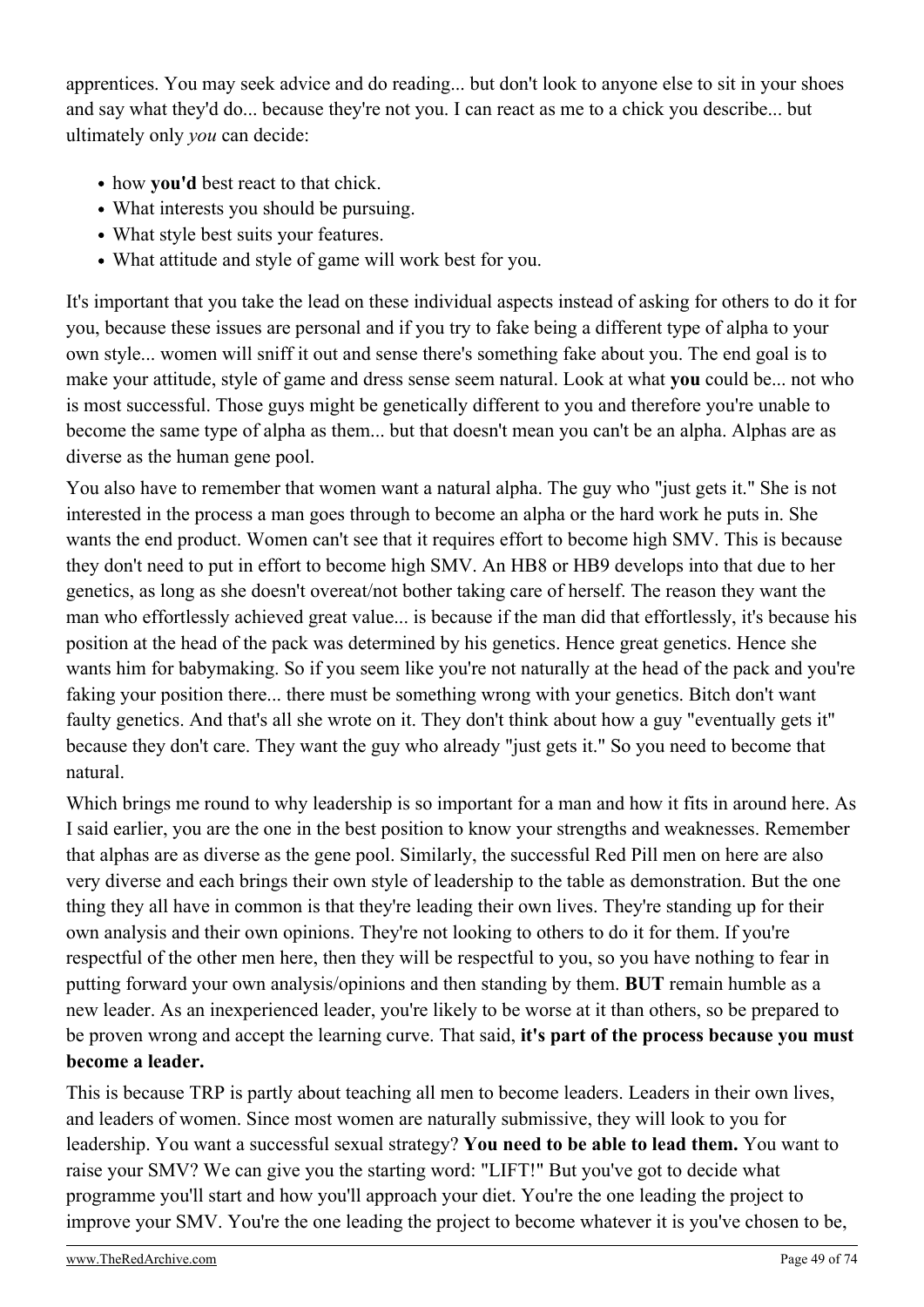whether that's a plate spinner, LTR man or MGTOW. Seek advice and knowledge, not decisions. You can still compare and contrast your approach with what others would do as a learning experience... but in the end, **you need to be making your own calls sooner rather than later.** Get on that learning curve ASAP!

Just because you aren't leading the TRP sub, does not mean you are to be a follower. Leaders can work effectively together. Seek out my old post titled "Roles, Respect and Responsibility acceptance as an alpha trait" for an explanation of how they do.

Alpha males are leaders, not followers. You don't need to be mod, manager or president to be a leader. There's living proof all over this sub.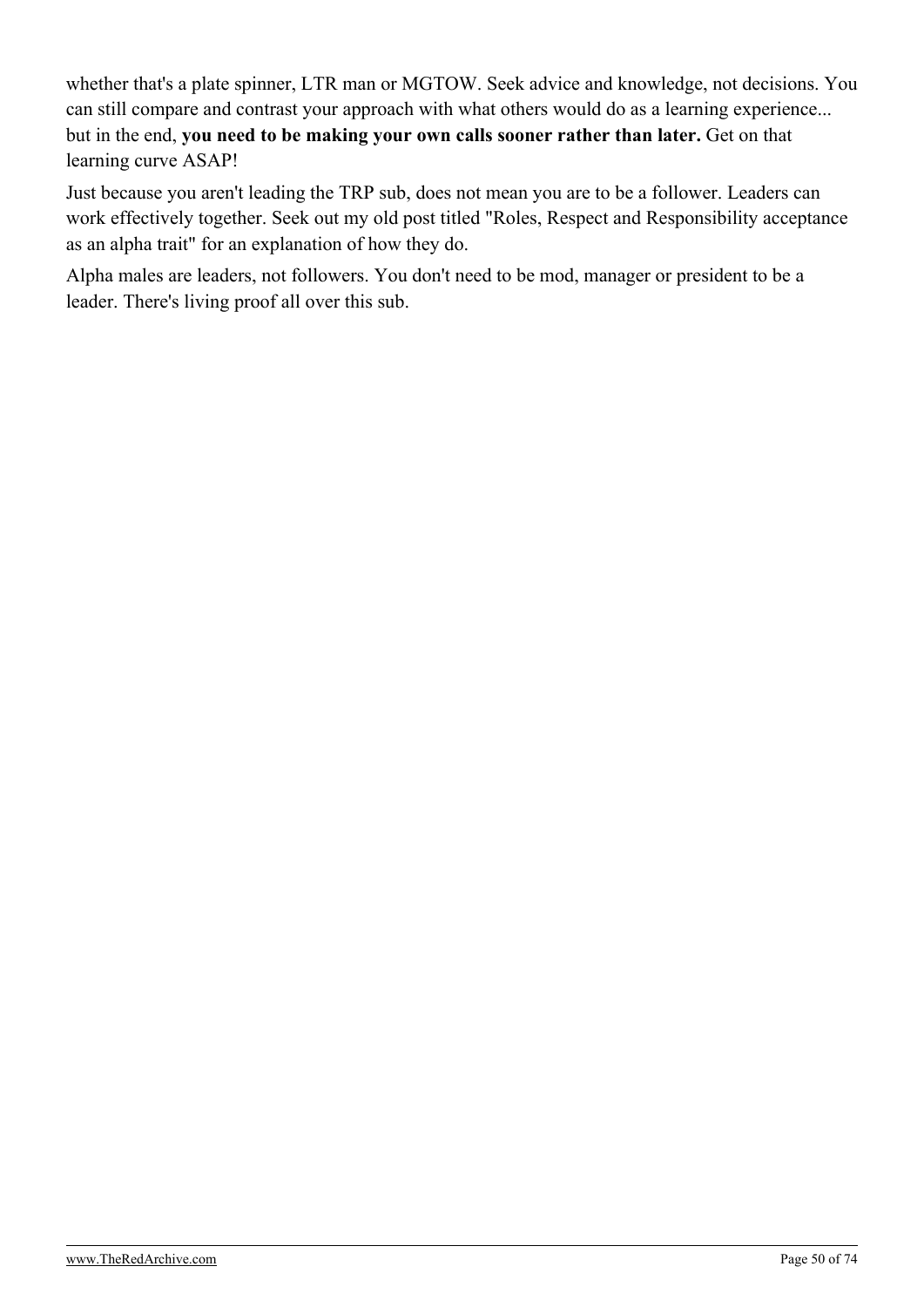## **Basic Guide to Argumentation and Intellectual Growth**

101 upvotes | November 30, 2015 | /r/TheRedPill | [Link](https://theredarchive.com/r/TheRedPill/basic-guide-to-argumentation-and-intellectual.38549) | [Reddit Link](https://old.reddit.com/r/TheRedPill/comments/3uvtcu/basic_guide_to_argumentation_and_intellectual/)

**Summary:** Firstly, this is a very long read. (More than twice the length of an essay.) The topic attempts to give you an overview of how argumentation works to achieve the goal of better understanding/getting you closer to truth. It is also *very meta,* because of the way I'm trying to get above the arguments themselves and provide some more generalised tools with wider applicability. I've tried to be as brief as I can, but this simply can't be covered effectively enough in a couple of paragraphs.

## **Background (or why am I talking about argumentation?)**

When I first started posting my own original content to TRP after months lurking, I did a piece on intellectual growth entitled ["On Debating and Discussion as a Man."](https://archive.is/TBsjp) Let me quickly give a little background for context. I felt qualified writing about that early on because I'd spent the better part of a decade as a competitive debater, teaching it in schools and universities while competing up to international level. As with all types of analysis and critical thinking, argumentation is a skill that needs to be learned.

You do not need to be a competitive debater to learn the skills or enjoy the benefits. We typically learn good and bad arguments as we go along through life. However I would say circa 99% of people can't argue for shit even when they've got a good argument. Some don't really care enough, while others have selected their views, and that's it. The latter are a waste of oxygen in my opinion. An open mind is the way to intellectual growth. Being right is all well and good, but the way you actually grow and improve intellectually is through being proven wrong and changing your mind when a stronger argument comes along. Going into all discussions with the possibility that you could be wrong in the back of your mind is a good way to achieve this. (Not to be confused with being a pushover who changes their views with the political winds like Hilary Clinton.) This is fairly well covered in my original post that is almost a year old.

Typically I avoid talking about argumentation because it's not very popular. (It's not popular because it tends to destroy dogmatic emotion-based beliefs. - It hurts when you've stacked so much on your emotions and your mind can't back it up. - Bloopers don't like it for that reason. Idiots don't like it because they can't comprehend it, since you're applying generalised knowledge to a variety of facts and situations. Similar to how we apply Red Pill theory when we're out in the field observing the interactions of men and women.) However I've got a couple of reasons why I'm bringing this up now:

- 1. There has been a number of newer members with dogmatic views and lack of nuance. Rather than writing a massive 10,000 word dissertation on the nuances of the Pill from my personal vantage point, I want to give others the tools to dissect and separate nonsense from quality on their own terms. i.e. I won't give you a fish, I'm going to try and teach you the basics of fishing.
- 2. Being able to intellectually beat up someone else is legal, and I'm reasonably sure from both my days as a greater beta (and more recent months) that being able to intellectually dominate someone will turn on some girls. (Not all, obviously. But as I always advocate, more tools in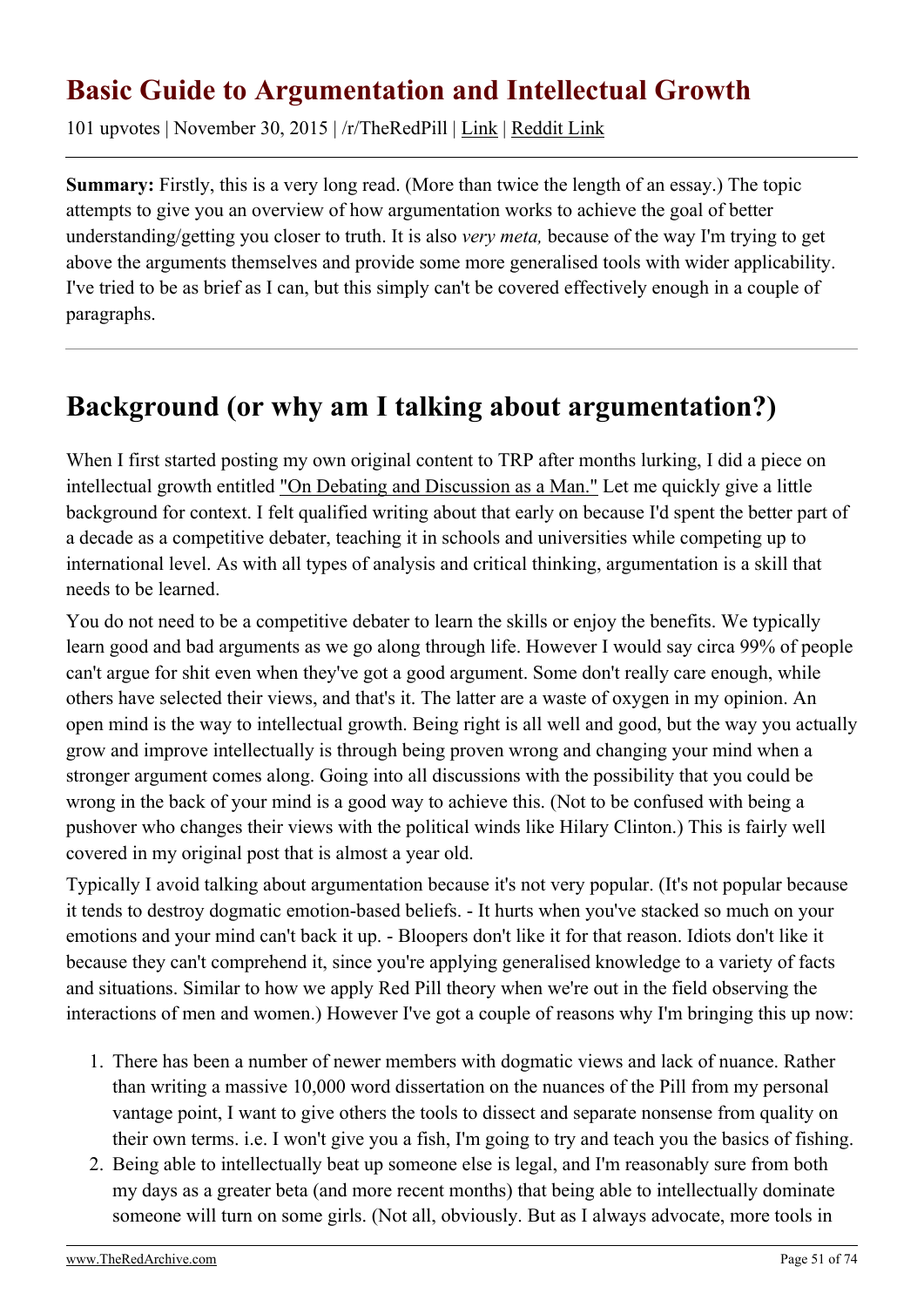the box is better. You'll typically be seen as a better leader if you have better ideas and can prove it.) Usually these women are not feminists and a little more intelligent and in control of their emotions. Attracting a better quality of plate/LTR, who is easier to manage, is never a bad thing.

- 3. Part of TRP is to continually strive to improve yourself. It is important to think this way in order to have a successful sexual strategy. You alter your workout based upon changes and new information to continually improve your body... you should alter your thoughts and approach to things to continually improve your mind too.
- 4. Intellectual growth can actually become a pleasant thing in its own right. To quote [/u/IllimitableMan](https://theredarchive.com/u/IllimitableMan) "Arguments (proper debates, not Machiavellian point scoring) are a great way to learn from others, so if you enjoy listening to logic as well as learning, they're a wholly pleasurable activity in and of themselves." I think many learning TRP are not merely happy at finally having a way to enjoy sex on their own terms... but actually learning something which makes sense in regards to the interactions between men and women is a thoroughly pleasing experience when you realise you were previously flailing around in the dark.
- 5. The entire reason you've been able to swallow TRP is because your mind was open to the prospect that the mainstream thought was possibly wrong. I ask you to keep that open mind and consider the tools I offer you. You reserve the right to reject them if you wish.

So now I'm going to try and provide a really basic overview of argumentation and the difference between making a point and refuting it. Then I'll show why we should bear this in mind when we're reading suggestions and engaging in discussion here on the sub. My hope is that this will provide the tools for you to make better critical analysis of what you see and hear on the sub, which in turn will allow the cream to rise to the top more easily.

When you make a good argument, it typically consists of three things:

- $\bullet$  Fact(s)
- $\bullet$  Base principle(s)
- Causal logic (which links to the final conclusion.)

As an aside - The fourth thing which is taught to a competitive debater, but is less useful for you guys is rhetoric. Rhetoric is all about using things like weasel words to downplay the weaknesses of your argument and utilising emotive words to try and engage the emotions of your audience to sympathise so that those without analytical skill will also be convinced by you. (Believe me, it works, I've seen a couple of hundred students go from anti-death to endorsing cold blooded murder on my terms because I told them it was okay. Originally I was proud that day... after looking at where society has gone today, I look back on that day and feel frightened at how easy it is to sway idiots.)

Those three things make good arguments, without at least two of them you have nothing but a statement of opinion. Such a thing is worthless unless it can be backed up. The process of using two or three of these to build an argument is similar to putting down foundations and building a tower. The difference that refuting an argument has is that it's much simpler to refute something. There are two ways to refute something, you can prove it untrustworthy by pointing out a counter-example where their logic doesn't fit or you can demonstrate that their logic comes to a more ambiguous conclusion than they first showed. (I will try to provide brief examples in a moment to try and be as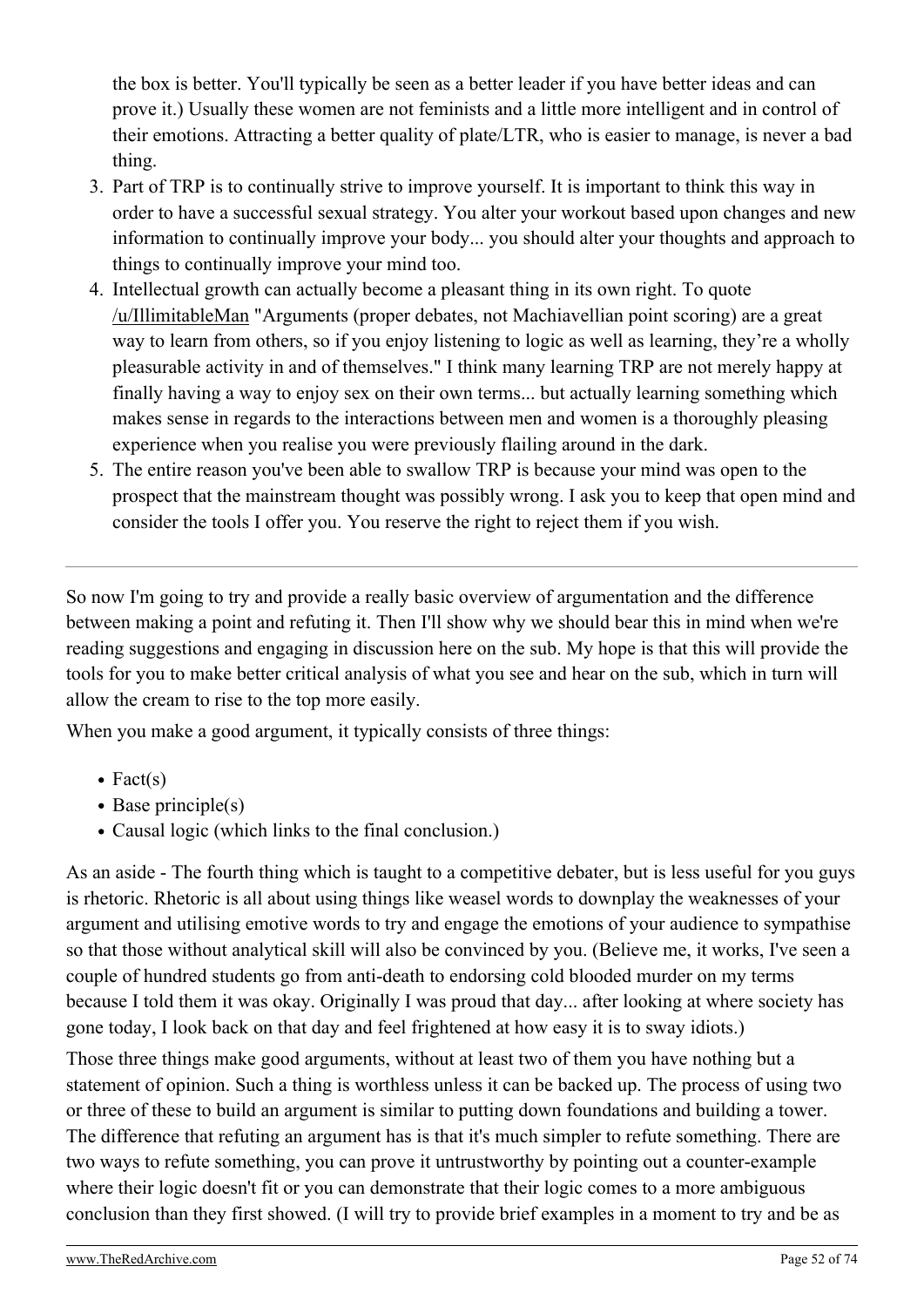clear as possible.) Or you can destroy it altogether. The latter requires more work because it is effectively building an argument that shows the opposite of what has been put forward.

Discussions rarely have something 100% right, so it is a matter of seeing which is more right, or sometimes which is the lesser evil. Since everything is mostly shades of grey, discussions that start from a black and white perspective will typically end up exploring the nuances. So for example, if someone has created an argument around AWALT, the refutation of this is a counter example of the behaviour of some of the ladies over on RedPillWomen. This refutation leads to an exploration of the nuance around AWALT, which I won't get into detail on here. Suffice to say it's about the base biological urges and feelings which can be controlled by some women, some of the time. [Further](https://archive.is/SOGwA) [Reading.](https://archive.is/SOGwA)

For the statement women are perfectly capable of love as a man hopes and all Red Pill is just bitter... this is a wide sweeping argument that would need to be built on some cherry picked examples of marriages and the behaviour of those couples. You'd not want to just show a counter example or show that it doesn't always end happily ever after. Here is where you'd look at a complete counter argument that destroys it completely... which would pick up huge amounts of reading across TRP. Basically most of the sidebar would be employed to give a full explanation as to why this statement was completely false. (Again, I'm trying to be brief, - and writing out the whole of Red Pill in one post is not brief, but I believe that this demonstrates the point well enough for everyone to understand the application.)

Once an argument is refuted, it no longer stands. Much like yanking a supporting beam from the tower, it doesn't stand anymore. When the person tries to shore it up, that's when you get into discussion of nuance and get to the specific positions of the people involved. That is the basics of what can happen in every single useful argument ever.

I want to enhance something [/u/IllimitableMan](https://theredarchive.com/u/IllimitableMan) said - "I am incredibly capable of listening to entire counterarguments, I will even agree with many of an argument's pointed critique of my views, but ultimately nine times out of ten I will still retain my stance in spite of an enhanced understanding of the opposing viewpoint." - This is where you can get into nuance and enhance your point of view to try and take into account the points of critique and explain them. Or you can weigh up and contrast whether the opinion can still stand, even with the critique or not. This is all intellectual growth and self improvement. More understanding means you can address more things in the world around you. More tools in the box.

People shouting statements at each other, trading insults, attempting shaming tactics, responding to a strawman, or just repeating their original point do not contribute anything useful and you can't grow intellectually from listening to them, so move on. That is the generalised overview that you can apply to absolutely any topic you discuss to get the most out of it and to know when to walk away. (And believe me, you will walk away often in the real world.)

## **A quick point on engagement**

While there is a huge amount more to discuss in general terms about argumentation (to the point at which I can teach people to be capable of arguing about almost anything with minimal knowledge of the topic, and be convincing), there's one thing I see often on TRP: disengagement.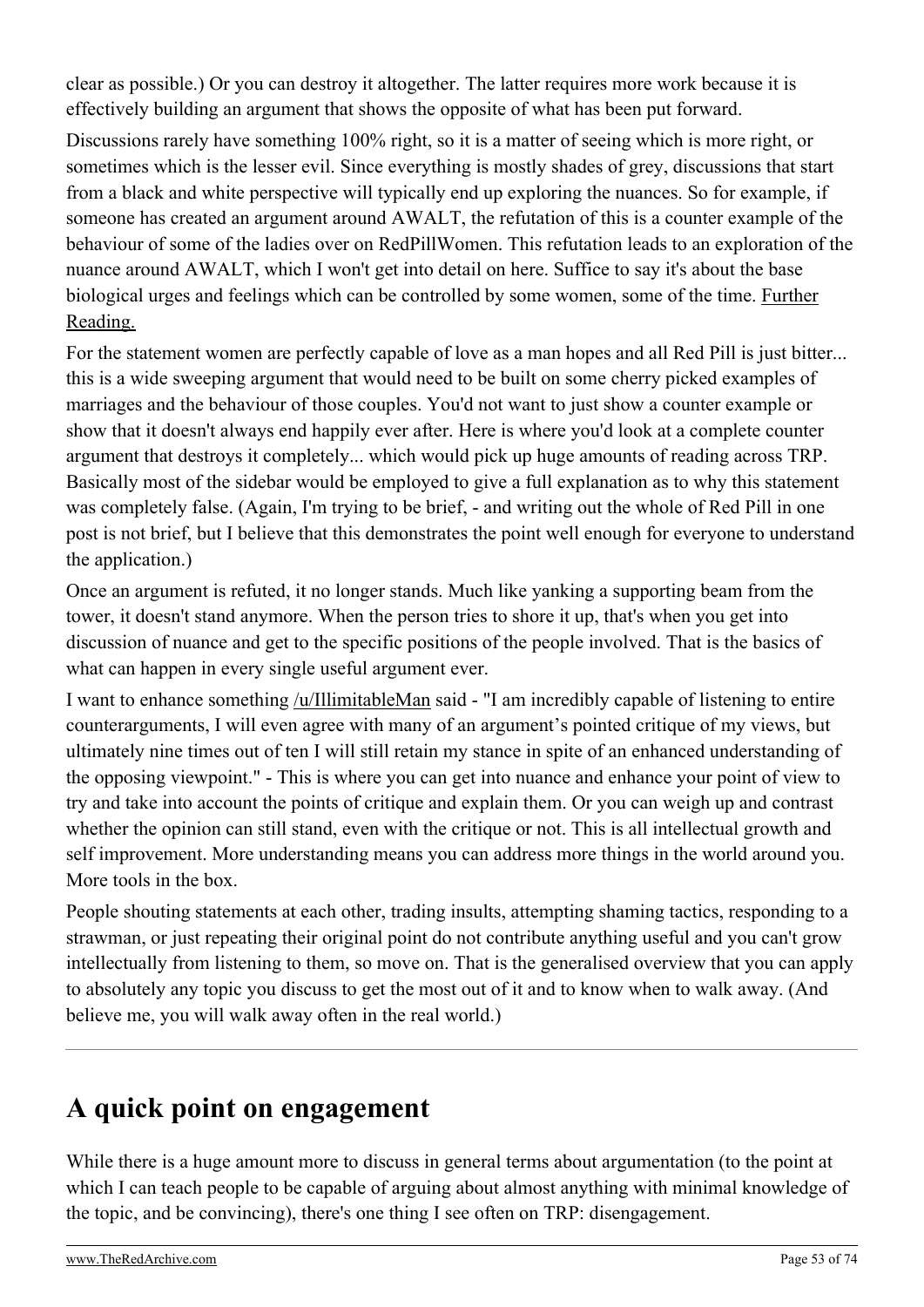Disengagement is the term used to describe when someone entering an argument will try to refute a point or counter it by switching the specific topic of the argument. This is bad because no specific conclusion can be reached since the territory of the discussion keeps changing. It is similar to the way women tend to move the goalposts in a fashion that infuriates most men, even the bloopers. However it is not always as obvious as you'd think.

A now-classic example of the non-obvious version, on TRP, is the responses to the censorship by mods of material in order to keep the signal to noise ratio high. Since this is subjective, you naturally end up with some people who disagree with the decisions they make. The standard reaction from them is "but my free speech" or "you say you have open minds about things and you clearly don't." On the surface these seem like logical or intelligent responses since TRP does indeed like us being able to speak freely without things like political correctness getting in the way, and we do indeed have open minds because we want to have the best knowledge and discussion on sexual strategy. However, they are disengagements (and some naturally sense this and dismiss it without being able to explain it.)

To engage with the point on censorship you must either:

- challenge and disprove that the censorship the mods engage in, does not achieve the goal
- demonstrate that the censorship is actually counter-productive to this goal
- or logically demonstrate a method that would be more effective and why it would be more effective **when compared and contrasted** with the current method at achieving the end goal

(You can probably appreciate that this is all very targeted at achieving something from the discussion. This is why good understanding of argumentation is a great benefit - it allows you to get so much more out of disagreements and discussions.)

While my general view on this is that it's not our role to decide on how moderation works, I'll address this from principle instead to show the disengagement. The mods have shown time and again why the censorship fits with the pragmatic principles of TRP, so what has actually happened when the disengagement has occurred, is the guys disagreeing have strawmanned the base principle of TRP to be classical liberal individualism above and beyond everything else. It is not. (To put it another way, they are effectively stating that maintaining the liberal principle is more important than achieving the goal set. Forgetting that the principle of pragmatism places the achievement of the goal as the top priority.)

While the liberal principle of free speech is used to some degree on the sub, it has been adopted for pragmatic reasons (free exchange of ideas to achieve better understanding) so the principle is trumped by pragmatism here and that is/has been/probably always will be, the stance of the sub. (For the actual specifics straight from the horse's mouth, [go here.](https://archive.is/hb4rP) I'm merely using it as an example you guys are likely to be familiar with, in order to demonstrate a point.) That's not to say moral and political principles can't be discussed, it's to say they won't be ruling the sub and hopefully this provides a reasonably accurate explanation of the underlying reasoning for these nuances - and subsequently why the disengagement causes confusion among some people.

That last sentence is an aside, but the three points can be generalised to anything:

- the logic does not actually reach the conclusion
- the logic/method actually achieves some other conclusion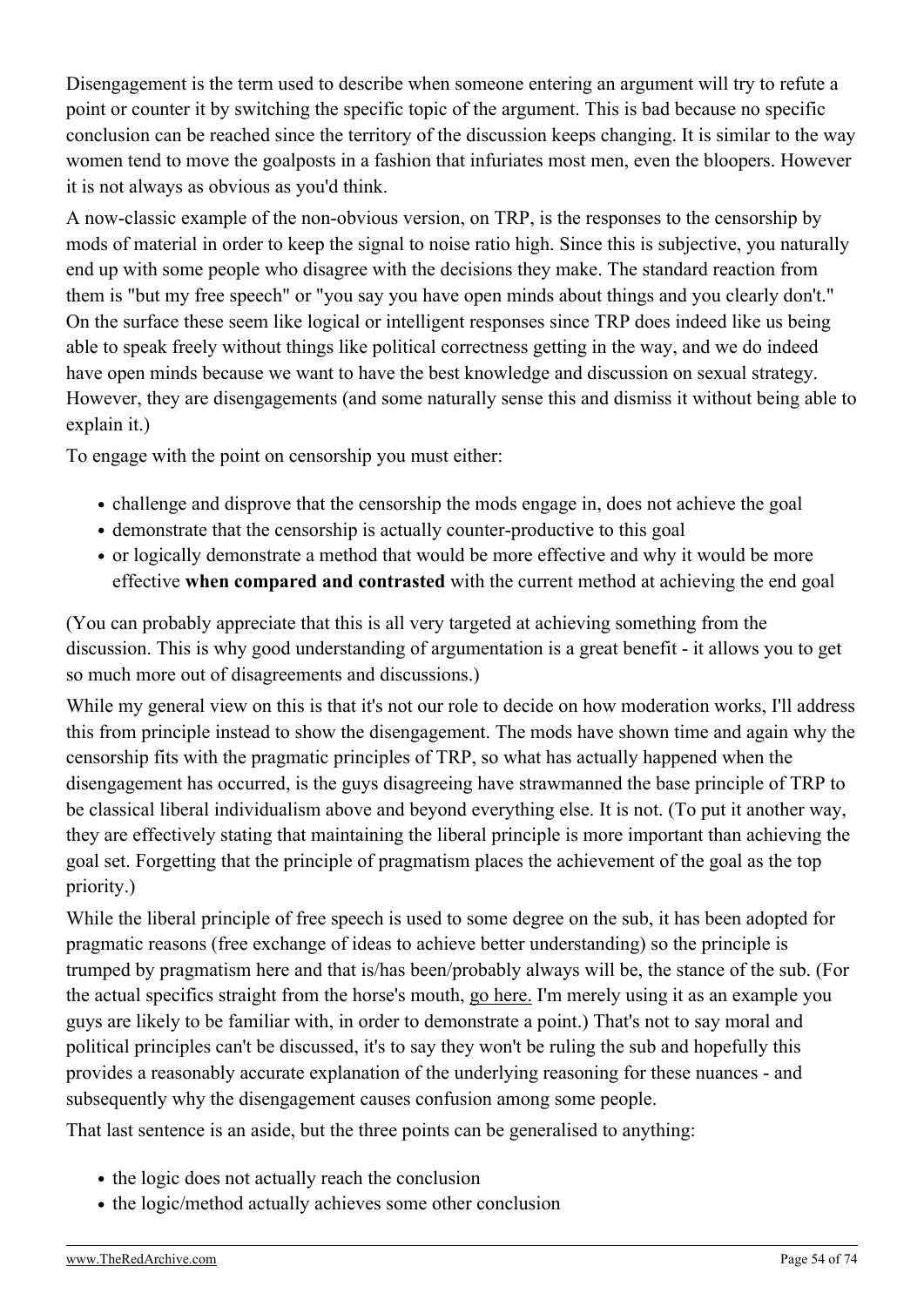compare the benefits of this with an alternative and contrast to prove the alternative is better

Keeping those in mind will ensure you always engage directly with the issue being discussed. In addition, I would tell you to never be afraid to concede points. If you are interested in learning and growing your mind, then you need to understand the PoV of the person you're talking to and they need to understand you. So it is very useful if you make it easy by pointing out the things you agree on, so that you can get down to the specific nuance where the disagreement is happening. You'll learn a bit about what you think and value in doing this. (Hurrah! Both personal and intellectual growth all in one!)

This post was a very meta overview and I've tried to include specific examples to demonstrate the application. As a result, I am well aware that it can be tough to get your head around and that may be down to me not being clear enough. In my attempt at brevity, I'm sure this has happened somewhere. So I'll be watching this topic to answer questions and provide clarification where I can. If you're interested in me writing more on this, then let me know and I'll see if I can put together something on base principles and assumption analysis. (Again, generalised, widely applicable to any topic.)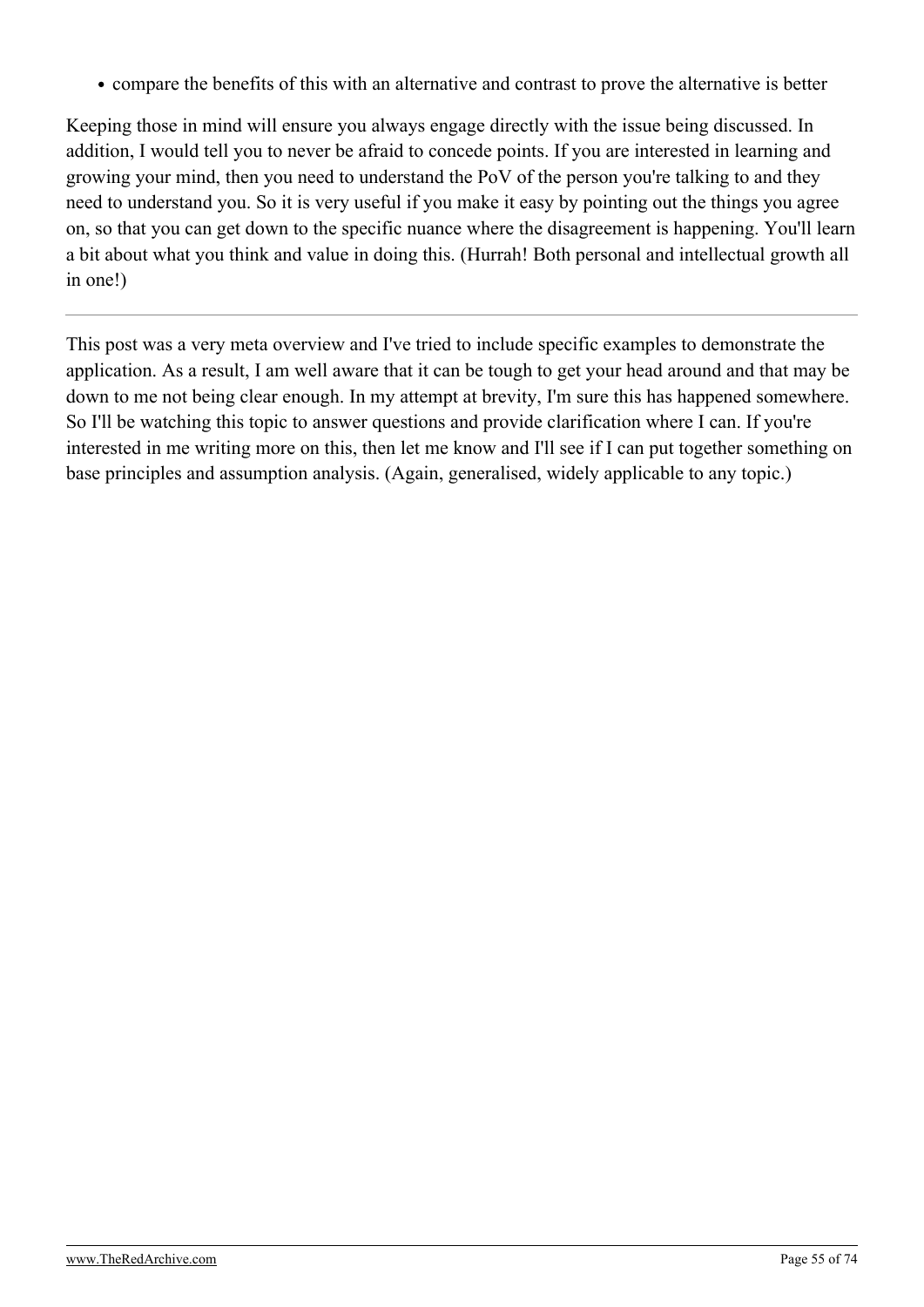## **Reggie Yates documentary on the manosphere - A review**

19 upvotes | December 16, 2015 | /r/TheRedPill | [Link](https://theredarchive.com/r/TheRedPill/reggie-yates-documentary-on-the-manosphere-a.38994) | [Reddit Link](https://old.reddit.com/r/TheRedPill/comments/3x4r4l/reggie_yates_documentary_on_the_manosphere_a/)

For those of you who aren't aware, there was recently an hour long documentary put together in the UK on the manosphere. I recently watched this and have put together a review so that you won't have to waste your time watching it.

## **Background:**

In short, the "documentary" - and I use the term loosely - by Reggie Yates on BBC 3 entitled "Men at war" (a part of his "Extreme UK" series) doesn't seem to actually understand the topic they're covering. (If you're wondering who Reggie Yates is... just consider him a minor celebrity from the UK.) In addition to this, the choice of language Reggie uses gives a clear indication of his biases and prejudice. His mind doesn't seem open to any of their views in the first place. Most of the men featured in this have their statements put forward and then (if they did justify the view afterwards) their justification or logic behind the statement is edited out. So this is pretty standard misrepresentation and spreading of misinformation about the manosphere.

Reggie himself is a feminist supporter because "I have sisters and like they need to be allowed to blossom" or some such nonsense. Demonstrating that he hasn't actually done his research properly. Everybody here knows that feminism is not a cut-and-dry "we want equality for women" movement. It does not act that way when you research it properly and you don't have to look far to find this evidence. A brief youtube search will find videos full of evidence. Stop assuming feminism can do no wrong Reggie, they can, have, and continue to do so.

## **The Review**

So let's hack this shite into a few pieces. First off, they're poisoning the well rather nicely from the outset. When the show is called "Extreme UK" it's automatically suggesting that anyone who participates in the manosphere is an extremist of some description. (Nobody here could possibly be remotely reasonable, durr!)

A major issue for Reggie is that he is from another world where the problems we talk about don't actually exist. In the realms of celebrity, your SMV is artificially inflated so he'd never have any reason to seek out advice from the likes of Roosh and has no incentive to truly consider what he has to say. Roosh himself is misrepresented through some clever editing. Once again it is the issue of keeping the outrageous statements and skipping over any logic or reason to back them up. Reggie notes that the men going to Roosh's talk don't want to be seen and says this is odd... but then never tries to actually understand why. There is no further attempt to research and understand why these actions are being taken. This is a familiar theme in the documentary: they take statements and behaviours of people and portray them in a way to make them seem as absurd as possible and then never try to make any sense out of it. It is quite literally the definition of how not to make a documentary.

Which brings him to his discovery of MGTOW. When the community hears he's trying to interview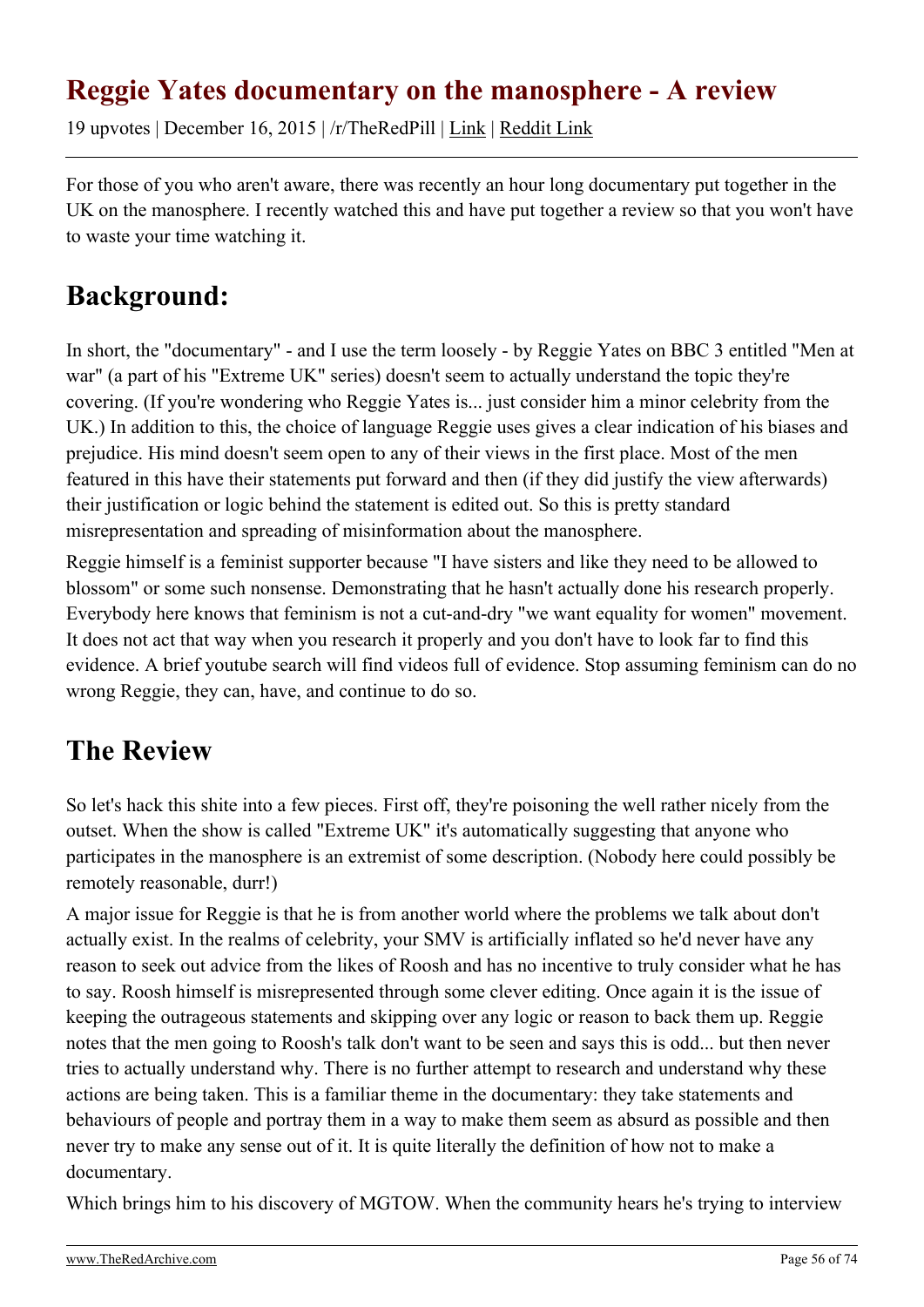some of them, the community itself closes ranks and advises everyone to stay away and keep their faces well away from this. Again, Reggie makes no attempt to understand this, instead he remarks while chuckling "we haven't even done anything yet." - Again, trying to portray them as stupid instead of actually trying to comprehend their behaviour. I've said before that the BBC is horrendously biased, and many of the MGTOWs pointed this out too. Reggie dismisses this without any thought. By this point I'm starting to wonder if he's actually capable of independent thought. His behaviour suggests he isn't.

Next, the first interview with Milo Yiannopoulos is absurdly short. It has about 2 minutes of screen time. He builds up Milo as someone worth talking to and then gives him about 3 sentences worth of air time beyond the "hi, how are you" intro bit. Seriously Reggie? You think this is making a quality documentary?

The biggest problem that Reggie faces is that his mind is closed. When you see him discussing false rape with the 18yr old MRA, Reggie states "rape is happening on every street" which is an utterly absurd claim when you look at the stats. (You should be happy Reggie. We live in a society where gang rape isn't a bonding ritual and rite of passage like it is in some parts of Africa.) If the MRA took him to task on that, then it was cut during editing and the statement is left out there like some universal truth. The whole rape culture myth is probably one of the most damaging myths our society currently spreads. It's extremely disheartening to see it so casually reaffirmed. He's basically just a mouthpiece for the mainstream. There's no analysis or research going on here. I'd probably get a better level of research from a school kid.

Reggie comes back to check on how the MGTOWs have responded to his call for an interview. And the MGTOWs have basically told him to fuck off... quite literally. Some of the abuse is directed at his race and it's simply not making the MGTOWs look very good. Giving him precisely the ammunition he needs to portray them negatively.

So now he moves on to talk to Laurie Penny who does the standard complaint about abusive messages etc etc. No point delving into the fact that this happens to both feminists and MRAs Reggie... no, that would be balanced reporting and you're too busy doing a hatchet job. Seriously, there is no analysis of her views or what she says... it's just a pity party for the fact some idiots send her mean messages and shop her face into porn pics (if this is the worst thing that happens to you... oh boy have you had an easy life!)

But no hatchet job is complete without returning to Roosh for the piece de resistance: quote mining Roosh's books and who could forget that "make rape legal" piece he wrote. Basically all of the most retarded things Roosh has ever written being read back to back in the space of 60 seconds. Then he describes him as the "mammoth of the manosphere." Great... In fairness to Reggie, he does keep in the explanations Roosh gives for these things... but it seems like the well has already been poisoned and he describes Roosh as attempting to act like a victim. Which he does because he is partially a victim - he was assaulted in Canada. We just see what we already know, that Roosh isn't the brightest penny in the fountain when it comes to PR.

The whole thing ends on a rather odd note where he talks relatively coherently on the issue of male role models. He uses this to have a dig at the men in the manosphere having "issues" and "inadequacies." Makes you wonder what he'd make of the role models here on TRP. Perhaps he could interview GLO on the topic of treating women like children? He wraps it up saying that all these men really need is just a confidence boost. That's a nice coat of gloss to put over pretty much everything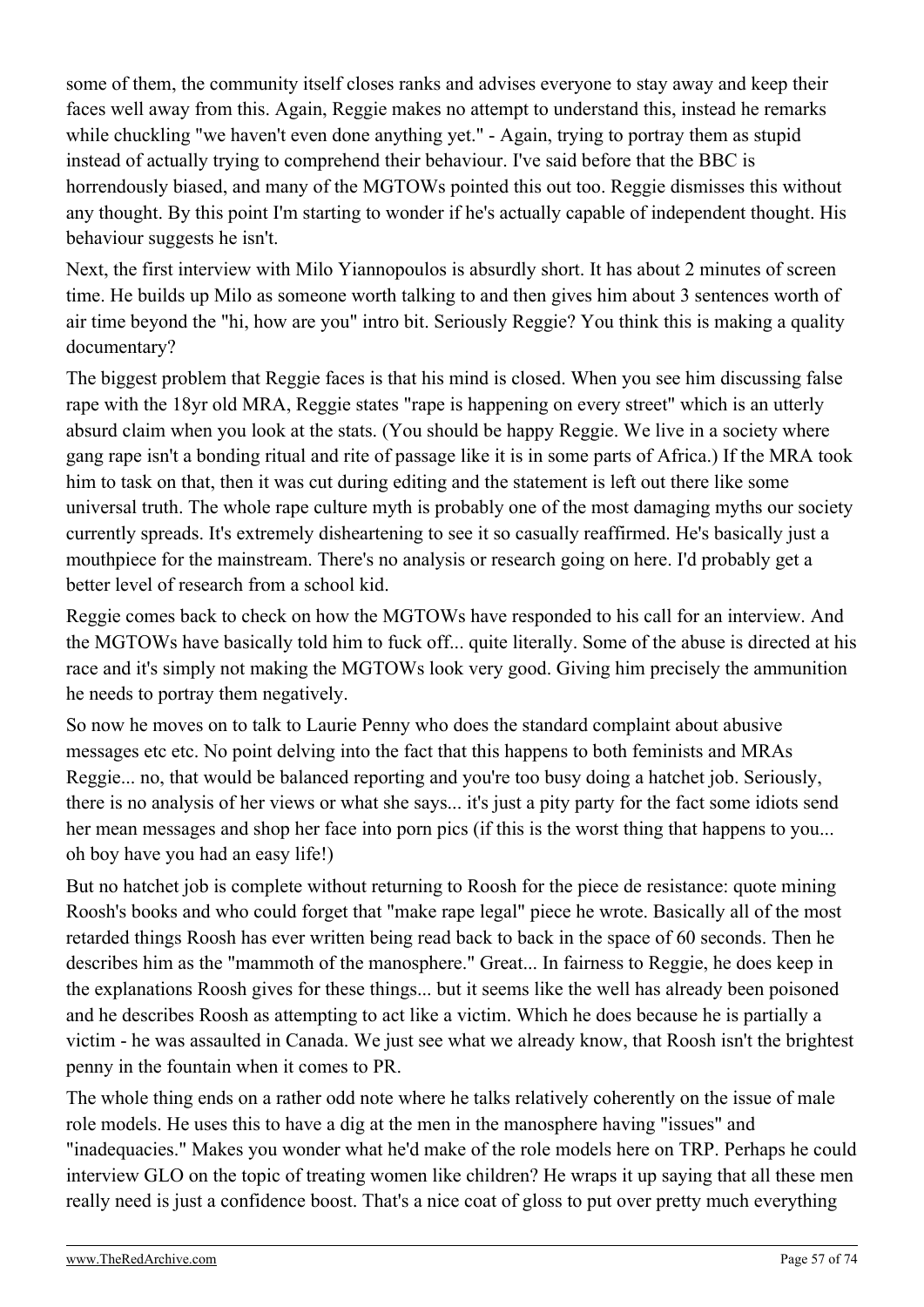you've missed.

I don't think Reggie is a bad person. He seems like an affable kind of guy, but I think he's probably just too lightweight to deal with something like the manosphere. (Also, an hour is nowhere near long enough to actually do a proper documentary on it. They'd need to do a series of hour long episodes to explain it all properly.) In summary, the research was poor and there was a lot of quote mining to simply reinforce the mainstream image and portray all of this as a large number of extremists. It's what we've come to expect from the BBC... they are feminists through and through. It is their religion. They blindly believe everything without question and parrot it all back to the viewing public. I wouldn't bother watching this: it's just another misrepresentation.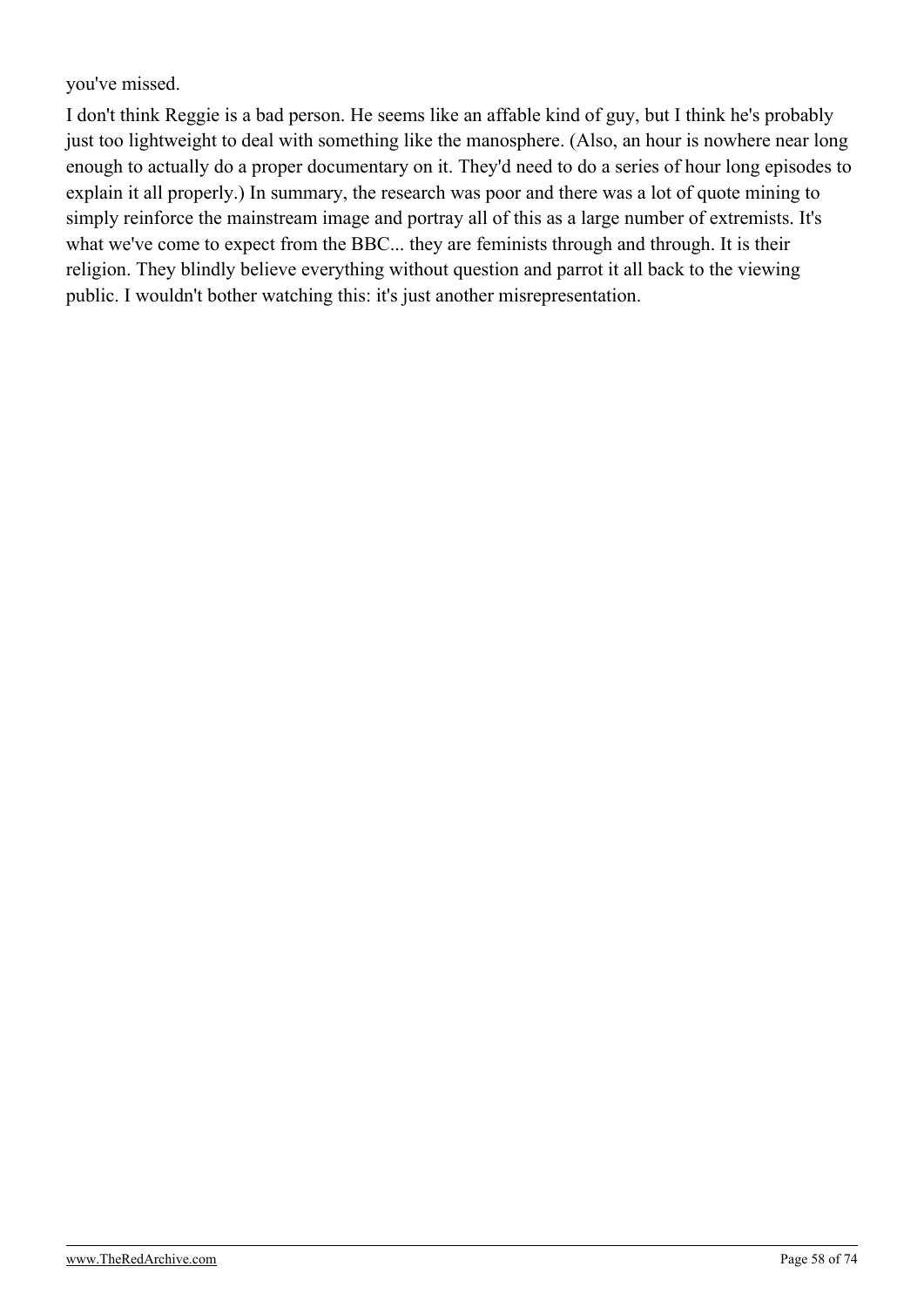## **Jennifer Lawrence explains her fee-fees**

270 upvotes | January 6, 2016 | /r/TheRedPill | [Link](https://theredarchive.com/r/TheRedPill/jennifer-lawrence-explains-her-fee-fees.55113) | [Reddit Link](https://old.reddit.com/r/TheRedPill/comments/3zpqjs/jennifer_lawrence_explains_her_feefees/)

Just a quick reminder that Red Pill examples are all around us and that the blue pill women have got it wrong.

During my lunchtime browsing and keeping up with the news and so forth, I stumble across a piece that doesn't really belong in my trawling. However, the title screamed Red Pill at me, so I figured I'd double check.

The article was entitled [Jennifer Lawrence talks love life after Chris Martin: I'm single because I'm](http://www.ibtimes.co.uk/jennifer-lawrence-talks-love-life-after-chris-martin-im-single-because-im-picky-1536202) [picky.](http://www.ibtimes.co.uk/jennifer-lawrence-talks-love-life-after-chris-martin-im-single-because-im-picky-1536202) Now before you click the link, let's make some predictions based upon what we know about Jen and about TRP theory. Jen is extremely successful and has press telling her she's a 10/10 beauty. (In my humble opinion, she's at most an 8, but remember... objectivity is irrelevant for women. I've seen 5s confidently declare they're easily HB8s.) So her view of her SMV will be stratospheric - 11/10 level. Therefore she'll only date 12/10s. The sort of men who have looks, muscles, status and bank big time, or a man with truly supreme status within his industry and the public view. From that alone, we already know the title is a rationalisation because she's not going to be attracted to many men. It's not that she's picky, it's that she's so successful that her pool of potential men is ridiculously small. This is not "where have all the good men gone?" this is "why are there no men in the first place?"

We can also assume that she probably shit tests off the charts as a result of this. Giving a girl absolutely everything will make her completely entitled to the very very best of top tier men. So let's turn to the article now and see what we can find that supports or refutes these predictions.

She is one of the most desirable women on the planet but Jennifer Lawrence as revealed that she is extremely "picky" when it comes to men. Speaking to America's Glamour magazine, the Hunger Games star revealed that despite the constant speculation surrounding her personal life, **she rarely feels attracted to someone.**

Straight out the starting gates and here we have it. Check the emphasis. Her perceived SMV is so high, even in Hollywood she can't find men with the stratospherically high level of SMV required. Women only feel attraction to superior men, and her dating pool is tiny.

"I'm picky. I feel a spark very, very rarely. **And it's really only about spark for me.** Not really anything else. **You should see some of the people I find attractive. You'd be shocked,"** she said. "I don't, like, date a lot. I don't meet a lot of guys who I want to go on a date with. **I'll find a guy attractive maybe once a year."**

Emphasis mine, the last bit is just reiteration of the previous point. The rationalisation here is that she's picky because there's no other way to explain why she doesn't feel the fee-fees for many men. Once a year. It's all about spark just reaffirms what we know, women tend to follow their feelings first on things. Attraction is non-negotiable. "The spark" is either there or it isn't. That's just womanese for attraction. (Because they can't actually say shit straight up because fee-fees are very important.) After all "there's no spark" is much nicer than "I don't feel any attraction for you. In fact, you showing romantic interest in me, when I'm not attracted, repulses me."

Finally, let's keep this balanced: maybe I would be shocked at some of the men you find attractive.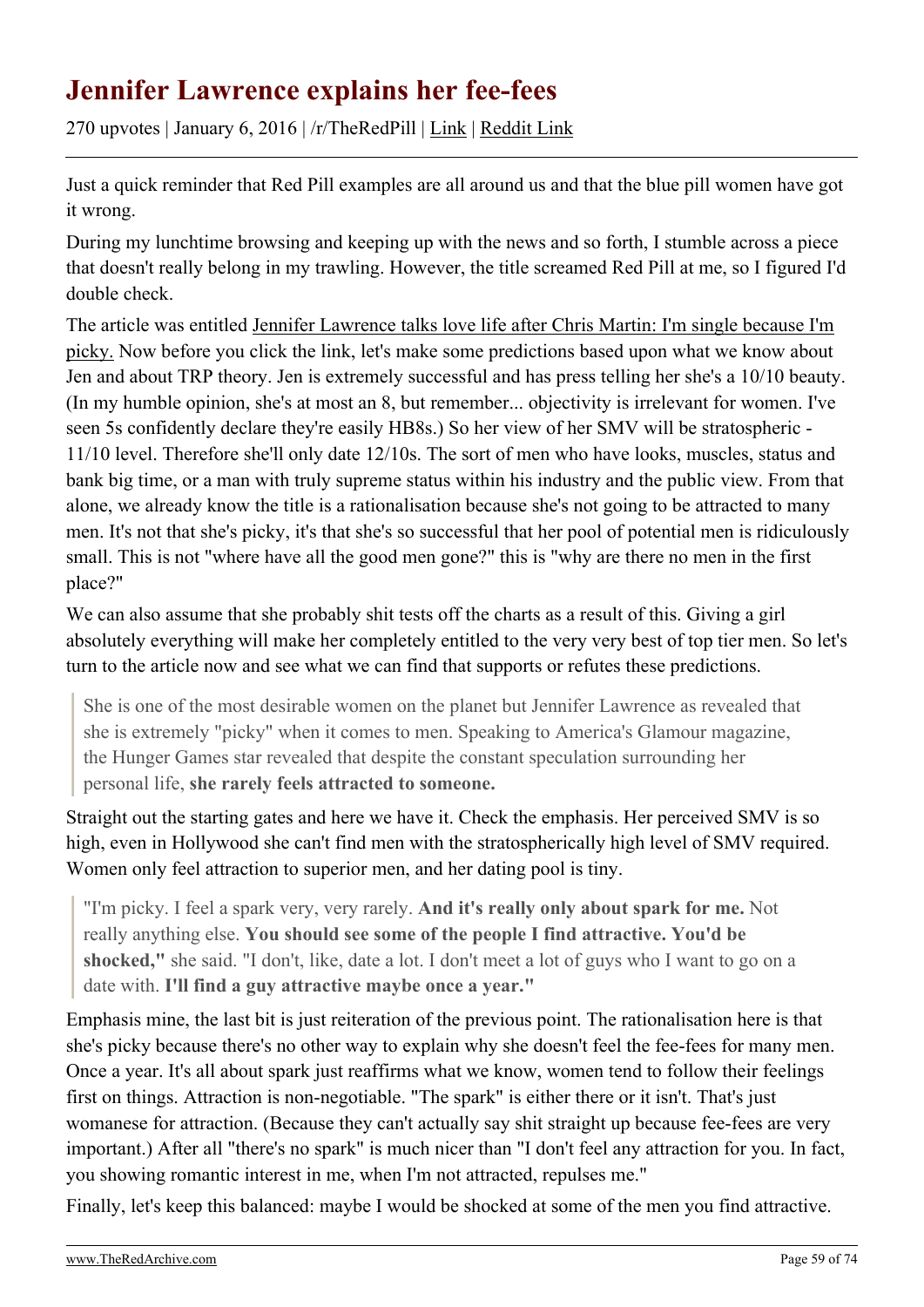Though I bet I could still explain it. Status trumps all. So perhaps my statement that she wants looks, muscles, bank and status is a little much. Perhaps she's referring to guys like Jack Nicholson.

The screen siren, who currently stars in semi-biographical comedy drama film Joy, previously dated her X-Men cast mate Nicholas Hoult. In August 2014 she was romantically linked to Coldplay frontman Chris Martin, 38, following his split from ex-wife Gwyneth Paltrow. The couple are said to have ended their **turbulent relationship in 2015.**

Her taste in male status is going up. Not surprising considering how she's become more and more successful in the past few years. There aren't many men in music with higher status than Chris Martin. Given the sort of music he writes, I'd say he's pretty blue pill and submissive, so combine that with the shit testing levels I previously predicted... a turbulent relationship is not remotely surprising.

While the prospect of being alone might frighten some people, the Oscar-winner insisted that she didn't believe she was lacking anything by choosing to stay single. "I'm not a lonely person. Me not dating someone is not a lack of anything in any way," she explained. "I feel completely fulfilled. Yes, when I spark with someone, it's exciting, but I definitely don't need that."

#### A woman rationalising that she doesn't really want what she can't seem to get? Nothing to see here guys.

Her frank revelation come just weeks after she admitted to sharing a secret smooch with her Hunger Games co-star Liam Hemsworth, who plays her character's best friend Gale Hawthorne. The pair have been dogged with romance rumours ever since they first showed off their on-screen chemistry in the first instalment of the franchise back in 2012.

**"Liam and I grew up together. Liam's real hot, what would you have done?** Yeah," she said during a game of Plead The Fifth on Bravo's Watch What Happens with Andy Cohen.

This is the most interesting. The woman attracts the most top tier of men that other women would happily murder their entire family in order to fuck, and there's clearly some physical attraction. But they grew up together, so she's seen his beta side (and make no mistake, no man is alpha all the time throughout his entire life. It's impossible. That's why we encourage you to take time away from your women and hang out with the guys, so they don't see the moments of non-alphaness. Only the guys who don't care about that will.)

I would say this statement that she'll smooch such a high SMV guy... but won't date him... is a very clear indication that status trumps all. She won't settle for reasonably high status men. No, she's got to have the very highest of the high.

Feel free to jump in with your own thoughts. Keep your eyes open and you'll spot all women act exactly as TRP explains they will. None are immune.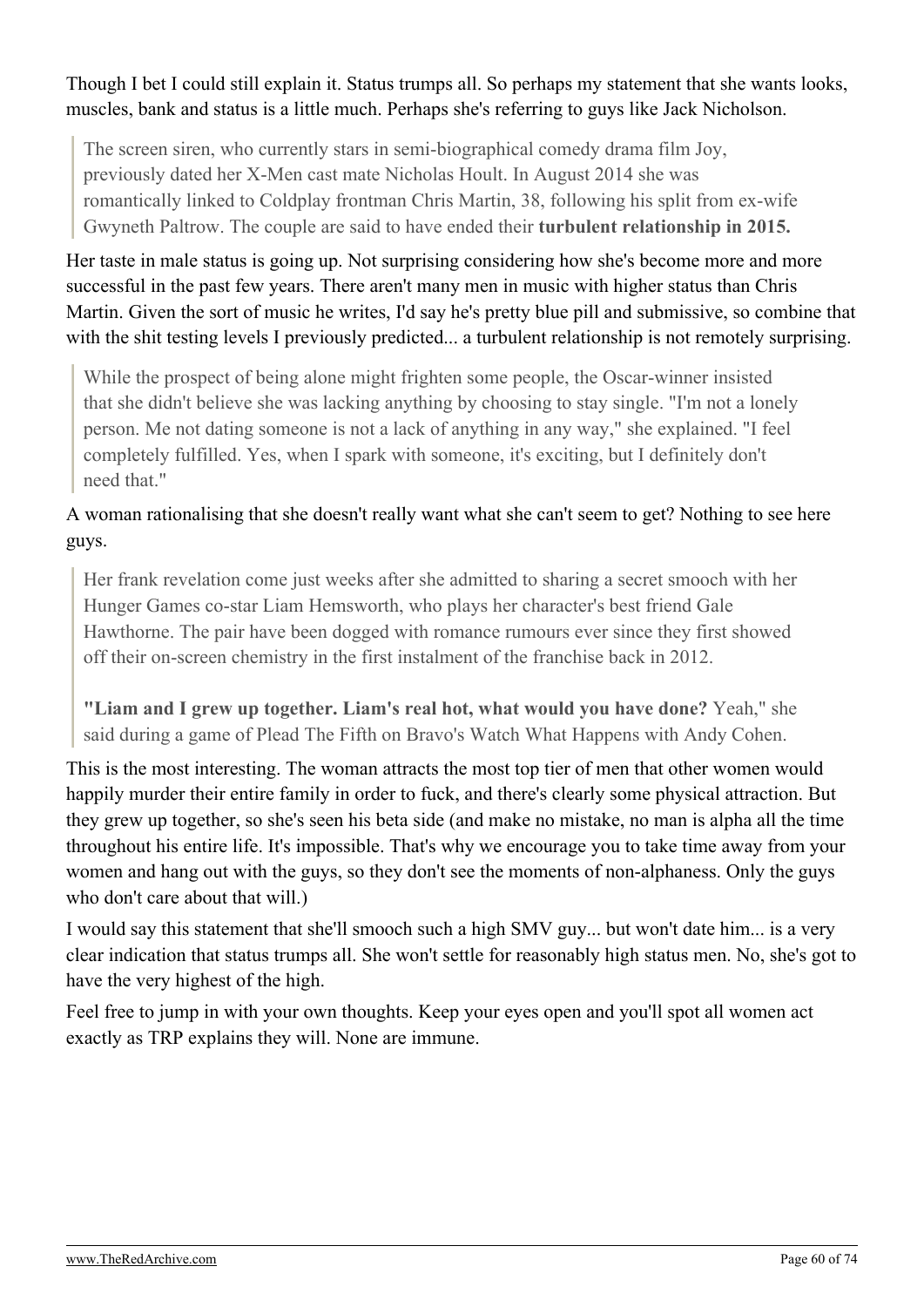### **Wants vs needs: the sexual attitude nuance**

59 upvotes | August 4, 2016 | /r/TheRedPill | [Link](https://theredarchive.com/r/TheRedPill/wants-vs-needs-the-sexual-attitude-nuance.61271) | [Reddit Link](https://old.reddit.com/r/TheRedPill/comments/4w4w6r/wants_vs_needs_the_sexual_attitude_nuance/)

It's been a while since I've posted anything on here. I have been writing things, but I've been holding them back for a blog because I'm fucking busy all the bloody time. So I'm going to make a special effort to keep an eye on the comments section here despite being away for the weekend.

There's a toxic attitude starting to take hold with some people on TRP around the idea that sex is a need. In simple terms, it's not, it is a **want** rather than a need. Now there's a reason I'm being quite pedantic about this – psychological mindset for one. Secondly it'll hopefully provide a bit of background to that slightly paradoxical phenomenon where the man who doesn't seem to care about sex being more sexually successful.

You can give and take around things like physique, game, status etc and still be successful with women to varying degrees. However if your attitude is wrong then you're highly likely to have a bad time sooner or later. This is because the attitude of sex as a need over-values it and gives too much power to women. While the abundance is real, this won't be an issue for you because you will genuinely just move to another woman when one asks too much of you. However, what about the times for the newer guys when they're faking it until they make it? Or the guys who've hit a little bad luck and all of their plates smashed at once? This is when the over-valuation can harm you.

Let's get one thing out the way first and foremost: the philosophy of sex as a need is central to those perpetual betas/omegas who forever complain about inceldom. (This alone should be enough to have it extinguished as an idea from TRP, but unfortunately we have some contrarians here who hear the feminists saying "men aren't entitled to sex" and just **have** to disagree with them. Sorry guys, even a broken clock is right twice a day.) Much of the confusion here lies in the nuances. This attitude of entitlement to sex simply for existing is wrong. Having an attitude of entitlement to kino/drinks/sex simply for being there in the field is good and will demonstrate confidence/high value etc etc. The field is the difference. The attitude in the field is a necessary projection of attractiveness, the attitude on the sub and in private needs to be one of objectivity. You aren't entitled to sex. You've got to better yourself in order to be worthy. Remember, women are the gatekeepers of sex. You are the gatekeeper of commitment, and only a weak man commits to a woman who can't prove herself worthy. As a man, it is your job to prove yourself worthy of passing the gate for sex.

Now that we've got the attitude difference out of the way, we're going to talk for most of this in the objective view you should use for the sub. Much of TRP is dedicated to achieving sex, however the various bits of self-improvement are there because they link into achieving sex. They increase your value and make you more worthy of sex. When you scale it back to more simplistic terms, increasing your worthiness for sex is the same as making effort to increase achievement of sex. They do the same thing since achievement will be closely tied to worthiness. There is a cheat though, achievement can be made using game without having true worthiness – PUAs are the prime example. This can also be done through fake status or situational status. So if the difference between worthiness and achievement is only cheating, why does the sub endorse achievement over worthiness? The reality is that it endorses anything that achieves. The rest is down to you to decide.

Which brings us nicely to the wants vs needs of this. There are four basic human needs (five if you include shelter/warmth):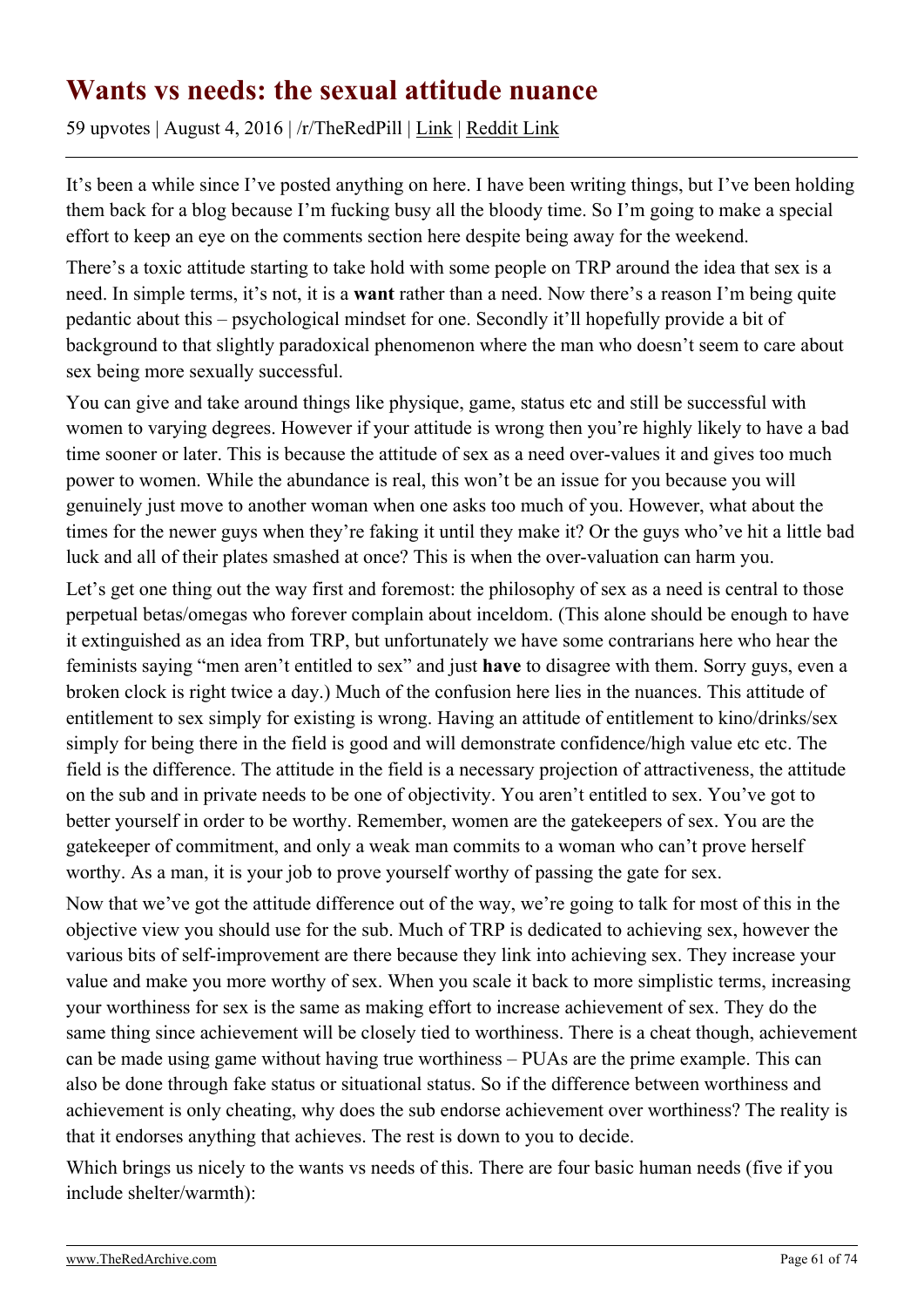- Oxygen
- Water
- Sleep
- Food

I can tell you to go without sex for a day and you will not die. If you go without oxygen for a day, you will die. Oxygen is a need, sex is not.

I can tell you to go without sex for ten days and you will not die. If you go without water for ten days, you will (very likely) die. Water is a need, sex is not.

I can tell you to go for a month without sex and you will not die. If you go without sleep for a month, you will die. Sleep is a need, sex is not.

I can tell you to go without sex for six months and you will not die. If you go without food for six months, you will die. Food is a need, sex is not.

The difference should be *very* clear from those examples. Differing levels of need and sex isn't near any of them. Sex is a want. The fact that we want it every day or twice a day is neither here nor there. It's high up the "want" list, but it's still on that list. The requirement to differentiate between the two is highlighted by the post "Never settle for transactional sex" by [/u/Archwinger](https://theredarchive.com/u/Archwinger) who explains:

Remember, if a woman ever imposes rules or conditions on sex, makes you wait for sex, or makes you perform or behave a certain way (e.g., an unofficial payment or trade) for the sex, the sex is never worth what you're going through.

This is something that would be acceptable to a man who views sex as a need and is therefore worth trading for. A Red Pill man would never accept that. (Partly because transactional sex tends to be low quality anyway and in my experience low-quality sex isn't worth the effort.) If it is a want, then you can easily take the stance that trades are unacceptable. You can't do that with a need, because needs must be fulfilled and if costs must be met to fulfil that need, then those costs will be met. Wants allow you to choose and weigh up what you're willing to put in for what you get out. Thus it allows you to reject unfavourable terms. If you haven't drunk water for five days and someone has a bottle of water, you would accept extremely unfavourable terms to get that water. It would actually be rational and sensible to accept unfavourable terms for that bottle of water. However in this day and age where our basic needs are met (and then some) we seem to have forgotten what we can and can't live with. This has allowed us to start accepting unfavourable terms for our wants. In a word: don't.

As sex is not a need, we leave you to decide its importance based upon your own libido, interests and a variety of other wants. TRP gives you the rawness of achievement, including both cheats and ways to improve worthiness. You weigh this against your other wants. You get to decide what is worth your time and investment. Merely taking the lead in your own life and making these decisions for yourself is an instant improvement in attractive attitude and behaviour so I always advise people to start there. Seek the advice required to achieve what you want to achieve, don't ask others to decide for you or try to order your list of wants for you.

A final note on field attitude: the thirsty beta has sex at the top of their wants list. So much so, that they accept unfavourable terms simply to be in the presence of an attractive woman. Make sure your wants are balanced enough that *you* are the one in charge of deciding things. Whether this means increasing your worthiness or cheating, I don't care. Just know the difference and order your wants appropriately to your own life without allowing sex to end up too high up that list causing any bad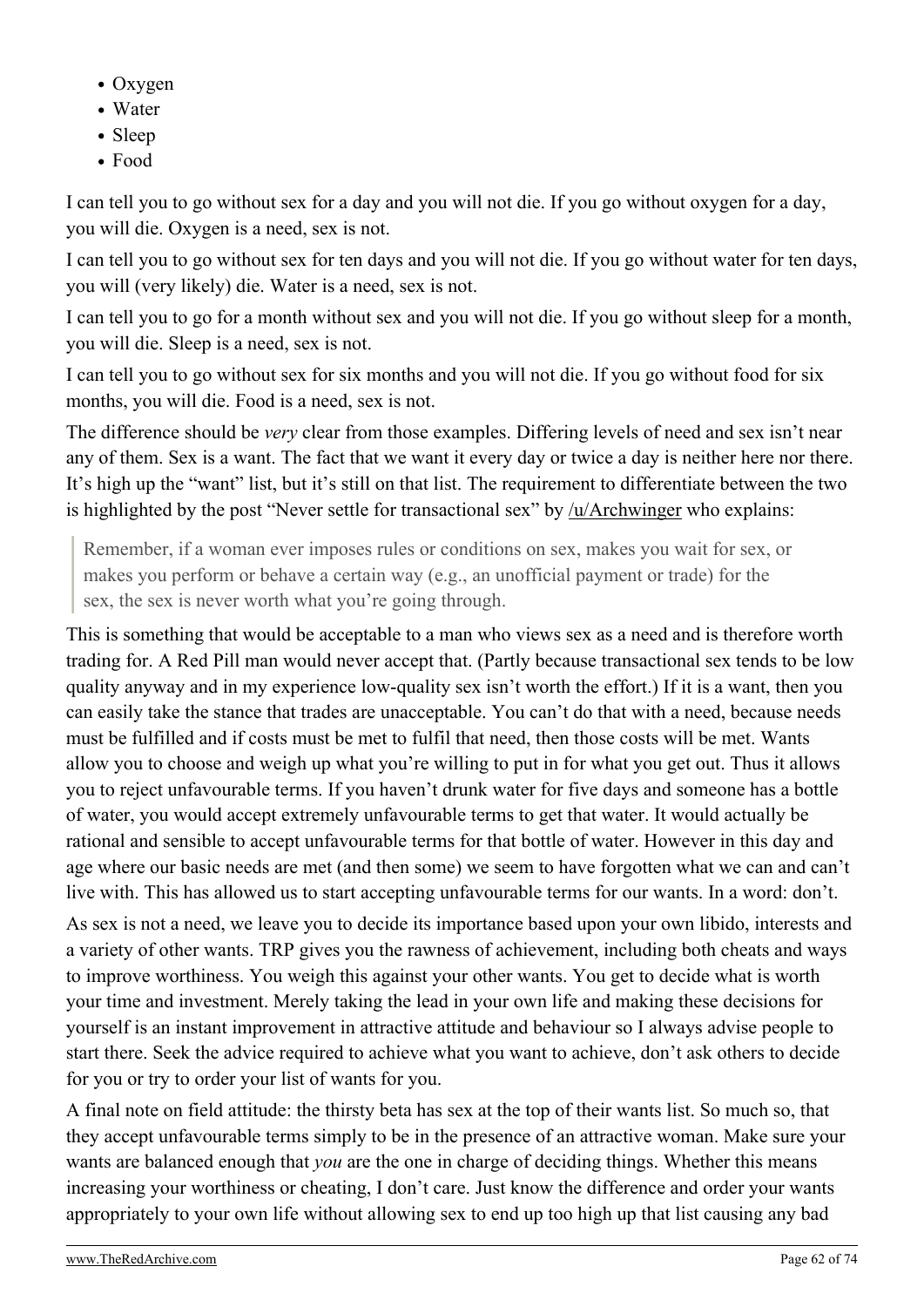trades. A man with abundance mentality does not have to do a trade because he'll take it on his terms or not at all. If you're unwilling to do the "not at all" then you can't have the attitude of "I'll take it on my terms or not at all." It's a package deal guys and women are good at spotting fakes.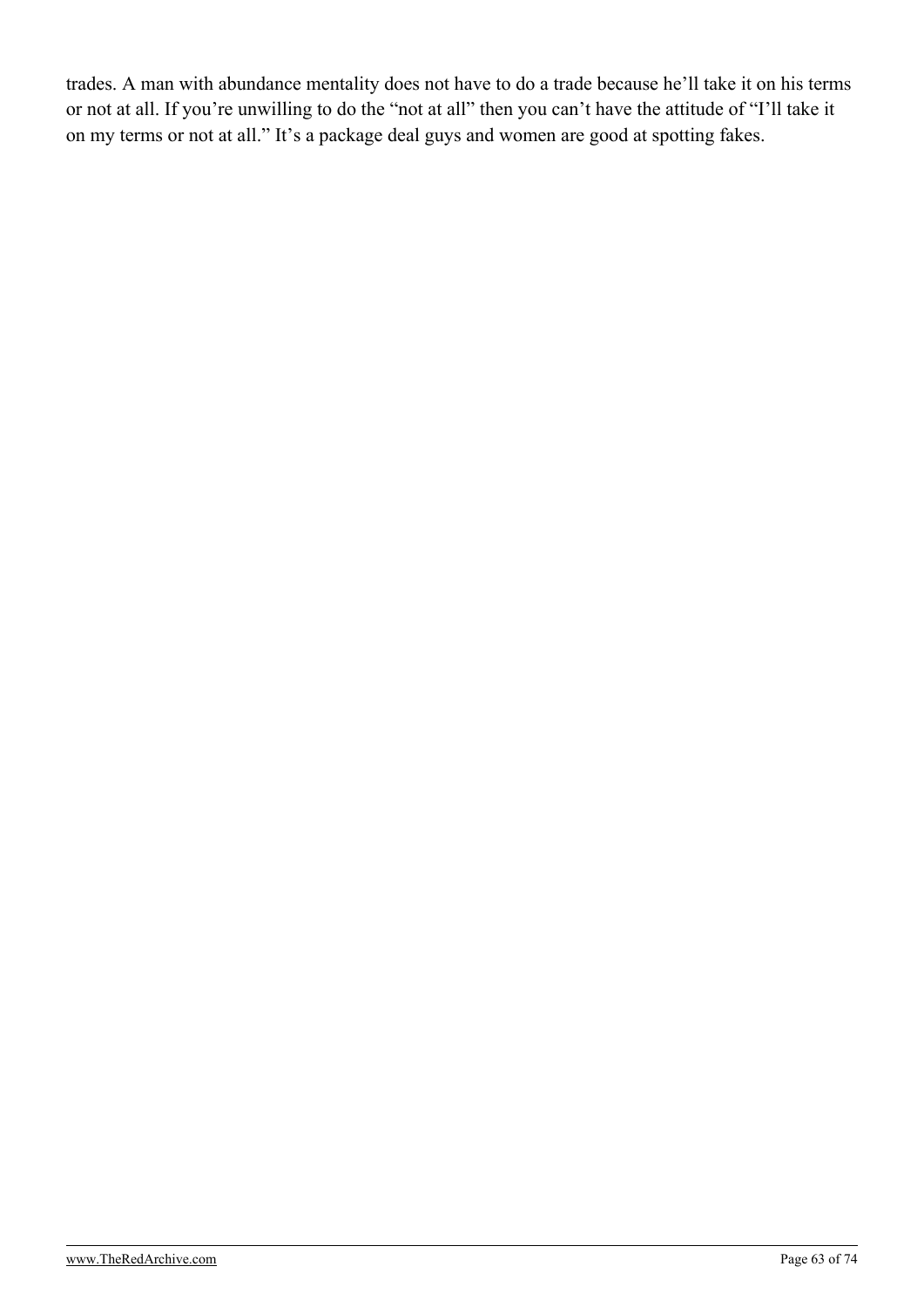## **Compassion for your fellow man**

300 upvotes | October 9, 2016 | /r/TheRedPill | [Link](https://theredarchive.com/r/TheRedPill/compassion-for-your-fellow-man.63557) | [Reddit Link](https://old.reddit.com/r/TheRedPill/comments/56nx06/compassion_for_your_fellow_man/)

This post has been thrown together quickly, so I make no apologies for the quality level. Decide for yourself.

For the EC weekend I wanted to discuss a shorter topic which seems to be forgotten regularly on TRP. That is the situation in our society that lacks compassion for the average man. You'll see regular examples of this in the man paying alimony who can't afford it. The man who can't afford his child support being sent to prison. The general indifference a large chunk of society has towards the male suicide epidemic going on... you'd think in such an advanced society we'd see something like that as a national crisis or major emergency that needed solving as a priority. However it's treated like any ordinary national problem alongside the new doctors contract... to be sorted in due course, but not worthy of being fast-tracked.

It's generally accepted on TRP that you can expect society to largely ignore your needs. In addition to this, in order to remain attractive, you can't expect compassion from women when you are struggling. It makes you look weak and less attractive. We've seen plenty of examples where women admit the feelings of repulsion for a man who requires emotional support from them. (Usually combined with guilt.) Which leaves two places you can get this compassion. Your male friends, and TRP. You could also consider the internet in general, but going to places like r hamsters will usually just get you blamed for being too needy or some such nonsense.

Anyways, one of the things that TRP prides itself on is the freedom to come here and vent. Want to get that anger out? Fine. We're not going to judge you for it. Need a little emotional support because stuff has gone to shit? Fine, we'll do that too. How about you need a kick up the ass for being a little baby? We've got you covered. However this one is where some don't realise where it comes from. All of these are different ways of helping our fellow man which comes from a level of compassion that we all have, (and need to some degree), which is lacking for the men of today. Even when we're telling you that you're a pussy and need to man the fuck up, it comes from that compassion to adapt the message in the best way to get men to excel. In some cases, that challenging language works best to motivate.

The flip side of this is that there are some insecure men who need to tell others they're faggots or pussies mostly out of aggression or directionless rage. In other words, the language isn't there for motivation and compassion never drove it. While I have no interest in tone policing, I would make an observation from a self-improvement perspective: If you're laying down some aggressive language, ask yourself one question: is it to challenge them out of compassion? If not, then perhaps there is some introspection you could do to figure out where this is coming from.

This journey we're on never ends gentlemen. We are all apprentices in a craft we shall never master. Now watch as this post brings out a few of the guys who could do with the introspection I've just mentioned.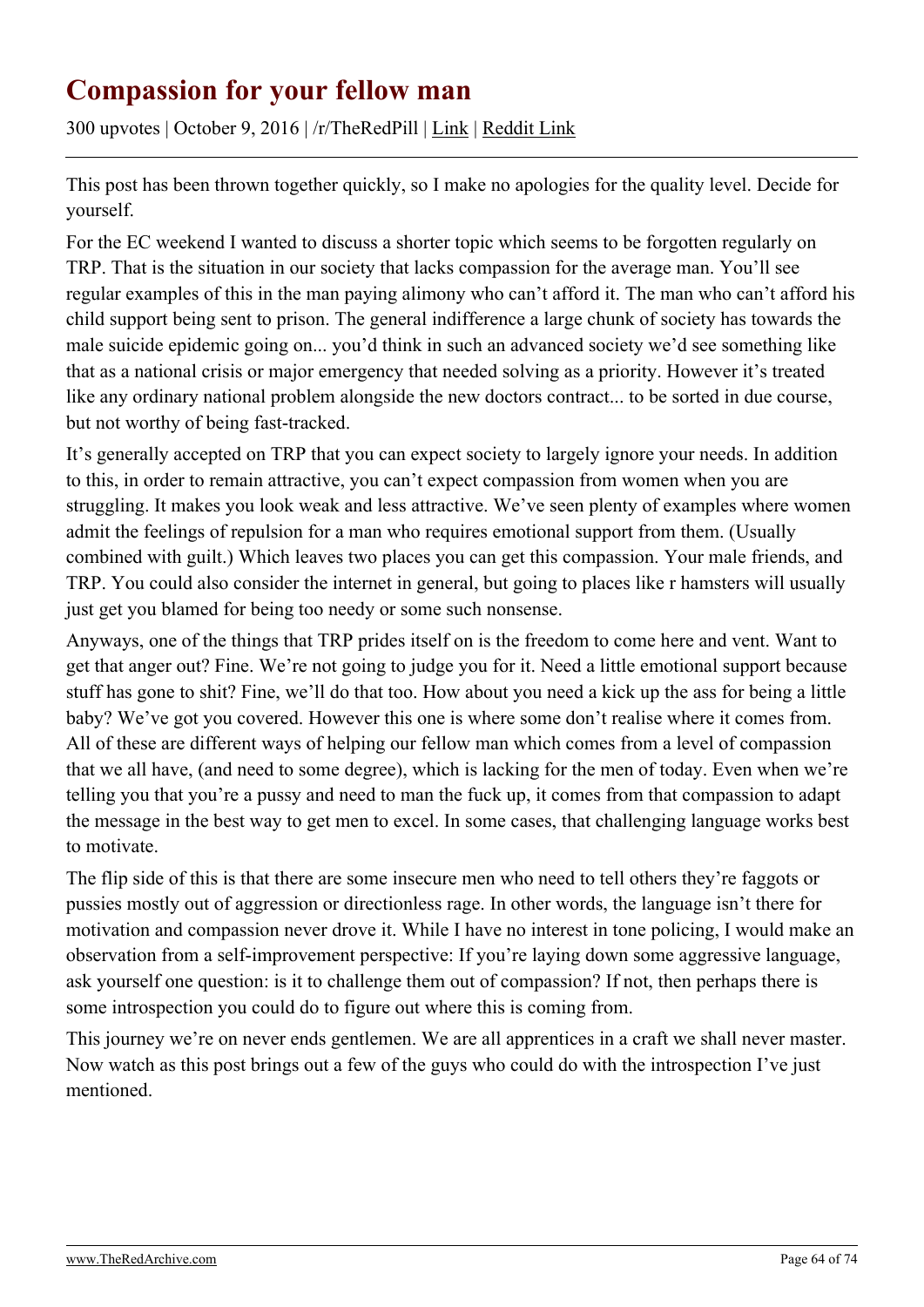# **[Repost] Roles, respect and responsibility acceptance as an alpha trait**

36 upvotes | October 15, 2016 | /r/TheRedPill | [Link](https://theredarchive.com/r/TheRedPill/repost-roles-respect-and-responsibility-acceptance.63695) | [Reddit Link](https://old.reddit.com/r/TheRedPill/comments/57nyrs/repost_roles_respect_and_responsibility/)

This is a repost of a piece I wrote a year ago. We've just had somebody bitching at the mods for banning someone who called a post dumb and the mod was "not alpha." This style of interaction does not fit for a man who's internalised TRP. This post will shed some light on how the interactions between alpha men work and how they can work best. The complete repost along with old context follows.

**TL:DR** - There is no TL:DR of this. Poor role understanding within the sub has caused the mods to have to post about the leadership and direction of the sub multiple times in the past 12 months. This post tries to solve the root of the problem. If you believe in the overall goals of the sub, then you'll read it in full.

I recently posted a [mini-analysis](https://archive.is/ktG5K) of the functioning of the sub using an analogy of a military base that didn't quite know the role of every academy graduate. This was an attempt to explain why we keep seeing people questioning the direction of the sub and positing how to solve it as a long term issue.

Keeping with that analogy, we essentially see the squaddies thinking that they can run the base better than the base commander. When the squaddie challenges the drill sergeant on methods of training... they're surprised to be called into the base commander's office and get told they're going to be thrown out. "But... you said that command was always open to ideas? That this is a place where we care about debate and understanding reality ahead of everything else? Without caring about language?"

Yeah, we do. But you fucked up your basic social skills. It's also why your attitude probably isn't working quite so well in the field. Achievements through numbers rather than skill. This is because (while some dominant alphas have natural genetics making them good looking enough that they can pretty much get away with murder) you don't have the ability to completely ignore social etiquette. You can bend it a little maybe... but you're not Jagger. He can ignore all social etiquette and send three 9/10s back to his hotel room to wait for him. You on the other hand, when you ignore social etiquette, it's a demonstration of low SMV. Poor social skills.

Alphas generally don't have poor social skills. So what does this mean to be an alpha without being an 11/10 superstar? It means you've got a role to play. **If you understand the game and the goal, then you'll find your role.** With women, playing the role of the modern dominant alpha will give her the tingles because women like to put guys in boxes. It increases your SMV once you end up in that box in her mind. While this particular bit of info isn't the main thing I want to discuss here, I wanted to demonstrate that an alpha knowing how to play his role is a positive thing for pure sexual strategy. However the crux of this is going to diverge slightly to address how a group of alpha male leaders work best together.

Firstly, I'd like to make a side note about AMOGing which I like to call the AMOG fallacy. This is the idea that when someone AMOGs, he is the alpha of the group. This is an oversimplification. While he may be the apex alpha in terms of status, this does not mean that all other members of the group are beta. Following that logic would suggest that only [/u/RedPillSchool](https://theredarchive.com/u/RedPillSchool) is alpha on the sub and everyone else is consequently beta. That the base commander is the only alpha simply because his captains, sergeants, squad leaders and trainees all have to obey him. The football team out drinking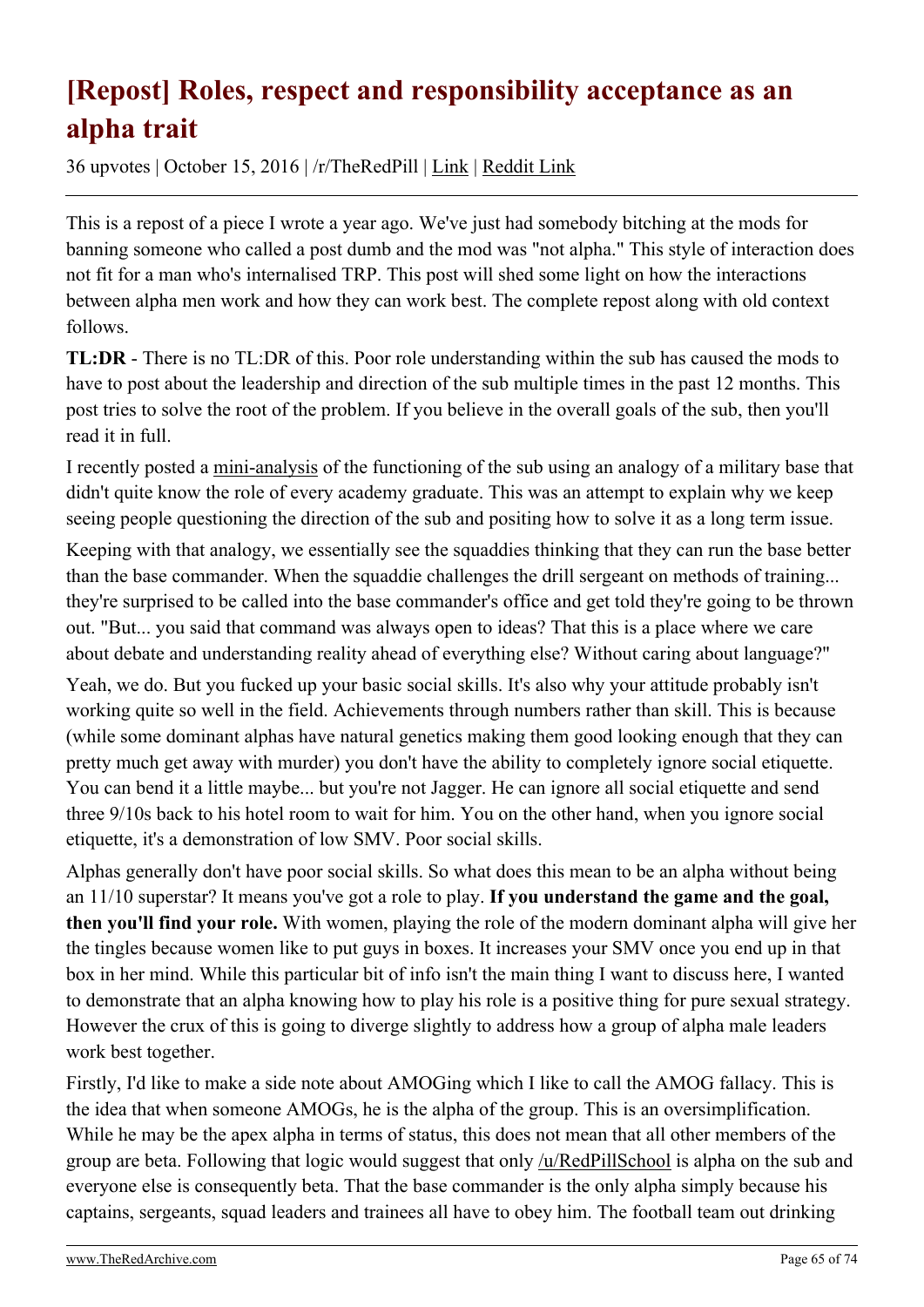will have an apex alpha in the group, but that doesn't make the rest of the group are betas. There's a reason such groups and fraternities all get laid - because they're all alpha, whether it be by status or, more importantly, behaviour.

[/u/Whisper](https://theredarchive.com/u/Whisper) recently made a post (which amused me greatly) about Gronk! For those of you who didn't read it, Gronk! is the typical example of an insecure alpha wannabe who seems to be under the impression that alpha is achieved by dominating everyone around you and demonstrating you have the biggest muscles, the greatest height, the biggest dick, the most swollen balls and the purest testosterone. He tries to AMOG everyone. Have you ever met a Gronk! before? His social skills are laughable. In fact, when I see one out and about... I'll stop playing my game and grab some popcorn so I can find a comfy chair to watch the show. Why do I do this? Because in the same way I don't respect the modern woman, I don't respect Gronk! Like women, he has been placed on this planet for my amusement. Gronk! is undoubtedly my inferior. Why? The man who tries to out-alpha me is my inferior. How? Because he hasn't figured out how to be my equal. This swings back to my point before which now explains why members consistently keep trying to question the direction of the sub. In making dominant leaders, the sub itself creates young men who want to try and assume the leadership role and try to dominate those around them. However they were never given good role models growing up to see how dominant alpha males interact with other dominant alpha males. How they treat equals. **And if you can't treat an alpha as an equal, then you aren't his equal.**

Surprisingly enough, Gronk! isn't welcome in the group of dominant alphas. [There's an excellent](https://www.youtube.com/watch?v=VXD8yOxIPB0) [scene in Gran Torino](https://www.youtube.com/watch?v=VXD8yOxIPB0) where Clint Eastwood demonstrates to the kid he's taken under his wing, that secure heterosexual men who are friends have a level of implied respect within the most derogatory of statements. The kid then tries to imitate this and is told that it's incredibly offensive. It's probably the most basic social skill which isn't taught enough on here - finding the right mix between polite and kissing ass to start out and then allowing the relationship to progress. This is similar to finding the correct tone to be assertive with women without being controlling or weird. The nuance in tone that allows you to rant like bloke and not whine like a woman.

The reaction of the Italian threatening to "blow his gook head off" reminds me of a reply made by [/u/RedPillWatchTower](https://theredarchive.com/u/RedPillWatchTower) to my original analogy of a military base. It's why you should avoid being confrontational or needlessly offensive. I don't feel I need to add anything to this:

I think a lot of new guys confuse "alpha" with "peacocking" or "AMOGing". What I've noticed lately is guys with 3 month old alt accounts coming in, declaring that they've lurked on TRP since the dawn of time, then proceed to start telling ECs they don't know what they are talking about.

This is the Reddit version of a guy who spent 3 months at the gym, goes to the local bar, and picks a fight with the biggest guy in the place to try to prove something. Little did he know that the guy he picked a fight with is not only going to kick his ass, that guy is also friends with the bar owner. So now he's got a black eye and is in jail.

That's pretty much how it works here.

I don't continue to post here for myself so much anymore. I've learnt what I need to learn. I've enacted what I need to enact. I have a solid understanding of theory so, without being humble about it, I believe I can explain and pass it on to boys who are now in a similar position to the one I used to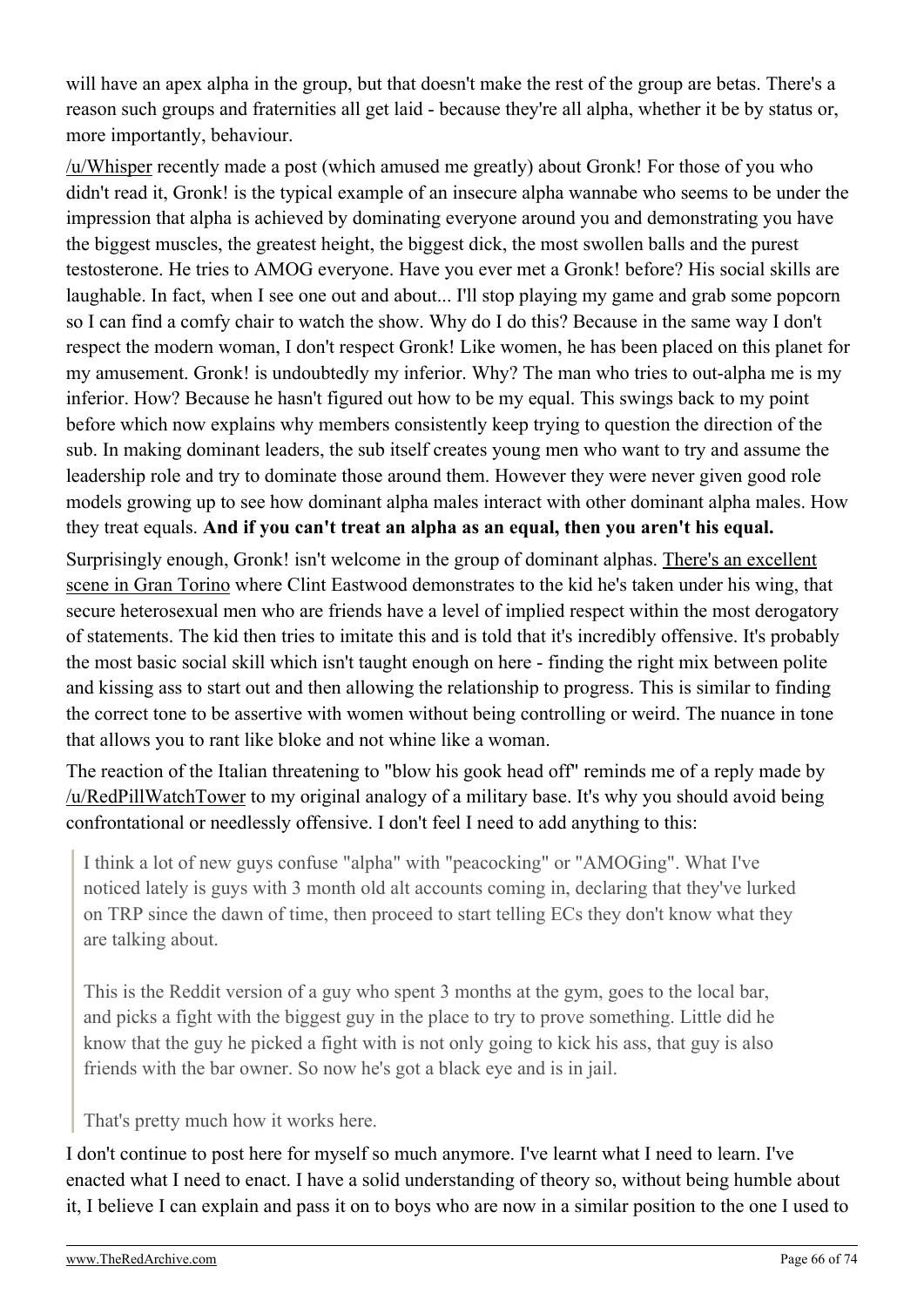be in. I know my specific role - pass on the knowledge and analytical ability. Help train the next set of men. My role **is not** to lead the sub as a whole or decide on the direction. Don't get me wrong, if I think I've got a good idea, I'll voice it. When I do, I will do so in a respectful manner. I won't tell any of the veterans that they're wrong. That's needlessly confrontational and sets the wrong tone. These people are my equals and I'd like to think many of them are my friends (depending on whether you think you can be friends with people you've never met) and should be treated as such. I'll voice my opinion and let them make up their own mind. Blue Pill men need others to listen and adhere to what they think. Red Pill men don't need to care. We share our knowledge to help any man who wants to listen... if they won't, it's not our loss. Ultimately, if you're not looking to listen to ideas you hadn't considered before then what the fuck are you doing here? Go back to the mainstream.

So now comes the big question: how do we identify our role? TRP has always been excellent for telling the new recruits what they need to do, pointing out who the drill sergeants are and showing that the base commander is in charge. What it has struggled with is the graduates, the squad leaders and the corporals.

- If you're a raw recruit then you'll be reading the sidebar and keeping quiet. No exceptions.
- If you've become a squaddie after a month or two, chip in where you think you understand what is going on and keep your ears pricked up in case the drill sergeant or a corporal comes round to correct you. Don't be the dickhead who posts for two weeks and then tells the drill sergeant that he doesn't know what he's talking about. You'll be seen for the moron you are.
- If you've begun applying things in the real world and you're getting positive feedback on your understanding then congratulations on your promotion to lance-corporal. Keep contributing where you think you can and listen out for further advice from the drill sergeants and base commanders.
- You've secured your first plate or two? Excellent work corporal. See what parts of the training you can help with from your personal experiences. Just don't let that first success go to your head. The drill sergeants have been doing this a lot longer than you have and will help to correct you if you've had a rare experience without realising. Keep that mind open and keep learning.
- The drill sergeants and base commanders don't need to be told what to do. It's self explanatory.

You have a role in the group. Sometimes that role is just team member and not leader. It's a logical fallacy to think that not being the leader makes you less alpha. The alpha will take his role and work it - he knows that for the group to succeed, all members of the team need to work their role effectively. You've chosen to be a part of the team and I'm assuming you've done that because you want to see that group succeed in its goals. Alpha men will gladly defer to more experienced/knowledgeable men when they're trying to achieve a mutual goal. It's just common sense to let the expert/more experienced/more knowledgeable guy lead the group.

As a community, the TRP sub is no different. Alpha men work together for the good of the community, taking on the roles required of them. Women bitch and bicker amongst themselves and nothing gets done. See twoX as a prime example. It pretends to have purpose... but nothing ever gets achieved there. Here on TRP, boys become men. They go from hopeless and unfulfilled to confident and satisfied. You want to be a part of it? Then take on the responsibility of your role and treat the other roles with respect. That's what an alpha male does.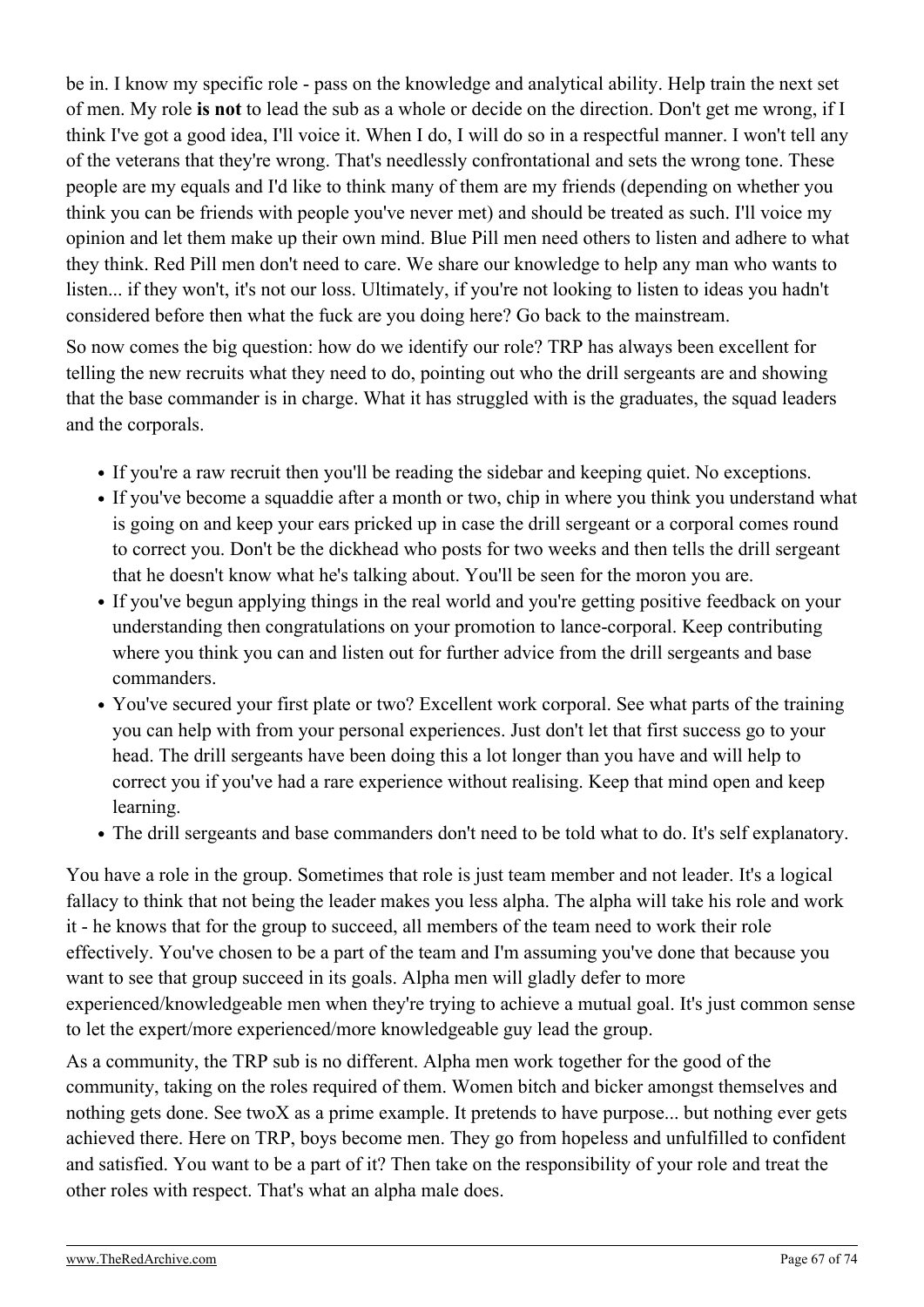## **Commanding 101**

710 upvotes | March 26, 2017 | /r/TheRedPill | [Link](https://theredarchive.com/r/TheRedPill/commanding-101.42122) | [Reddit Link](https://old.reddit.com/r/TheRedPill/comments/61lex6/commanding_101/)

This is a supplementary guide following on from my TRP Field Toolkit. While commanding is used as part of game when you're out in the field trying to get laid for the first time, it's predominantly used on plates or LTRs. As a result, you should be confident and proficient in the majority of aspects of base game before implementing this guide.

## **Introduction**

Women love being commanded. Telling a woman, straight up, what to do allows her to feel safe and secure being led by a strong, confident man. You'd think this was a straightforward topic. Tell women what to do, they obey, job done. Unfortunately, since women no longer wish to love, honour and *obey* it has made the issue of commanding more complicated than it needs to be. It's made it socially acceptable to perform the shit test of disobedience.

Since the dominant/submissive dynamic is still the one that creates the best harmony between men and women, we as men must simply find ways around the problem society has presented us. Naturally, we found a way, it's called not caring. However this is not ideal from the perspective of managing a woman. In experimenting with different plates I have found the most successful method of long term management is not caring less, but leading more. This guide should help you to do that and feel confident in the way you go about it.

Commanding is a broader subject than we tend to give credit on TRP. When we talk about commanding, we talk about commanding respect, we talk about issuing commands and we also talk about instructing, educating and laying down boundaries or rules. It is an essential part of leadership and a multi-faceted tool for managing the relationship dynamic (for either LTRs or plates) and altering the subtext exchange in order to deal more effectively with the plethora of mental and emotional needs a woman has.

From the bloopy perspective, this is the raw essence of the manipulation in TRP. Telling a woman what to do. Which it could be... but in that case it's only the male equivalent of a woman moving her body in a sexually suggestive way while asking a beta to do something for her. Just like the man can refuse to do her bidding, she is welcome at any time to say no to you. It is because your SMV is high and she trusts you that she will submit/obey your instructions. They try to discourage this in blue pill land because, underneath it all, they know that an order from a man with a commanding presence will be followed by most women. They don't like this because it takes power away from them and gives it to men, and in the great power struggle of our opposing sexual strategies – they want the ladies to have the upper hand. I don't. We should have the power. This is the correct dynamic. I would also state that the man being in the leadership role is absolutely vital for the success of an LTR. The opposing dynamic is what causes relationships to fail frequently.

As a point of reference when it comes to game: commands and commanding are used less in the beginning and more as a woman settles into being a good plate or an LTR. The reason for this is that your SMV is not cemented in her mind early on, however once she's slept with you once or twice she is less likely to presume your SMV could be lower – this is an ego defence mechanism because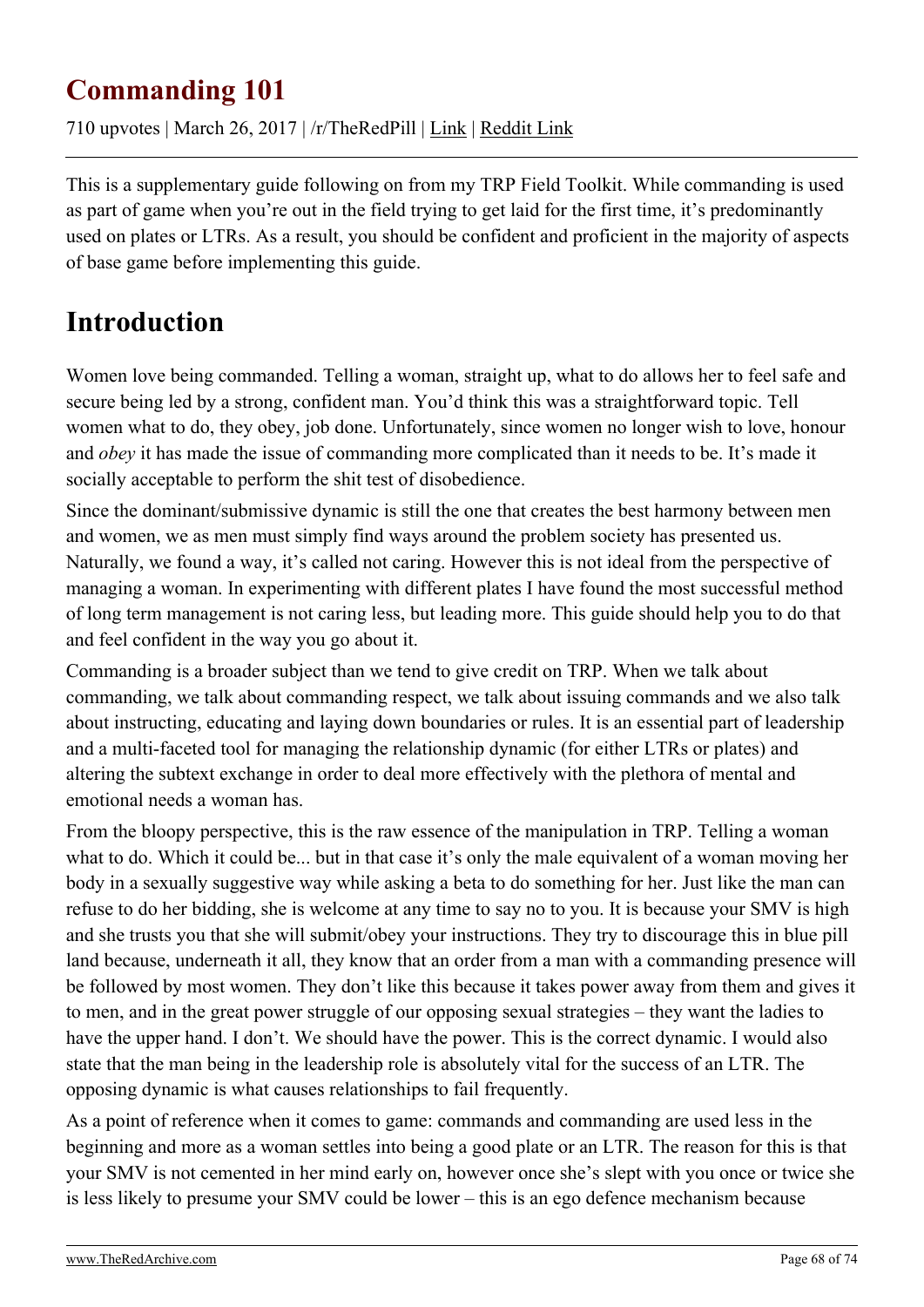women need to rationalise that they've only slept with men of high value. If they didn't do this, it would risk them admitting to themselves that they are low value and not worthy of going after the highest value of men. They can't afford to admit this because it is counter to their optimal sexual strategy. (This is also why you have post-relationship rationalisations from women and the light switch effect, rewriting of history in her mind etc etc. She absolutely cannot let go of the idea that she would never willingly choose to sleep with any man who is not high SMV. Some other factor caused her to make the mistake. Usually some way of framing it that sees the man as a con artist who tricked her.)

## **The purpose of commands**

All forms of command are heavy handed dominant moves. They are the clear assertion of your leadership combined with a demand (not a request) for submission. Therefore they have a threefold purpose:

- To assert the dominance/submission dynamic
- To achieve a specific outcome
- To set the stage for the future social dynamic

The specific outcome you want can be anything from demanding a respectful interaction from the woman (e.g. don't speak to me like that. Apologise.) through expecting her to control her behaviour better, (e.g. don't do that – said in a fairly dismissive/disappointed manner) to simply wanting a specific task done (e.g. go make me dinner.) The specific context is what will decide what outcome you want and, when combined with the current relationship dynamic, will inform how heavy handed or subtle the command should be.

The other two parts, asserting the dynamic and setting the stage for the future dynamic are intertwined and both part of the subtext of the interaction. I separate them because they have active and passive subtexts. The active subtext is to tell the woman "you will submit to me now." The passive subtext is after she has submitted, she is effectively replying "I will submit, I accept that you are the leader of this social relationship dynamic." Similar to the sales idea that once you've got someone to say "yes" to you once, they are more likely to say yes to something else you ask.

## **Basic commands**

In the most simplistic of terms, a basic command is to just tell a woman to do something e.g. "Come here" or "go get that table" or "bring that chair over here." The important distinction that separates it from a request is that you do not use words like please. It is an order that is given with the expectation that she will fulfil it. The expectation is what gives the subtext its strength and thus why it is heavy handed dominance.

(As a sidenote, you may have come across women issuing you basic commands in a similar fashion. The correct response to this is something like "what's the magic word?" much like your parents may have said to you as a child, instructing her to change her command to a request. When she complies she is submitting to your framing of the situation and returning to the correct dynamic. You may use commands, she MUST use requests.)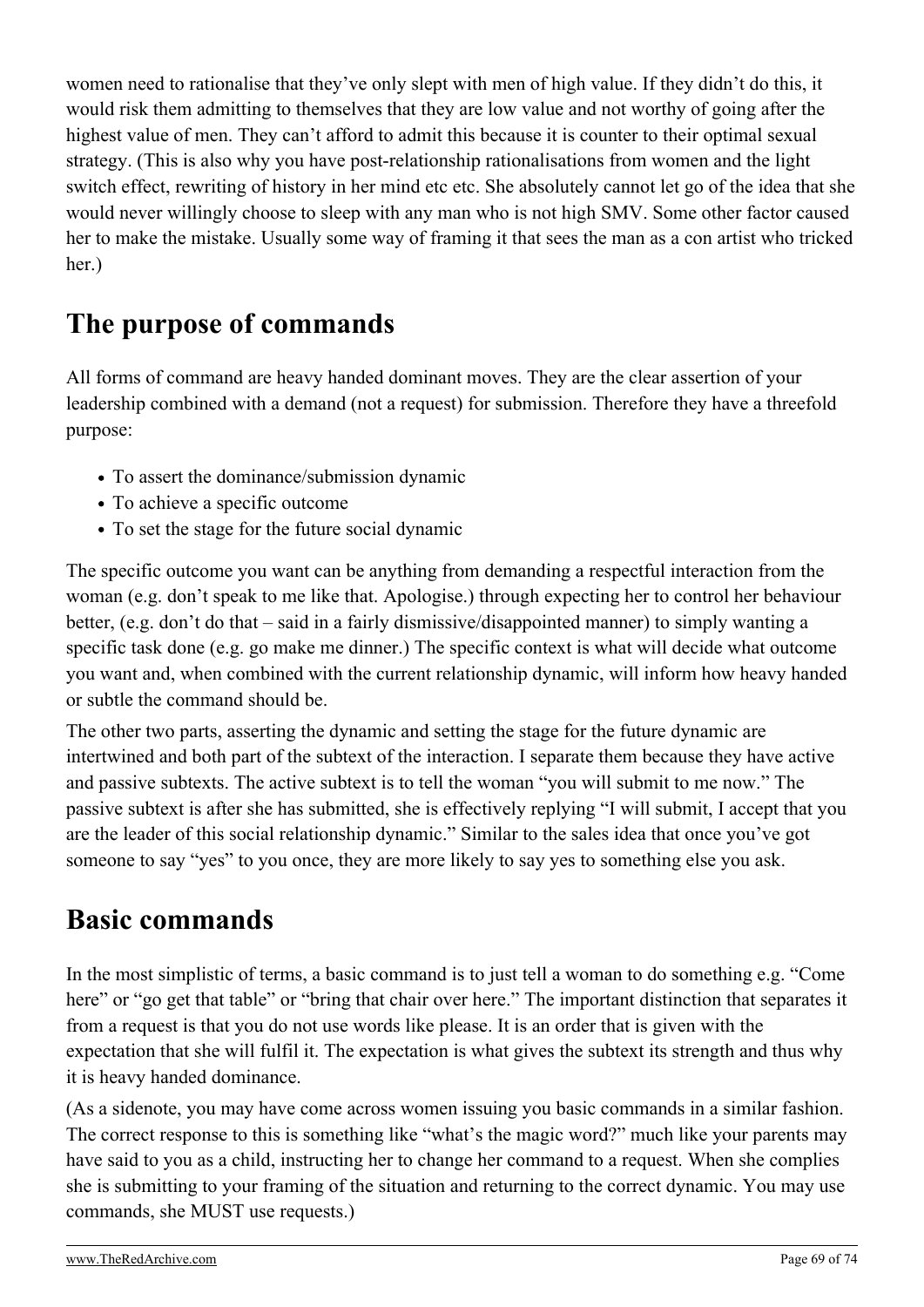Basic commands are a good way to assert dominance at any time when dealing with women. They're also an excellent addition for passing comfort tests in a more dominant fashion. For example, you identify the nonsense she is speaking is a comfort test. You issue a command such as "sit" while patting your lap, and then follow with physical comfort such as a kiss. If you want to add further emotional comfort you could add something like "I don't kiss girls who aren't attractive enough." That's off the top of my head, but the point is that you can adapt this general use to be more personalised to the situation and woman depending on her emotional needs.

It is also a good idea to get into the habit of using basic commands on a first date. Simple commands like "wear a red dress tonight" or "come here" or "go get the tickets/drinks/food" are all excellent ways of setting the tone and the appropriate social dynamic.

# **Instructions/Suggestions**

Instructions are a softer form of command, essentially coaxing the woman to submit to you. These are useful as a measure of your comparative SMV in her mind, along with all the benefits of a typical command. On a basic level, an instruction would be "you should do X" or "why don't you do Z?" It holds the same straight talk as issuing a command, but instead makes it a suggestion. If she responds to this as a bratty child, then you know the dynamic is not set properly. Respond as if it's a shit test (as it effectively is... she's subtextually challenging your leadership.) While it does not assert the dominance in the same way an assumptive command does, it will assert leadership and imply the dominant/submissive dynamic.

The subtext involved is "I know what to do, follow my lead." As with all commands, the woman can choose to submit or not. This is particularly useful because instructions or suggestions give a woman the social "out" that she needs in order to disobey you without looking like a bitch. So when she does submit, it is much more telling for the dynamic of the relationship and more telling of the future intentions of the woman (and thus indicative of how heavy handed you can be in the future.)

Simple examples would be "I'm hungry, why don't you put together some sandwiches?" or "Empty glass here. You should grab us a refill." These are all socially acceptable things which are easily included in general activities as a cheeky little line and will reinforce the correct social dynamic you want with women. They can also be incorporated quite easily into first dates to test the waters of the dynamic.

# **Educating/Demanding respect**

Educating or demanding in simple terms is just telling the woman how you expect her to behave. There are various ways to communicate this and it is unlikely to work without a set power dynamic already in place. However, if the dynamic is in place and the woman still sees you as a highly desirable man, then this is the most minimal-fuss way of altering her behaviour. When using education commands or demanding commands, there is no room for disobedience as this is breaking subtextual womanese communication in favour of direct masculine straight talk. Disobedience must result in punishment, whether that be radio silence, increased dread or a hard next, something bad that she doesn't want to happen, **must** happen.

In general you'll tell her straight what she has done which is unacceptable. You'll tell her not to do it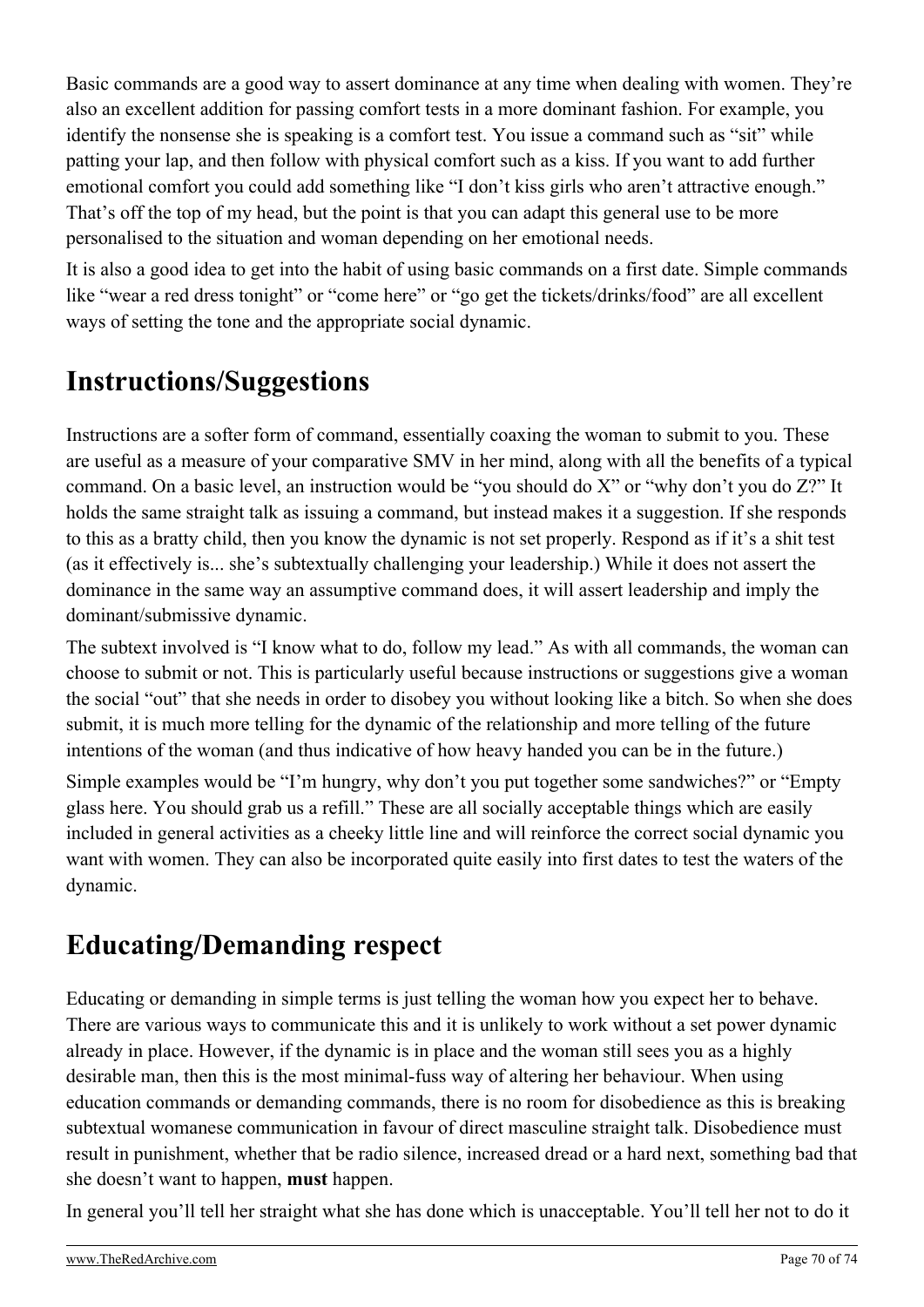ever again. Then you'll tell her how you want her to behave and usually end by commanding her to apologise and think of a way to make it up to you. Dissent is not acceptable. If your frame is weak or she doesn't respect you sufficiently then she will probably try to justify herself to you, usually interrupting you to try this. Simple retorts that speak back over the top of her "don't interrupt me, it's rude. Wait." will reassert the power dynamic.

Note: never issue an ultimatum. There's no point to it, and it implies that you think there's a realistic possibility that she will disobey your command. Never leave that as a possibility that has entered your head. You are telling her what will happen. The subtext is very simple here: "your behaviour has been poor. Correct it now." This is particularly powerful because as a man with strong game, you typically speak womanese to her. The fact that you have broken this and descended into one-sided masculine straight talk is a strength in itself, when used late on, as it implies that her ability to communicate subtextually or understand you on a subtextual level (read: speaking womanese) is not good enough and you have been forced to deal with her differently.

The classic shit test response of commanding respect comes under a similar umbrella in my view. I've said before that the subtext of dealing with a shit test in this way is a slightly exasperated "I'm tired of your shit. I'm obviously higher SMV than you, cut this shit out or else." The "or else" in the subtext is always read by the woman since a high SMV man has options. It is one of the reasons that commanding works so well. While she is naturally submissive, she will also test you for your ability to lead her and she is acutely aware that if she won't follow, then another woman likely will. This is also the same way you'd have a talk setting down boundaries or rules for your relationship, whether that be a plate or an LTR.

Rudeness and disrespect should not be tolerated. There are multiple ways to deal with this. Dread is the most highly recommended method. With multiple plates you can simply switch plate. This is a strategy that has served me very well. However, I don't like only having one tool to correct problems like this. Commanding respect is the other major option and it's such a heavy handed or "hard no" response to a shit test, you use a similar response to incidents of disrespect. Don't tolerate it, come down hard.

## **Group Leadership Commands**

These are the most diverse all-purpose commands. They can be used on first dates, established plates and just as regular reinforcement of the correct leadership dynamic in an LTR. In simple terms they are an order mixed in with a statement of intent. "You go do X while I sort out Y." They clearly assert both dominance and leadership by providing a plan of action for the two of you as a group while also being an order for her to follow. For example: "You go get dinner started while I clean up in here." Or "You go grab the table/drinks while I get the drinks/table." These are also very socially acceptable since they don't come across as orders despite the fact they are part order. This is a subtle way to enforce the dynamic on particularly bratty women. Well behaved submissive women all react particularly positively to this because they feel like you're investing in them when you've stated you'll do something to share the load with her. It's a sort of mini-commitment share, so it's a useful plate management tool and something to point to dismissively/amused masterly if she says you don't do things together.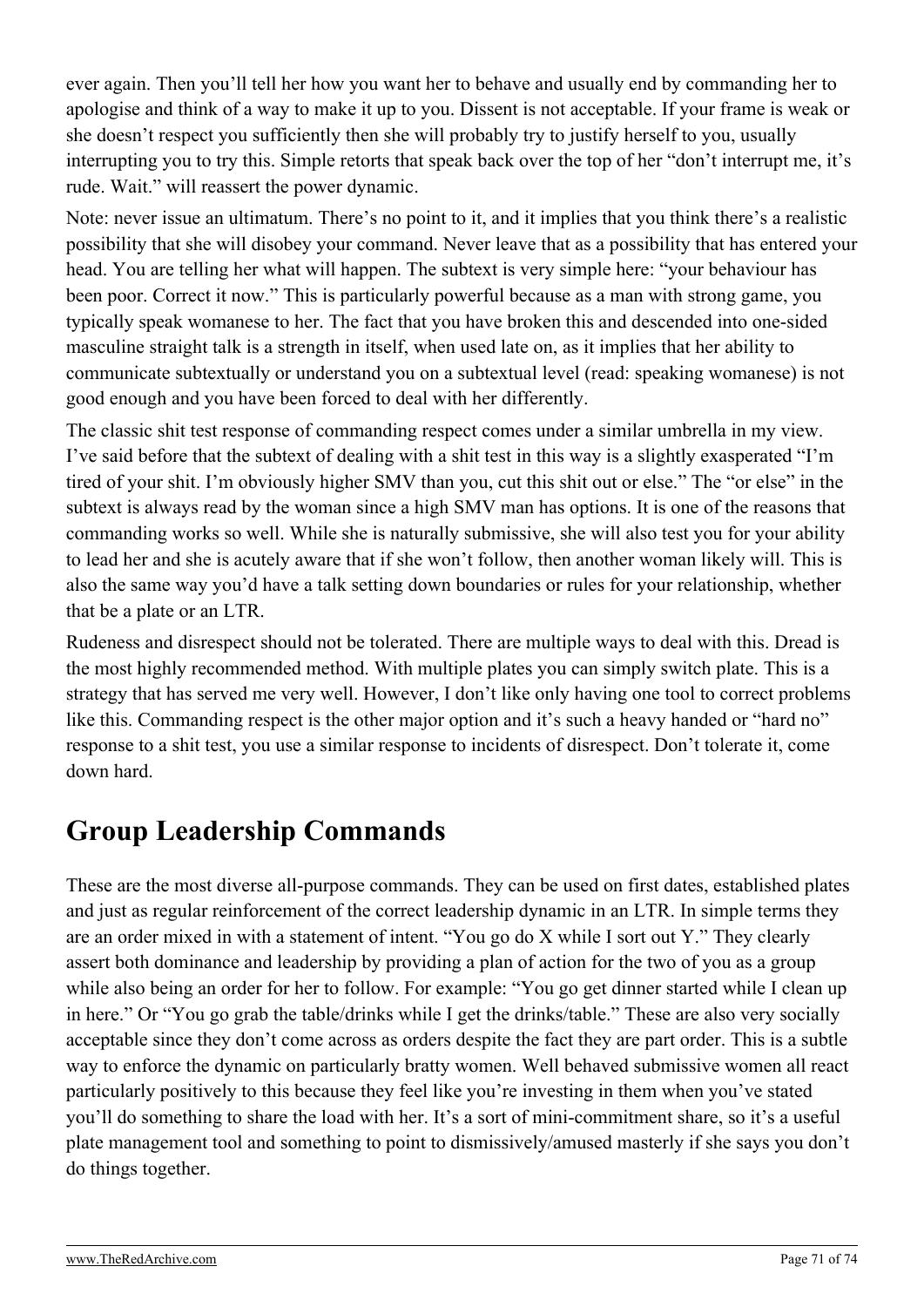## **Closing thoughts**

Overall, game for me is a bit like woodworking. You've got your tools and your raw materials, use each tool correctly and you can put together an LTR a ONS or get a plate spinning. Commanding, on the other hand, is a bit more like moulding clay. Moulding the dynamic and using that to then tweak the behaviours. Try to think of it as a relationship dynamic tool that supplements your game.

As an example of my own success, my main plate (who has slowly learned excellent behaviour), joked once about me "scolding her" for her bad behaviour. She responded well to these demands for better behaviour, but this remark from her is clearly a test to see if my frame will bend at all on my demands for her behaviour. Of course, it will not. After I told her "when you step out of line, you need a spank" she responded very enthusiastically in her body language and demeanour. (Remember, even after all those months your women will still test you.) She was satisfied with my leadership and responded with more physical affection than usual. A beta would have apologised for behaving in a fashion she labelled negatively. Remember that you're in charge and you're sure of your decisions. Don't budge. Tell her she needed the reality check and you command her because you care. When you hold women to account they will love you for it and follow you almost anywhere.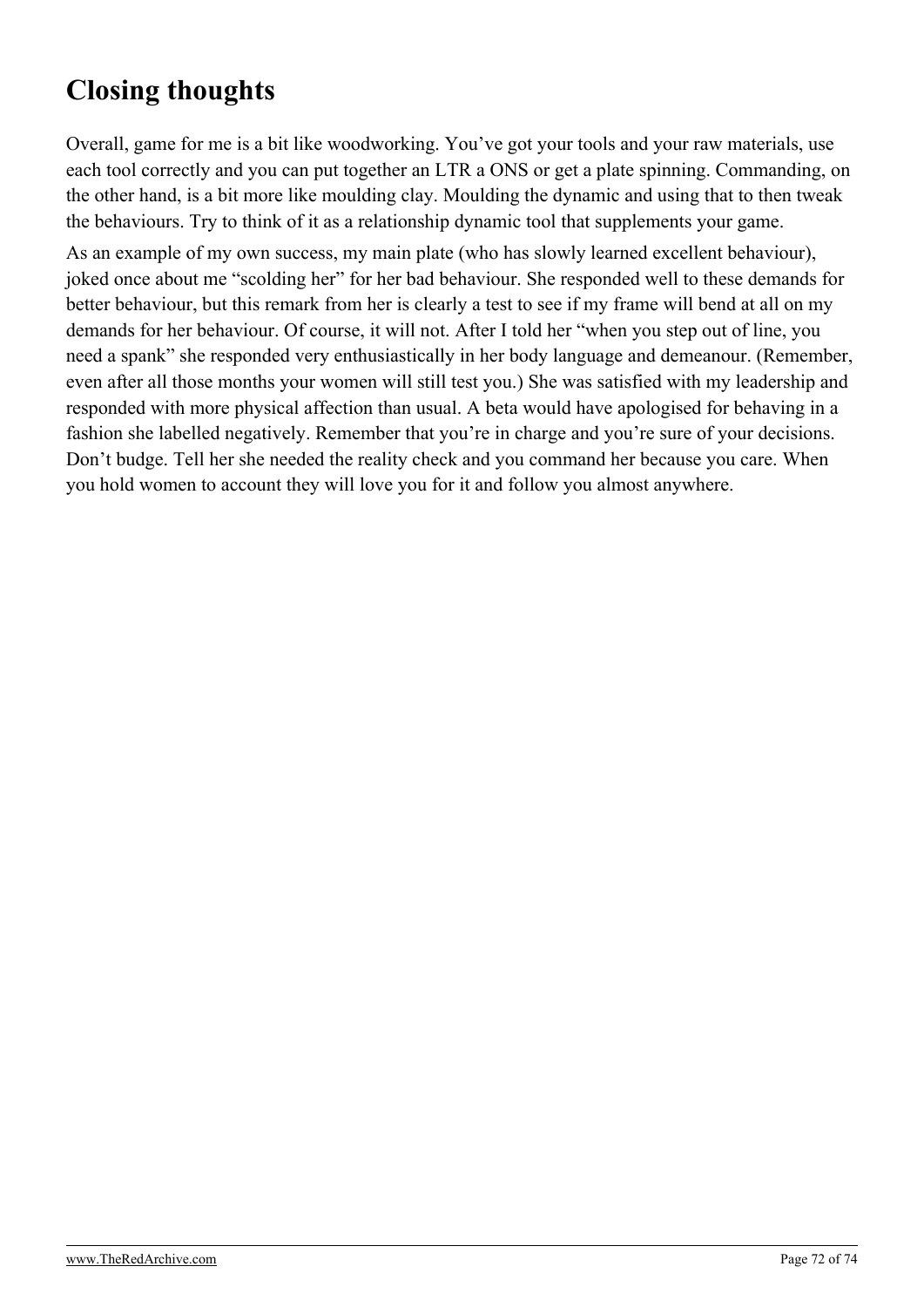## **Sokal 2.0 - The open secret of feminist philosophy**

103 upvotes | October 3, 2018 | /r/TheRedPill | [Link](https://theredarchive.com/r/TheRedPill/sokal-20-the-open-secret-of-feminist-philosophy.52810) | [Reddit Link](https://old.reddit.com/r/TheRedPill/comments/9l0m91/sokal_20_the_open_secret_of_feminist_philosophy/)

You'll already be aware of the "Academic Grievance studies scandal" which, to anybody who has been paying attention to mainstream culture in the past few years, is basically the social justice academia being embarrassed yet again. This scandal is providing some good evidence of what we already knew, that people working in the social justice arena are not intelligent, their work is a sham and their PhDs are false awards. They are not called professor for being intelligent, knowledgeable or capable of providing anything useful to modern research. They are given it to meet diversity quotas. They are given these titles to shut them up. They are awarded these PhDs to quiet their shouts of *misogyny.*

Respected independent magazine Quillette has published a [set of responses](https://quillette.com/2018/10/01/the-grievance-studies-scandal-five-academics-respond/) to this Sokal affair 2.0 from academics in various fields. It is a worthwhile read for the entire article. However for this post I want to look at one response in particular which is very relevant to the recent quarantining of TRP. For context, our quarantine is due to a claim of "misogyny" which is thrown quite calmly around without any specifics. Backed by the academic idea of positive masculinity endorsed by what is acceptable to feminist academics. We have not adhered to that, so we must be punished. Except... there's a very interesting statement regarding the school of thought we refuse to adhere to in this response piece.

*Neven Sesardic is a Croatian philosopher who has taught philosophy at universities in Croatia, the United States, Japan, England, and Hong Kong.*

One cannot properly judge this new (multiple) version of the Sokal affair before studying the fake articles that were part of the project conducted by Lindsay, Boghossian, and Pluckrose.

Among all these submitted papers mixing "absurdities and morally fashionable political ideas" the project collaborators single out the article that was accepted by the journal *Hypatia* (A Journal of Feminist Philosophy) as their most important success. Indeed, kudos to them. **Yet the reader should know that it is a carefully guarded secret in philosophy that feminist philosophy is often not characterized by intellectual rigor and high academic standards.** (The secret is so well-guarded, though, that many philosophers do not dare to admit even to themselves to know it, let alone express it publicly.) So *Hypatia* was a logical and easy choice for the attempt to place a fake paper in one of the well-known philosophy journals.

Emphasis mine. It is an open secret that the feminists have been given a seat at the table despite the fact everybody knows their ramblings are unworthy of giving even slight consideration. I wonder why they did that? And I wonder why they keep it a secret that they all know these feminists are spouting illogical nonsense? Might it be a cry of misogyny that they are trying to stay away from? That perhaps holds weight as an accusation even when it is being applied incorrectly? Are we living in a society where terms like sexist and racist are flung about with great abandon, applied incorrectly on a regular basis, simply as a manner of smearing political or ideological opponents who won't fall in line with your [religious doctrine?](https://youtu.be/kVk9a5Jcd1k?t=3m6s) I do not answer these questions but leave them for you to